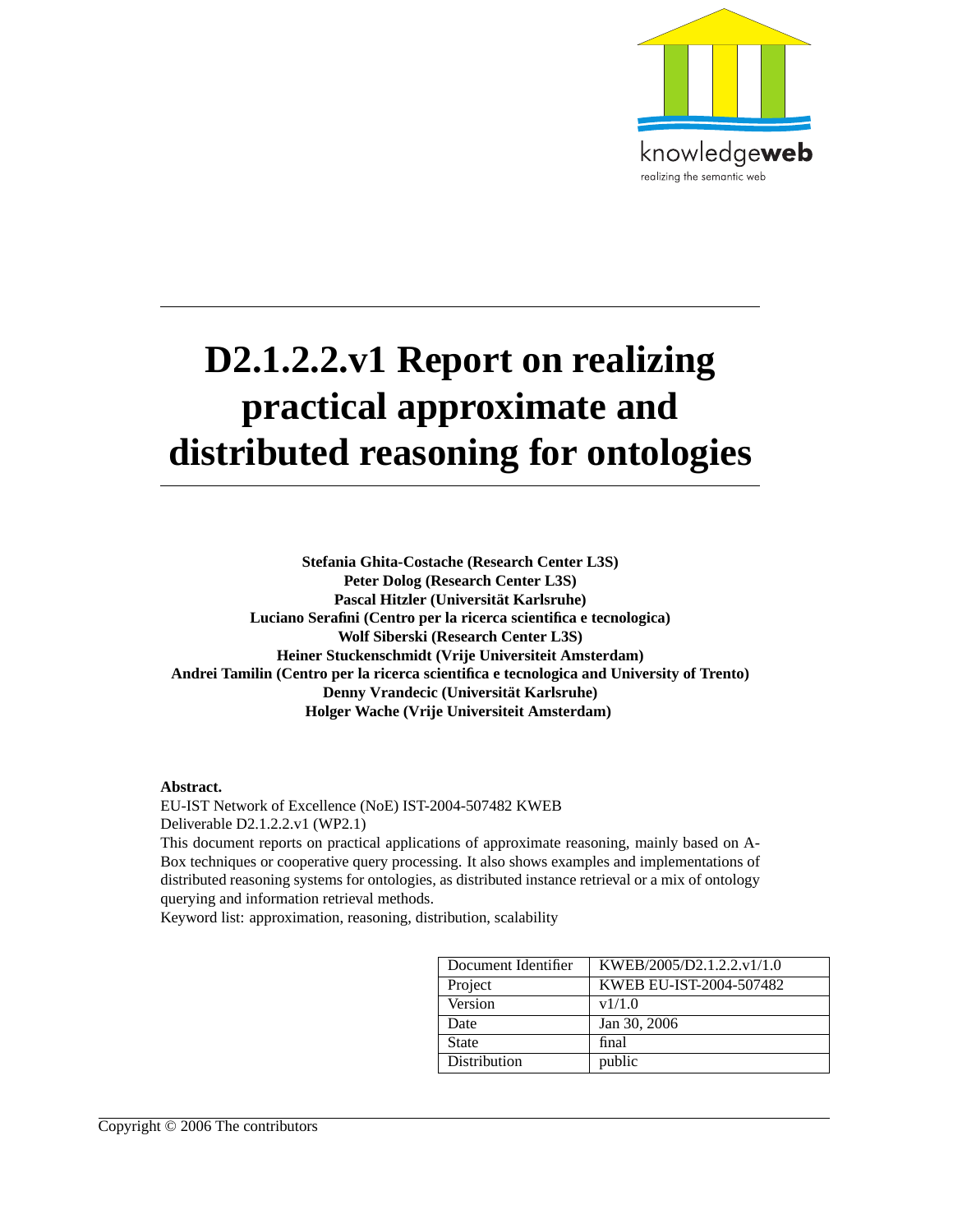## **Knowledge Web Consortium**

This document is part of a research project funded by the IST Programme of the Commission of the European Communities as project number IST-2004-507482.

### **University of Innsbruck (UIBK) - Coordinator**

Institute of Computer Science Technikerstrasse 13 A-6020 Innsbruck Austria Contact person: Dieter Fensel E-mail address: dieter.fensel@uibk.ac.at

### **France Telecom (FT)**

4 Rue du Clos Courtel 35512 Cesson Sévigné France. PO Box 91226 Contact person : Alain Leger E-mail address: alain.leger@rd.francetelecom.com

### **Free University of Bozen-Bolzano (FUB)**

Piazza Domenicani 3 39100 Bolzano Italy Contact person: Enrico Franconi E-mail address: franconi@inf.unibz.it

## **Centre for Research and Technology Hellas / Informatics and Telematics Institute (ITI-CERTH)**

1st km Thermi - Panorama road 57001 Thermi-Thessaloniki Greece. Po Box 361 Contact person: Michael G. Strintzis E-mail address: strintzi@iti.gr

### **National University of Ireland Galway (NUIG)**

National University of Ireland Science and Technology Building University Road Galway Ireland Contact person: Christoph Bussler E-mail address: chris.bussler@deri.ie

### **Ecole Polytechnique F ´ ed´ erale de Lausanne (EPFL) ´**

Computer Science Department Swiss Federal Institute of Technology IN (Ecublens), CH-1015 Lausanne Switzerland Contact person: Boi Faltings E-mail address: boi.faltings@epfl.ch

#### **Freie Universitat Berlin (FU Berlin) ¨**

Takustrasse 9 14195 Berlin Germany Contact person: Robert Tolksdorf E-mail address: tolk@inf.fu-berlin.de

### **Institut National de Recherche en**

**Informatique et en Automatique (INRIA)** ZIRST - 655 avenue de l'Europe - Montbonnot Saint Martin 38334 Saint-Ismier France Contact person: Jérôme Euzenat E-mail address: Jerome.Euzenat@inrialpes.fr

### **Learning Lab Lower Saxony (L3S)**

Expo Plaza 1 30539 Hannover Germany Contact person: Wolfgang Nejdl E-mail address: nejdl@learninglab.de

### **The Open University (OU)**

Knowledge Media Institute The Open University Milton Keynes, MK7 6AA United Kingdom Contact person: Enrico Motta E-mail address: e.motta@open.ac.uk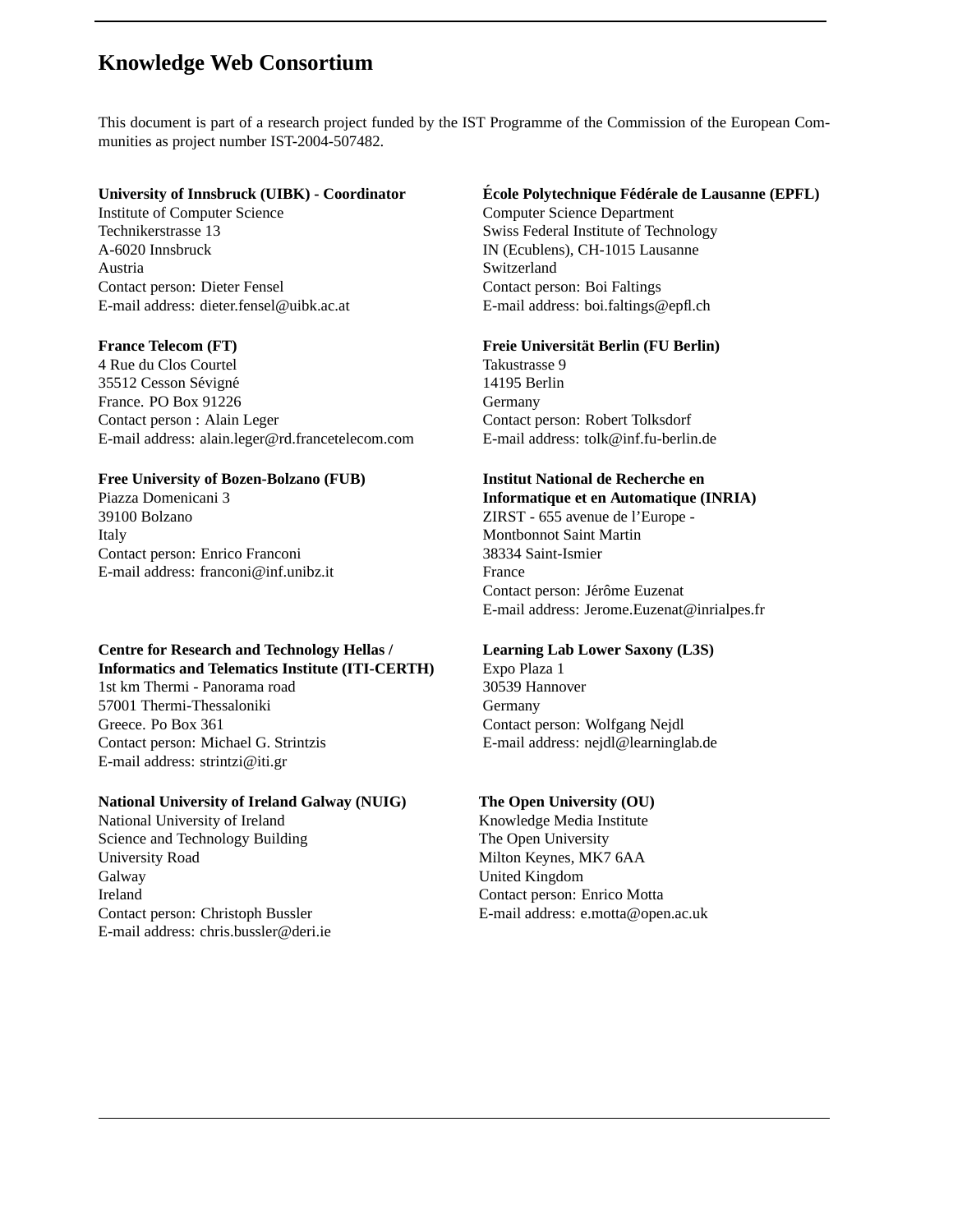### **Universidad Politecnica de Madrid (UPM) ´**

Campus de Montegancedo sn 28660 Boadilla del Monte Spain Contact person: Asunción Gómez Pérez E-mail address: asun@fi.upm.es

### **University of Liverpool (UniLiv)**

Chadwick Building, Peach Street L697ZF Liverpool United Kingdom Contact person: Michael Wooldridge E-mail address: M.J.Wooldridge@csc.liv.ac.uk

#### **University of Sheffield (USFD)**

Regent Court, 211 Portobello street S14DP Sheffield United Kingdom Contact person: Hamish Cunningham E-mail address: hamish@dcs.shef.ac.uk

### **Vrije Universiteit Amsterdam (VUA)**

De Boelelaan 1081a 1081HV. Amsterdam The Netherlands Contact person: Frank van Harmelen E-mail address: Frank.van.Harmelen@cs.vu.nl

#### **University of Karlsruhe (UKARL)**

Institut fur Angewandte Informatik und Formale ¨ Beschreibungsverfahren - AIFB Universität Karlsruhe D-76128 Karlsruhe Germany Contact person: Rudi Studer E-mail address: studer@aifb.uni-karlsruhe.de

### **University of Manchester (UoM)**

Room 2.32. Kilburn Building, Department of Computer Science, University of Manchester, Oxford Road Manchester, M13 9PL United Kingdom Contact person: Carole Goble E-mail address: carole@cs.man.ac.uk

### **University of Trento (UniTn)**

Via Sommarive 14 38050 Trento Italy Contact person: Fausto Giunchiglia E-mail address: fausto@dit.unitn.it

### **Vrije Universiteit Brussel (VUB)**

Pleinlaan 2, Building G10 1050 Brussels Belgium Contact person: Robert Meersman E-mail address: robert.meersman@vub.ac.be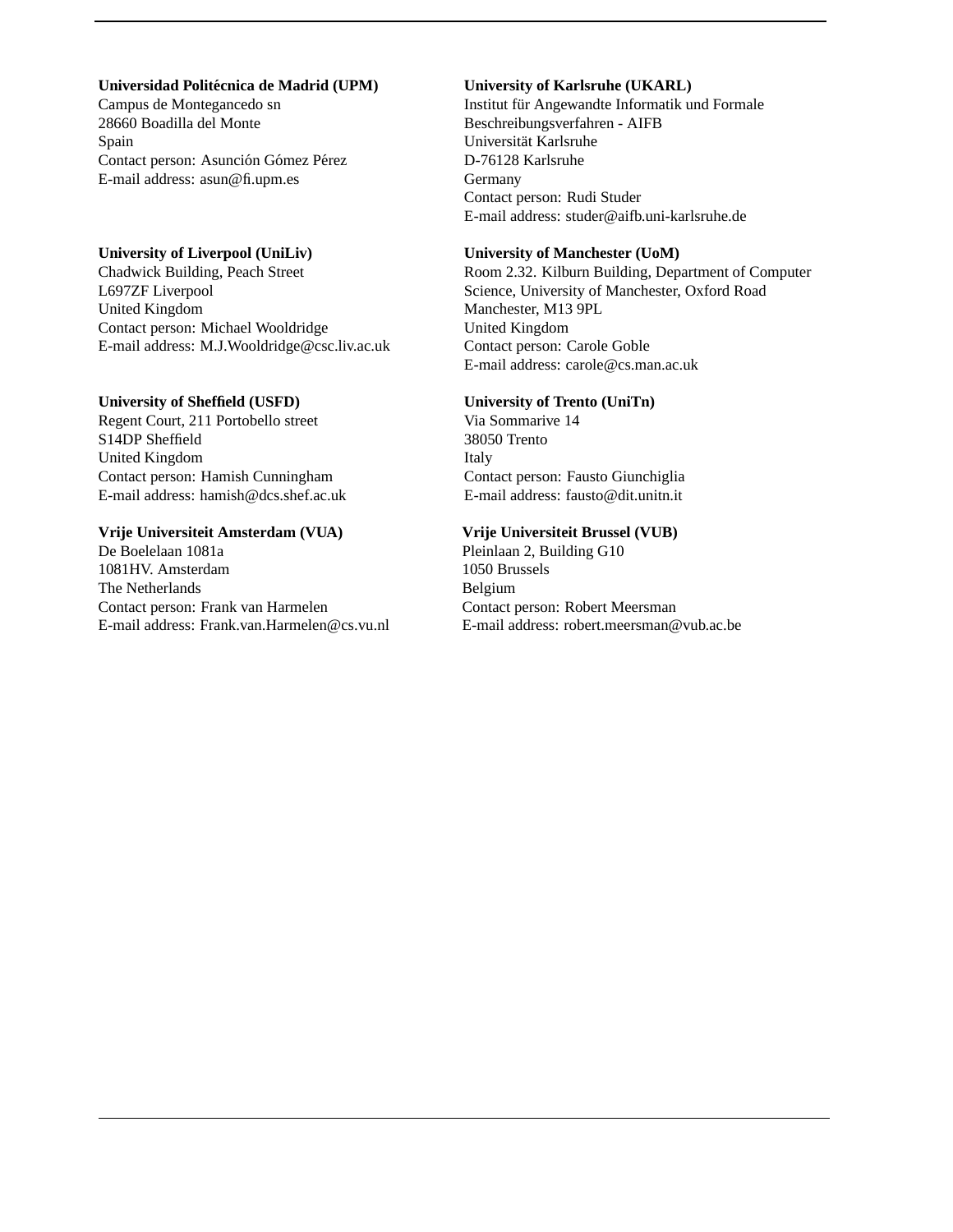# **Work package participants**

The following partners have taken an active part in the work leading to the elaboration of this document, even if they might not have directly contributed to writing parts of this document:

Centre for Research and Technology Hellas École Polytechnique Fédérale de Lausanne France Telecom Free University of Bozen-Bolzano Freie Universität Berlin Institut National de Recherche en Informatique et en Automatique Learning Lab Lower Saxony National University of Ireland Galway The Open University Universidad Politécnica de Madrid University of Innsbruck University of Karlsruhe University of Liverpool University of Manchester University of Sheffield University of Trento Vrije Universiteit Amsterdam Vrije Universiteit Brussel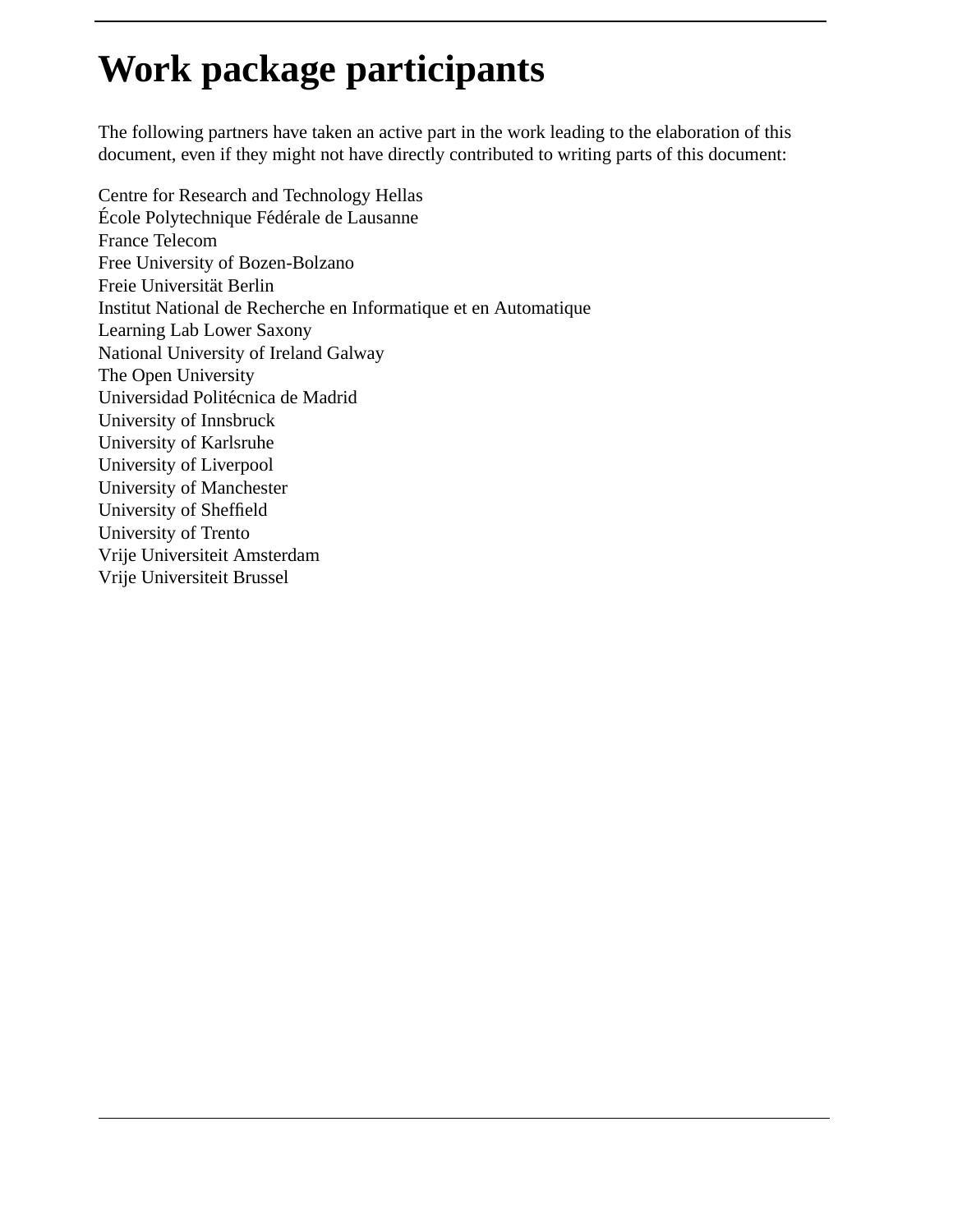# **Changes**

| Version | Date             | Author         | Changes                                 |
|---------|------------------|----------------|-----------------------------------------|
| 0.1     | $2005 - 10 - 12$ | Wolf Siberski  | creation                                |
| 0.2     | 2005-10-31       | Pascal Hitzler | input chapter 3                         |
| 0.3     | 2005-12-01       | Stefania       | integrated chapter 2, 4, 5              |
|         |                  | Ghita-         |                                         |
|         |                  | Costache       |                                         |
| 1.0     | 2005-12-09       | Stefania       | including the comments from Pascal Hit- |
|         |                  | Ghita-         | zler                                    |
|         |                  | Costache       |                                         |
| 1.1     | 2006-01-13       | Stefania       | including the comments from WPL Hol-    |
|         |                  | Ghita-         | ger Wache                               |
|         |                  | Costache       |                                         |
| 1.2     | 2006-01-29       | Stefania       | including the comments from QA Fausto   |
|         |                  | Ghita-         | Giunchiglia                             |
|         |                  | Costache       |                                         |
|         |                  |                |                                         |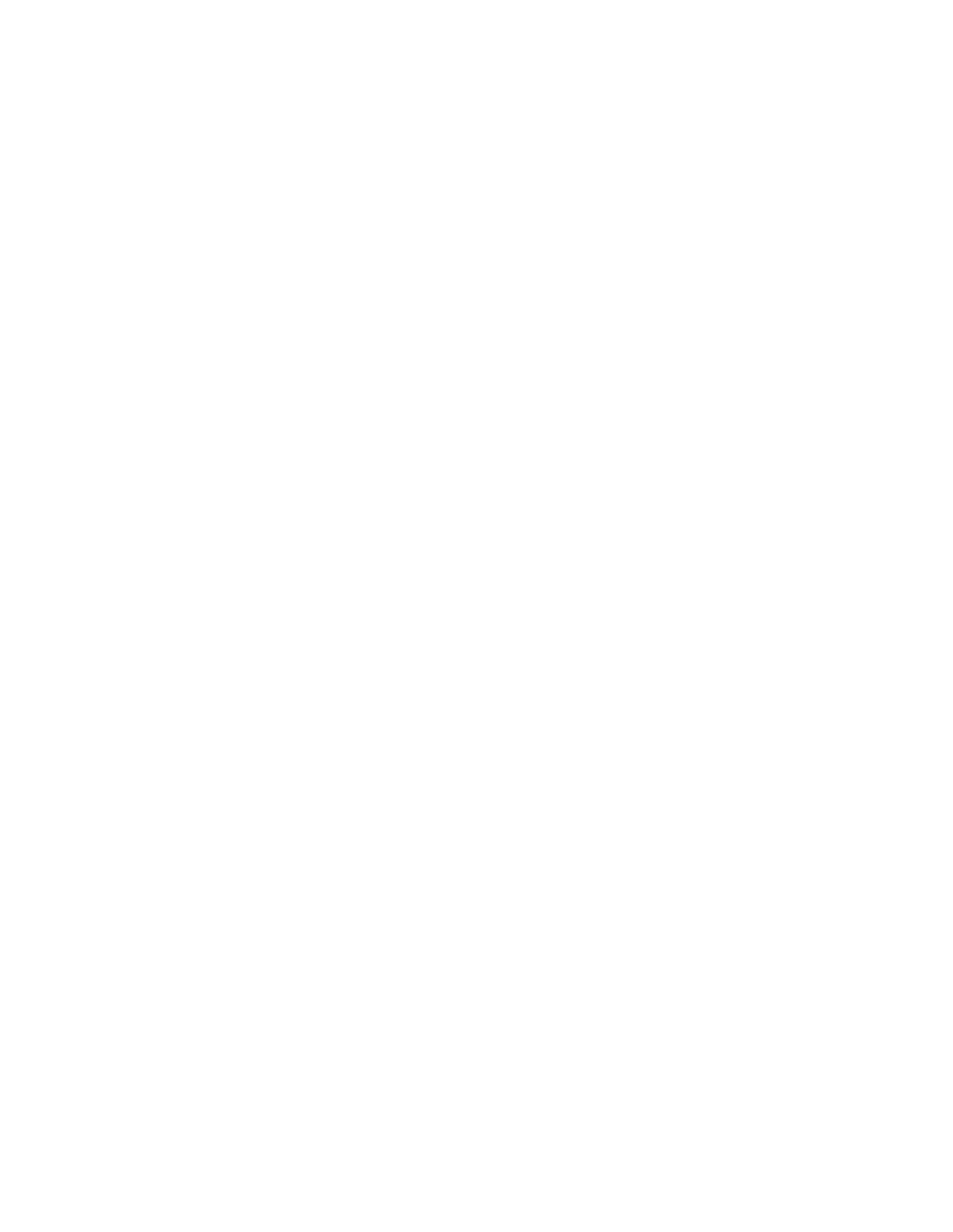# **Executive Summary**

Solving the problem of scalability in ontologies is a must, since we are dealing with many novel applications that produce even larger ontologies and data sets. This deliverable continues the work of deliverable 2.1.2, in which we deal only with methods for approximate reasoning. This version not only focuses on practical applications for deploying such algorithms, but also handles the problem of distributed reasoning in ontologies and their further progresses.

In the beginning of this deliverable we concentrate upon various approximate reasoning methods proposed by our partners, as approximation techniques in instance retrieval, which make A-Box reasoning in Description Logics more scalable. We present SCREECH, a system which implements the same type of technique, but for OWL DL ontologies and a system applied in e-learning for making robust query processing over RDF heterogeneous data in order to provide personalized information access.

In the end we change the focus upon distributed reasoning in instance retrieval, as in large distributed environments, the process of introducing or removing new resources is always a problem, and therefore the scalability issue is ubiquitous. We introduce DRAGO and its applications in the Semantic Web, and an information retrieval system spread over a federated structure, able to give very good, easily scalable results.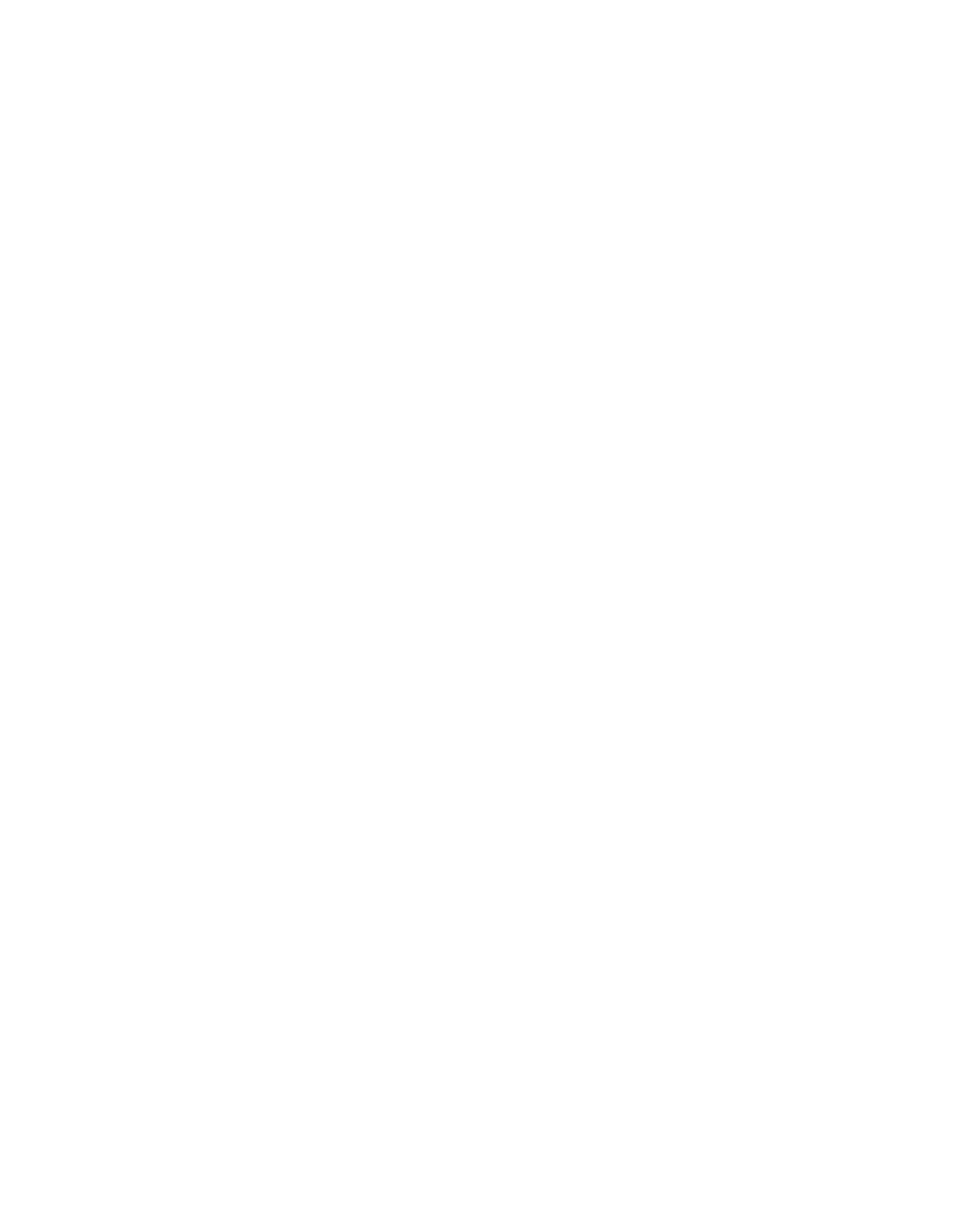# **Contents**

| $\mathbf{1}$            |     | <b>Introduction</b>                                                | 1                       |
|-------------------------|-----|--------------------------------------------------------------------|-------------------------|
| $\overline{2}$          |     | <b>Scalable Instance Retrieval by Approximation</b>                | $\overline{\mathbf{3}}$ |
|                         | 2.1 |                                                                    | $\overline{3}$          |
|                         | 2.2 |                                                                    | $\overline{4}$          |
|                         |     | 2.2.1                                                              | $\overline{4}$          |
|                         |     | 2.2.2                                                              | 5                       |
|                         | 2.3 | Approximation Techniques for Instance Retrieval                    | 6                       |
|                         |     | 2.3.1<br>Approximating Description Logic Satisfiability            | $\overline{7}$          |
|                         |     | Approximating Conjunctive Queries<br>2.3.2                         | 8                       |
|                         | 2.4 |                                                                    | 10                      |
|                         | 2.5 |                                                                    | 12                      |
|                         | 2.6 |                                                                    | 13                      |
| 3                       |     | <b>SCREECH - Faster OWL using split programs</b>                   | 15                      |
|                         | 3.1 |                                                                    | 15                      |
|                         | 3.2 | Non-Classical Reasoning — Common Grounds                           | 16                      |
|                         | 3.3 |                                                                    | 18                      |
|                         |     | 3.3.1                                                              | 18                      |
|                         |     | 3.3.2                                                              | 19                      |
|                         | 3.4 | Reducing OWL DL Knowledge Bases to Disjunctive Datalog Programs.   | 20                      |
|                         | 3.5 |                                                                    | 21                      |
|                         |     | 3.5.1                                                              | 22                      |
|                         |     | Approximate Resolution for OWL DL<br>3.5.2                         | 24                      |
|                         | 3.6 |                                                                    | 24                      |
|                         | 3.7 |                                                                    | 25                      |
|                         | 3.8 |                                                                    | 26                      |
|                         | 3.9 |                                                                    | 28                      |
| $\overline{\mathbf{4}}$ |     | <b>Robust Query Processing for Personalized Information Access</b> | 31                      |
|                         | 4.1 |                                                                    | 31                      |
|                         |     | 4.1.1                                                              | 32                      |
|                         | 4.2 |                                                                    | 33                      |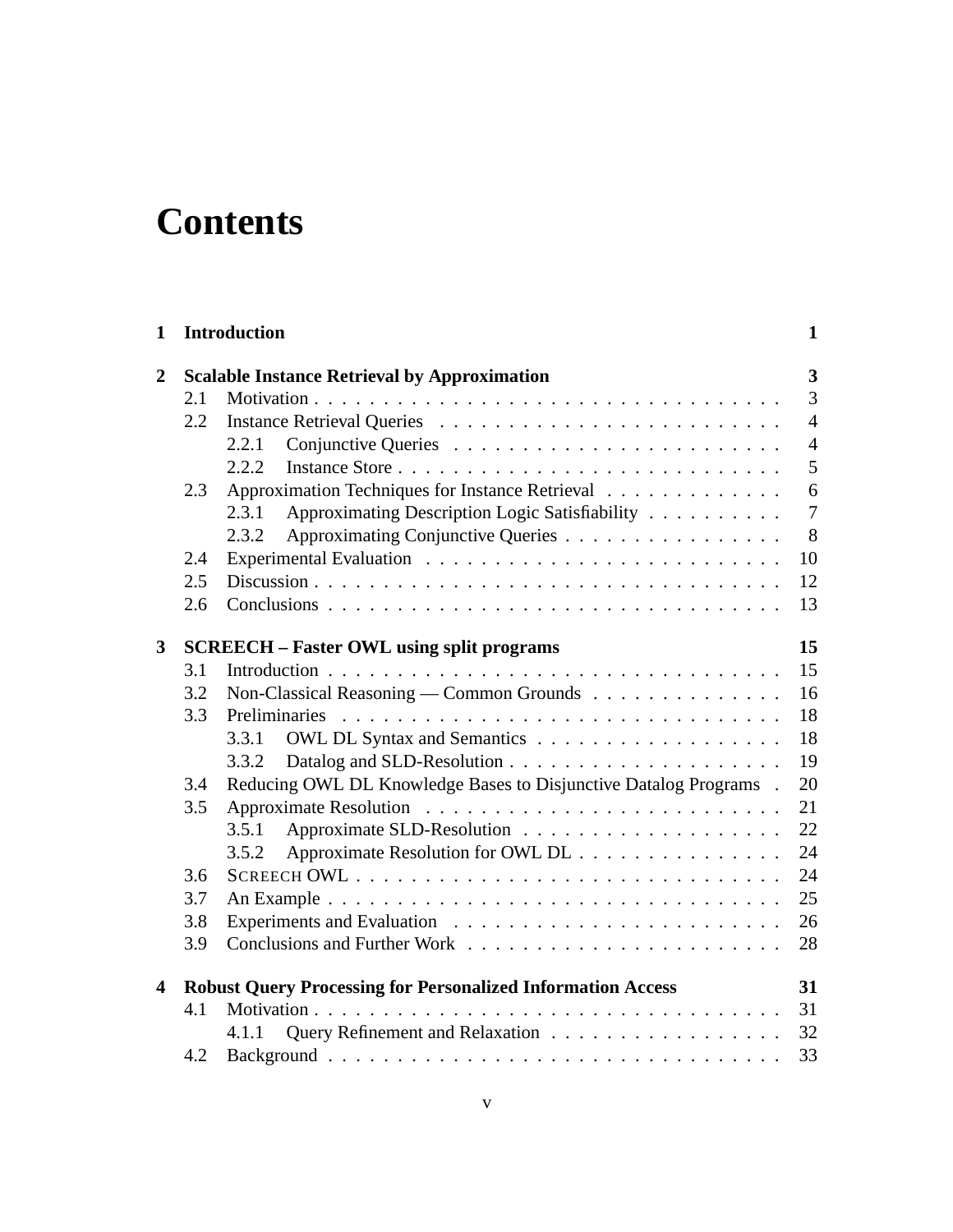|   | 4.3<br>4.4 | 33<br>Personalization by Query Refinement<br>4.2.1<br>34<br>4.2.2<br>35<br>39<br>Domain-Dependent Relaxation for Personalized Access<br>41<br>4.4.1<br>Domain Knowledge and Relaxation<br>43<br>4.4.2<br>46<br>4.4.3<br>46<br>4.4.4<br>Conditions for User-constrained Relaxation.<br>47<br>4.4.5 |
|---|------------|---------------------------------------------------------------------------------------------------------------------------------------------------------------------------------------------------------------------------------------------------------------------------------------------------|
|   | 4.5        | 48                                                                                                                                                                                                                                                                                                |
|   | 4.6        | 50                                                                                                                                                                                                                                                                                                |
|   | 4.7        | 52                                                                                                                                                                                                                                                                                                |
| 5 | 5.1        | <b>DRAGO</b> - Scalable Distributed Reasoning and Applications<br>53<br>54                                                                                                                                                                                                                        |
|   | 5.2        | 56                                                                                                                                                                                                                                                                                                |
|   |            | 56<br>5.2.1                                                                                                                                                                                                                                                                                       |
|   |            | 58<br>5.2.2                                                                                                                                                                                                                                                                                       |
|   | 5.3        | 59                                                                                                                                                                                                                                                                                                |
|   |            | 59<br>Subsumption Propagation Mechanism<br>5.3.1                                                                                                                                                                                                                                                  |
|   |            | 5.3.2<br>Distributed Tableaux Algorithm for DDLs<br>61                                                                                                                                                                                                                                            |
|   | 5.4        | 63                                                                                                                                                                                                                                                                                                |
|   |            | 63<br>Assertional Propagation Mechanism<br>5.4.1                                                                                                                                                                                                                                                  |
|   |            | 65<br>Distributed Instance Retrieval in DDLs<br>5.4.2                                                                                                                                                                                                                                             |
|   | 5.5        | 67<br>DRAGO Peer-To-Peer Reasoning Platform                                                                                                                                                                                                                                                       |
|   |            | 5.5.1<br>67                                                                                                                                                                                                                                                                                       |
|   |            | 69<br>5.5.2                                                                                                                                                                                                                                                                                       |
|   |            | 70<br>5.5.3                                                                                                                                                                                                                                                                                       |
|   | 5.6        | 71                                                                                                                                                                                                                                                                                                |
|   |            | 72<br>5.6.1<br>Modular Ontology Reasoning and Querying                                                                                                                                                                                                                                            |
|   |            | 72<br>5.6.2                                                                                                                                                                                                                                                                                       |
|   |            | 5.6.3<br>72                                                                                                                                                                                                                                                                                       |
|   |            | Ontology Development Assistance<br>73<br>5.6.4                                                                                                                                                                                                                                                    |
|   | 5.7        | 73                                                                                                                                                                                                                                                                                                |
|   |            |                                                                                                                                                                                                                                                                                                   |
| 6 |            | <b>Efficient Distributed IR based on Classification and Content</b><br>77                                                                                                                                                                                                                         |
|   | 6.1        | 77                                                                                                                                                                                                                                                                                                |
|   | 6.2        | Information Retrieval in a Distributed Environment<br>79                                                                                                                                                                                                                                          |
|   | 6.3        | 80                                                                                                                                                                                                                                                                                                |
|   |            | 6.3.1<br>81                                                                                                                                                                                                                                                                                       |
|   |            | IDF index entry expiration $\ldots \ldots \ldots \ldots \ldots \ldots \ldots$<br>83<br>6.3.2                                                                                                                                                                                                      |
|   |            | 6.3.3<br>84                                                                                                                                                                                                                                                                                       |
|   | 6.4        | 85                                                                                                                                                                                                                                                                                                |
|   |            |                                                                                                                                                                                                                                                                                                   |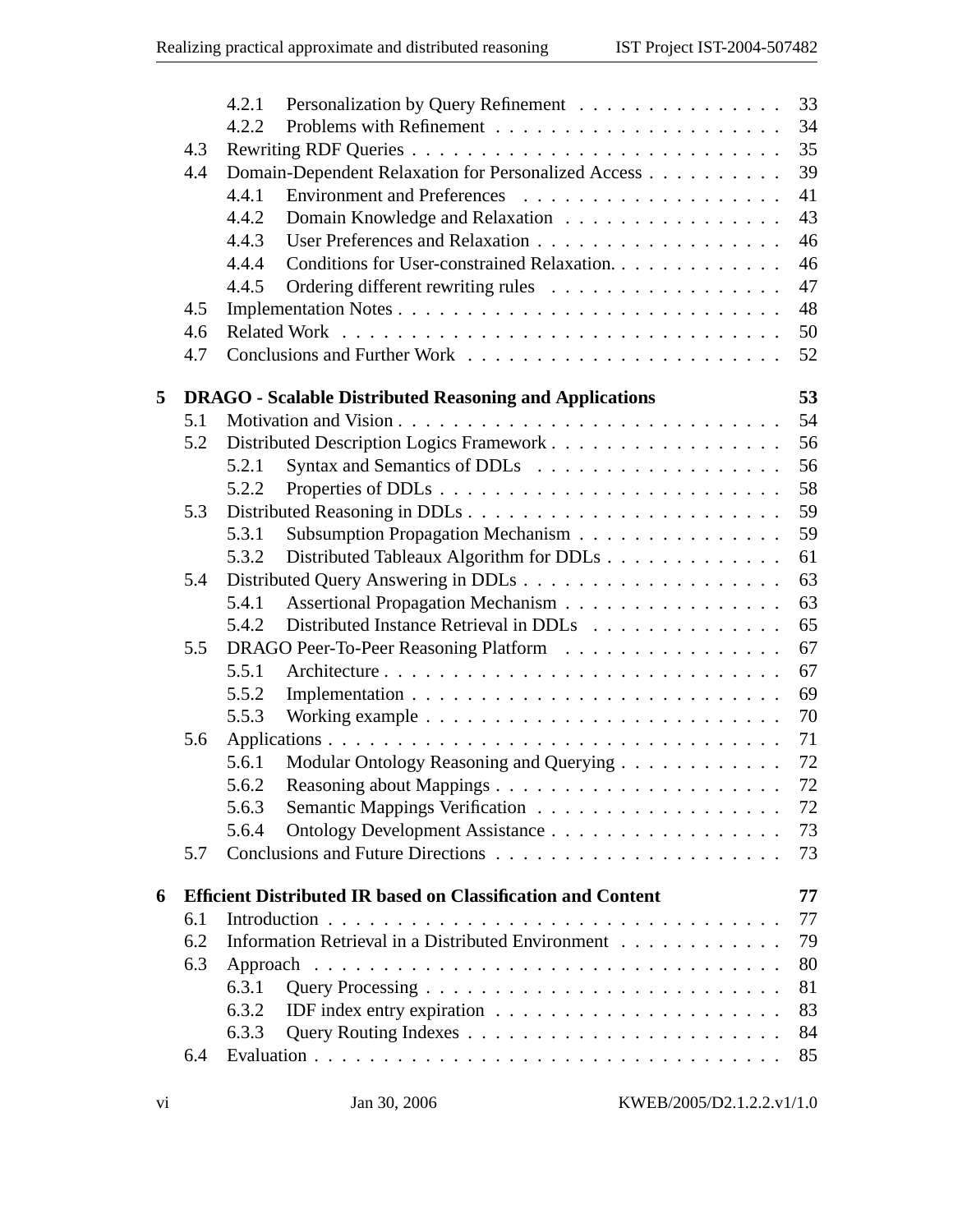|  | <b>7</b> Conclusion |  |  |  |  |  |  |  |  |  |  |  |  |  |  |  |  |
|--|---------------------|--|--|--|--|--|--|--|--|--|--|--|--|--|--|--|--|
|  |                     |  |  |  |  |  |  |  |  |  |  |  |  |  |  |  |  |
|  |                     |  |  |  |  |  |  |  |  |  |  |  |  |  |  |  |  |
|  |                     |  |  |  |  |  |  |  |  |  |  |  |  |  |  |  |  |
|  |                     |  |  |  |  |  |  |  |  |  |  |  |  |  |  |  |  |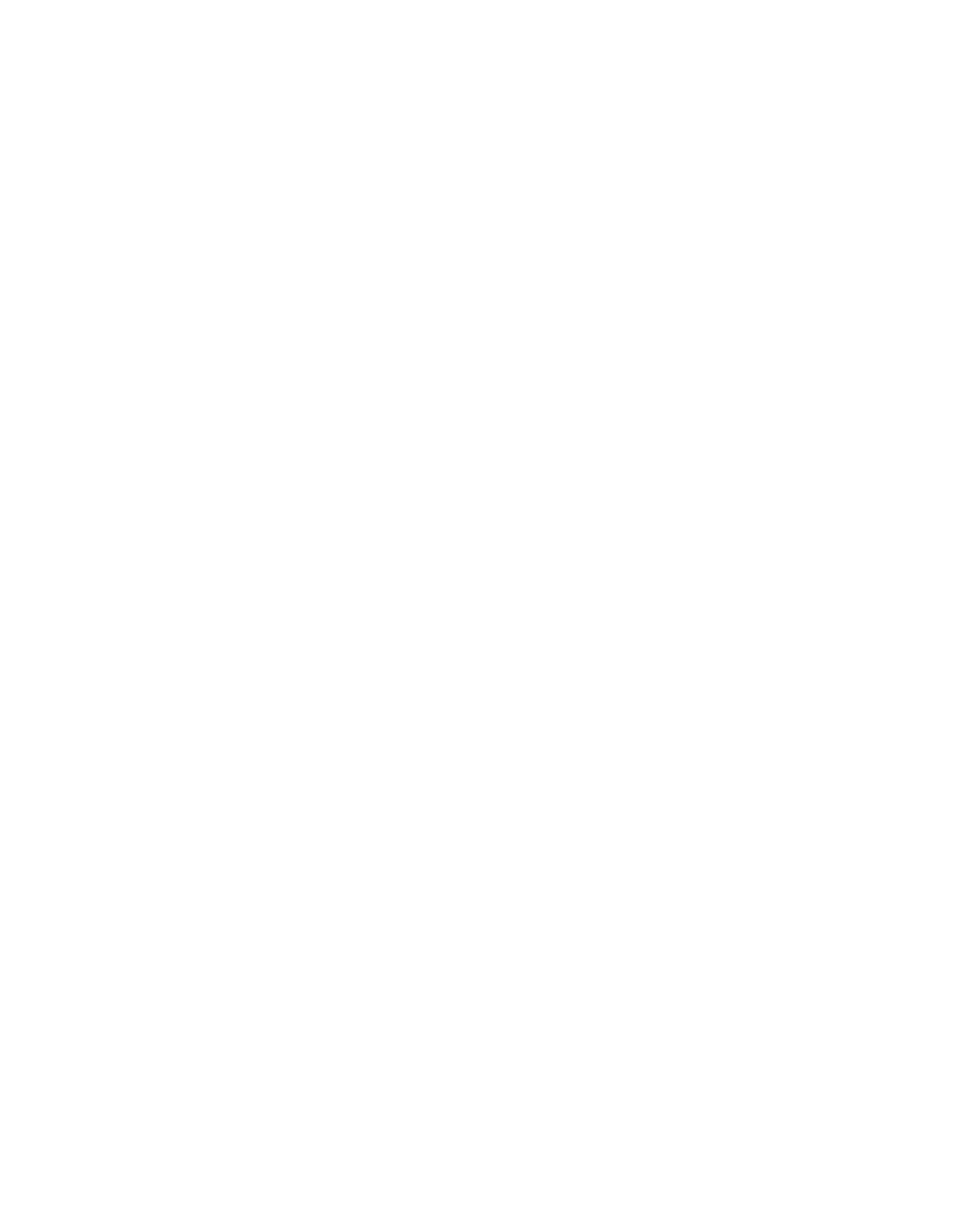# **Chapter 1**

# **Introduction**

#### *by* STEFANIA GHITA-COSTACHE & HOLGER WACHE

The main goal in the KnowledgeWeb work package 2.1 is to deliver viable solutions for the scalability problem in the Semantic Web, that is how to meet the growth requirements for computing solutions, without affecting their performance, emphasizing the fact that scalability needs robust and high-performance reasoning. One of the identified, more general solutions for this, rely on modularization, approximation and distribution of reasoning methods. In this deliverable we will focus on the last two solutions, concentrating more on practical implementations of them.

As already introduced in deliverable D2.1.2, approximation techniques can be distinguished in approaches which

- weaken the language,
- compile the knowledge,
- approximate the deduction, or
- combination of them.

In this deliverable we consider approximation approaches which compile the knowledge and/or approximate the deduction. Furthermore these investigated approximation approaches are restricted to the use cases of instance retrieval, i.e. A-Box reasoning in terms of DL reasoning, as it doesn't scale up well when the number of instances increases significantly. It is obvious that this use case we dominate the practical use of the Semantic Web in future.

The first contribution is in comparing the performance of two approximate reasoning methods, using Instance Store [56], developed to scale-up instance retrieval for such ontologies with a large number of instances, and Gene Ontology as benchmark data set. It continues the approximation effort already reported in D2.1.2. The second approach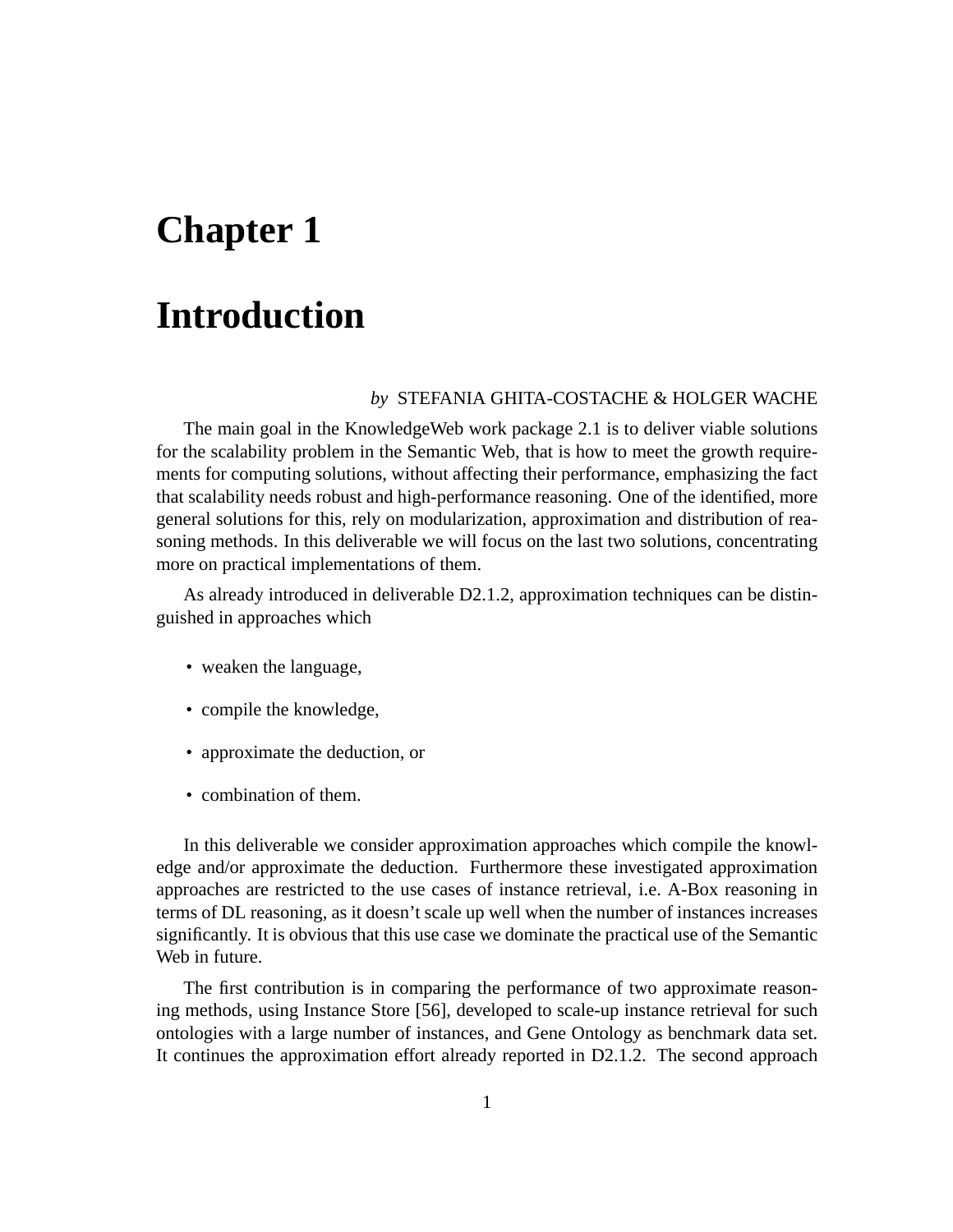also covers approximate A-Box reasoning for OWL DL ontologies, but using a different technique. The approximation method is based on the fact that reasoning with Horn logic is more efficient than reasoning with non-Horn knowledge bases. The idea is thus to use language compilation for transforming OWL DL ontologies into Disjunctive Horn clauses, or more precisely, into approximated Datalog rules. The compilation is mainly done by powerful KAON2 transformation algorithm; the additional part is performed by the SCREECH system which implements the approximation approach. SCREECH can report impressing performance results.

Instead of improving the performance we also focus on robust reasoning. In particular our approach investigates RDF query formulating, as basis for queries used on a large scale and as a necessity in order to provide high system scalability. By combining the two basic methods for cooperative query processing, query refinement and query relaxation, an implementation of a framework is proposed for information access, in order to provide robust, personalized access to heterogeneous RDF data, in the context of widely used querying over RDF data, but without the ability of users to formulate meaningful queries. The implementation mainly deals with conditional rewriting of rules for RDF query patterns and its application is discussed in the context of an e-learning system. The rewriting of queries is based on Event-Condition-Action [80] rules, in order to solve the problem of over-constraint queries.

This deliverable also concentrates upon providing solutions to the scalability problem in distributed environments, i.e. distributed ontologies, distributed resources of information. The first approach tries to reason about distributed ontologies: DRAGO is a distributed reasoning platform for distributed ontologies which are interrelated by semantic links. The theory is described behind performing distributed reasoning and simple distributed instance retrieval in Distributed Description Logics, the architecture and implementation of DRAGO and also some applications of the proposed model for the semantic web. DRAGO proves itself to perform well for the instance retrieval problem, making use of different semantic mappings and reasoning on top of them.

The second approach broaden the view on distributed reasoning. It continues along the distributed resources paradigm, especially into a peer-to-peer network, by combining ontology-based querying and classic information retrieval methods in such an environment. The main idea is creating a local indexing scheme that actually indexes resources, diminishes the message overhead in the network and makes use of the collection-wide information efficiently. Additionally, this method allows easy dissemination of newly introduced information resources among the participating peers. Also, the introduction of the idea of a separate category index allows the reduction of large portions of the network without affecting quality, and therefore enhancing even more scalability.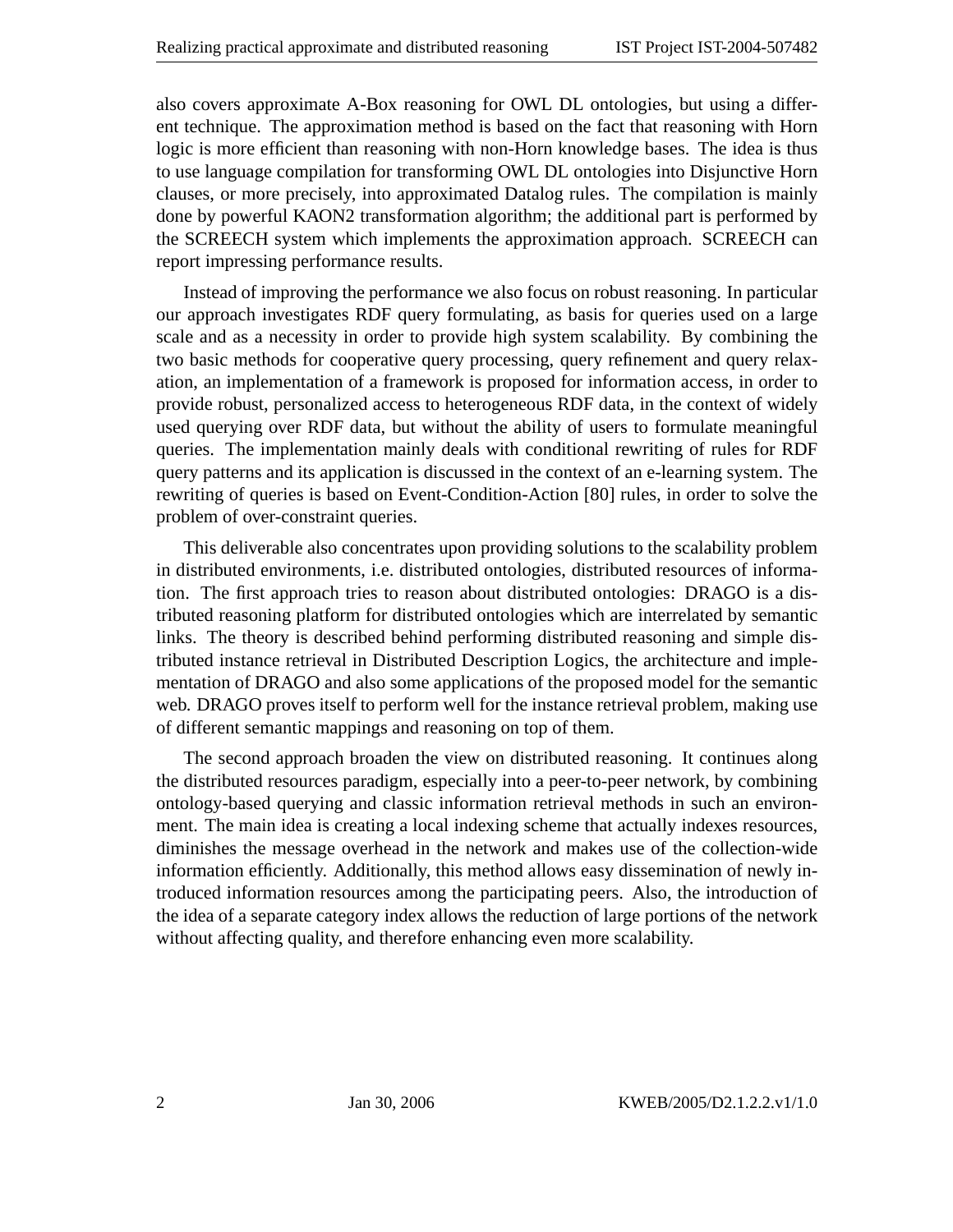# **Chapter 2**

# **Scalable Instance Retrieval by Approximation**

*by* HOLGER WACHE, PERRY GROOT & HEINER STUCKENSCHMIDT

# **2.1 Motivation**

A central issue in the Semantic Web research community is the expressivity of its underlying language and the complexity of the reasoning services it supports. There is a direct correspondence between the current Semantic Web ontology language OWL and Description Logic (DL).<sup>1</sup> Research in DL has lead to sophisticated DL reasoners [48, 41, 43] that can be used to reason with OWL ontologies on the Semantic Web. Considering T-Box reasoning, current state of the art techniques seem capable of dealing with real world ontologies [49, 42]. However, besides T-Box reasoning, an important application domain of ontologies is A-Box reasoning, i.e., reasoning and retrieving the individuals in an ontology. Experiments have shown that state of the art DL reasoners break down for A-Box reasoning when the number of instances becomes large [56]. Present work focuses at approximation techniques to make A-Box reasoning in DLs more scalable when retrieving instances from an ontology with a large number of instances. Approximation is a general technique that has been proven useful in many areas. The Semantic Web is no different, it is a typical application domain that can benefit from an approximate form of reasoning, which can deal with time pressure as well as other limited resources and is scalable to the vast amount of available information. These conditions hold in particular when instances need to be retrieved from an ontology.

Here we investigate optimization techniques that are based on approximate logical reasoning. The underlying idea of these techniques is to replace certain inference problems by simpler problems such that either the soundness or the completeness, but not

<sup>&</sup>lt;sup>1</sup>More precisely two of the three species of OWL.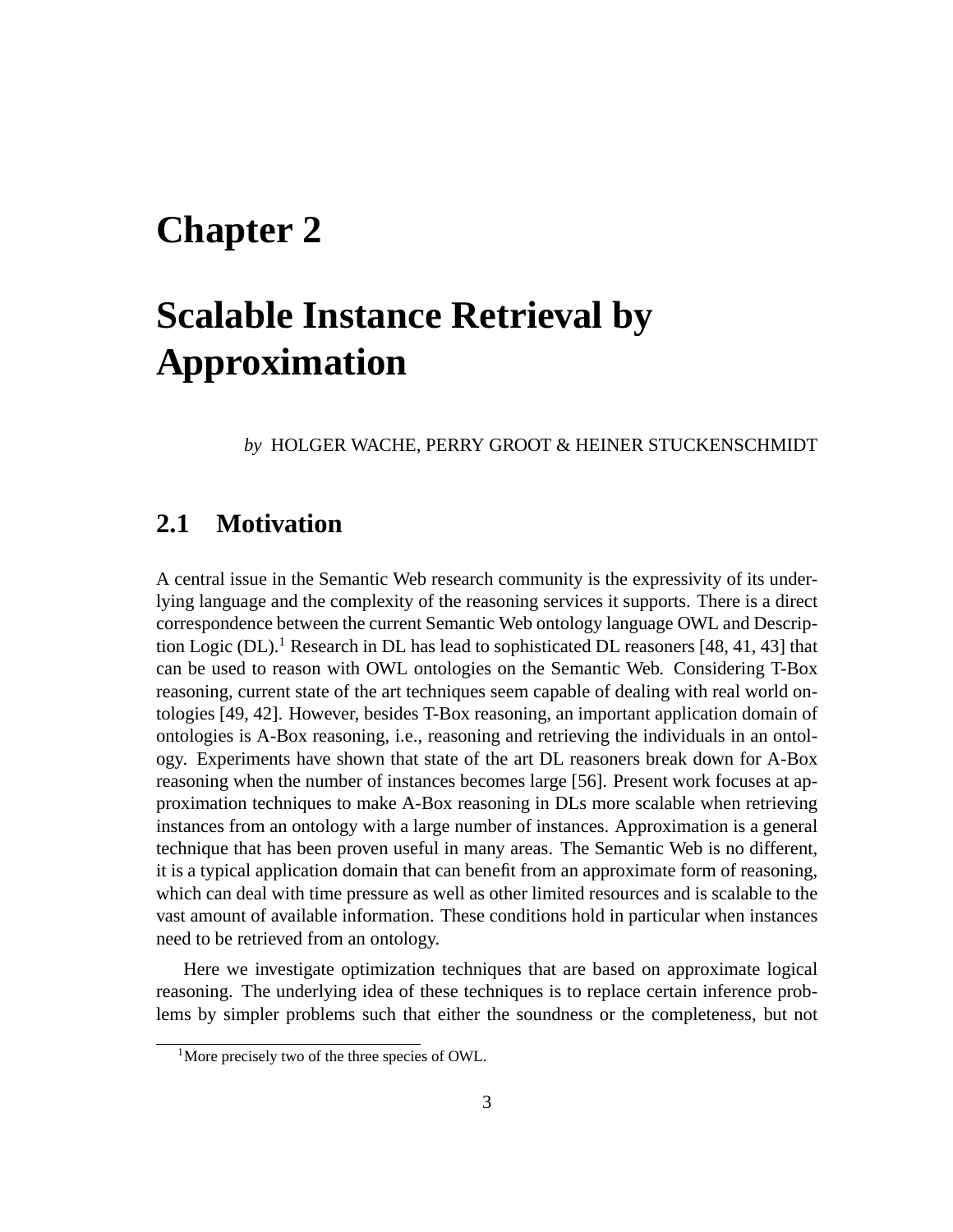both, of the solutions is preserved. The solutions to the simpler problems are approximate solutions to the original problem.

The contribution of this work is in comparing the performance of two approximate reasoning methods proposed in the literature applied to the real world task of answering conjunctive queries over DL Knowledge Bases. For this, we used the Instance Store [56], a state of the art system developed to scale-up instance retrieval for ontologies with a large number of instances, and extended it with two approximation techniques. The Gene Ontology is used as benchmark data set to evaluate the performance of the approximation techniques.

The chapter is organized as follows. Section 2.2 defines the problem of instance retrieval in the context of Description Logics, which is restricted to conjunctive queries. Section 2.3 gives a brief overview of two approximation methods and describes how they can be applied to the problem of instance retrieval. Section 2.4 gives the results of experiments with the two approximation methods applied to instance retrieval using the Gene Ontology. Section 2.6 concludes our work.

# **2.2 Instance Retrieval Queries**

In this article we focus on the following instance retrieval problem:

**Definition 1 (Instance retrieval w.r.t. some query)** *Given an A-Box* A *and a query* Q*, i.e., a concept expression, find all individuals* a *such that* a *is an instance of* Q*, i.e.,*  ${a | \forall a \in \mathcal{A}, a : Q}.$ 

Often, an analogy is made between databases (DBs) and DL KBs. The schema of a DB corresponds to the T-Box and the DB instances correspond to the A-Box. However, A-Boxes have a very different semantics. This makes query answering in a DL setting often much more complex than query answering in a DB. Given the expressivity of DLs, retrieving instances to a query cannot simply be reduced to model checking as in the database framework because there is no single minimal model for a query. Knowledge Bases may contain nondeterminism and/or incompleteness. Therefore, deductive reasoning is needed when answering a query in a DL setting.

## **2.2.1 Conjunctive Queries**

A-Box query languages have been quite weak for earlier DL systems. Usually they supported very simple A-Box queries like instantiation (is individual  $i$  an instance of concept C, i.e.,  $i : C$ ), realisation (what are the most specific concepts i is an instance of), and retrieval (which individuals are instances of concept C).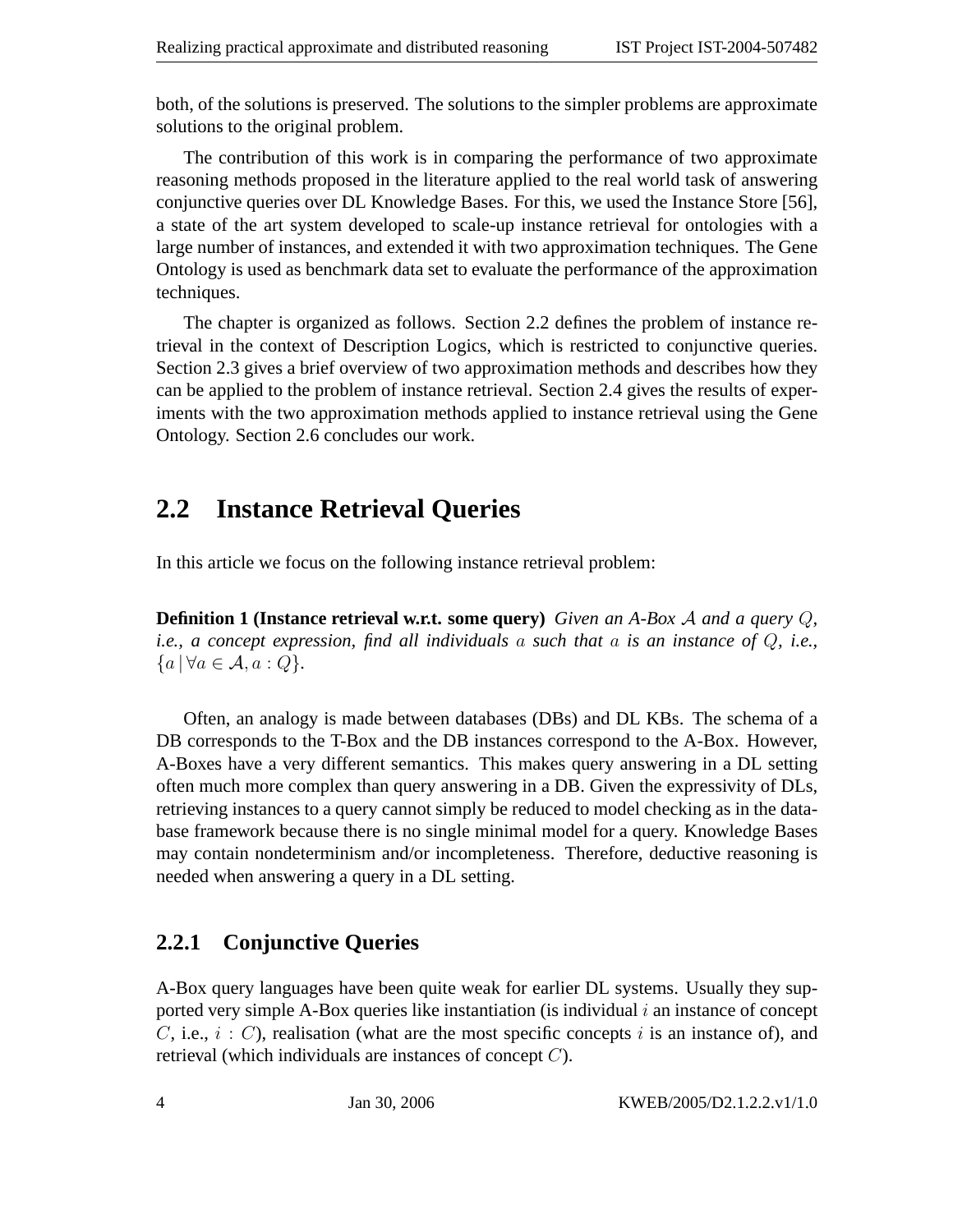In [55] an approach for answering conjunctive queries over arbitrary DL KBs is given based on the translation of the query into an equivalent concept expression, i.e., by *rolling up* the query.

**Definition 2 (Boolean Conjunctive Query)** *A* Boolean conjunctive query Q *is of the form*  $q_1 \wedge \cdots \wedge q_n$ , where  $q_1, \ldots, q_n$  are query terms of the form  $x : C$  or  $\langle x, y \rangle : R$ , *where* C *is a concept,* R *is a role, and* x, y *are either individual names or variables.*

The approach makes use of the fact that binary relations in a conjunctive query can be translated into an existential restriction such that logical consequence is preserved. Standard DL inference methods can then be used to classify the concept expression the query is translated into as well as retrieve the instances that belong to it. The method of [55] enables us to use an expressive query language for arbitrary expressive DL KBs.

Because binary relations in a conjunctive query can be translated into an existential restriction such that logical consequence is preserved, standard DL inference methods can then be used to classify the concept expression the query is translated into as well as retrieve the instances that belong to it. [55] enables us to use an expressive query language for arbitrary expressive DL KBs.

## **2.2.2 Instance Store**

DL reasoning is hard, especially in the case of instance retrieval when the number of instances grows very large. To speed up the overall cost of instance retrieval, one can address the number and cost of checking whether a single instance belongs to a query.

Instance Store [56] is developed to speed up instance retrieval by replacing costly instantiation checks a : Q with database retrieval. However, Instance Store can not replace all DL reasoning steps using database retrieval. In some situations DL instantiation checks must still be performed. An analysis of the Instance Store revealed a drastic breakdown in performance in these situations, which hampers its goal to scale-up reasoning to ontologies with a large number of instances. At the moment Instance Store only supports role-free A-Boxes, i.e., relationships between instances in the A-Box are not allowed, but this was sufficient for our purpose.

Checking each individual in an A-Box if it instantiate a conjunctive query  $Q$  is inefficient especially for large A-Boxes. A technique that has been developed to scale DL reasoners for role-free A-Boxes with a large number of instances is the Instance Store (IS) [56]. The IS combines DL reasoning with Database retrieval to speedup the process of instance retrieval.

To describe the IS algorithm we use the following notation. For a T-Box  $\mathcal T$ , an A-Box  $\mathcal A$ , a concept C, and a query Q:

KWEB/2005/D2.1.2.2.v1/1.0 Jan 30, 2006 5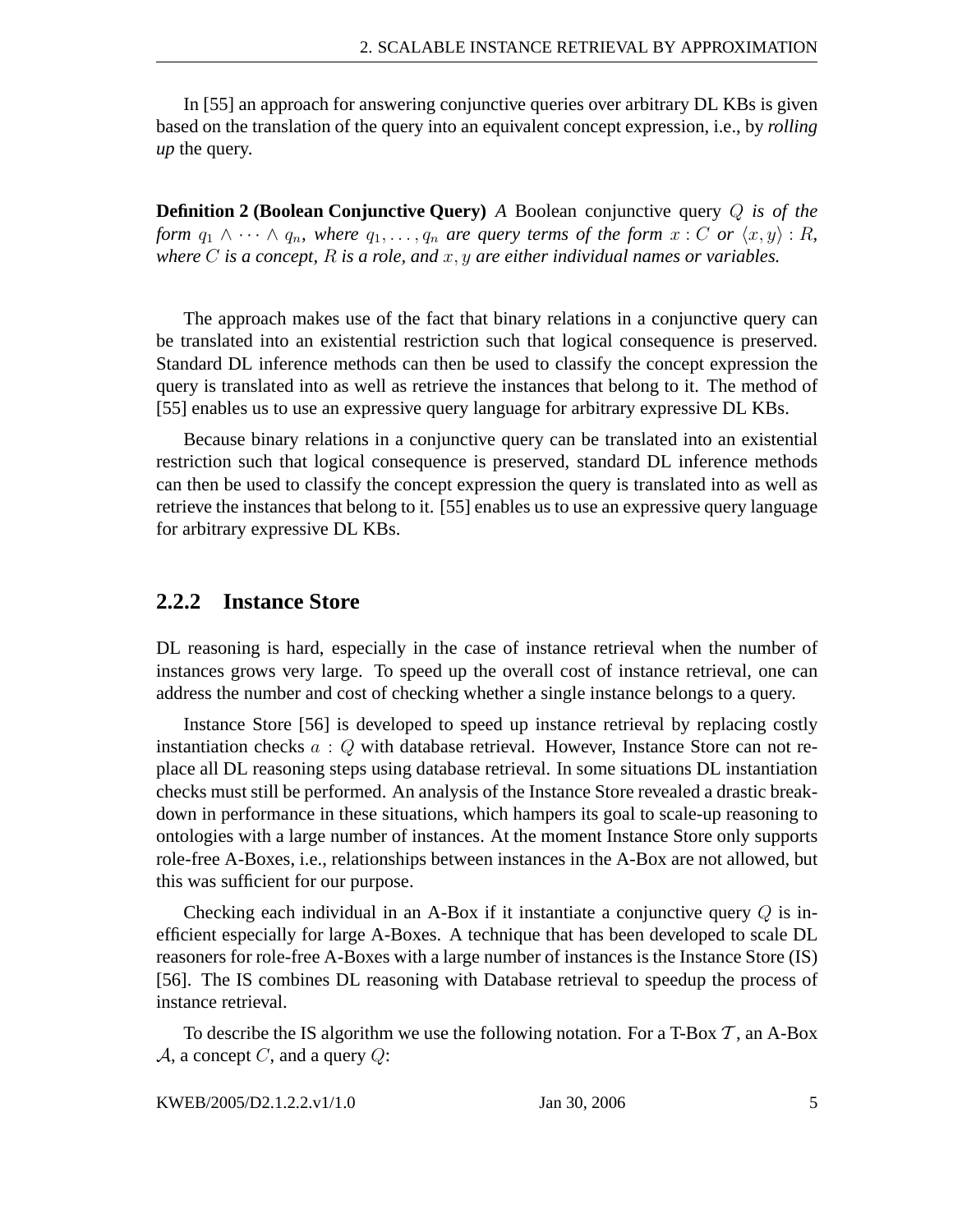- C  $\downarrow$ <sub>T</sub> stands for the set of atomic concepts in T subsumed by C (i.e., equivalents and descendants of  $C$ ). The set of individuals in  $A$  that realise *some* concept in  $Q \downarrow_T$  is denoted by  $I_1$ . Any individual in  $I_1$  is an answer to  $Q$ .
- $[C]_{\tau}$  stands for the set of most specific concepts in T subsuming C. The set of individuals in A that realise *every* concept in  $\lceil Q \rceil \tau$  is denoted by  $I_2$ . The individuals in  $I_2$  must be checked for instanciation of  $Q$  constituting  $I_3$ .

Please note, that [56] showed that the  $I_1$  and  $I_3$  contains all answers to Q. Using this notation, IS can be described as a 7 step process:

- 1. use the DL reasoner to compute  $Q \downarrow_{\mathcal{T}}$ ;
- 2. use the database to find the set of individuals  $I_1$ ;
- 3. use the reasoner to check whether  $Q$  is equivalent to any atomic concept in  $T$ ; if that is the case then simply return  $I_1$  and terminate;
- 4. otherwise, use the reasoner to compute  $\lceil Q \rceil \tau$ ;
- 5. use the database to compute  $I_2$ ;
- 6. use the reasoner and the database to compute  $I_3$ , the set of individuals  $x \in I_2$  such that  $x : C$  is an axiom in A and C is subsumed by  $Q$ ;
- 7. return  $I_1 \cup I_3$  and terminate.

Step 1 an 2 compute  $I_1$ . Step 3 and 4 are optimisations which avoid unnecessary computation of  $I_2$  resp.  $I_3$ . Step 5 and 6 computes  $I_2$  and  $I_3$ .

# **2.3 Approximation Techniques for Instance Retrieval**

There are three components of the instance retrieval problem where approximation methods can be applied:

- **The Query.** The query can be made weaker, i.e., more general, by omitting or replacing parts of the query. The underlying assumption is that simpler queries are easier to check.
- **The Ontology.** We assume that the query is formulated relative to a given ontology. Concept expressions in the ontology (representing for example an instantiation check) can be approximated by weaker or stronger concept expressions.
- **The Instance Descriptions.** In order to check whether instances belong to the query, first the descriptions of instances are translated into equivalent concept expressions. Consequently, those concept expressions can be approximated by weaker or stronger concept expressions.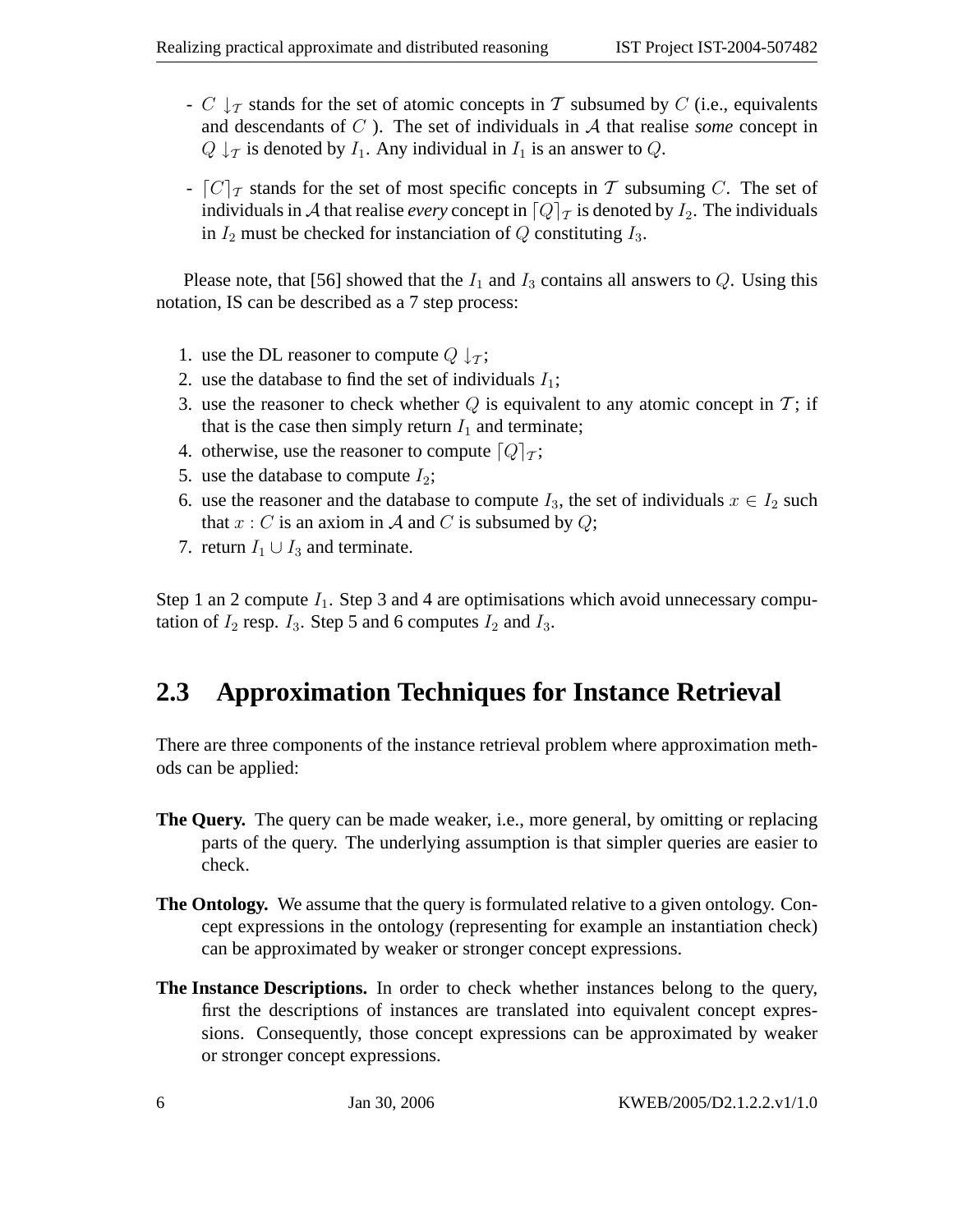

Figure 2.1: Various components

This section reviews the techniques of [84] and [93] that can be used to approximate instance retrieval in DL. Figure 2.1 gives an overview of the various components used in instance retrieval. The method of [84] was proposed to approximate satisfiability of concept expressions (usable in step 5 of Figure 2.1).<sup>2</sup> The method of [93] can be used to approximate conjunctive queries, or its concept expression counterpart (usable in steps 1 and 2 of Figure 2.1).

Both methods propose to approximate an instantiation test using a sequence of tests  $C_1, \ldots, C_n$ . Assuming that less complex tests can be answered in less time, instance checking can then be speeded up. However, both methods differ in their strategy for selecting the sequence of expressions  $C_i$  to be checked successively. In general, [93] argues that the order should balance two factors:

- 1. The *smoothness* of the approximation. In particular, the next test  $C_{i+1}$  should lead to the next best approximation.
- 2. The potential contribution of the extension of  $C_{i+1}$  to the *time complexity* of the tests to be done by the system.

## **2.3.1 Approximating Description Logic Satisfiability**

In DLs, satisfiability checking can be seen as the most basic task as many reasoning services can be restated into satisfiability checks [4]. In [84] a technique has been developed to approximate satisfiability checks. Concept expressions are approximated by two sequences  $C_1, \ldots, C_n$  of simpler concept expressions, obtained by syntactic manipulations, which can be used to determine the satisfiability of the original concept expression.

For every subconcept D, [84] defines the *depth* of D to be 'the number of universal quantifiers occurring in C and having D in its scope'. The scope of  $\forall R.\phi$  is  $\phi$  which can be any concept term containing  $D$ . A sequence of weaker (stronger) approximated concepts can be defined, denoted by  $C_i^{\top}$  ( $C_i^{\perp}$ ), by replacing every *existentially quantified* 

 $2[84]$  should also be usable in steps 2 and 4, although not proposed originally.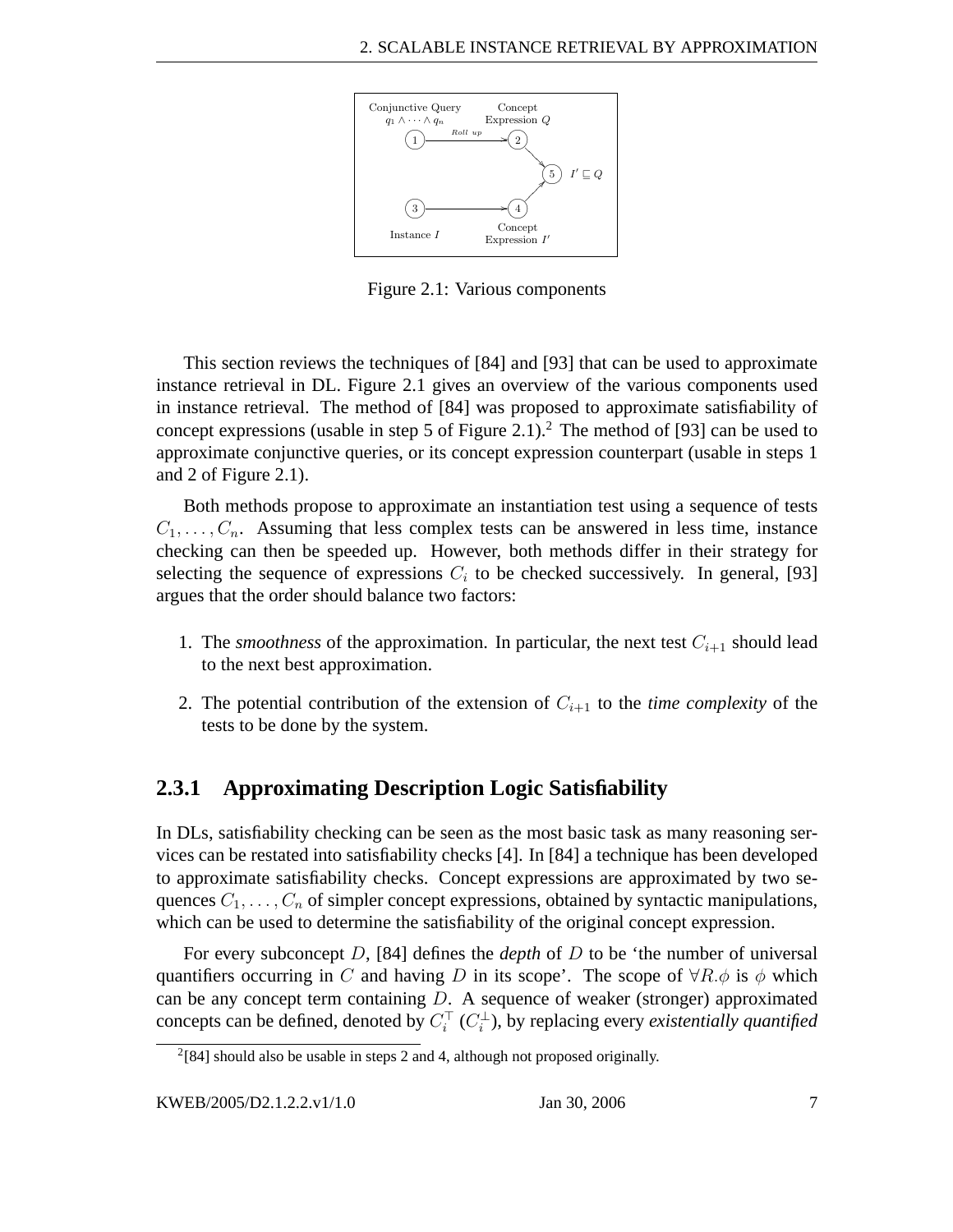subconcept, i.e.,  $\exists R.\phi$  where  $\phi$  is any concept term, of depth greater or equal than i by  $\top$  ( $\bot$ ). Concept expressions are assumed to be in negated normal form (NNF) before approximating them.

**Theorem 1** ([84]) For each i, if  $C_i^{\top}$  is unsatisfiable then  $C_j^{\top}$  is unsatisfiable for all  $j \geq i$ , *hence* C is unsatisfiable. For each i, if  $C_i^{\perp}$  is satisfiable then  $C_j^{\perp}$  is satisfiable for all  $j > i$ , hence C is satisfiable.

The sequences  $C^{\top}$  and  $C^{\perp}$  can be used to gradually approximate the satisfiability of a concept expression. [84] only replaces subconcepts  $D = \exists R.C$  as the worst case complexity depends on the nesting of existential and universal quantifiers. Theorem 1 leads to the following for  $C^{\perp}$ -approximation:

| $(I \sqsubseteq Q)^{\perp}$ is not satisfiable $\Leftrightarrow (I \sqcap \neg Q)^{\perp}$ is satisfiable |                                       |                    | $\Rightarrow$ |
|-----------------------------------------------------------------------------------------------------------|---------------------------------------|--------------------|---------------|
| $(I \sqcap \neg Q)$ is satisfiable                                                                        | $\Leftrightarrow$ $(I \sqsubseteq Q)$ | is not satisfiable |               |

Therefore, we are only able to reduce complexity when approximated subsumption tests are not satisfiable. When an approximated subsumption test  $(I \subseteq Q)^{\perp}$  is satisfiable, nothing can be concluded and the approximation continues to level  $i + 1$  until no more approximation is applicable, i.e., the original concept term is obtained. Analogously, from Theorem 1 one obtains that when  $(I \subseteq Q)$ <sup>T</sup> is satisfiable this implies that  $(I \subseteq$ Q) is satisfiable. When  $(I \subseteq Q)$ <sup>T</sup> is not satisfiable nothing can be deduced and the approximation continues to level  $i + 1$ .

Research on this kind of DL approximation is quite limited. [84] is the only method that deals with approximation of satisfiability in DLs. Few results have only been obtained recently [38].

## **2.3.2 Approximating Conjunctive Queries**

In [93] a method is introduced for approximating conjunctive queries. The method computes a sequence  $Q^1,\ldots,Q^n$  of queries such that: (1)  $i < j \Rightarrow Q^i \sqsupseteq Q^j$  and (2)  $Q^n \equiv Q.$ The first property ensures that the quality of the results of the queries doesn't decrease. The second property ensures that the last query computed returns the desired exact result.

The proposed method can easily be adapted for instantiation checks. The computed sequence  $Q^1, \ldots, Q^n$  is used to generate the sequence  $C_1^{\Delta}, \ldots, C_n^{\Delta}$  with  $C_i^{\Delta} = a : Q^i$ . Assuming that less complex queries can be answered in less time, instantiation checks can then be speeded up using the following implication:

$$
(I \not\sqsubseteq Q') \land (Q \sqsubseteq Q') \Rightarrow I \not\sqsubseteq Q
$$

In [93] the sequence of subsuming queries  $Q^1, \ldots, Q^n$  is constructed by stepwise adding a conjunct (of the original query) starting with the universal query.

8 Jan 30, 2006 KWEB/2005/D2.1.2.2.v1/1.0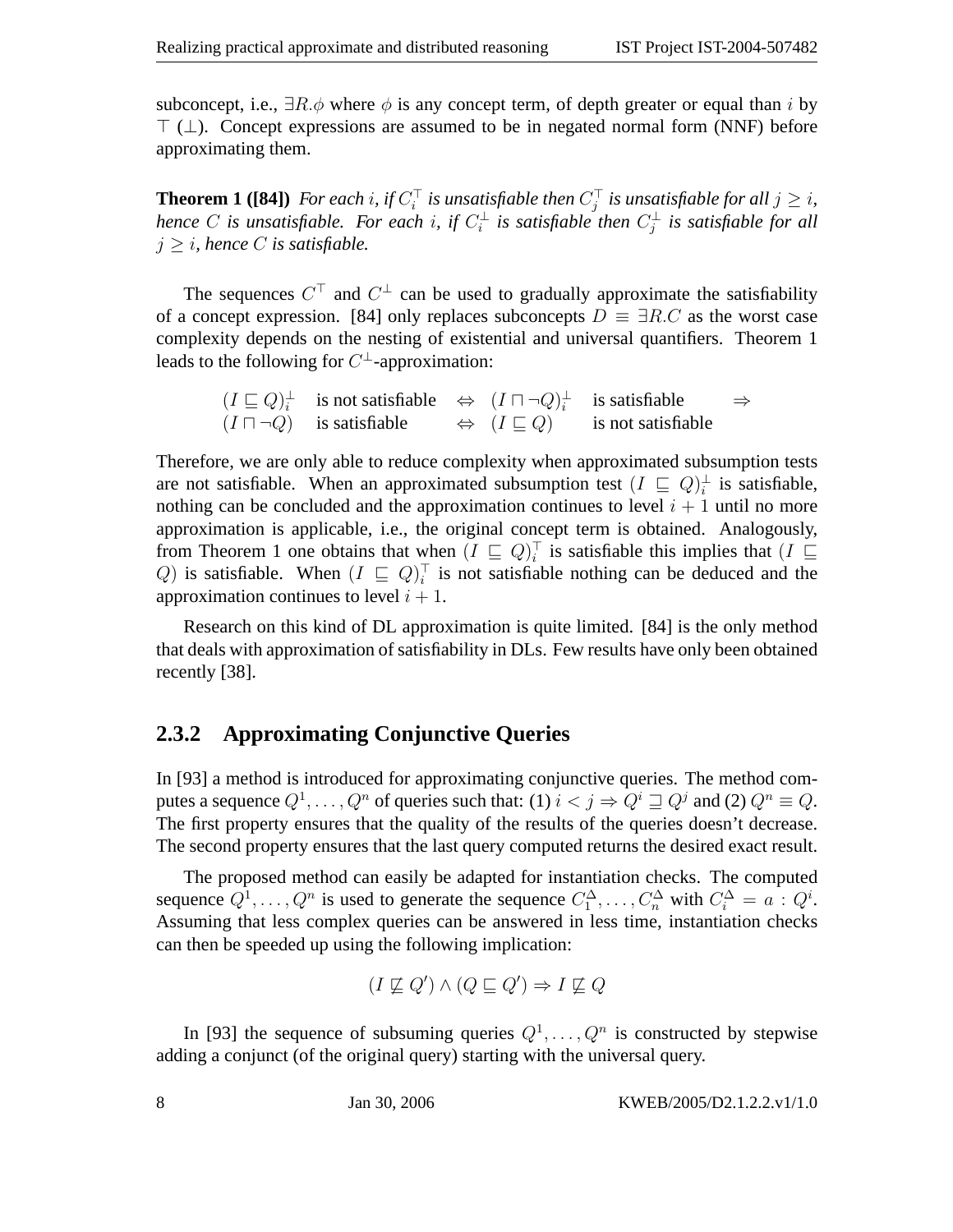A problem that remains to be solved in this approach is a strategy for selecting the sequence of queries to be checked successively. This problem boils down to ordering the conjuncts of the query which should balance the two factors 'smoothness' and 'time complexity'.

As described in [93] the smoothness of the approximation can be guaranteed by analyzing the dependencies between variables in the query. After translating the conjunctive query to a DL expression, these dependencies are reflected in the nesting of subexpressions. As the removal of conjuncts from a concept expression is equivalent to substitution by ⊤, this nesting provides us with a selection strategy to determine a sequence of approximations  $S_i$  where all subexpressions at depth greater or equal than i are replaced by  $\top$ . Hence, this method is somewhat similar to  $C^{\top}$ -approximation except that it is restricted to the conjunctive query, i.e., the instance description is not approximated, and it can replace any conjunct in the query with ⊤, not only existentially quantified conjucts.

Typically, however, queries often have a very flat structure. For example, all queries used in our experiments with the Gene Ontology are of depth one. This means that  $S_0$  is the query  $\top$  whereas  $S_1$  is already the original query. To avoid this bad approximation scheme, next we propose an improved strategy.

### **An Improved Approximation Strategy**

To overcome the flatness of queries typically found in ontologies, we propose a strategy that also provides an order for subexpressions at the same level of depth. A possible ordering is the expected time contribution of a conjunct to the costs of the subsumption test. As measuring the actual time is practically infeasible, a heuristic is proposed.

For this purpose, we unfold the conjuncts using the definitions of the concepts from the ontology occurring in the conjunct. In order to determine a suitable measure of complexity for expressions, we consider the standard proof procedure for DLs. Most existing DL reasoners are based on tableau methods, which determine the satisfiability of a concept expression by constructing a constraint system based on the structure of the expression. As the costs of checking the satisfiability of an expression depends on the size of the constraint system, we can use this size as a measure of complexity. As determining the exact size of the constraint system requires to run the tableau method, heuristics are used for estimating the size. Based on this estimated size, we determine the order in which conjuncts at the same level of depths are considered.

In the following, we propose a method for estimating the size of the tableau for expressions in  $ALC$  that will be used in the experiments. The tableau rules [4] provide us with quite a good idea about an estimation of the maximal size of the tableau in the worst case. For this purpose, we define a function  $\Phi$  that assigns a natural number representing the estimated size of the corresponding constraint system to an arbitrary  $\mathcal{ALC}$  expression

KWEB/2005/D2.1.2.2.v1/1.0 Jan 30, 2006 9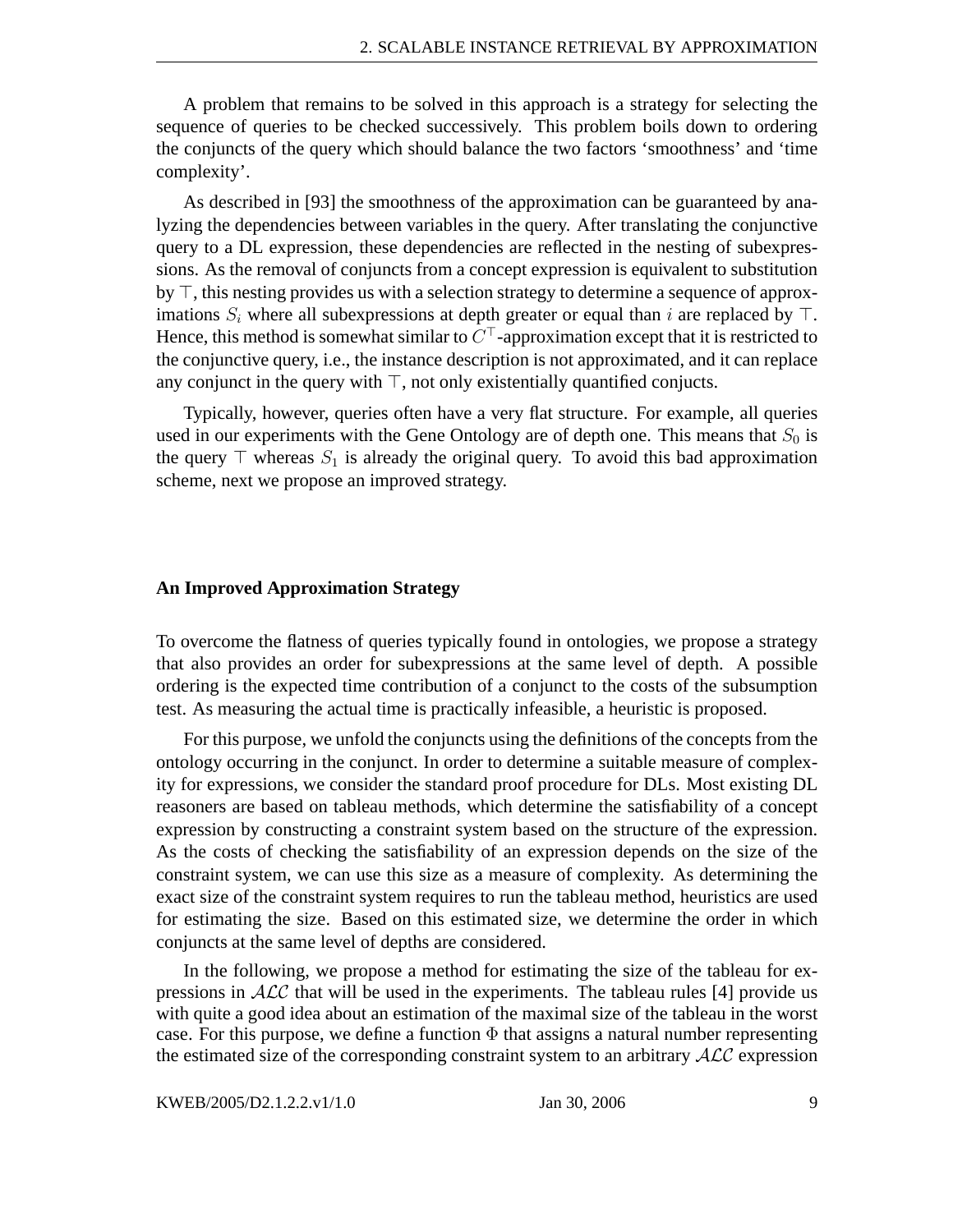in the following way:

$$
\Phi(A) = 1
$$
  
\n
$$
\Phi(\neg A) = 0
$$
  
\n
$$
\Phi(C \sqcap D) = 2 + \Phi(C) + \Phi(D)
$$
  
\n
$$
\Phi(C \sqcup D) = \phi + 2 + \Phi(C) + \Phi(D)
$$
 where  $\phi$  is the current value of  $\Phi(E)$   
\n
$$
\Phi(\exists R.C) = 2 + \Phi(C)
$$
  
\n
$$
\Phi(\forall R.C) = n + n \cdot \Phi(C)
$$
 where *n* is the number of existential quantifiers in *E*

- A **and** ¬A**:** Atomic concepts are added as a single constraint. Negated concepts are not added as they are merely used to check the existence of a contradiction.
- $C \sqcap D$ : Two new constraints are added. The expressions in these constraints have to be evaluated recursively, therefore, we also have to estimate the number of constraints that will be generated by  $C$  and  $D$ .
- $C \sqcup D$ : Two new constraints are added and each of the constraints has to be evaluated recursively, however, we have to deal with two separate constraint systems from this point on. The number of constraints in the system at this point has to be doubled. For an estimation we add the current estimation value.
- (∃ R.C)**:** Two new constraints are added, one for the relation and one restricting the object in the relation to  $C$  Object  $y$  has to be evaluated recursively.
- $(\forall R.C)$ : A new constraint has to be added for every existing constraint xRy in the constraint system S and each one has to be evaluated recursively. As we do not know how many of these statements are or will be in  $S$ , we use the overall number of existential quantifiers in the expression that can lead to the addition of these constraints as an upper bound.

The value  $\Phi$  can now be computed for each conjunct in the query and be used as a basis for determining the order in which conjuncts at the same level of nesting are processed.

# **2.4 Experimental Evaluation**

In this section experimental results are shown of the approaches described in the previous section. The main question focused on in the experiments is *if*, and if yes, in *what way* does approximation reduce the complexity of the retrieval task. We focus on the number of operations needed and the overall computation time used. The goal of our approximation approach is to replace costly reasoning operations by a (small) number of cheaper approximate reasoning operations. The approximation methods used are sound and complete. Therefore, the suitability of the approximation methods depend solely on the time gained (or lost) when classical operations are replaced by a number of approximate ones.

Our experiments were made with the Gene ontology and Instance Store [56]. The focus of our experiments are those queries where Instance Store cannot replace all DL reasoning with database retrieval, but must still check the instantiations of some instances.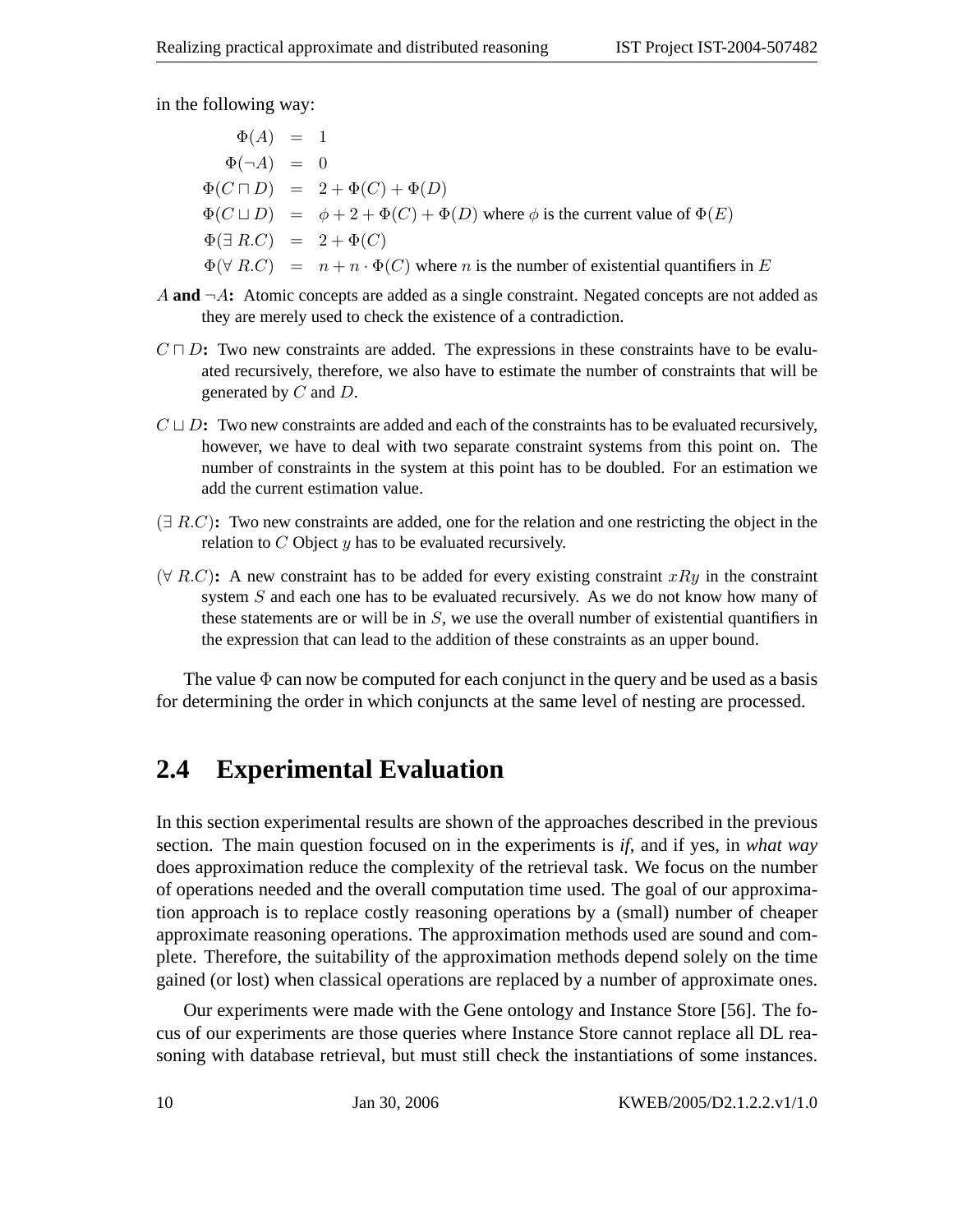These instantiation checks were found to be a bottleneck in the scalability of this approach. We originally started with 17 queries (with  $Q1$  to  $Q6$  user formulated queries and queries Q7 to Q17 artificial), but discarded the queries that didn't require instantiation checks from further experiments.

|     |    | normal |       |                | $C^\top$         |       |                | $C^{\perp}$ |                  |                |      |                  |
|-----|----|--------|-------|----------------|------------------|-------|----------------|-------------|------------------|----------------|------|------------------|
|     |    | true   | false |                | true             | false |                | true        | false            |                | true | false            |
|     |    |        |       |                |                  |       |                |             |                  | L <sub>0</sub> | 20   | $\boldsymbol{0}$ |
| Q2  |    |        |       |                |                  |       |                |             |                  | L1             | 20   | $\overline{0}$   |
|     |    |        |       | L0             | $\boldsymbol{0}$ | 19    | L0             | 19          | $\mathbf{0}$     | L2             | 9    | 11               |
|     | no | 9      | 11    | no             | 9                | 11    | no             | 9           | 11               | no             | 9    | $\overline{0}$   |
|     |    |        |       |                |                  |       |                |             |                  | L0             | 607  | $\overline{0}$   |
| Q8  |    |        |       | L <sub>0</sub> | $\boldsymbol{0}$ | 606   | L0             | 606         | $\boldsymbol{0}$ | L1             | 10   | 597              |
|     | no | 10     | 597   | no             | 10               | 597   | no             | 10          | 597              | no             | 10   | $\boldsymbol{0}$ |
| Q12 |    |        |       | L0             | $\boldsymbol{0}$ | 7871  | L <sub>0</sub> | 7871        | $\boldsymbol{0}$ | L0             | 15   | 7856             |
|     | no | 15     | 7856  | no             | 15               | 7856  | no             | 15          | 7856             | no             | 15   | $\overline{0}$   |
|     |    |        |       |                |                  |       |                |             |                  | L0             | 408  | $\overline{0}$   |
| Q14 |    |        |       |                |                  |       |                |             |                  | L1             | 5    | 403              |
|     |    |        |       | L0             | $\boldsymbol{0}$ | 407   | L0             | 407         | $\overline{0}$   | L2             | 5    | $\theta$         |
|     | no | 5      | 403   | no             | 5                | 403   | no             | 5           | 403              | no             | 5    | $\overline{0}$   |
| Q15 |    |        |       | L0             | $\overline{0}$   | 6693  | L <sub>0</sub> | 6693        | $\boldsymbol{0}$ | L <sub>0</sub> | 6693 | $\overline{0}$   |
|     | no | 46     | 6647  | no             | 46               | 6647  | no             | 46          | 6647             | no             | 46   | 6647             |
| Q17 |    |        |       | L <sub>0</sub> | $\overline{0}$   | 7873  | L <sub>0</sub> | 7873        | $\boldsymbol{0}$ | L0             | 1    | 7872             |
|     | no | 1      | 7872  | no             | $\mathbf{1}$     | 7872  | no             | 1           | 7872             | no             | 1    | $\boldsymbol{0}$ |

Table 2.1: Performed Subsumption tests

The results of the first experiments are shown in Table 2.1, which is divided into four columns with each column reporting the number of subsumption tests performed. The first column reports results for the experiment without any approximation, the second column with  $C^{\top}$ -approximation, the third column with  $C^{\perp}$ -approximation, and the fourth column with  $C^{\Delta}$ -approximation. Each column is further divided into smaller rows and columns. The rows represent the level of the approximation used, where no denotes without approximation, and  $Li$  denotes the level of the approximation approach. The subcolumns show the number of subsumption tests that resulted in true or false.<sup>3</sup> This distinction is important, because Section 2.3 tells us that only when a  $C<sup>T</sup>$ -approximated subsumption succeeds, or a  $C^{\perp}$ - or  $C^{\Delta}$ -approximated subsumption test fails we obtain a reduction in complexity.

<sup>&</sup>lt;sup>3</sup>We will use the shorthand 'true subsumption test' and 'false subsumption test' to indicate these two distinct results.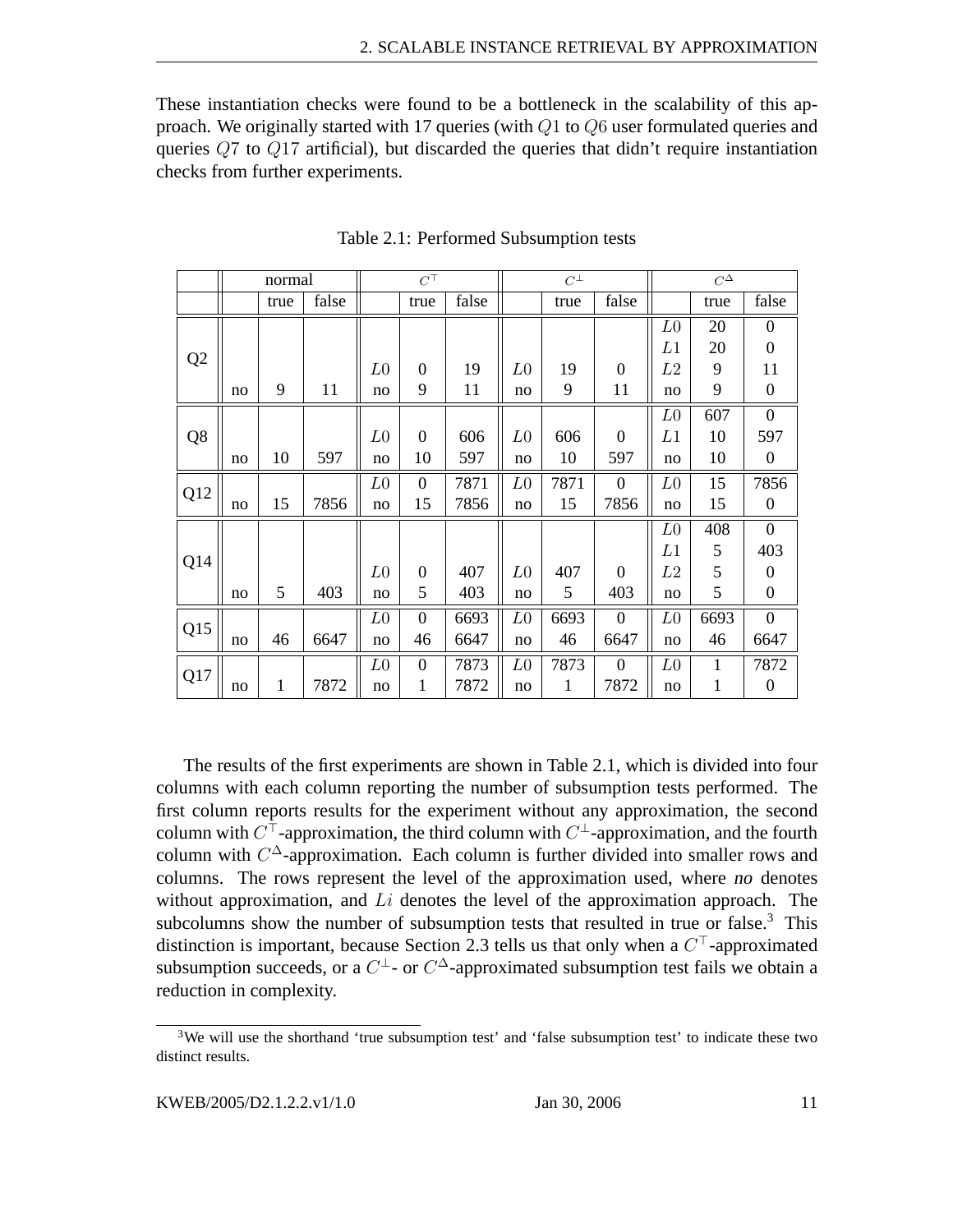# **2.5 Discussion**

Let us first focus on the question *if* the approximation methods can lead to any reduction in complexity. Table 2.1 shows that  $C^{\top}$ - and  $C^{\perp}$ -approximation cannot reduce the number of normal subsumption tests. Only  $C^{\Delta}$  is able to reduce, except for  $Q15$ , all false subsumption tests to 0.

The first column in Table 2.1 shows that much more false subsumption tests are needed than true subsumption tests. This indicates that  $C<sup>T</sup>$ -approximation is wrong in this approach as it can only be used to lower the complexity of true subsumption tests, which is negligible when compared to false subsumption tests. This may explain its bad approximating behaviour, however,  $C^{\perp}$  also performs badly, which does approximate false subsumption tests. Closer analysis shows that *term collapsing* [38], i.e., the substitution of terms by  $\top$  or  $\bot$  results in the query becoming equivalent to  $\top$  or  $\bot$ , is the reason for this. An analysis of  $C^{\perp}$  shows that this occurs in *all cases*.

Apart from looking at *if* an approximation method can successfully reduce the number of normal subsumption tests, we must also consider the cost for obtaining the reduction, i.e., in *what way* are the normal subsumption tests reduced. For example, approximating  $Q8$  changes  $607 = 10 + 597$  normal subsumption tests into 10 normal subsumption tests, 607  $C_1^{\Delta}$  subsumption tests, and 607  $C_0^{\Delta}$  subsumption tests. Thus, the number of subsumption tests may increase, but the complexity of most tests will be lower than normal. Note however, that some computations seem unnecessary as nothing can be deduced from them, e.g., the 607  $C_0^{\Delta}$  tests. Obviously, in this approach unnecessary subsumption Figure 2.2: Time needed for Subsumption tests (in milliseconds)

|                | normal | $C^{\top}$ | $C^{\perp}$ | $C^{\Delta}$ |
|----------------|--------|------------|-------------|--------------|
| Q <sub>2</sub> | 175    | 348        | 299         | 547          |
| <b>O8</b>      | 5373   | 8383       | 7753        | 9912         |
| Q12            | 61410  | 93100      | 85764       | 56478        |
| Q14            | 4372   | 6837       | 6017        | 7391         |
| Q15            | 61560  | 90847      | 83714       | 114162       |
| Q17            | 113289 | 158218     | 144689      | 93074        |

tests should be minimized. Several cases can be observed in the experiments with  $C^{\Delta}$ approximation. Either no subsumption test is unnecessary  $(Q12, Q17)$ , some subsumption tests are unnecessary  $(Q2, Q8, Q14)$ , or all subsumption tests are unnecessary  $(Q15)$ .

This distinction seems to influence the overall time needed when approximating a query. Table 2.2 reports the overall time in milliseconds needed for each query. For comparison  $C^{\top}$  and  $C^{\perp}$  are also reported. For queries having unnecessary subsumption tests, approximation always leads to more computation time. In those cases, reducing the complexity of subsumption tests do not weigh up to the costs of additional (unnecessary) subsumption tests. For queries having no unnecessary subsumption tests, approximation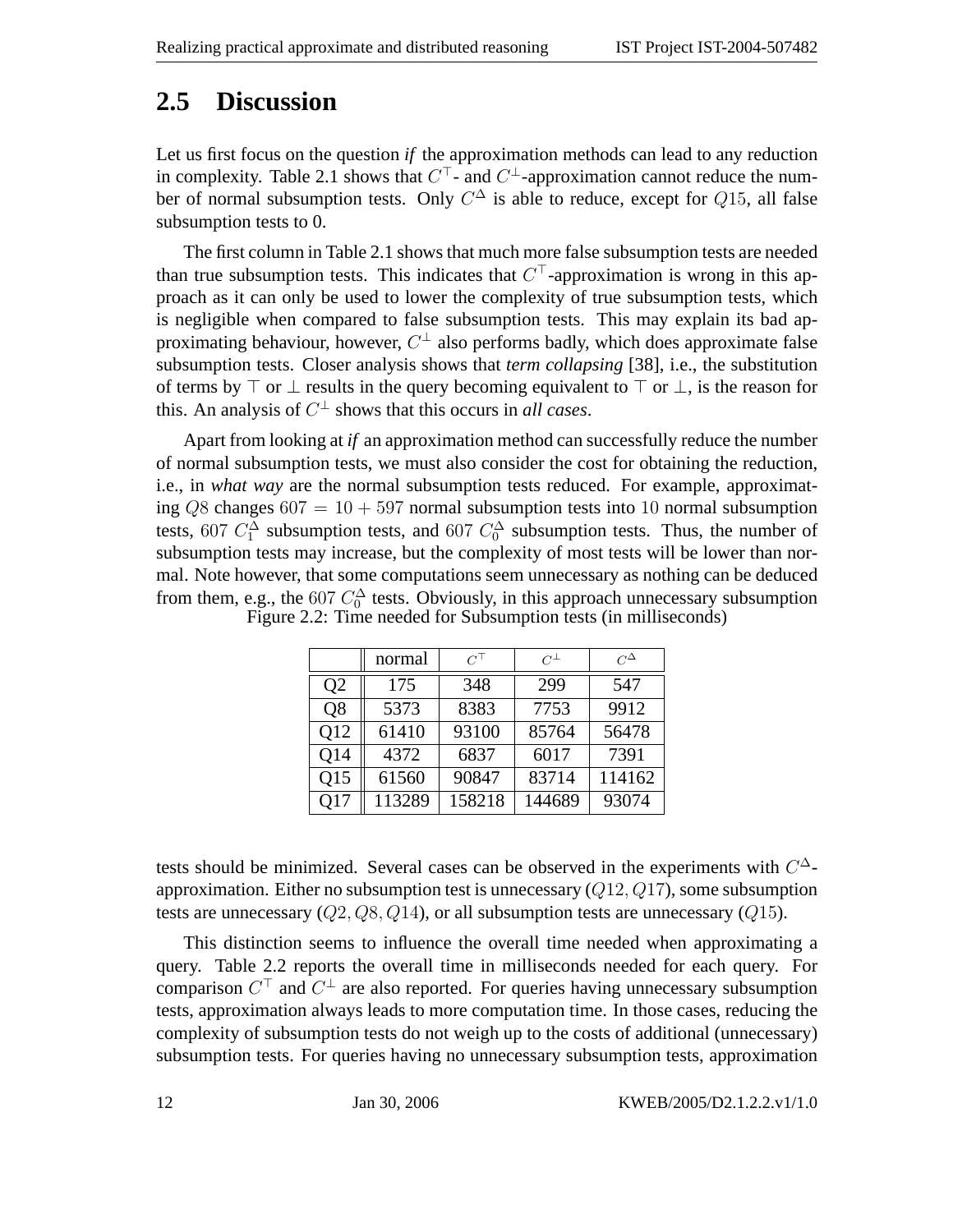does save time when compared to the normal case.

Another observation of Table 2.1 is that false subsumption tests for  $C^{\Delta}$  only occur at *one level*. It seems that the conjunct that is added to the approximated conjunctive query on which the false subsumption tests occur is crucial in determining the outcome.The role of conjunct in a subsumption test is still unclear. More research is needed if this conjunct (or a group of conjuncts) can be identified in advance to speed up approximation.

# **2.6 Conclusions**

Instance retrieval is one of the most important inferences in the Semantic Web. In order to make methods more scalable for ontologies with a large set of instances we investigated two approximation methods and evaluated them on a benchmark set. Both methods use a similar idea, i.e., removing parts of an expression to make it simpler to speed up retrieval. However, the method of [84] shows bad approximating behavior because the selection and substitution of subconcepts is too restrictive. The method of [93] was extended with a heuristic for subconcept selection and shows some potential for speeding up instance retrieval. However, more research is needed to improve the heuristic and to determine if the approximation method can be used to speed up instance retrieval.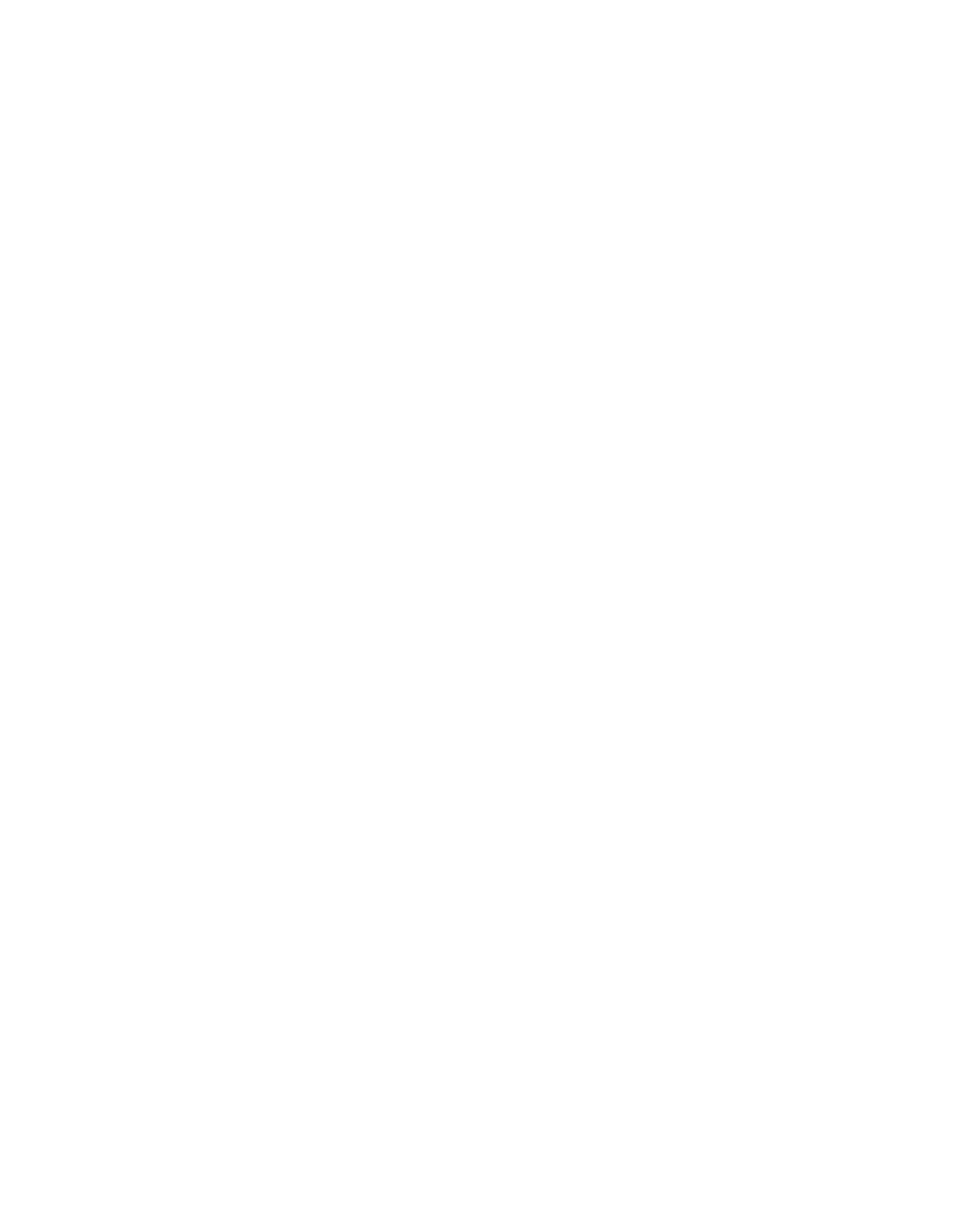# **Chapter 3**

# **SCREECH – Faster OWL using split programs**

#### *by* PASCAL HITZLER & DENNY VRANDECIC

We propose a new technique for approximate ABox reasoning with OWL DL ontologies. Essentially, we obtain substantially improved reasoning performance by disregarding non-Horn features of OWL DL. Our approach comes as a side-product of recent research results concerning a new transformation of OWL DL ontologies into negationfree disjunctive datalog [57, 58, 60, 72], and rests on the idea of performing standard resolution over disjunctive rules by treating them as if they were non-disjunctive ones. We analyze our reasoning approach by means of non-monotonic reasoning techniques, and present an implementation, called SCREECH.

This chapter is essentially a substantial update of Chapter 4 in Deliverable D2.1.2.

## **3.1 Introduction**

Knowledge representation and reasoning on the Semantic Web is done by means of ontologies. While the quest for suitable ontology languages is still ongoing, OWL [104] has been established as a core standard. It comes in three flavors, as OWL Full, OWL DL and OWL Lite, where OWL Full contains OWL DL, which in turn contains OWL Lite. The latter two coincide semantically with certain description logics [4] and can thus be considered fragments of first-order predicate logic.

OWL ontologies can be understood to consist of two parts, one intensional, the other extensional. In description logics terminology, the intensional part consists of a TBox and an RBox, and contains knowledge about concepts (called *classes*) and the complex relations between them (called *roles*). The extensional part consists of an ABox, and contains knowledge about entities and how they relate to the classes and roles from the intensional part. For the Semantic Web, TBox and RBox shall provide background vocabulary,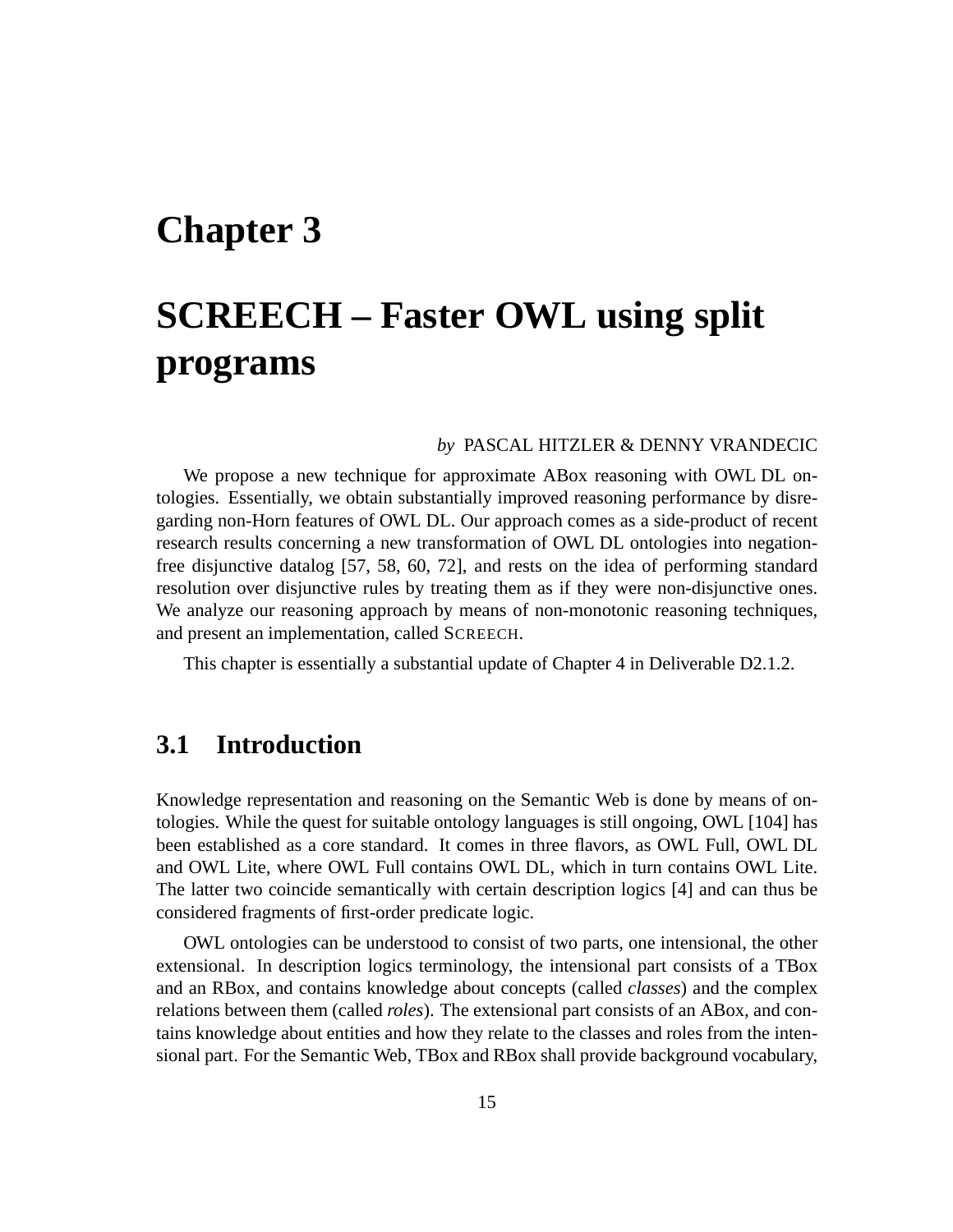while (annotated) webpages etc. constitute ABoxes which are interlinked with intensional knowledge. The Semantic Web thus envisions a distributed knowledge source, built from OWL ontologies and intertwining the knowledge like the World Wide Web interconnects websites.

With an estimated 25 million active websites today and correspondingly more webpages, it is apparent that reasoning on the Semantic Web will have to deal with very large ABoxes. Complexity of ABox reasoning — also called *data complexity* — thus measures complexity in terms of ABox size only, while considering the intensional part of the ontology to be of constant size. For the different OWL variants, data complexity is at least NP-hard, which indicates that it will not scale well in general [59]. Methods are therefore being sought to cope with large ABoxes in an approximate manner.

The approach which we propose is based on the fact that data complexity is polynomial for non-disjunctive datalog. We utilize recent research results [57, 58, 60, 72] which allow the transformation of OWL DL ontologies into disjunctive datalog. Rather than doing (expensive) exact reasoning over the resulting disjunctive datalog knowledge base, we do approximate reasoning by treating disjunctive rules as if they were non-disjunctive ones. The resulting reasoning procedure is complete, but may be unsound in cases. Its data complexity is polynomial. We are also able to give a characterization of the resulting approximate inference by means of standard methods from logic programming semantics.

This chapter is structured as follows. In Section 3.2, we first discuss the general rationale behind approximate reasoning, and how it relates to other reasoning frameworks. We then recall formal terminology and notation for OWL DL, and shortly review datalog and SLD-resolution. Then, in Section 3.4, we explain how OWL DL ontologies can be transformed into disjunctive datalog. In Section 3.5 we introduce the new approximate SLD-resolution procedure which we propose. The presentation of our implementation SCREECH in Section 3.6 is followed by an Example in Section 3.7, and an experimental evaluation in Section 3.8. We conclude and discuss future work in Section 3.9.

# **3.2 Non-Classical Reasoning — Common Grounds**

Classical logic – a term which encompasses mainly propositional and first-order predicate logic – is the foundation for many knowledge representation and reasoning paradigms in artificial intelligence and related areas, such as semantic web. However, reasoning in these paradigms is often non-classical, i.e. it is obtained by modifying classical logic. Some of these modifications are syntactical. Conceptually, however, semantic differences are more important. From a bird's eye perspective, these semantic differences can often be perceived as a modification of the notion of model, which in the usual way has impact on the inference relation considered. We will elaborate a bit on this.

A semantic perspective on approximate reasoning is depicted in Figure 3.1. When a theory is being considered, classical reasoning may be of high computational complexity

16 Jan 30, 2006 KWEB/2005/D2.1.2.2.v1/1.0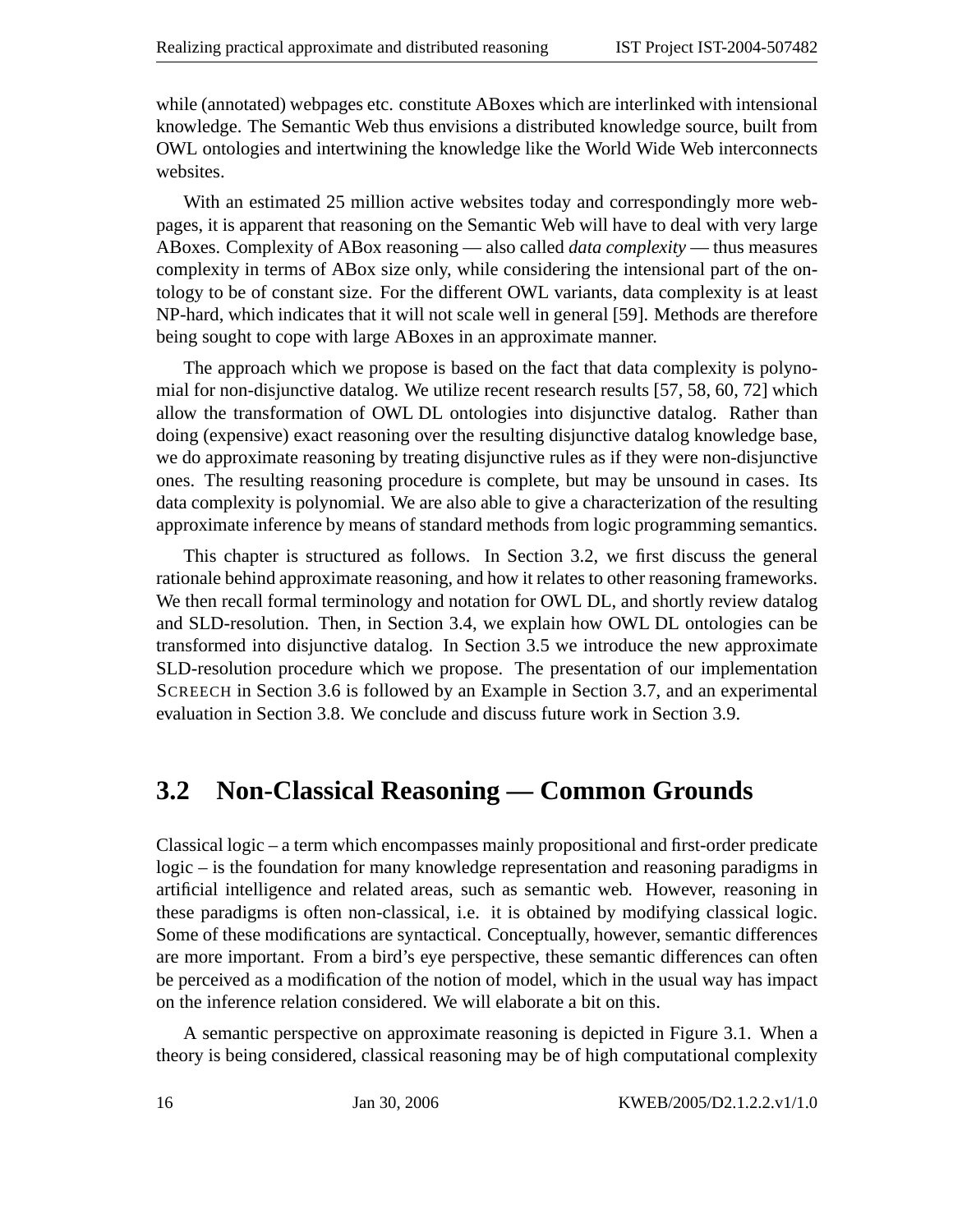

Figure 3.1: Semantic view on approximate reasoning

and thus be unsuitable for time-critical tasks. By taking different models into account than the classical ones, the complexity of reasoning can be reduced. The resulting approximate inference may be incomplete or unsound with respect to classical inference, but in a controlled and well-understood manner, which makes the inferences suitable for further use.

Similar situations occur in the context of other sophisticated reasoning techniques. For non-monotonic reasoning, for example, a subset of the classical models is usually considered, which is selected by means of e.g. additional syntax constructs or by redefining the semantics of existing ones. Non-monotonic reasoning thus allows to arrive at conclusions which cannot be derived using classical reasoning: It is complete, but unsound, and can be described as *supraclassical* [70]. The rationale in this case is to model aspects of human commonsense reasoning like *jumping to conclusions*, again in a controlled and well-understood manner. Complexity considerations are often treated as secondary in this context.

Paraconsistent reasoning — or reasoning with inconsistency — can be approached from a similar perspective. While inconsistent knowledge bases have no classical models, paraconsistent reasoning strives to identify suitable models to be assigned to the knowledge base nevertheless, in order to allow the inference of meaningful consequences. As such, paraconsistent reasoning is sound, but incomplete with respect to classical logic, and can thus be termed *subclassical*.

| reasoning approach | focus         | models taken into account      | typical complexity |
|--------------------|---------------|--------------------------------|--------------------|
| classical          |               | all classical models           | high               |
| non-monotonic      | commonsense   | some classical models          | very high          |
| paraconsistent     | inconsistency | more than the classical models | high               |
| approximate        | performance   | variable                       | low                |

Table 3.1: Comparision of non-classical reasoning approaches

Table 3.1 summarizes our discussion. While the table can certainly be extended further taking other forms of reasoning into account, we restrict ourselves to the mentioned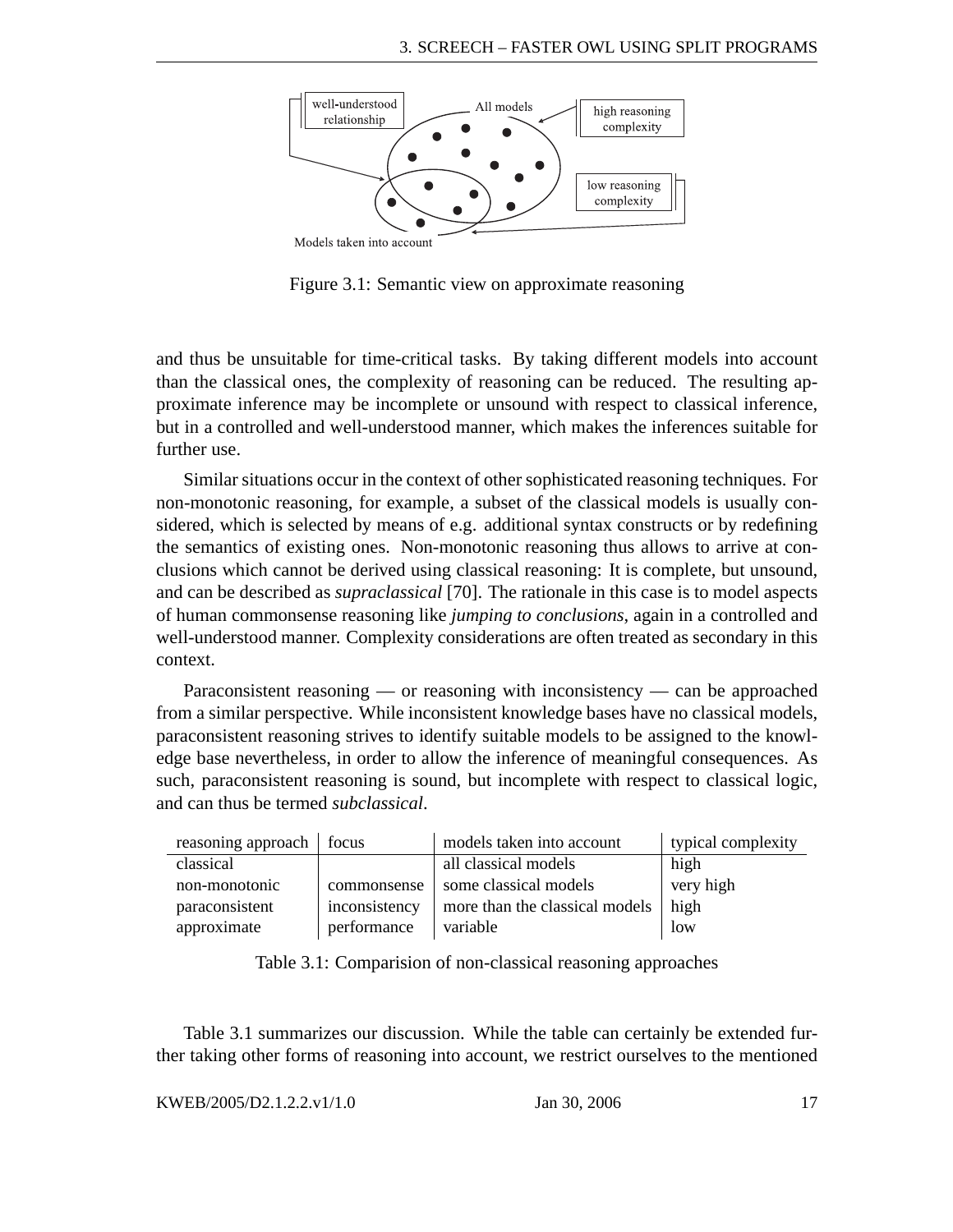examples, as the main goal of this chapter is to present an approximate reasoning method for OWL DL, and not a comparative theory of reasoning approaches. We have included this discussion because it explains the general rationale behind our approximate reasoning method, and will help us in analyzing it. Indeed, in all reasoning paradigms mentioned, it is important to obtain a clear understanding of the inference relation computed. This can be done by semantic analyses, i.e. by characterizations of the models taken into account. From the general perspective described in this section, it will later come as no surprise to the reader that we will analyze our approximate reasoning methods by means of standard techniques from non-monotonic reasoning. Indeed, in our particular case the models taken into account for approximate reasoning will turn out to be a subset of the classical models, as in non-monotonic reasoning.

# **3.3 Preliminaries**

## **3.3.1 OWL DL Syntax and Semantics**

OWL DL is a syntactic variant of the  $\mathcal{SHOIN}(\mathbf{D})$  description logic [52]. Hence, although several XML and RDF syntaxes for OWL DL exist, it will be convenient to use the traditional description logic notation since it is more compact, and we recall the notation below. For the correspondence between this notation and various OWL DL syntaxes, see [52].

We indeed assume that the reader is familiar with OWL and thus with  $\mathcal{SHOLN}(\mathbf{D}),$ as space restrictions forbid to reintroduce them, but recall that  $\mathcal{SHOIN}(\mathbf{D})$  supports reasoning with concrete datatypes, such as strings or integers [68]. Recall also that the description logic syntax for concepts in  $\mathcal{SHOIN}(\mathbf{D})$  is defined as follows, where A is an atomic concept, R is an abstract role, S is an abstract simple role,  $T_{(i)}$  are concrete roles,  $d$  is a concrete domain predicate,  $a_i$  and  $c_i$  are abstract and concrete individuals, respectively, and  $n$  is a non-negative integer:

$$
C \rightarrow A \mid \neg C \mid C_1 \sqcap C_2 \mid C_1 \sqcup C_2 \mid \exists R.C \mid \forall R.C \mid \ge n S \mid \le n S \mid \{a_1, \ldots, a_n\} \mid
$$
  
\n
$$
\mid \ge n T \mid \le n T \mid \exists T_1, \ldots, T_n.D \mid \forall T_1, \ldots, T_n.D
$$
  
\n
$$
D \rightarrow d \mid \{c_1, \ldots, c_n\}
$$

The  $\mathcal{SHIQ}(\mathbf{D})$  description logic is obtained from  $\mathcal{SHOIN}(\mathbf{D})$  by disallowing nominal concepts of the form  $\{a_1, \ldots, a_n\}$  and  $\{c_1, \ldots, c_n\}$ , and by allowing qualified number restrictions of the form  $\geq n$  S.C and  $\leq n$  S.C, for C a  $\mathcal{SHIQ}(\mathbf{D})$  concept and S a simple role.

As description logics,  $\mathcal{SHOLN}(\mathbf{D})$ , i.e. OWL DL, and  $\mathcal{SHIQ}(\mathbf{D})$  inherit their semantics from first-order logic by the standard translations known e.g. from [54], which we do not repeat here.

| Jan 30, 2006 | KWEB/2005/D2.1.2.2.v1/1.0 |
|--------------|---------------------------|
|--------------|---------------------------|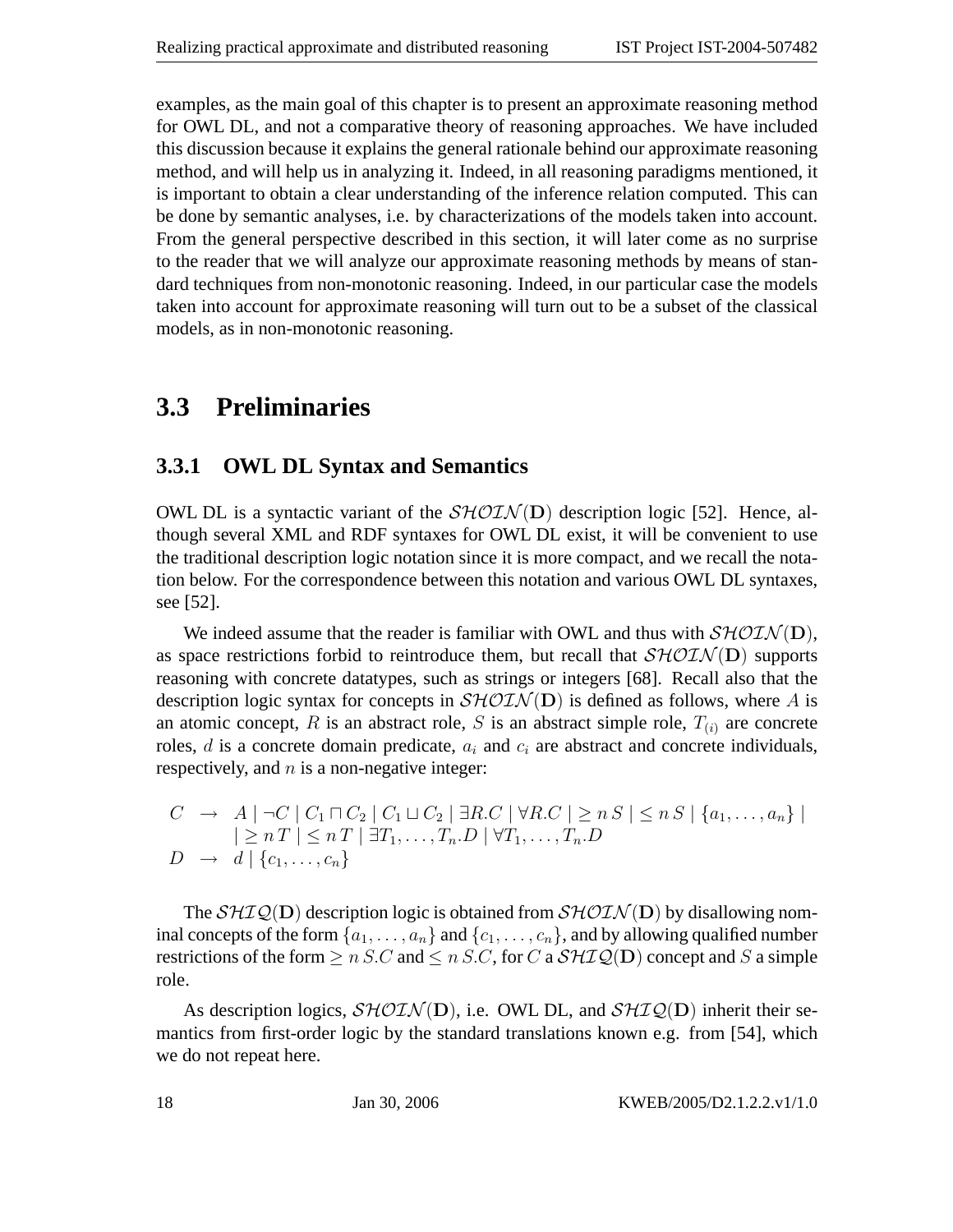## **3.3.2 Datalog and SLD-Resolution**

A (*definite* or *negation-free*) *disjunctive logic program* P consists of a finite set of *clauses* or *rules* of the form

$$
\forall x_1 \ldots \forall x_n. (H_1 \vee \cdots \vee H_m \leftarrow A_1 \wedge \cdots \wedge A_k),
$$

commonly written as

$$
H_1 \vee \cdots \vee H_m \leftarrow A_1, \ldots, A_k,
$$

where  $x_1, \ldots, x_n$  are exactly all variables occuring in  $H_1 \vee \cdots \vee H_m \leftarrow A_1 \wedge \cdots \wedge A_k$ , and all  $H_i$  and  $A_j$  are atoms over some given first-order language  $\Sigma$ . The disjunction  $H_1 \vee \cdots \vee H_m$  is called the *rule head*, and the conjunction  $A_1 \wedge \cdots \wedge A_k$  is called the *rule body*. The set of all ground instances of atoms defined over Σ is called the *Herbrand base* of P and is denoted by  $B<sub>P</sub>$ . The set of all ground instances of rules in P is denoted by ground(P). A rule is said to be *non-disjunctive* if  $m = 1$ . It is called a *fact* if  $k = 0$ . We abstract from the order of the atoms in the heads respectively bodies; it is not important for our results. A disjunctive logic program is called a *(disjunctive) datalog* program if it does not contain function symbols.

Note that we do not consider logic programs to come with one specific semantics. Some people for example associate datalog with the minimal model semantics only. For our treatment, datalog and logic programs are defined via syntax only. We do not specify a specific semantics because in the following we will discuss *different* semantics for logic programs in their relation to proof procedures. One of the semantics we will consider is the semantics coming from interpreting logic programs as a set of first order formulas, and in this case we use  $=$  to denote entailment in classical first-order predicate logic.

*SLD-resolution* (see e.g. [66]) is an efficient top-down query-answering technique for programs consisting of non-disjunctive rules, and has been implemented and successfully applied in standard Prolog systems.<sup>1</sup> In this framework, a ground atom can be derived from a program if and only if it is true in the least (and thus in all) Herbrand models of the program.

In the following, we mean by a *conjunctive query* simply a conjunction  $B_1 \wedge \cdots \wedge B_n$ of atoms. The query is called *ground* if it does not contain any variables.

Given a conjunctive query  $B_1 \wedge \cdots \wedge B_n$ , an *SLD-resolution step* on the atom  $B_i$  with a non-disjunctive rule  $H \leftarrow A_1, \ldots, A_k$  produces a conjunctive query

$$
B_1 \theta \wedge \cdots \wedge B_{i-1} \theta \wedge A_1 \theta \wedge \cdots \wedge A_k \theta \wedge B_{i+1} \theta \wedge \cdots \wedge B_n \theta
$$

where  $\theta$  is the most general unifier of  $B_i$  and H. An *SLD-refutation* of a conjunctive query  $B_1 \wedge \cdots \wedge B_n$  in a non-disjunctive program P is a finite sequence of conjunctive queries  $Q_0, \ldots, Q_n$ , where (*i*)  $Q_0 = B_1 \wedge \cdots \wedge B_n$ , (*ii*) each  $Q_i$  with  $i > 0$  is obtained from  $Q_{i-1}$  by an SLD-resolution step with some rule from P on some literal  $B_i$ , and (*iii*)

<sup>&</sup>lt;sup>1</sup>Like SWI or XSB Prolog, http://www.swi-prolog.org, http://xsb.sourceforge.net.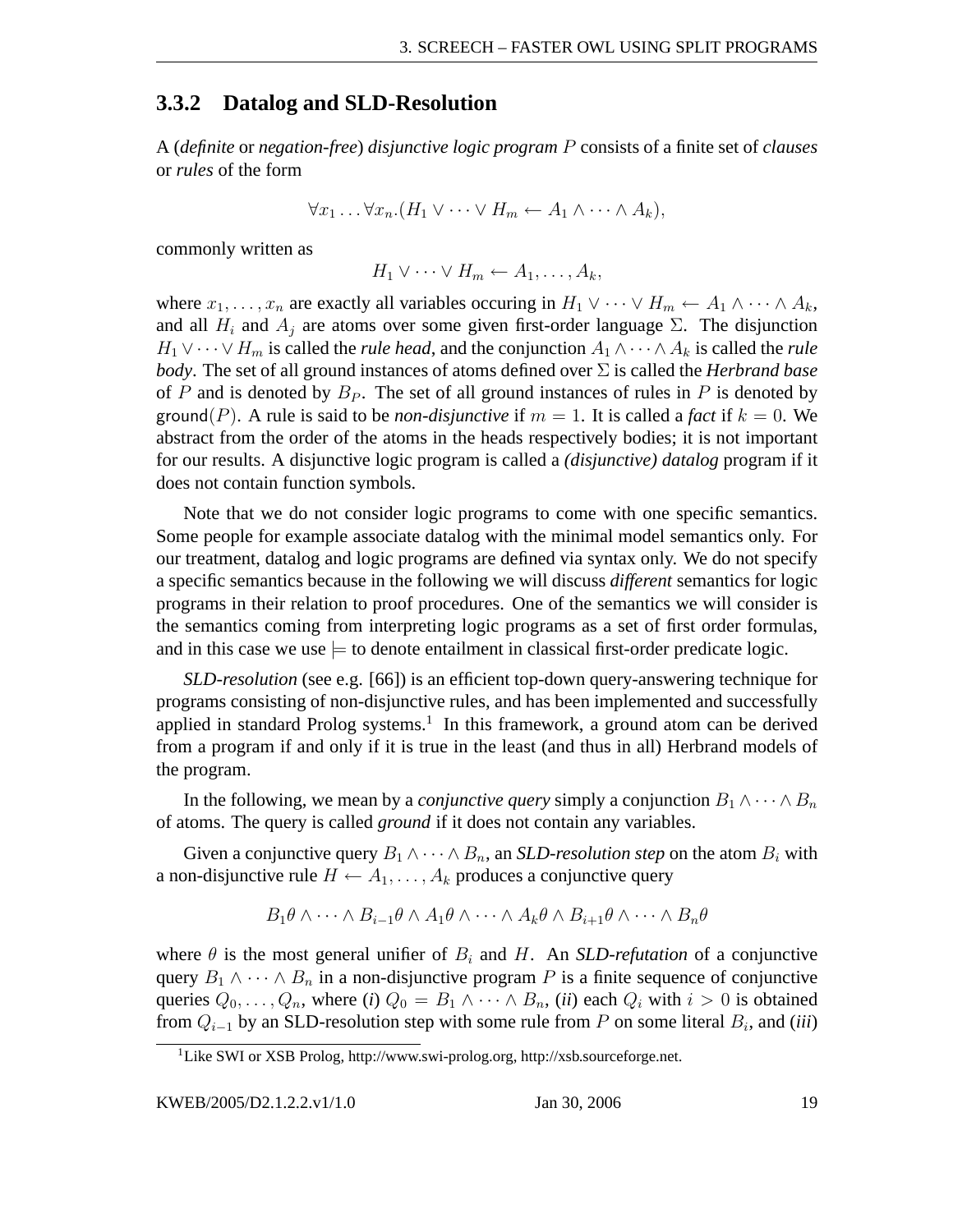$Q_n = \square$ , i.e. the conjunctive query  $Q_n$  does not contain any literals. If an SLD-refutation of  $B_1 \wedge \cdots \wedge B_n$  in P exists, we write  $P \vdash B_1 \wedge \cdots \wedge B_n$ .

One of the fundamental results in logic programming states that  $A \in B_P$  can be proven by SLD-resolution if and only if A is a logical consequence of  $P$ , i.e. if and only if  $A$  is true in the least Herbrand model of  $P$ :

**Theorem 2 ([66])** <sup>2</sup> *For a ground conjunctive query*  $B_1 \wedge \cdots \wedge B_n$  *and a non-disjunctive program*  $P$ ,  $P \vdash B_1 \wedge \cdots \wedge B_n$  *if and only if*  $P \models B_1 \wedge \cdots \wedge B_n$ *. In other words, entailment of ground conjunctive queries under SLD-resolution is entailment in predicate logic.*

SLD-resolution also allows deriving answers to non-ground queries: For a conjunctive (and not necessarily ground) query Q there exist an SLD-refutation if and only if  $P \models$  $\exists x_1 \ldots \exists x_n Q$ , where  $x_1, \ldots, x_n$  are the variables occuring in Q. By keeping track of the most general unifiers used in the process, it is also possible to obtain bindings for (some of) the  $x_i$  in the form of (answer) substitutions  $\theta$ , such that  $P \models \exists y_1 \dots \exists y_k (Q\theta)$ , where the  $y_i$  are exactly those variables occurring in  $Q\theta$ . In order to keep our exhibition focused, we will only deal with ground queries.

# **3.4 Reducing OWL DL Knowledge Bases to Disjunctive Datalog Programs**

We utilise recent research results about the transformation of OWL DL ontologies into disjunctive datalog, and perform approximate reasoning by transforming the disjunctive database into a non-disjunctive one. The transformation is based on the fact that OWL DL is a subset of first-order logic. OWL axioms can thus be translated directly into logical formulas and transformed into clausal form using any of the standard algorithms. The resulting clauses can be represented as disjunctive datalog rules which do not contain negation.

Note, however, that due to possible skolemization steps in the clausal form translation, the resulting datalog rules may contain function symbols. In general, datalog with function symbols is undecidable, but since we obtain the datalog program by a translation from OWL DL, which is decidable, inferencing over the resulting program must be decidable. Standard datalog engines, however, do in general not terminate in the presence of function symbols. To cope with this problem, a sophisticated method has been presented in [58, 60] which allows to get rid of the function symbols without loosing ABox consequences. As a result, we obtain a function- and negation-free disjunctive datalog program, which can be dealt with using standard techniques.

There is one other catch: The approach presented in [58, 60] does not yet allow to deal with nominals, i.e. it supports only  $\mathcal{SHIQ}(D)$  instead of  $\mathcal{SHOLN}(D)$  (the latter is

<sup>&</sup>lt;sup>2</sup>Please note that this definition is identical to Definition 2 in Section 2.2.1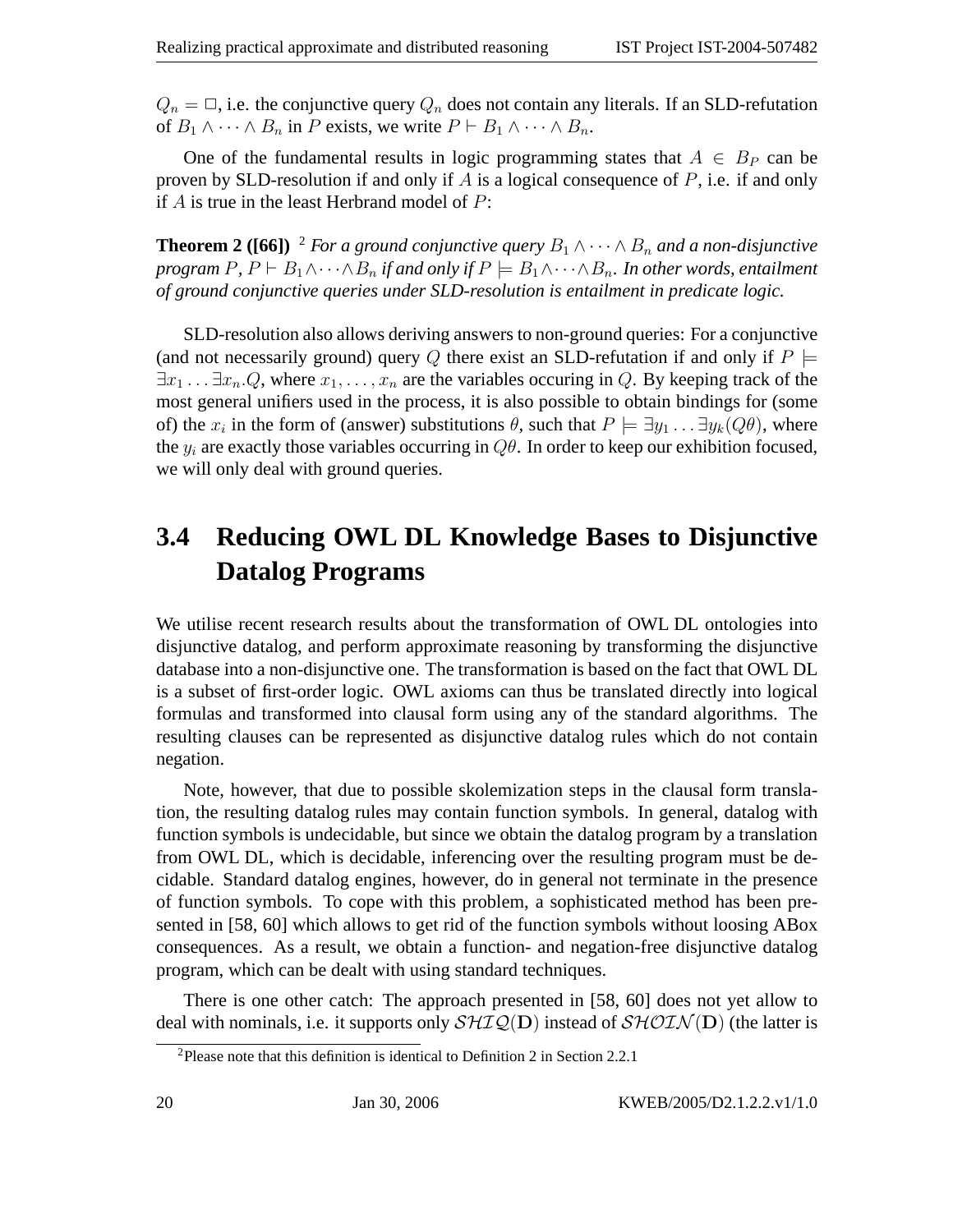

Figure 3.2: Algorithm for Reducing  $\mathcal{SHIQ}(\mathbf{D})$  to Datalog Programs

the description logic coinciding with OWL DL). We remark that to date — and to the best of our knowledge — no reasoning algorithms for  $\mathcal{SHOIN}(\mathbf{D})$  have been implemented. We will return to a possible treatment of nominals in our approach later.

The translation algorithm is schematically depicted in Figure 3.2. It transforms a  $\mathcal{SHIQ}(\mathbf{D})$  knowledge base KB into a disjunctive datalog program DD(KB). The steps of the algorithm are as follows. (1) Transitivity axioms are removed by adding axioms of a form similar to  $\forall S.C \sqsubseteq \forall S.(\forall S.C)$  for transitive roles S. (2) The knowledge base is translated into clausal form by standard transformations based on first-order predicate logic. This introduces function symbols due to necessary skolemization steps. (3) The TBox of the knowledge base is partially saturated by adding logical consequences. This is the crucial step of the algorithm. (4) The saturation from step (3) now allows to remove all function symbols which were introduced in step (2). Some additional axioms are added to ensure that the algorithm remains sound and complete. (5) The knowledge base is translated into disjunctive datalog clauses; this step is now straightforward.

It shall be noted that the details of the crucial step (3) are very sophisticated. They guarantee that the removal of function symbols in step (4) is at all possible. Step (3) is of exponential complexity, however for the ABox reasoning task which we focus on in this chapter, Step (3) can in principle be performed offline, as this step is independent of the ABox – but note that this offline computation may still be difficult if the TBox is large, which is a separate issue and deserves further in-depth studies which are outside the scope of this chapter. A full presentation of the translation with correctness proofs is technically involved and lengthy, and space restrictions forbid to go into further detail; we refer the interested reader to [58, 60]. In [57] full proofs are given which show amongst other things that KB is unsatisfiable if and only if  $DD(KB)$  is unsatisfiable. This suffices for reasoning over KB as reasoning tasks can be transformed into unsatisfiability checks.

# **3.5 Approximate Resolution**

While approximate reasoning methods for propositional and first-order logic have been proposed (see e.g. [86, 84, 20, 17, 100, 37]), they have hardly been applied in the context of Semantic Web technologies. The few exceptions are reported e.g. in [93, 56, 38] to the best of our knowledge, this list is exhaustive. The success of the approaches is mixed. [38] reports on an analysis indicating that straightforward adaptations of methods proposed by [84] do not suffice. [56] reports good results but is not an approximate

KWEB/2005/D2.1.2.2.v1/1.0 Jan 30, 2006 21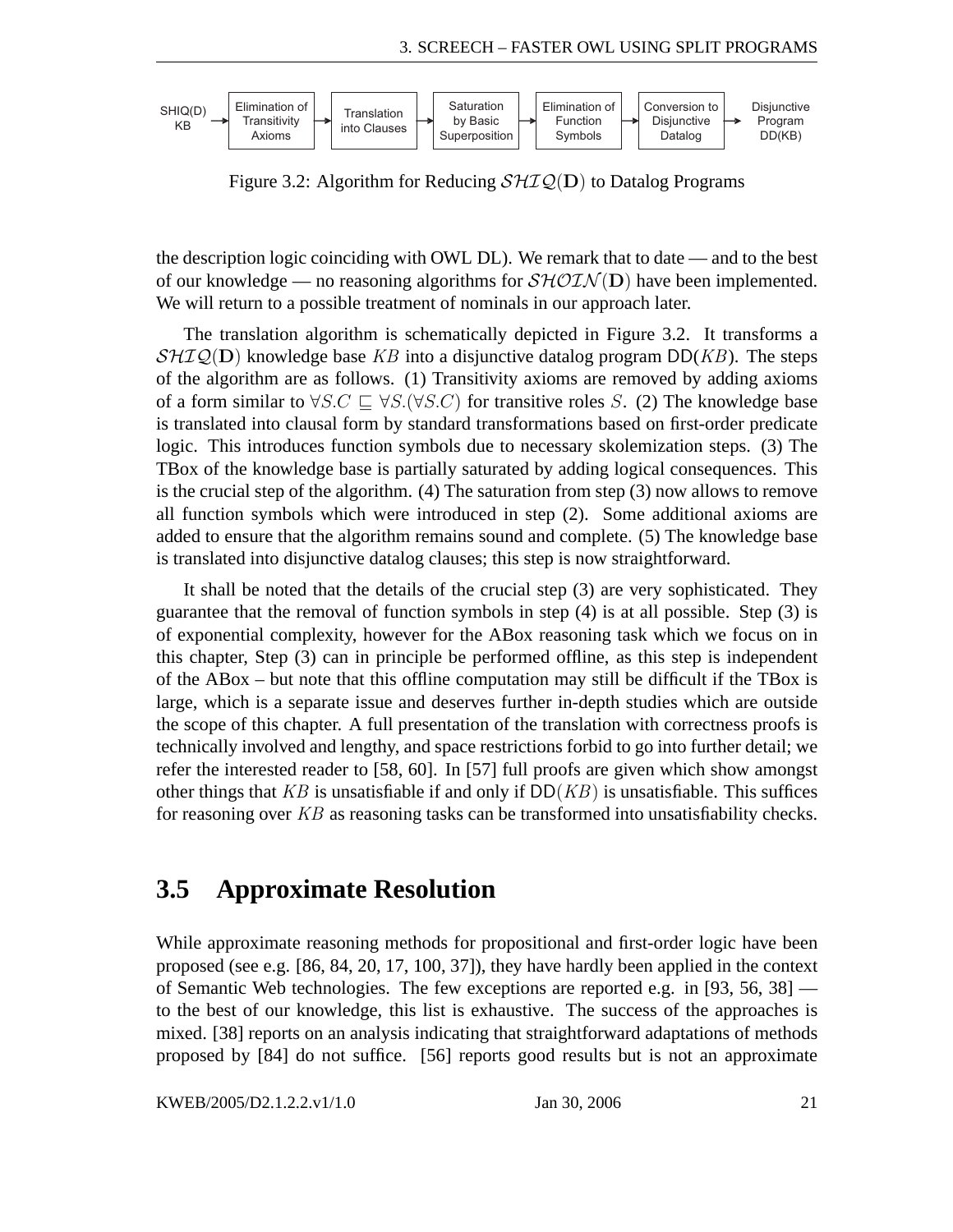reasoning method in the more narrow sense as the reasoning performed is exact, and thus does not address the complexity problems underlying OWL DL reasoning. [93] deals with approximating queries, while we focus on ABox reasoning. We will now present a novel approach based on the translation of OWL DL to disjunctive datalog, as presented earlier.

## **3.5.1 Approximate SLD-Resolution**

Having obtained the translated knowledge base in the form of a disjunctive datalog program, ABox reasoning remains NP-hard, and thus untractable. If the datalog program is non-disjunctive, though, reasoning is polynomial in the size of the ABox. We therefore propose the following approximate reasoning technique in order to facilitate this insight. Given a conjunctive query  $B_1 \wedge \cdots \wedge B_n$ , an *approximate SLD-resolution step* on the atom  $B_i$  with a disjunctive rule  $H_1 \vee \cdots \vee H_m \leftarrow A_1, \ldots, A_k$  is a conjunctive query

$$
B_1 \theta \wedge \cdots \wedge B_{i-1} \theta \wedge A_1 \theta \wedge \cdots \wedge A_k \theta \wedge B_{i+1} \theta \wedge \cdots \wedge B_n \theta
$$

such that  $\theta$  is the most general unifier of  $B_i$  and some  $H_j$ . *Approximate SLD-refutation* is defined analogously to SLD-refutation, where approximate SLD-resolution steps are used instead of (usual) SLD-resolution steps.

It is necessary to pursue the question what notion of entailment underlies the approximate reasoning technique we propose. Following the spirit of the observations from Section 3.2, we want to identify the set of models which underly the inference relation provided by approximate SLD-resolution. For this purpose, we need the following notion, which is derived from standard notions in non-monotonic reasoning over logic programs.

**Definition 3 (cf. [3, 26, 47])** *A model* M *of a disjunctive program* P *is called* well-supported *if there exists a function*  $l : B_P \to \mathbb{N}$  *such that for each*  $A \in M$  *there exists a rule*  $A \vee H_1 \vee \cdots \vee H_m \leftarrow A_1, \ldots, A_k$  in ground(P) with  $M \models A_i$  and  $l(A) > l(A_i)$  for all i *and* k*.*

Definition 3 is a straightforward adaptation of the notion of well-supported model for non-disjunctive programs, as given in [26]. For non-disjunctive (and negation-free) programs, the well-supported models are exactly the minimal ones, but this is not in general the case for disjunctive programs: Just consider the program consisting of the single rule  $p \lor q \leftarrow$ . Then  $\{p, q\}$  is a well-supported model, but is not minimal.

Lifted appropriately to (non-disjunctive) programs with negation, the well-supported models coincide with the well-known stable models. This was shown in [26] and studied in-depth in [47, 45]. Stable models [32] provide the base for the most popular nonmonotonic reasoning paradigm called *Answer Set Programming*, of which the two most prominent implementations are DLV and SMODELS [25, 90]. Our results thus stand within this well-established tradition.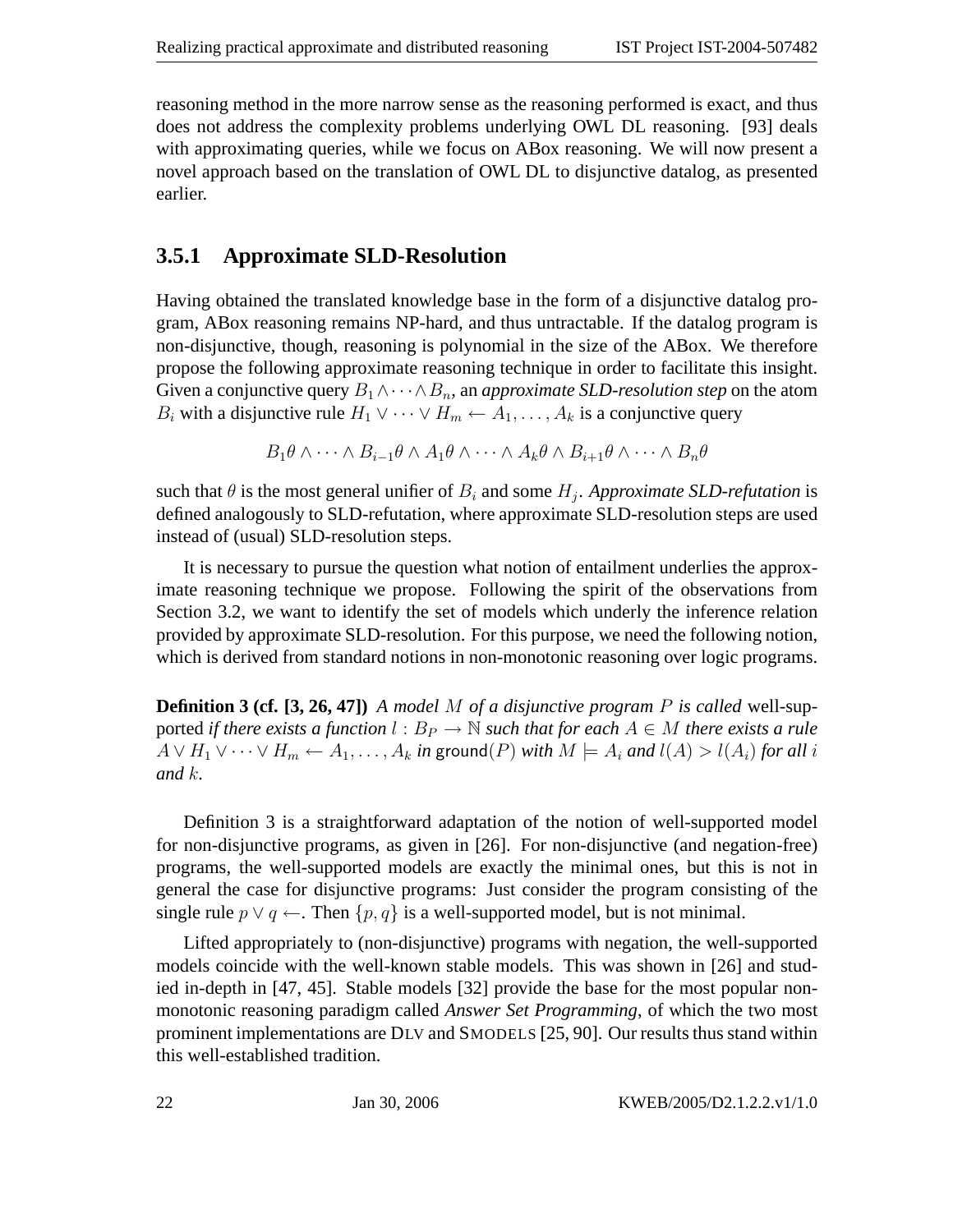It is apparent that  $A \in B_P$  is entailed by a (disjunctive) program P by approximate SLD-resolution if and only if it is true in at least one well-supported model of  $P$ . This is called *brave reasoning with well-supported models*. A formal proof of the following proposition is omitted for space restrictions.

**Proposition 1** *Entailment of ground conjunctive queries under approximate SLD-resolution is brave reasoning with well-supported models.*

As an example, consider the (propositional) program consisting of the two rules  $p \vee p$  $q \leftarrow$  and  $r \leftarrow p \wedge q$ . Its minimal models are  $\{q\}$  and  $\{p\}$ , so r is not bravely entailed by reasoning with minimal models. However all of  $\{q\}$ ,  $\{p\}$ ,  $\{p,q\}$  and  $\{p,q,r\}$  are well-supported models, so  $r$  is bravely entailed by reasoning with well-supported models.

There is an alternative way of formalizing approximate SLD-resolution using a modified notion of *split program* [83]. Given a rule

$$
H_1 \vee \cdots \vee H_m \leftarrow A_1, \ldots, A_k,
$$

the *derived split rules* are defined as:

$$
H_1 \leftarrow A_1, \ldots, A_k \qquad \ldots \qquad H_m \leftarrow A_1, \ldots, A_k.
$$

For a given disjunctive program P its *split program* P' is defined as the collection of all split rules derived from rules in  $P$ . Approximate SLD-resolution on  $P$  is obviously identical to SLD-resolution over  $P'$ .

Minimal models are well-supported, as can be seen from the following result which was obtained along the lines of research laid out in [47, 45].

**Theorem 3 ([46])** *Let* P *be a disjunctive program. Then a model* M *of* P *is a minimal model of* P *if and only if there exists a function*  $l : B_P \to \mathbb{N}$  *such that for each* A *which is true in* M *there exists a rule*  $A \vee H_1 \vee \cdots \vee H_m \leftarrow A_1, \ldots, A_k$  *in* ground(P) *with*  $M \models A_i$ ,  $M \not\models H_k$  and  $l(A) > l(A_i)$  for all i and k.

We hence have the following result, noting that  $P \models Q$  for any ground conjunctive query Q and program P if and only if Q is true in all minimal models of P.

**Proposition 2** *Let* P *be a (possibly disjunctive) program and* Q *be a ground conjunctive query with*  $P \models Q$ . Then there exists an approximate SLD-refutation for Q.

We remark that for negation-free disjunctive programs minimal models again coincide with *answer sets* [32], as in the currently evolving *Answer Set Programming Systems*, as already mentioned.

| Jan 30, 2006 |  |
|--------------|--|
|              |  |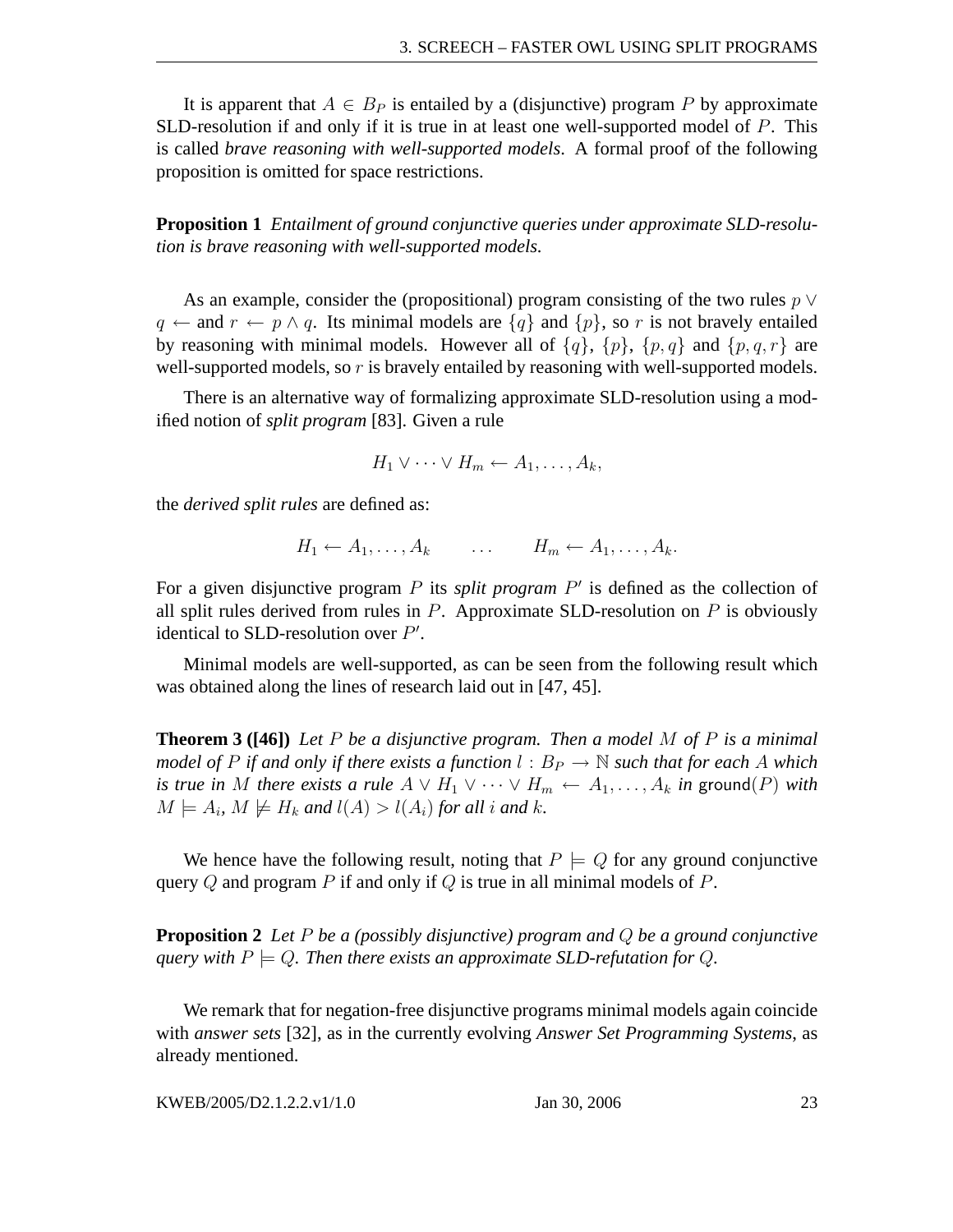# **3.5.2 Approximate Resolution for OWL DL**

Our proposal is based on the idea of converting a given OWL DL knowledge base into a function-free definite disjunctive logic program, and then to apply approximate resolution for ABox reasoning.

In order to be able to deal with all of OWL DL, we need to add a preprocessing step to get rid of nominals, i.e. we need to compile  $\mathcal{SHOIN}(\mathbf{D})$  ontologies to  $\mathcal{SHIQ}(\mathbf{D})$ . We can do this by *Language Weakening* as follows: For every occurrence of  $\{o_1, \ldots, o_n\}$ , where  $n \in \mathbb{N}$  and the  $o_i$  are abstract or concrete individuals, replace  $\{o_1, \ldots, o_n\}$  by some new concept name D, and add ABox assertions  $D(o_1), \ldots, D(o_n)$  to the knowledge base. Note that the transformation just given does in general not yield a logically equivalent knowledge base, so some information is lost in the process. Putting all the pieces together, we propose the following subsequent steps for approximate ABox reasoning for OWL DL.

- 1. Apply Language Weakening as just mentioned in order to obtain a  $\mathcal{SHIQ}(D)$ knowledge base.
- 2. Apply transformations as in Section 3.4 in order to obtain a negation-free disjunctive datalog program.
- 3. Apply approximate SLD-resolution for query-answering.

The first two steps can be considered to be preprocessing steps for setting up the intensional part of the database. ABox reasoning is then done in the last step. From our discussions, we can conclude the following properties of approximate ABox reasoning for  $\mathcal{SHIQ}(\mathbf{D})$ .

- It is complete with respect to first-order predicate logic semantics.
- It is sound and complete wrt. brave reasoning with well-supported models.
- Data complexity of our approach is polynomial.

# **3.6 SCREECH OWL**

A preliminary implementation of our approach is available as theSCREECH OWL approximatereasoner.<sup>3</sup>It is part of the KAON2 OWLtools.<sup>4</sup> KAON2<sup>5</sup> is the KArlsruhe ONtologyframework, which includes a fast OWL reasoner based on the transformationalgorithms mentioned in Section 3.4, and also includes many otherfeatures helpful to work

<sup>3</sup>http://logic.aifb.uni-karlsruhe.de/screech

<sup>4</sup>http://www.aifb.uni-karlsruhe.de/WBS/dvr/owltools

<sup>5</sup>http://kaon2.semanticweb.org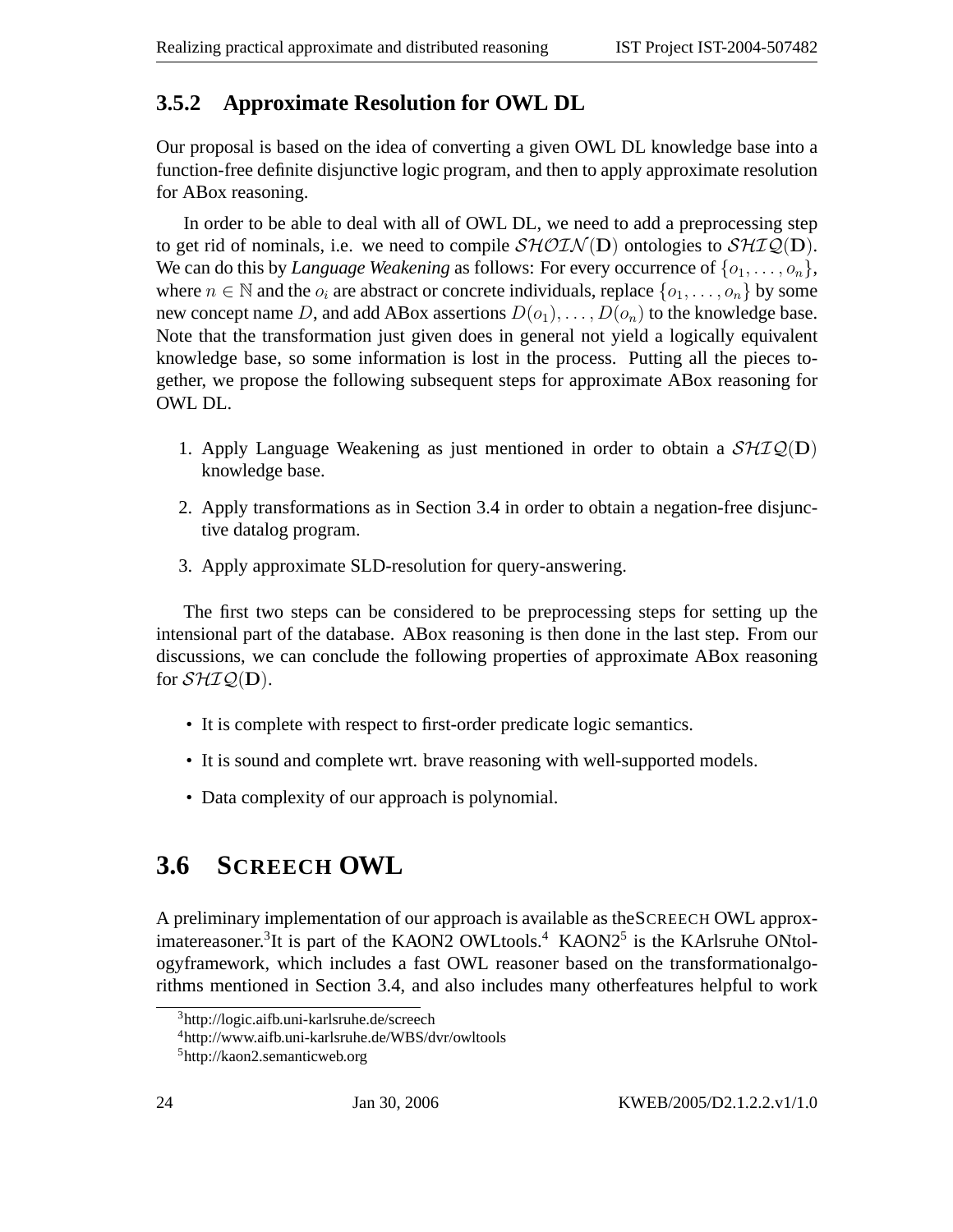| serbian $\sqcup$ croatian $\sqsubseteq$ european                   |                                                                   |                           |
|--------------------------------------------------------------------|-------------------------------------------------------------------|---------------------------|
| eucitizen $\sqsubset$ european                                     |                                                                   |                           |
| german $\sqcup$ french $\sqcup$ beneluxian $\sqsubseteq$ eucitizen |                                                                   |                           |
|                                                                    | beneluxian $\equiv$ luxembourgian $\sqcup$ dutch $\sqcup$ belgian |                           |
| serbian(liliana) serbian(nenad)                                    | german(pascal) french(julien)                                     |                           |
|                                                                    | croatian(boris) german(markus) german(stephan) croatian(denny)    |                           |
| indian(sudhir) belgian(saartje)                                    |                                                                   | german(rudi) german(york) |

Figure 3.3: Example ontology

with ontologies. Among the KAON2 OWL tools, deo performs the language weakening step described in Section3.5.2 in order to obtain a  $\mathcal{SHIQ}(\mathbf{D})$  knowledge base. As KAON2implements the sophisticated translation algorithms described in Section3.4, we can convert an OWL ontology into adisjunctive datalog program, e.g. by using the dlpconvert KAON2 OWLtool with the -x switch.SCREECH then accesses the results of the translation through theKAON2 API, creates the corresponding split programs and serializes them asHorn logic programs in Edinburgh Prolog syntax. The result canbe fed to any Prolog interpreter — or other logic programming engine —,which in turn can be used to perform ABox reasoning and inferencing over theknowledge base.For completeness, we need to mention that in general support for concretedomains and other features like integrity constraints is not necessarilyimplemented in off-the-shelf logic programming systems. In these cases,concrete domains etc. cannot be used. The KAON2 OWL toolded,<sup>3</sup> for example, performs a language weakening step by removingall concrete domains, and may come in handy in such situations.

#### **3.7 An Example**

We demonstrate our approach by means of a simple OWL DL ontology. It contains only a class hierarchy and an ABox, and no roles, but this will suffice to display the main issues.

The ontology is shown in Figure 3.3, and its intended meaning is self-explanatory. Note that the fourth line,

beneluxian ≡ luxembourgian ⊔ dutch ⊔ belgian,

translates into the four clauses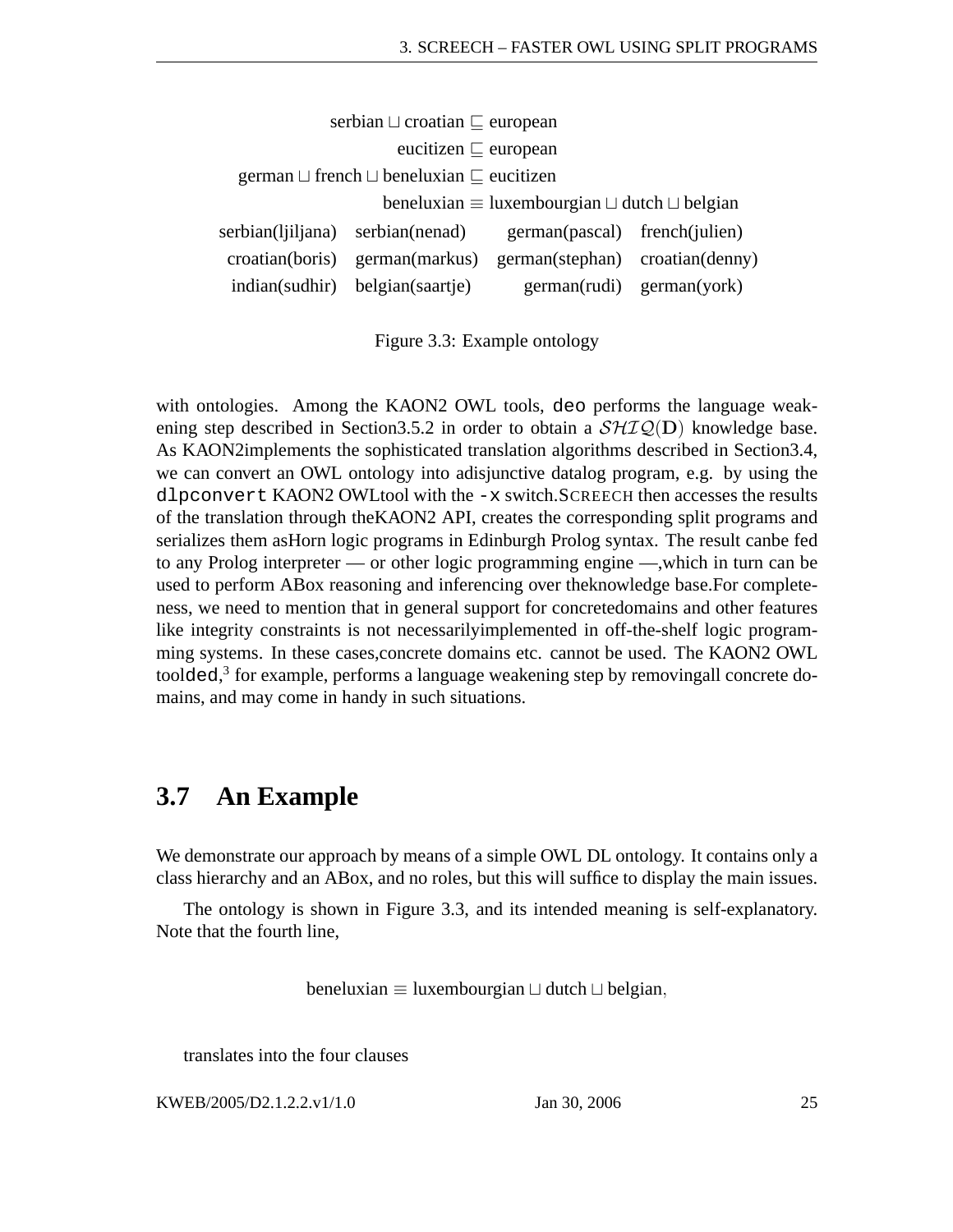$$
\begin{array}{ll}\n\text{luxembourgian}(x) \lor \text{dutch}(x) \lor \text{belgian}(x) \leftarrow \text{beneluxian}(x), & (3.1) \\
& \text{beneluxian}(x) \leftarrow \text{luxembourgian}(x), & \text{beneluxian}(x) \leftarrow \text{dutch}, \\
\text{and} & \text{beneluxian}(x) \leftarrow \text{belgian}(x).\n\end{array}
$$

Thus, our approach changes the ontology by treating the disjunctions in line (3.1) as conjunctions. This change affects the soundness of the reasoning procedure. However, most of the ABox consequences which can be derived by approximate SLD-resolution are still correct. Indeed, there are only two derivable facts which do not follow from the knowledge base by classical reasoning, namely

dutch(saartje) and luxemburgian(saartje).

All other derivable facts are correct.

SCREECH translates the ontology from Figure 3.3 into the Prolog program listed in Figure 3.4. As standard implementations of SLD-resolution do not use fair selection functions and also use depth-first search for higher efficiency, they may sometimes fail to produce answers because they run into infinite branches of the search tree. This occurs, for example, when using SWI-Prolog<sup>6</sup>. A reordering of the clauses may improve the results, but does not solve the problem entirely. More satisfactory performance can be obtained by using SLD-resolution with tabling, as implemented e.g. in the XSB Prolog system<sup>7</sup>. In this case, all desired consequences can be derived.

## **3.8 Experiments and Evaluation**

An approximate reasoning procedure needs to be evaluated on real data from practical applications. Handcrafted examples are of only limited use as the applicability of approximate methods depends on the structure inherent in the experimental data.

For our evaluation we have performed experiments with the OWL DL version of the GALEN Upper Ontology, $8$  as it appears to be sufficiently natural and realistic. As it is a TBox ontology only, we populated GALEN's 175 classes randomly with 500 individuals.<sup>9</sup> GALEN does not contain nominals or concrete domains. GALEN has 673 axioms (the population added another 500). The TBox translation to disjunctive datalog took about 2300 ms, after which we obtained 2687 disjunctive datalog rules containing 267 disjunctions within 133 rules. Among these were 152 integrity constraints (i.e. rules with

<sup>6</sup>http://www.swi-prolog.org/

<sup>7</sup>http://xsb.sourceforge.net

<sup>8</sup>http://www.cs.man.ac.uk/∼rector/ontologies/simple-top-bio/

<sup>&</sup>lt;sup>9</sup>Using the pop KAON2 OWL tool.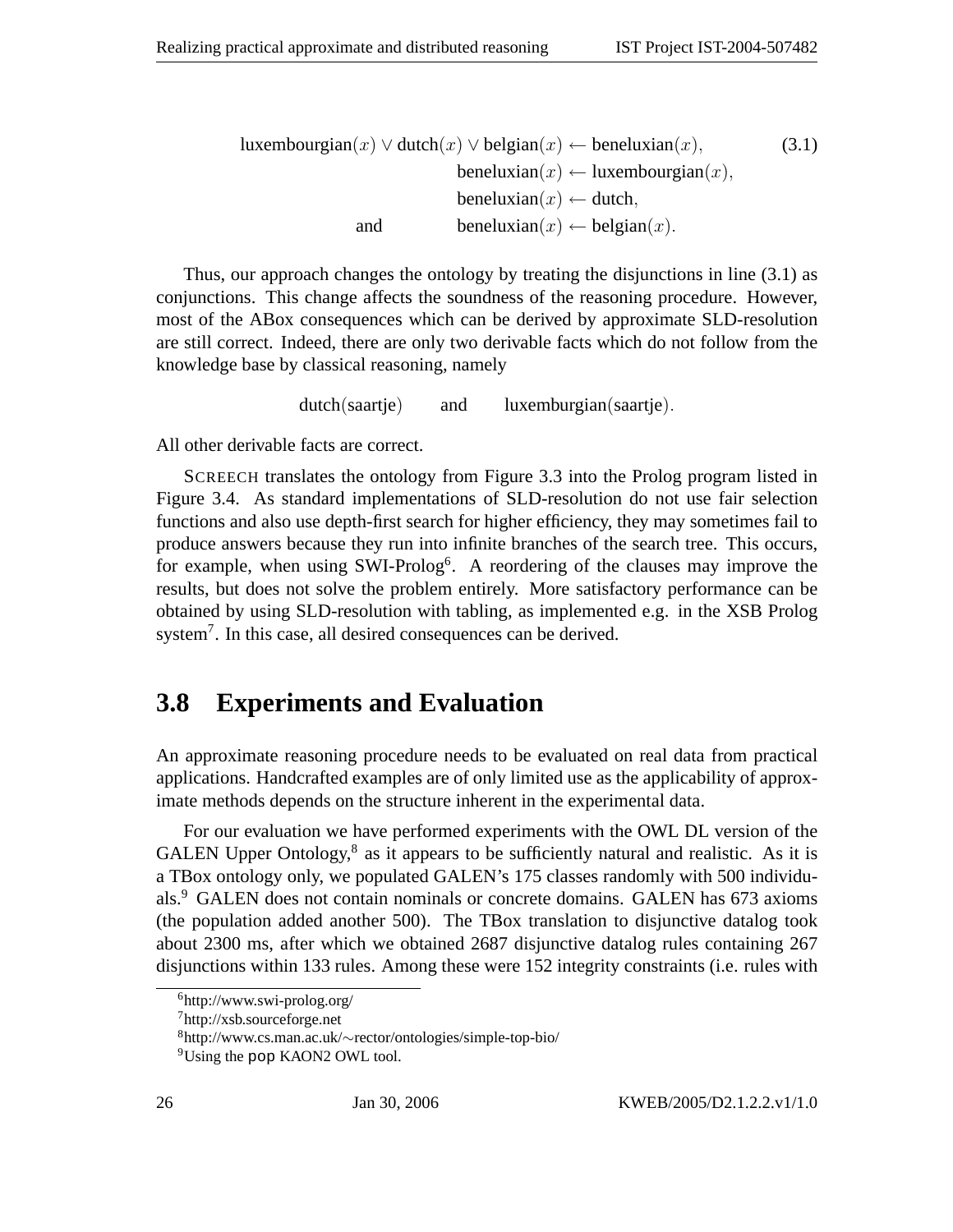| $serbian(ljiljana)$ . | serbian(nenad).            | german(pascal).    |
|-----------------------|----------------------------|--------------------|
| $french(julien)$ .    | $croatian(boris)$ .        | german(markus).    |
| german(stephan).      | $croatian(denny)$ .        | $indian(sudhir)$ . |
| $belgian(saartje)$ .  | $german(rudi)$ .           | $german(york)$ .   |
| european(X)           | $: -$ serbian $(X)$ .      |                    |
| european(X)           | $:$ - croatian $(X)$ .     |                    |
| european(X)           | :- eucitizen(X).           |                    |
| eucitizen(X)          | $: -$ qerman $(X)$ .       |                    |
| eucitizen(X)          | $:-$ french(X).            |                    |
| eucitizen(X)          | $:$ - beneluxian(X).       |                    |
| beneluxian(X)         | $:-$ luxembourgian $(X)$ . |                    |
| beneluxian(X)         | $:-$ dutch $(X)$ .         |                    |
| beneluxian(X)         | $:$ - belgian(X).          |                    |
| dutch(X)              | $:$ - beneluxian(X).       |                    |
| luxembourqian(X)      | $:$ - beneluxian(X).       |                    |
| belgian(X)            | $:$ - beneluxian(X).       |                    |

Figure 3.4: Example SCREECH output

empty head), which we removed for our experiment as they led to inconsistency of the database.<sup>10</sup> After splitting disjunctive rules, we arrived at 2802 Horn rules.

We then randomly selected classes and queried for their extension using the KAON2 datalog engine, both for processing the disjunctive datalog program and for the split program. Some of the typical results are listed in Table 3.2, which indicates a significant speed-up of about 40% on average, while the vast majority of the retrieved answers is correct. In a complete run we queried for the extensions of all 175 GALEN classes, resulting in a total number of 5809 classifications performed by SCREECH, of which 5353 (i.e. 92.2%) were correct. For 138 out of 175 classes the extension computed by SCREECH was correct. The average time saved when computing the extension was 38.0% over all 175 classes. Note that we obtain significant speed-up although the KAON2 datalog engine is not optimized for Horn programs, but rather tuned to efficient performance on definite disjunctive datalog.

The times were obtained with initial Java VM memory set to 256 MByte. Under memory restrictions, the speed-up is more significant, which is probably caused by the necessity to allocate additional memory for the DD reasoning task. Corresponding figures are given in Table 3.3. Our experiments also indicate that SCREECH may be useful when hardware is limited, for example in portable devices.

 $10$ This is an expected effect. Removal of the integrity constraints does not destroy completeness of the approximate reasoning procedure.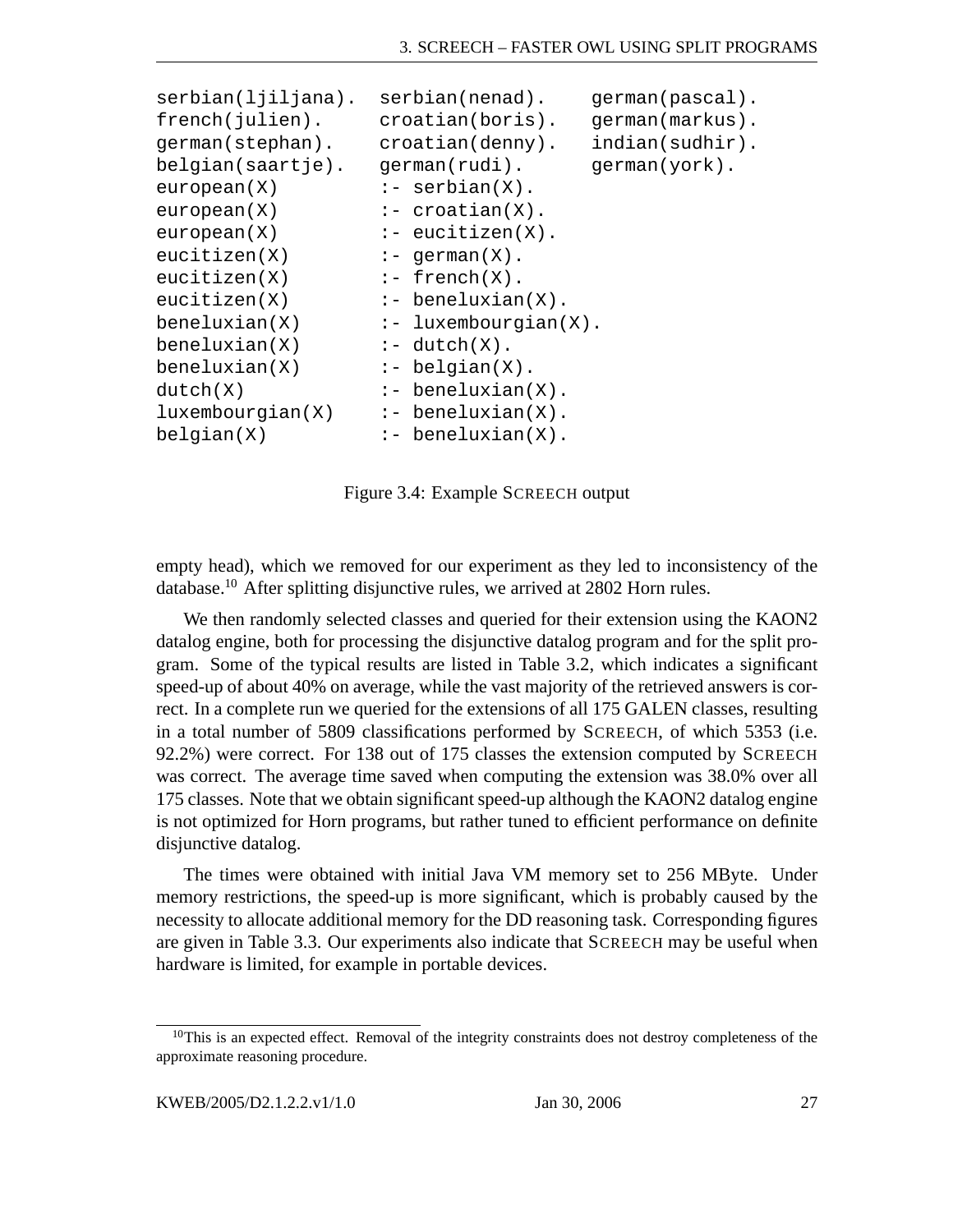| Time (DD)  | Time (SPLIT) | Instances | Class Name                     |
|------------|--------------|-----------|--------------------------------|
| 11036 ms   | 6489 ms      | 154/154   | Biological_object              |
| 11026 ms   | 5959 ms      | 9/9       | Specified_set                  |
| 11006 ms   | $6219$ ms    | 9/13      | Multiple                       |
| $11015$ ms | 5898 ms      | 16/16     | Probe_structural_part_of_heart |
| 11036 ms   | 7711 ms      | 4/4       | Human_red_blood_cell_mature    |
| 11055 ms   | 5949 ms      | 24/58     | Biological_object_that         |

Table 3.2: Performance comparison for instance retrieval using disjunctive datalog (DD) vs. the corresponding split program (SPLIT), on the KAON2 datalog engine. *Instances* indicates the number of instances retrieved using DD versus SPLIT, e.g. class *Multiple* contained 9 individuals, while the split program allowed to retrieve 13 (i.e. the 9 correct individuals plus 4 incorrect ones). The full name of the class in the last row is Biological object that has left right symmetry.

### **3.9 Conclusions and Further Work**

In a nutshell, our proposed procedure approximates reasoning by disregarding non-Horn features of OWL DL ontologies. We argue that this is a reasonable approach to approximate reasoning with OWL DL in particular because many of the currently existing ontologies rarely use language constructs that do not fall into the Horn fragment of OWL DL [103]. So it can be projected that even in the future these constructs will play a minor role and thus should be the first to be tempered with in order to gain tractable reasoning.

Our approach provides ABox reasoning with polynomial time complexity. While it is complete, it is also unsound with respect to first-order logic. We have shown, however, that the inference underlying our approach can be characterized using standard methods from the area of non-monotonic reasoning. We have also presented our implementation SCREECH, and verified the usefulness of our approach by means of experiments.

The checking whether a conjunctive query is a predicate logic consequence of a (negation-free) disjunctive logic program  $P$  amounts to checking whether the query is

| Time (DD) | Time (SPLIT) |         | Instances Class Name           |
|-----------|--------------|---------|--------------------------------|
| 32997 ms  | 4817 ms      | 154/154 | Biological_object              |
| 33028 ms  | 4947 ms      | 9/9     | Specified_set                  |
| 32927 ms  | 4987 ms      | 9/13    | Multiple                       |
| 32977 ms  | 4957 ms      | 16/16   | Probe_structural_part_of_heart |
| 32987 ms  | 7350 ms      | 4/4     | Human_red_blood_cell_mature    |
| 32947 ms  | 4796 ms      | 24/58   | Biological_object_that         |

Table 3.3: Performance comparison as in Table 3.2, but with 128 MByte intial memory.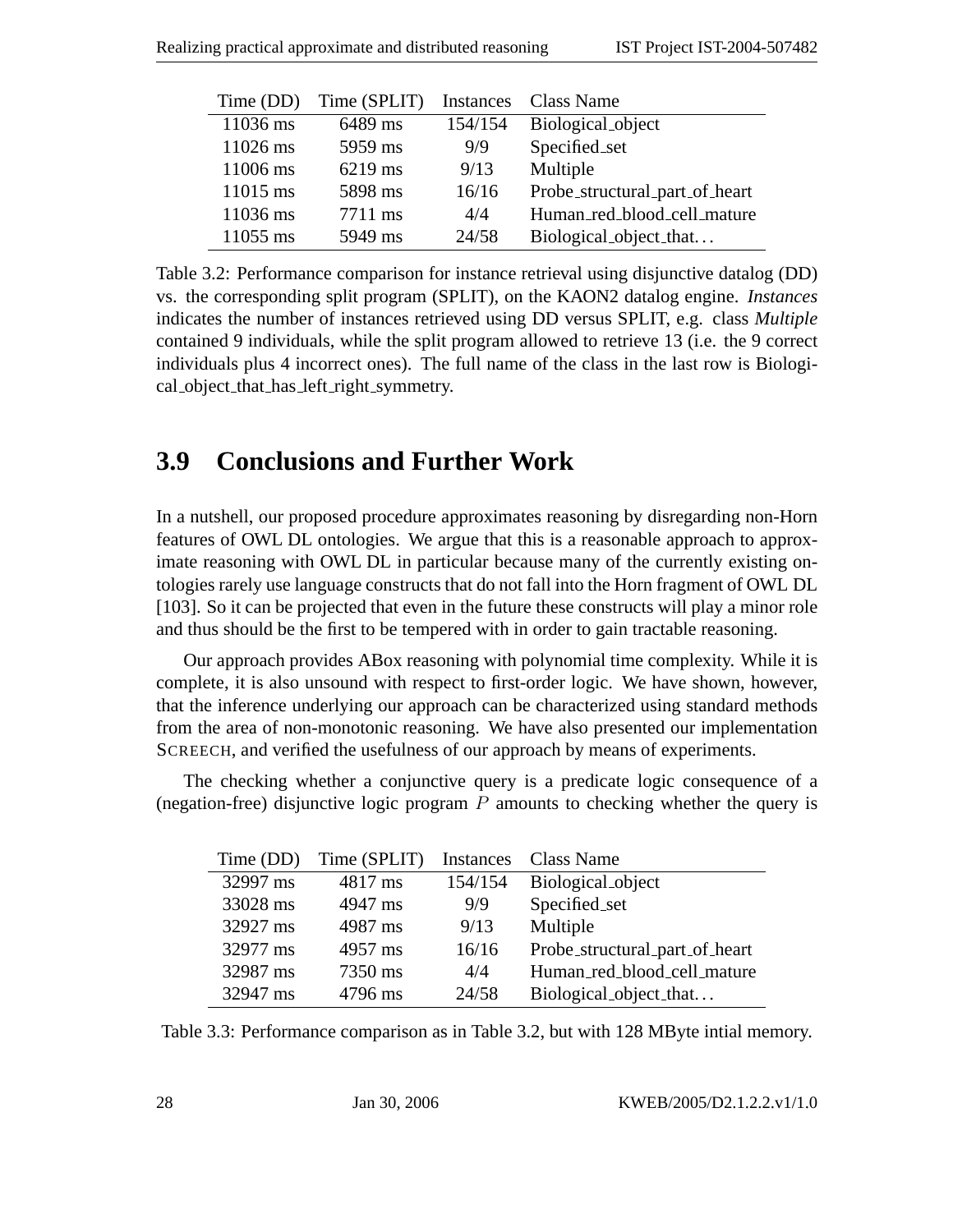valid in *all* minimal models of P, i.e. corresponds to *cautious* reasoning with minimal models. Theorem 3 suggests how an anytime algorithm for this might be obtained: After performing approximate SLD-resolution, it remains to be checked whether there is any (ground instance of a) rule used in the refutation of the query, which has an atom  $A$  in its head besides the one used in the refutation and such that  $A$  is (cautiously) entailed by the program. Such an algorithm might then first find a brave proof of a query, and then substantiate this proof by subsequent calculations. Our approach may also be useful for the quick derivation of *possible* answers to a query, which may then be used for efficient guidance of the search within a sound and complete OWL reasoner. These and other issues are currently under investigation.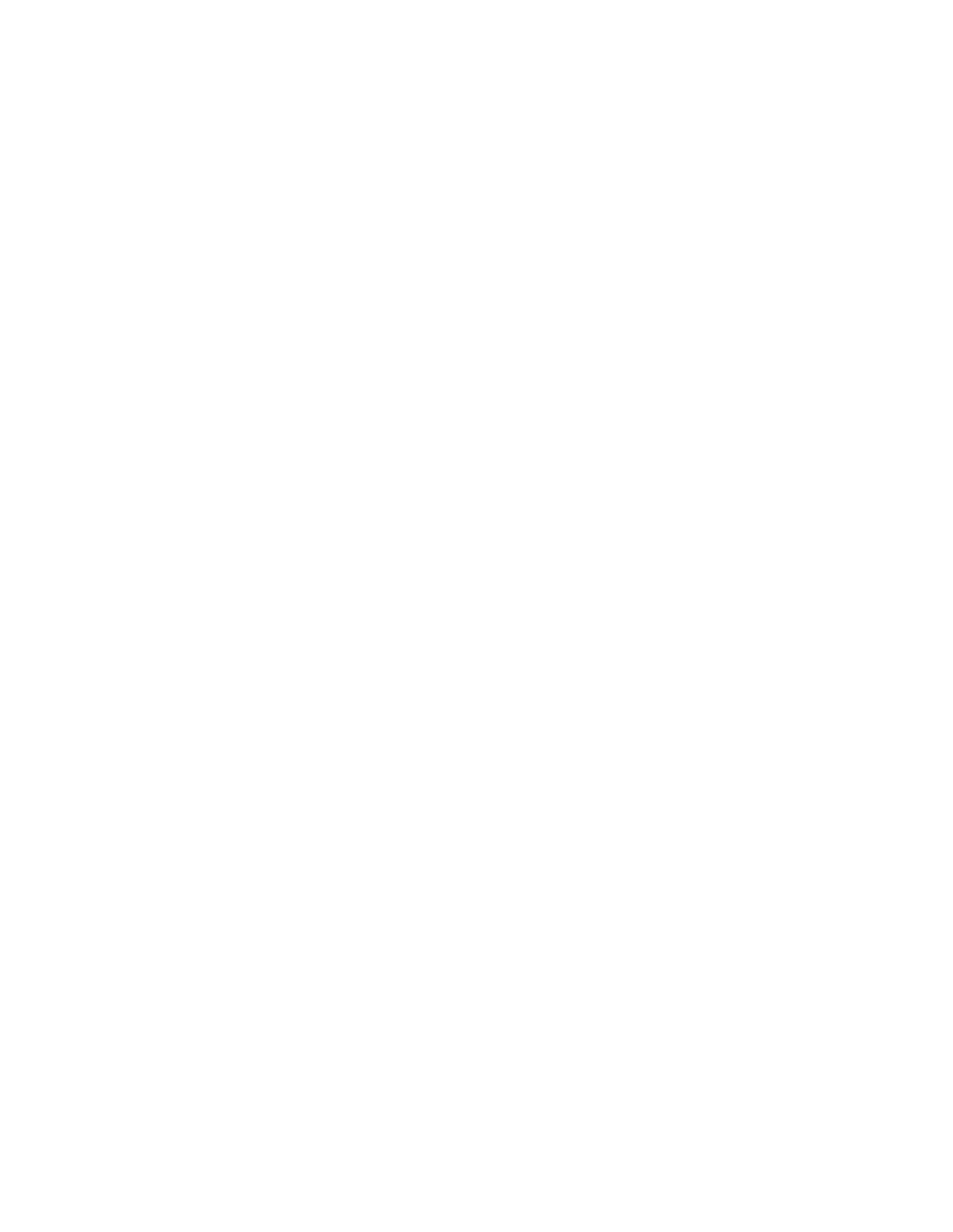# **Chapter 4**

# **Robust Query Processing for Personalized Information Access**

*by* PETER DOLOG, HEINER STUCKENSCHMIDT & HOLGER WACHE

### **4.1 Motivation**

Users are often not able to formulate queries correctly which results in user dissatisfaction and frustration. This is even more the case for semantic web systems based on RDF for the following reasons:

- The data accessed often comes from different sources. The internal structure of these sources is not always known.
- The data is semi structured. Sources do not have to describe all aspects of the information resources.
- There is no fixed integrated schema. Each source can have its own schema, sources may make partial use of different available schemas.

With the increasing popularity of RDF as a representation language in domains such as medicine [94] or e-leaning [21] this problem becomes more pressing. If RDF query languages are to be used in a large scale we have to make sure that people will be able to formulate meaningful queries. If this is not the case, we have to find ways to still provide the user with the intended results.

Research in Cooperative Query answering is triggered by the observation that users are often not able to correctly formulate queries to databases that return the intended result. Cooperative query processing supports the user by automatically modifying the query in order to better fit the real intention of the user. Based on the assumed kind of mismatch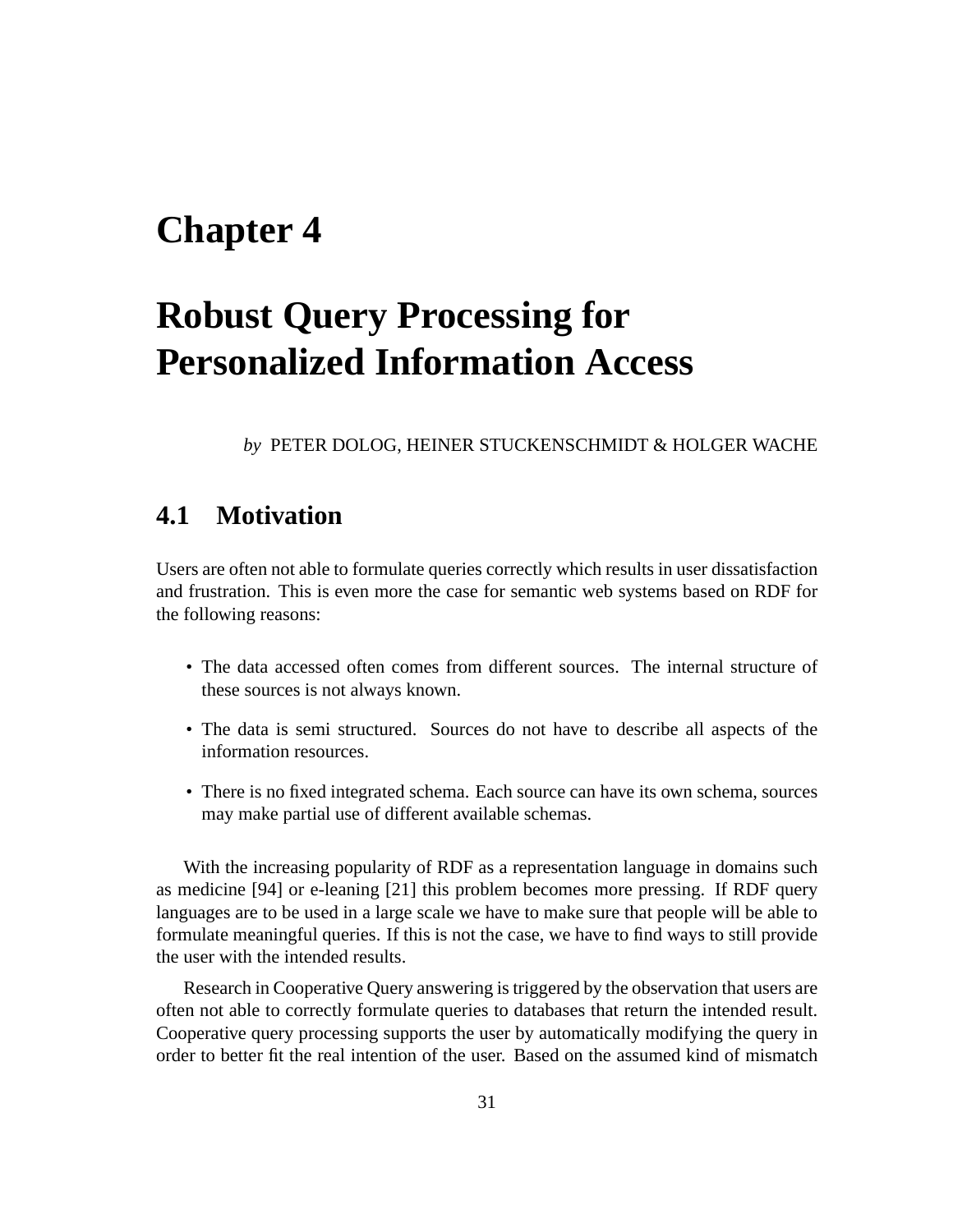between the users intention and the formulated query there are different techniques used. We consider two basic mechanisms of cooperative query processing, *query refinement* and *query relaxation* which are briefly presented in the following.

#### **4.1.1 Query Refinement and Relaxation**

Due to a lack of knowledge of the contents and the structure of a database, users will often only be able to provide very broad queries, for example in terms of the type of the objects she wants to retrieve and maybe one or two properties. Taking an example from the domain of e-learning, the user might be able to specify that she is looking for a lecture on the Java Programming Language. Learning resources, however, are often annotated with a fair amount of metadata that specifies important information such as the assumed level of expertise and required previous knowledge. In order to select learning resources that are suited for the user, these additional properties have to be specified in the query as well. Dolog et al [21] show that this information can be included into a user query based on a user profile. They describe a method for automatically refining queries with information from the user profile thereby enabling a pre-selection of query answers.

A problem of the automatic refinement of queries lies in the fact that it often overshoots the target instead of too many results an automatically refined query often returns no result at all, because none of the resources exactly matches the users needs. A possible solution to this problem is to successively relax the constraints imposed in the refinement step. Different Techniques for relaxing queries have been proposed in the database area. Gaasterland et al [28] provide a unifying view on different relaxation techniques in terms of replacing subexpressions in the query. In other work we described an approach for relaxing conjunctive queries over description logic knowledge bases by removing conjuncts from the query in a particular order (see 2 and [93, 105]).

In this chapter, we build upon existing work on query refinement for personalized information access [21] and start to extend it in the following ways:

- We describe a framework for information access that combines query refinement and relaxation in order to provide robust, personalized access to heterogeneous RDF data.
- We propose an implementation of the framework in terms of conditional rewriting rules for RDF query patterns.
- We discuss the application of the framework in the context of an existing e-learning system.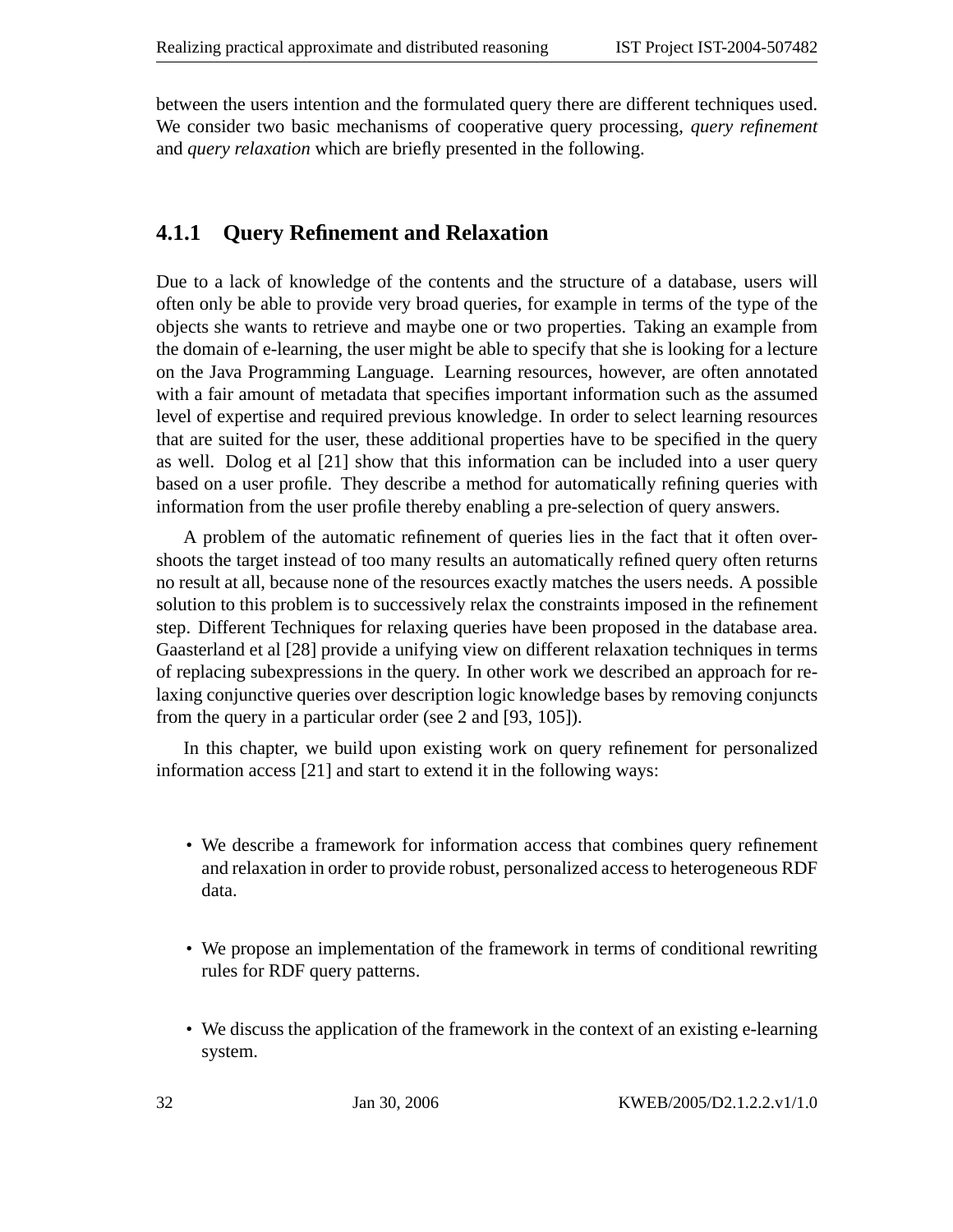## **4.2 Background**

The Background on robust querying is in the domain of open learning repositories where learning resources (courses, exercises, modules, etc.) are annotated with RDF metadata to allow users to find suitable material for his or her learning goal.

There are several characteristics of open learning repositories that are quite characteristic for RDF data in general and that make them a suitable text-case for our approach: Resources are authored by different people with different goals, background, domain expertise, etc. Providers of a resource can maintain the resource in proprietary databases. They might already have some personalization techniques implemented for the purposes of their specific context. They might employ user or learner models (which usually reflect applied techniques as well). User or learner features can already be maintained in human resource management systems, task management systems or user modeling servers. Furthermore, resources are accessed and consumed by people which differ in a wide range of characteristics. Learning in open environments demands effective personalization approaches to provide learner orientation and individualized access support.

### **4.2.1 Personalization by Query Refinement**

In previous work, we have described a personalization service architecture for supporting users in finding learning resources in open learning environments. The central component of this architecture is the Personal Learning Assistant (PLA) Service [21] which integrates and uses other services to find learning resources, courses, or complete learning paths suitable for a user. The PLA accepts queries from a user and try to find the corresponding resources. The Personal Learning Assistant extends a user query by additional restrictions, joins, and variables based on various profiles. This extension is performed based on heuristic rules/functions. In the following, we briefly illustrate the kinds of heuristics used in the system based on an existing open learning repository for Computer Science Courses that contains about 2000 instances of learning resource taken from university courses.

```
SELECT * FROM
  {Resource} subject {Subject},
  {Resource} title {Title},
  {Resource} description {Description},
WHERE
  Subject Like "inference engines"
```
Figure 4.1: Basic Query

User queries to the open learning environment will consist of one or several keywords related to the topic the user wants to learn about. The result is a list of learning resources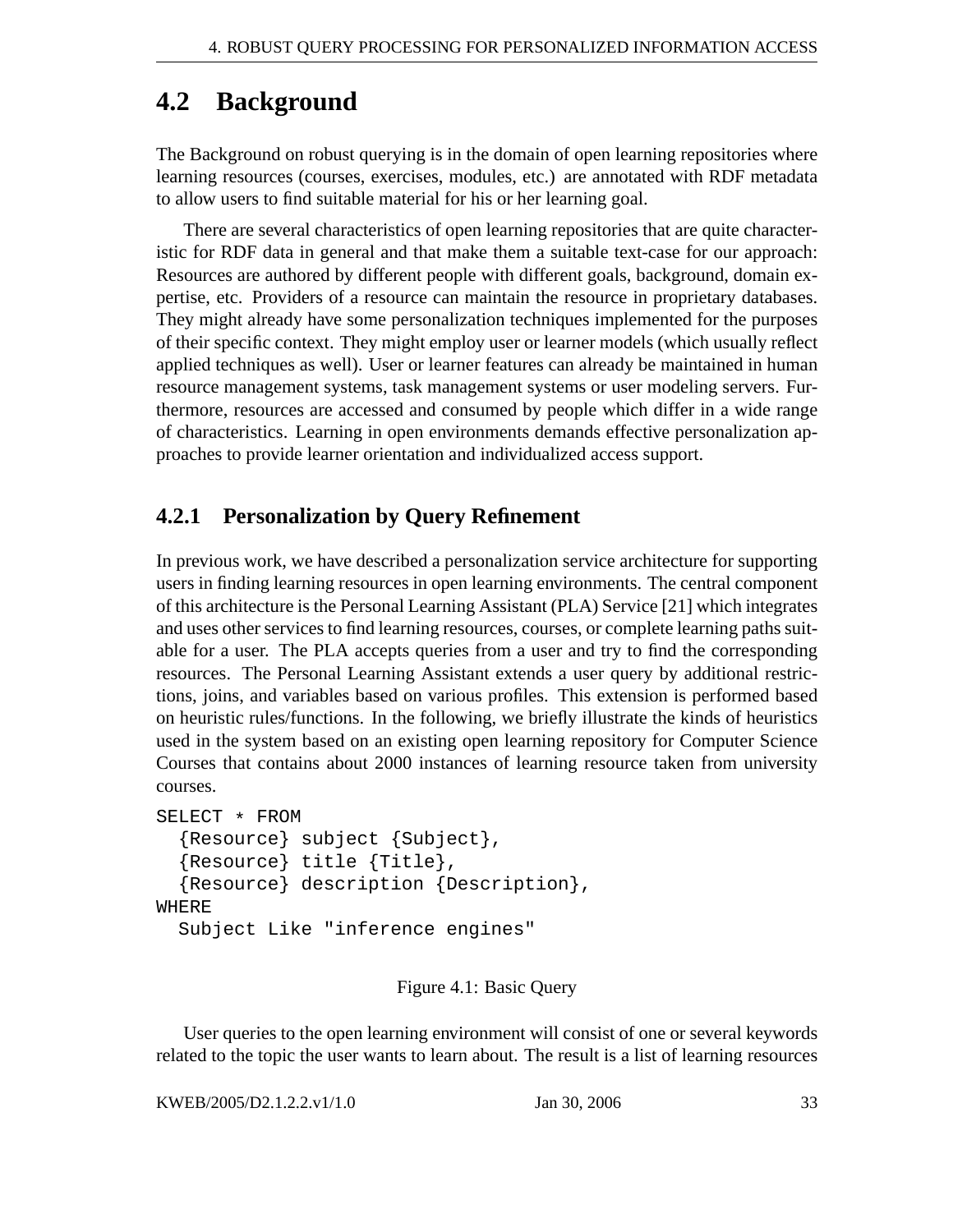including information about the subject and the title of the resource as well as a description of the content. In order to produce this list, the user request is translated into a query an RDF query language that matches the metadata use to describe learning resources in the system. Figure 4.1 shows the query corresponding to a user request for "inference engines" in SeRQL syntax<sup>1</sup>.

In a second step, the general query shown in figure 4.1 is adapted to better reflect the learning preferences of the user. In this step, the query is refined by extending it with additional constraints that are derived from the user profile. This is done by extending the path expression in the FROM and by adding variable assignments in the WHERE part of the query. Typical additions to a query are a restriction of the language of resources to the preferred language of the user and a general constraint demanding that the user must have all competencies that are required for understanding the resource.

```
SELECT * FROM
  {Resource} subject {Subject},
  {Resource} title {Title},
  {Resource} description {Description},
  {Resource} language {Language},
  {Resource} requires {} subject {Prerequisite},
  {User} hasPerformance {Performance},
  {Performance} learning_competency {Competence}
WHERE
  Subject Like "inference engines",
  Prerequisite = Competence,
 Language = de,
 User = user42
```
Figure 4.2: Query extended with user preferences

Figure 4.2 shows the result of refining the general query from figure 4.1 with language and competence constraints.

#### **4.2.2 Problems with Refinement**

In practice it turns out that the approach of personalization by query refinement suffers from serious problems. In fact problems occur in both steps of the query formulation process. The first problem already occurs when the basic query is formulated. In our open learning repository, this query does not return any result despite the fact that there are 8 resources on the subject. The reason for this is that only about 10% of all resources

<sup>&</sup>lt;sup>1</sup>We omit namespaces for the sake of readability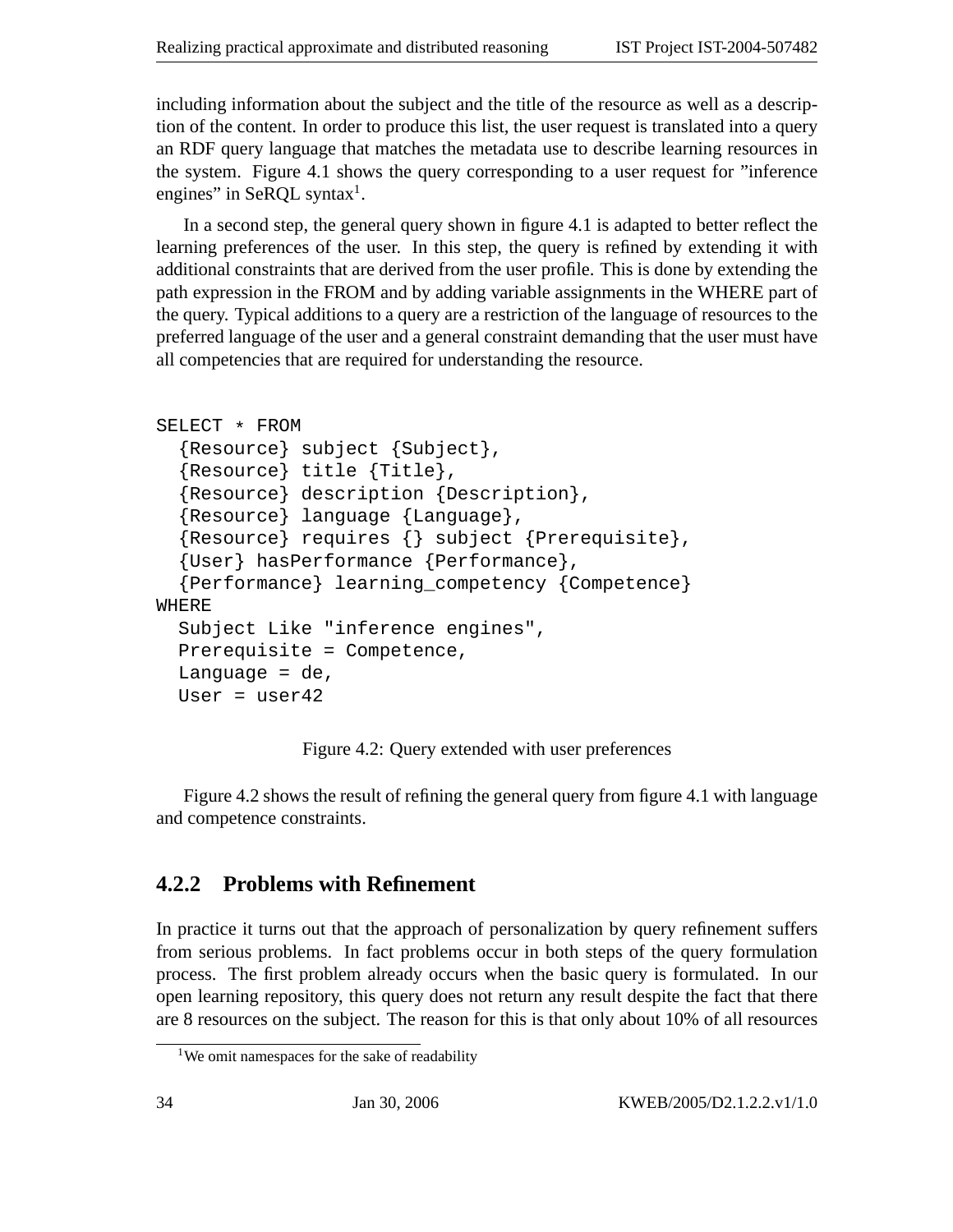are completely annotated with subject, title and description. Unfortunately, all 8 potential answers miss at least one of these properties and are therefore not returned as an answer. This problem can be reduced but *making predicates or triples optional in the query*.

Another problem lies in the fact, that the subject assigned to a course does not always correctly summarize the content. In our test data set for example, if the user provides the keyword "Lernen" (German for "learning") no resources are returned despite the fact that there are resources for instance about Bayesian learning and learning in case based reasoning. The problem is here that in the case of the first resource the term learning only occurs in the title, but not the subject. In the case of the second resource, the term only occurs in the description and is mentioned neither in the subject nor the title of the resource. This problem can be used by *replacing triples/predicates for the others* based on domain knowledge.

We can observe the similar problems in connection with the refinement of the general query based on the user profile as the competence of a user is often defined in terms of learning resources that were successfully mastered by the student. This means that the subjects that represent the competency of a user are the subjects previously used resources and suffer the problems discussed above: If a resource lacks a subject, it cannot be added to the competencies. If the subject does not appropriately describe the content, the competencies of the user do not adequately reflect the actual state of knowledge etc. Therefore, a mechanism for *replacing predicate values* in query restrictions should be provided to solve the problem.

Another problem is connected for example with a request to match all prerequisite with user background knowledge. Sometimes it is enough, that a subset of user background knowledge for a resource is available in his profile to include particular resource in query results. Therefore, a mechanism to *replace quantifiers* of a query should be provided as well.

Further Problems arise from the inflexible nature of the rewriting mechanism that instantiates variables with the preferred value and leaves no room for taking the second best choice if the available resources are for example not in the preferred language, the user does not have all but most of the required competencies or the competencies of the user are not the same but very similar to the required ones. We will come back to these examples when we discuss our solution to the problem.

### **4.3 Rewriting RDF Queries**

We propose an approach for query rewriting based on Event-Condition-Action (ECA) rules (see e.g. [80]) to solve the problem of over-constraint queries. This rewriting relaxes the over-constraint query based on rules and in order defined by events and conditions. This has an advantage that we start with the strongest possible query that is supposed to return the "best" answers satisfying most of the conditions. If the returned result set is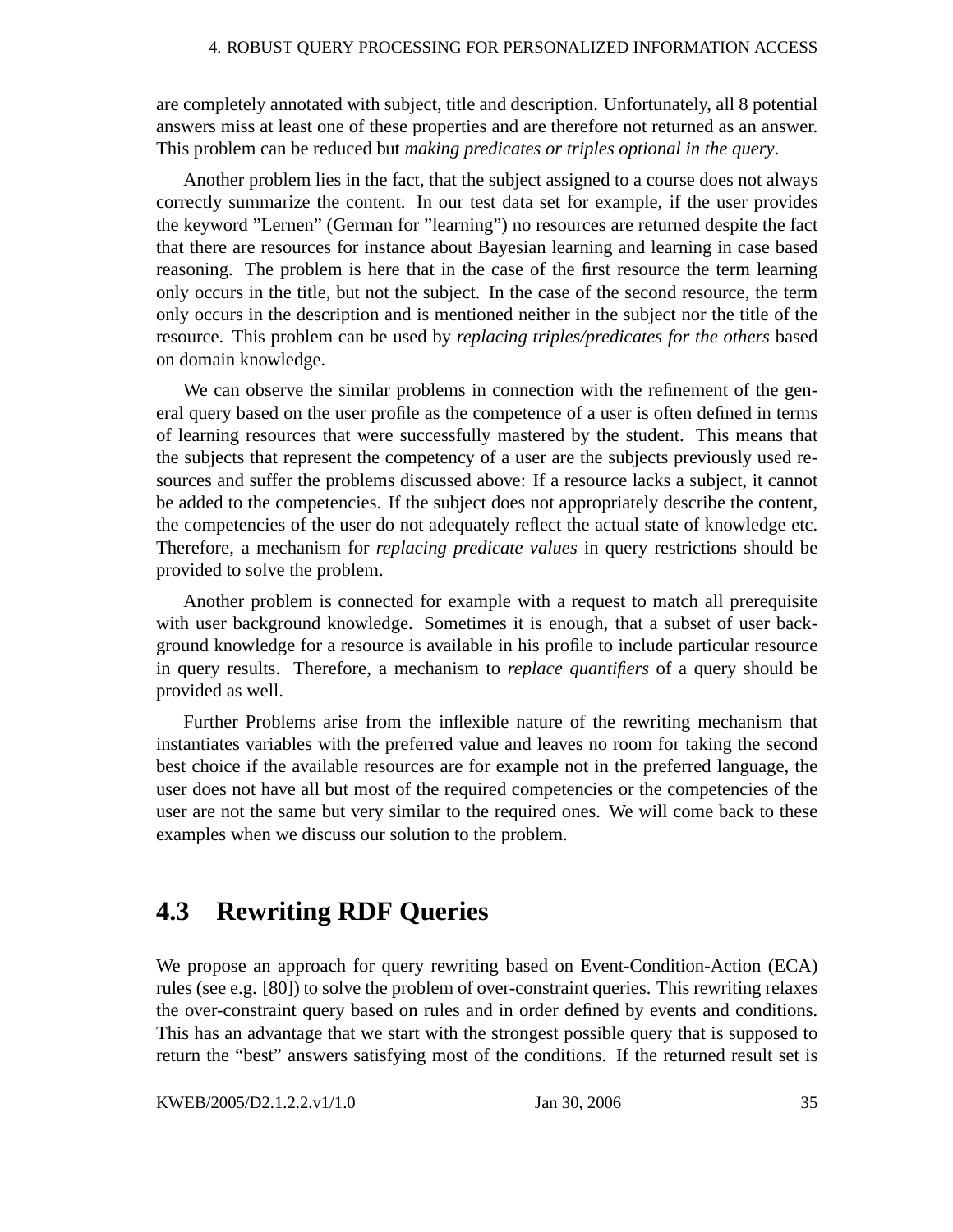either empty or contains unsatisfactory results, the query is modified either by replacing or deleting parts of the query, or in other words relaxed. The relaxation should be a continuous step by step, (semi-)automatic process, to provide a user with possibility to interrupt further relaxations. Before we investigate concrete relaxation strategies in the context of our example domain, we first give a general definition of the framework for re-writing an RDF query.

Each resource is annotated with an RDF description which can be seen as a set of triples [44]. A query over these resources is formulated as triple patterns and a set of conditions that restrict the possible variables bindings in the patterns. Each triple pattern represents a set of triples. The corresponding abstract definition of a query focuses the essential features of queries over RDF; several concrete query languages are founded on these ideas including SeRQL which we use in our examples in figures 4.1 and 4.2.

**Definition 4 (RDF Query)** Let T be a set of terms, V a set of variables, RN a set of *relation names, and* PN *a set of predicate names. The set of possible triple patterns* T R *is defined as*  $TR \subseteq 2^{(T \cup V) \times (R \mathcal{N} \cup V) \times (T \cup V)}$ . A query Q is defined as the tuple  $\langle TR_Q, P_Q \rangle$ *with*  $TR_Q \in TR$  *and*  $P_Q \subseteq P$  *where*  $P$  *is the set of predicates with name*  $PN$ *, defined over*  $T$ *, and*  $V$ *.* 

The triple patterns  $TR_Q$  in a query  $Q$  determine those ground triples where a substitution  $\tau$  exists. Formally a substitution  $\tau$  is a list of pairs  $(X_i, T_i)$  where each pair tells which variable  $X_i$  has to be replaced by  $T_i \in \mathcal{T} \cup \mathcal{V}$ . Applied to a query, the substitution  $\tau$  replaces variables in  $TR_Q$  with appropriate terms. If  $\tau (TR_Q)$  is equal to some ground triples then the substitution is valid. All valid substitutions constitute answers to the query. The predicates  $P_Q$  restrict these substitutions additionally because only those bindings are valid answers where the predicates, i.e.  $\tau(P_Q)$ , are also satisfied. The predicates define additional constraints for the selection of appropriate triples. Using this abstract definition, the query in figure 4.1 would be represented as

$$
TR_Q = (\{(Resource, subject, Subject),\n(Resource, title, Title)\n(Resource, description, Description)\},
$$
  

$$
P_Q = \{like(Subject, "inference engines")\}
$$

where  $Resource, Subject, Title, Description \in V$ , as well as *subject*, *title*, description, "inferenceengines"  $\in \mathcal{T}$  and like  $\in \mathcal{PN}$ . Alternatively, we could use variables as placeholders for the relations and assign the concrete relation names to them as conditions that use the equality predicate. The corresponding definition of the example query would be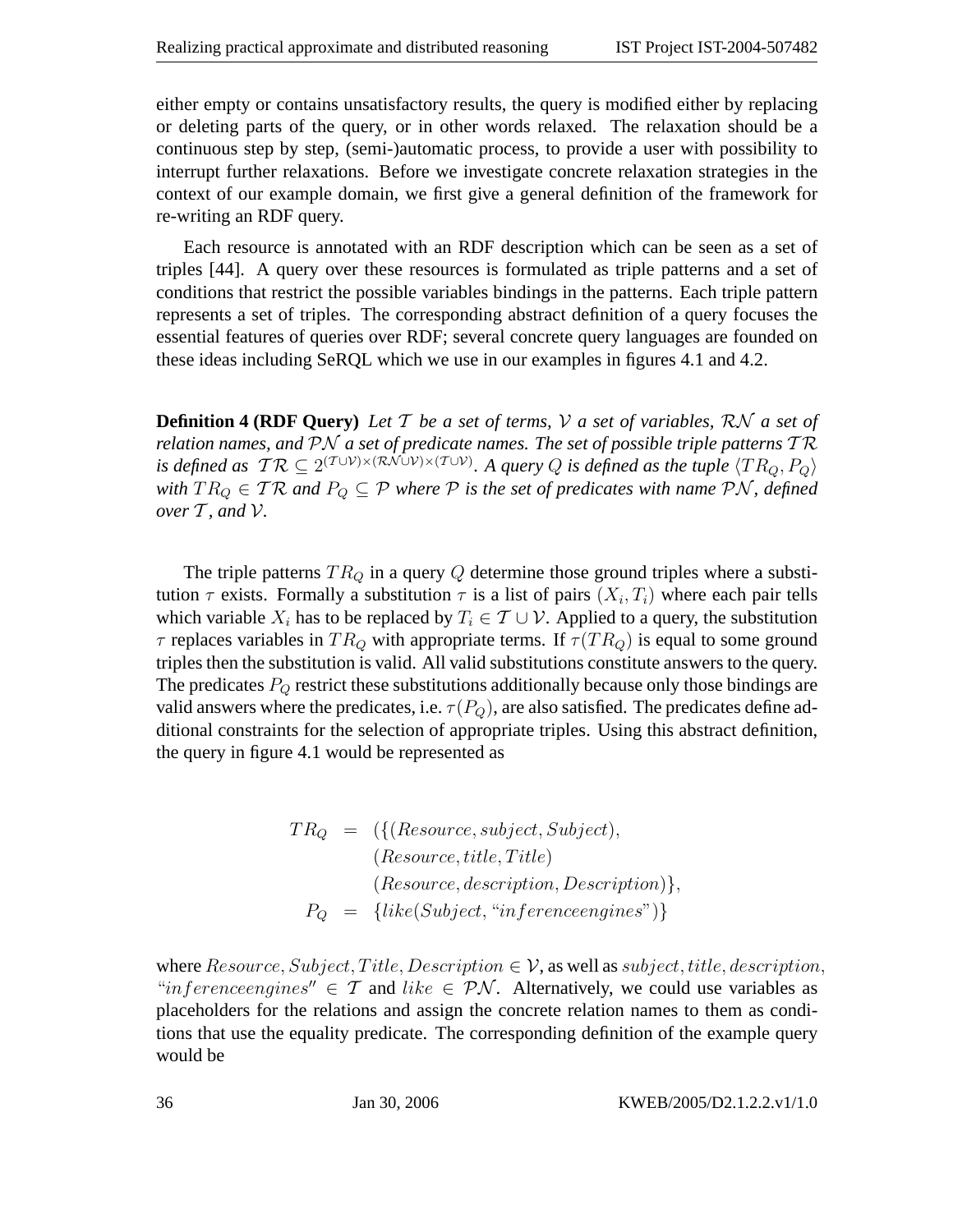$$
TR_Q = \{(Resource, R1, Subject),
$$
  
\n
$$
(Resource, R2, Title)
$$
  
\n
$$
(Resource, R3, Description)\},
$$
  
\n
$$
P_Q = \{R1 = subject, R2 = title, R3 = description,
$$
  
\n
$$
like(Subject, "inference engines")\}
$$

where  $Resource, Subject, Title, Description, R1, R2, R3 \in V$ , subject, title, description, "inferenceengines"  $\in \mathcal{T}$  and like,  $=\in \mathcal{PN}$ . This later representation can be seen as a normal form for queries that makes it easier to formulate re-writings in a general way. For sake of readability we will refer in the following to the original form instead of the normal form.

Based on the abstract definition of an RDF query, we can now define the notion of a rewriting rule and rewriting process as such. We define rewriting in terms of rewriting rules that take parts of a query, in particular triple patterns and conditions, as input and replace them by different elements.

Here we employ the principle of ECA-rules (event-condition-action rules) [18, 79] for continuous relaxation of user queries. A rewriting rule formally consists of three parts: a *pattern*, a *replacement* and some *conditions*. The pattern corresponds to the event, i.e. in our case an occurrence of particular triple patterns or predicates in a query. The replacement contains the terms which will substitute the matched pattern in a query; the replacement can be seen as the action in the ECA principle. Conditions constrain the rewriting and determine when particular rule can be fired because the rewriting rule can only be applied if the conditions are satisfied. These conditions can be used to define certain relaxation strategies. In particular, we will see later that conditions can be based on user preferences or background knowledge about the domain.

**Definition 5 (Rewriting Rule)** *A rewriting rule*  $R$  *is a 3-tuple*  $\langle PA, RE, CN \rangle$  *where*  $PA$ *and* RE *are RDF queries according to Definition 1 and* CN *is a set of predicates.*

For conditions the same constructs as for queries are used where the possible results are also constrained by predicates. Patterns and replacements formally have the same structure like queries. They also consist of a set of triples and predicates. But patterns normally do not address complete queries but only a subpart of a query. Using this definition we can specify a rewriting rule that extends the simple query in figure 4.1 with the language preference of the user 42.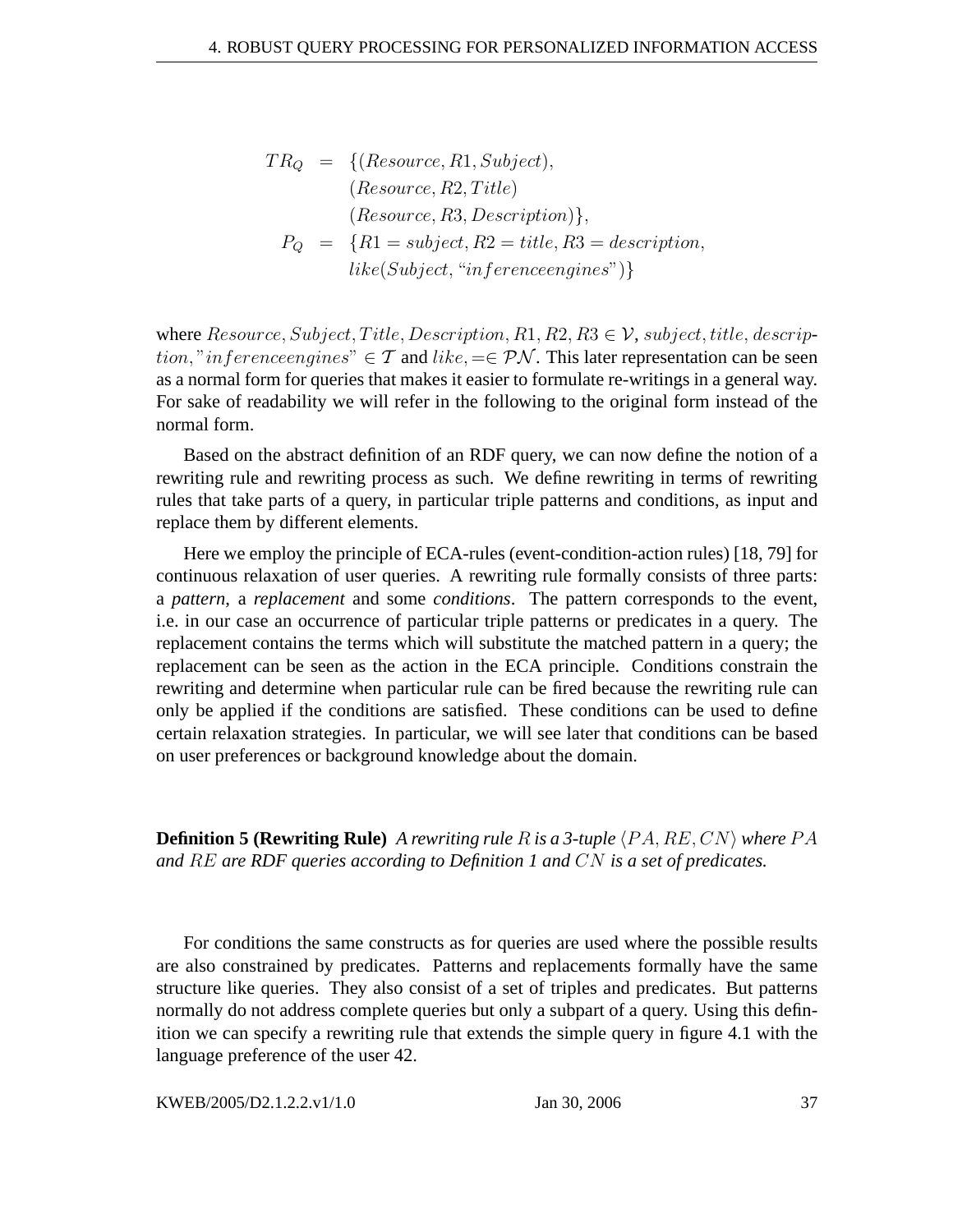$$
PA = (\{(Resource, title, Subject)\}, \emptyset)
$$
  
\n
$$
RE = (\{(Resource, title, Subject),
$$
  
\n
$$
(Resource, language, Language)\},
$$
  
\n
$$
\{Language = X\})
$$
  
\n
$$
CN = \{languagePreference(User, X)\}
$$

where  $languagePref$  is a predicate which looks in his user profile for the language preference of *User* who is in our case user 42.

While this example contained a rule for refining a query, we will see later that we can use the same mechanism for defining relaxations on a query.

In general a rewriting rules is applicable to all queries which contain the pattern at least as a part. The pattern does not have to cover the whole query. Normally it addresses some triples as well as some predicates in the query. In order to write more generic rewriting rules the pattern must be instantiated which is done by an substitution.

**Definition 6 (Pattern Matching)** *A pattern PA of a rewriting rule R is applicable to a*  $q$ uery  $Q = \langle TR_Q, P_Q \rangle$  if there exists two subsets  $TR'_Q \subseteq TR_Q$  and  $P'_Q \subseteq P_Q$  and a *substitution*  $\theta$  *with*  $\langle TR'_Q, P'_Q \rangle = \theta(PA)$ *.* 

In contrast to term rewriting systems [5] the definition of a query as two sets of triples and predicates simplifies the pattern matching, i.e. the identification of the right subpart of the query for the pattern match. A subset of both sets has to be determined which must be syntactically equal to the instantiated pattern. Please note that due to set semantics, the triples and predicates in the pattern may be distributed over the query.

Now we will define how the new rewritten query is constructed with the help of the rewriting rule and pattern matching.

**Definition 7 (Query Rewriting)** If a rewriting rule  $R = \langle PA, RE, CN \rangle$ 

- is applicable to a query  $Q = \langle TR_Q, P_Q \rangle$  with subsets  $TR'_Q \subseteq TR_Q$  and  $P'_Q \subseteq P_Q$ *and substitution* θ *and*
- *•* θ(CN) *is satisfied,*

then the rewritten query  $Q^R = \langle TR_Q^R, P_Q^R \rangle$  can be constructed with  $TR_Q^R = TR_Q \backslash TR_Q' \cup$  $\theta(T R_{RE})$  and  $P_Q^R = P_Q \setminus P_Q' \cup \theta(P_{RE})$  with  $RE = \langle TR_{RE}, P_{RE} \rangle$ .

Informally spoken, if the pattern match to a query and the conditions are satisfied then the matched pattern is substituted by the replacement. Applied the above rewriting rule for to the basic query we get the following refined rule:

Please note that the language preference of user 42 is "de" which means German.

|  | 38 | Jan 30, 2006 | KWEB/2005/D2.1.2.2.v1/1.0 |
|--|----|--------------|---------------------------|
|--|----|--------------|---------------------------|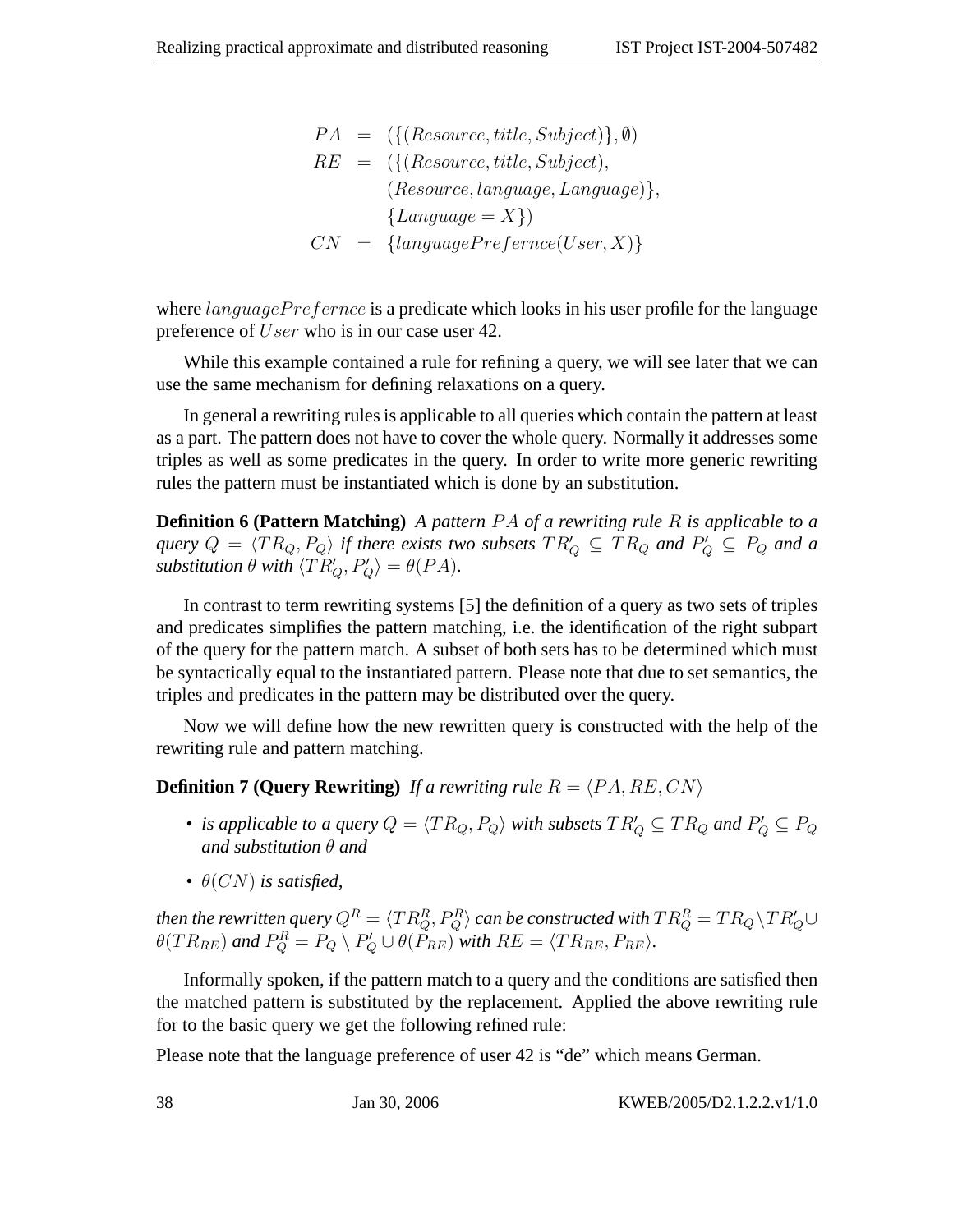## **4.4 Domain-Dependent Relaxation for Personalized Access**

The formal apparatus introduced in the previous section provides us with a general mechanism for refining and relaxing RDF queries based on certain patterns and conditions. We have developed a specialized rule language that implements this mechanism which we will discuss in this section. In order to successfully use this language to relax overconstraint queries, we need a strategy for successively applying relaxations in such a way that we find answers that match the interests of the user as closely as possible and implement it in terms of query rewriting rules. The main problem with this approach and with query relaxation in general, is the fact that it is almost impossible to find generic relaxation strategies that work well across different applications. A good strategy rather depends on many factors including the nature of the information and the goals of the user. A solution for this problem is to employ explicit knowledge to drive the relaxation of a query. Corresponding to the factors that influence the usefulness of a strategy, there are two sources of knowledge we use for relaxation:

- Domain and Application knowledge;
- Knowledge about the user and user preferences.

The former represents a domain knowledge about dependencies between predicates and ordering according to their importance for queries within a domain. The second type of knowledge concerns the interests of the users and his profile. For example, to correctly determine the content of a resource in e-learning domain, we should first look into the subject, then the title, and finally the description in its metadata. This information can be used to constrain rewriting rules for the subject of the target resource in the title of the resource and the rule that looks for it in the description, in a way that the rewriting for title is performed before the rewriting for the description. Therefore, the order of importance between predicates in a domain serves as an order in which the rewriting rules should be applied. We will show later how this approach can be implemented using our rewriting approach. Another example relates to the structuring of the domain. If for example the language of a learning resource is not mentioned in the metadata, we can for example look at other learning resources that are part of the same course.

The second type of knowledge concerns the interests of the users. These interests are hard to determine automatically as they are influenced by many factors. A common approach is to use an explicit model of user preferences in terms of a user model. In the context of e-learning, this user model contains information about topics of user's interest, previous knowledge and preferences with respect to the type and format of learning resources, and so on.

As described in previous section, the rewriting rules are provided in terms of patterns (events), conditions, and replacements (actions). Figure 4.3 depicts a high level archi-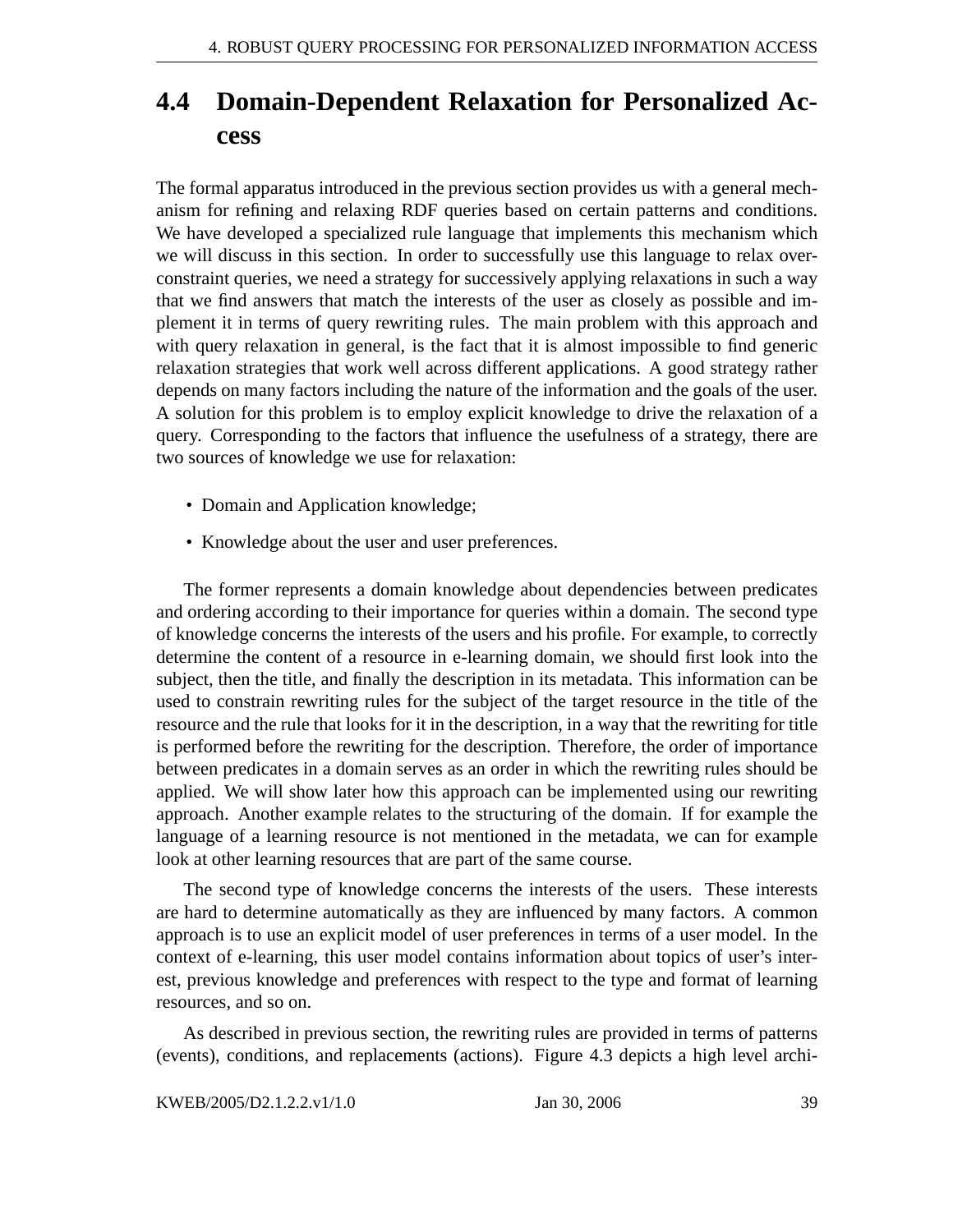

Figure 4.3: An architectural view on the components used within the rewriting process

tectural view on our rewriting system. We employed the Unified Modeling Language (UML) [39] package diagram. The boxes represent packages and the relations represent dependencies between the packages. We assume a generic application environment where presentation elements which are depicted at a user interface are characterized by an ontology described in RDF/RDFS. This includes for example fill in input boxes to type search terms, column descriptions in result sets, and so on. Each object of the user environment can be then described as an abstract environment concept which instantiates class, predicates, or values from domain ontology used in an application. This is represented as *Environment* package in the figure 4.3. Such an approach to represent environment allow us to express user preferences on the environment concepts by pointing to the environment concepts, predicates and values. This is represented by an *Environment Preferences* package and corresponding dependencies to the *Environment* package. User preferences can be ordered by an importance relation. This *ordering* together with the ordering derived from other parts of user profile (*User Profile* package) and ordering in *Domain Knowledge* is used to generate conditions determining the order of relaxation steps (*Conditions* package). The conditions constrain the query rewriting rules which consist of *Patterns*

40 Jan 30, 2006 KWEB/2005/D2.1.2.2.v1/1.0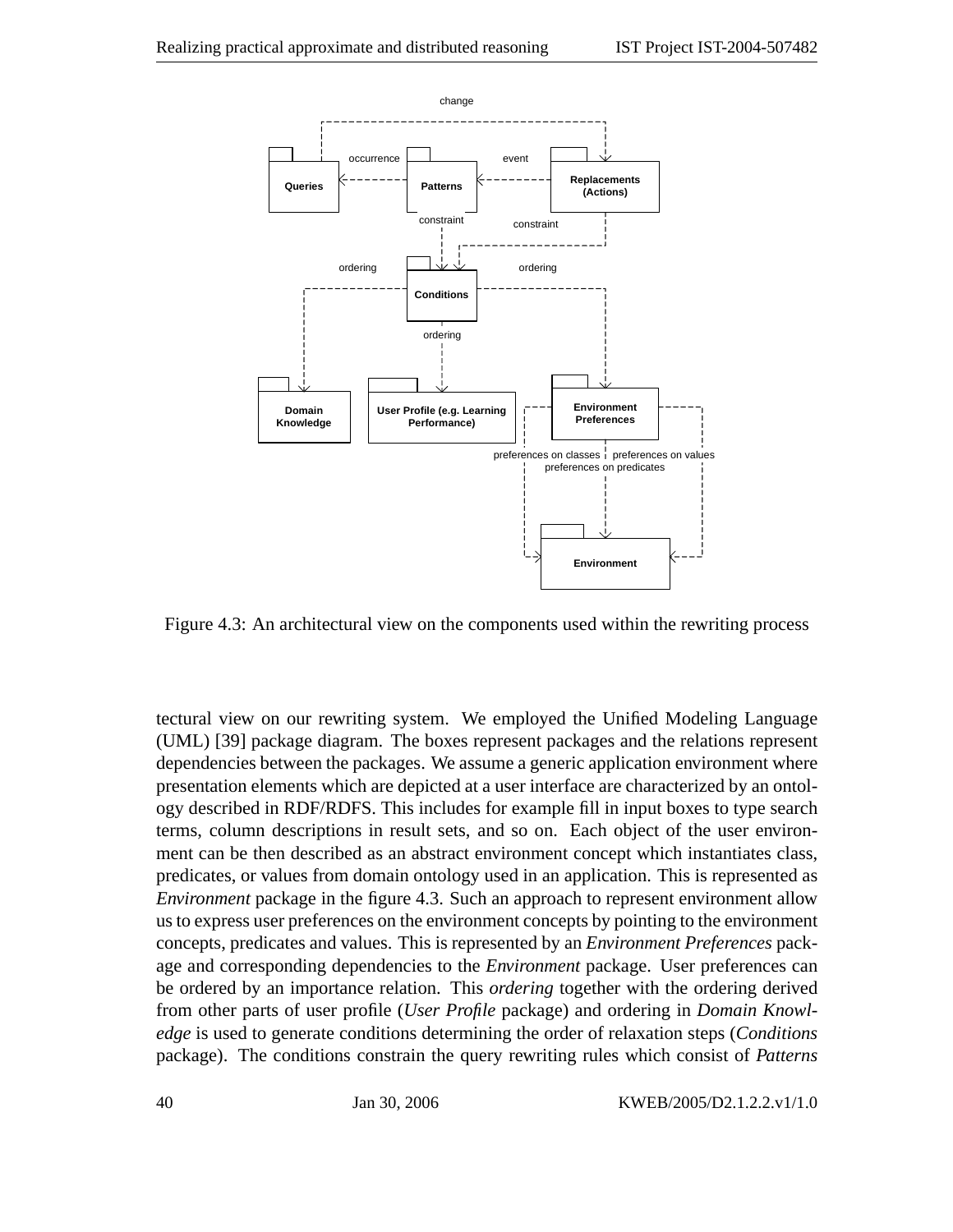

Figure 4.4: A Schema for Generic Environment

and *Replacements*. The set of generated queries is represented as a *Queries* package in figure 4.3. The *occurrence* of a pattern in a query is a triggering *event* for the *Replacements* actions. The set of *Queries* is dependent on the triggered *Replacements*; i.e. the replacements *change* the *Queries* package. Note that just a query which was produced as a last one is considered in each step of rewriting process. The details of the packages from the figure 4.3 are described in the following sections.

#### **4.4.1 Environment and Preferences**

In order to include knowledge about the domain of interest and the preferences of the user into the query relaxation process, we have designed a general scheme for representing relevant knowledge independent of a concrete application. This general scheme exploits the meta-modeling capabilities of RDF to define aspects of the world we can take into account in the rewriting process (compare fig. 4.4).

The schema follows an idea, that each environment can be generated according to an application domain schema used by the application. Rather than directly representing domain knowledge or user preferences it provides metaclasses that can be instantiated by existing representation schemes for information resources such as Learning Object Metadata (LOM) [75] as well as metadata schemas like the Dublin Core standard [23], and taxonomies and ontologies used for predicate values in the information resource schemas such as ACM computing classification system [77].

Environment concept can be for example linked to a field on a user interface form where the user can type a search term or it can be filled in with a class from a taxonomy. Such a generic environment schema provides us with a flexibility to describe any user environment which is based on schemas. For example, an environment concept can model a field on an entry form which is used to enter a subject term a user is searching for in the metadata. Such a field will be an instance of EnvironmentProperty class pointing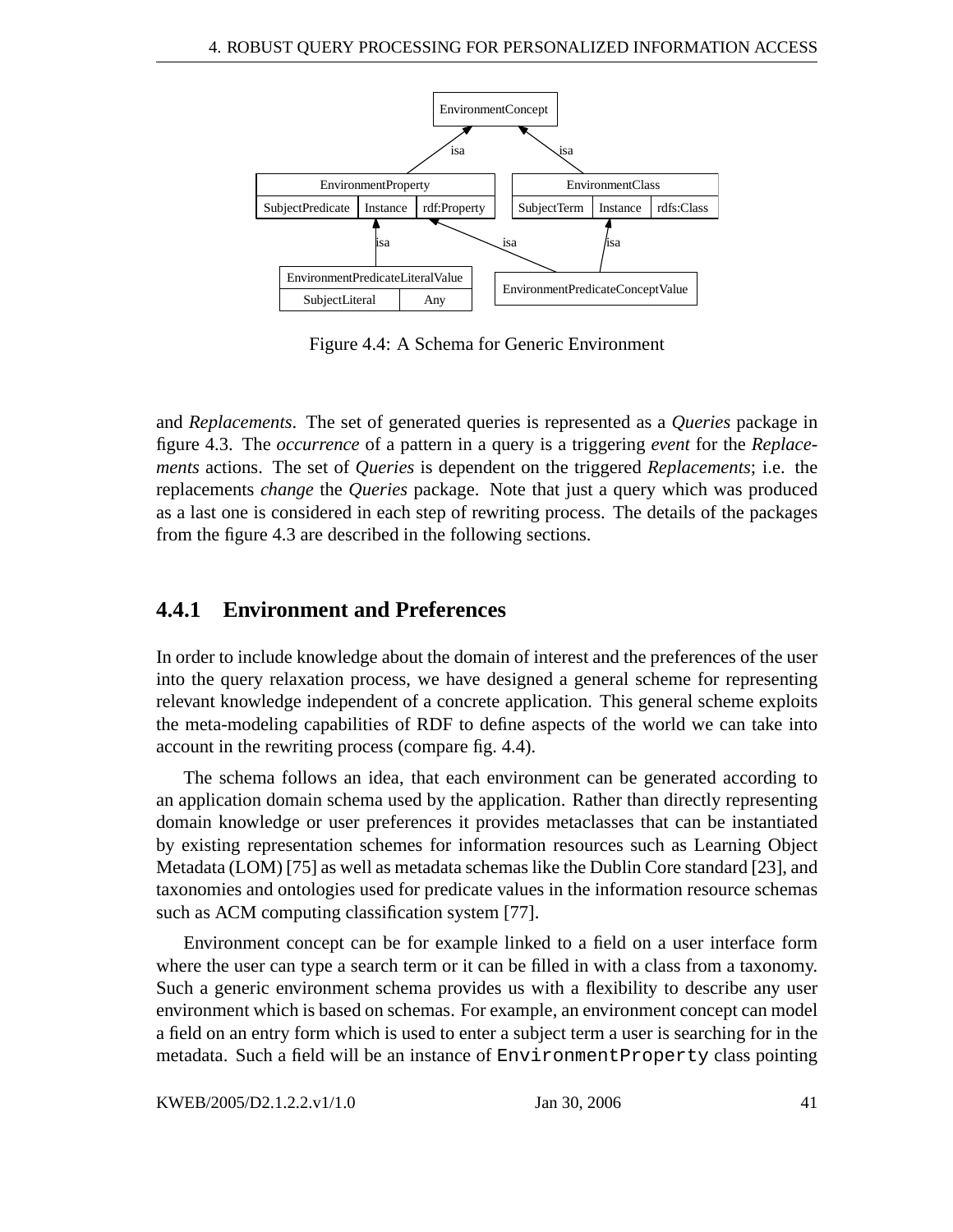

Figure 4.5: A Schema for Environment User Preferences

to a dc:subject predicate of the Dublin core schema. An example of combined class and predicate instance of an environment would be a predicate dc:subject with a class from a taxonomy like ACM CCS as its value.

Another advantage of such a generic environment schema is that we can refer to environment concepts from user preferences. Figure 4.5 depicts a schema for environment user preferences. Each user can express his level of preference for any environment concept. This is reflected by the EnvironmentItem property of the EnvironmentUser-Preference class. Classes for environment preferences are further specialized according to which environment concept class is used to describe them. The level of a user preference can be expressed as a value from a metric. This is modeled by the MesuredPreference as a subclass of a user preference. The values from preference measures can be used to order them, i.e. to deduce the ordering relations between preference instances which is modeled by hasImportanceOver relation of user preference. Besides the user preferences, we also consider schema of a user background. This is represented as a learning performance and skills gained by performing learning. We use our schema for such a learner's learning performance [22] where the learning performance is described by a relation to learning competence, portfolios created and certificates gained during/from learning activities which have been connected to the learning performance.

To show a concrete instance of the environment preferences of a user, let us now consider a situation where a user John prefers a German language. In addition, he has attended two lectures, one on predicate logic and one on modal logic. An instance reflecting this situation described according to the environment user preference schemas is depicted in figure 4.6. John has a profile User1. His profile points to two performance objects: User1P1, and User1P2. The User1P1 is a performance record from the predicate logic lecture where user learned about inference engines (I.2.3.2 of ACM CCS) and backtracking (I.2.8.0 of ACM CCS). The User1P2 is a performance record from modal logic lecture where user learner about the modal logic concepts (I.2.4.1 of ACM CCS).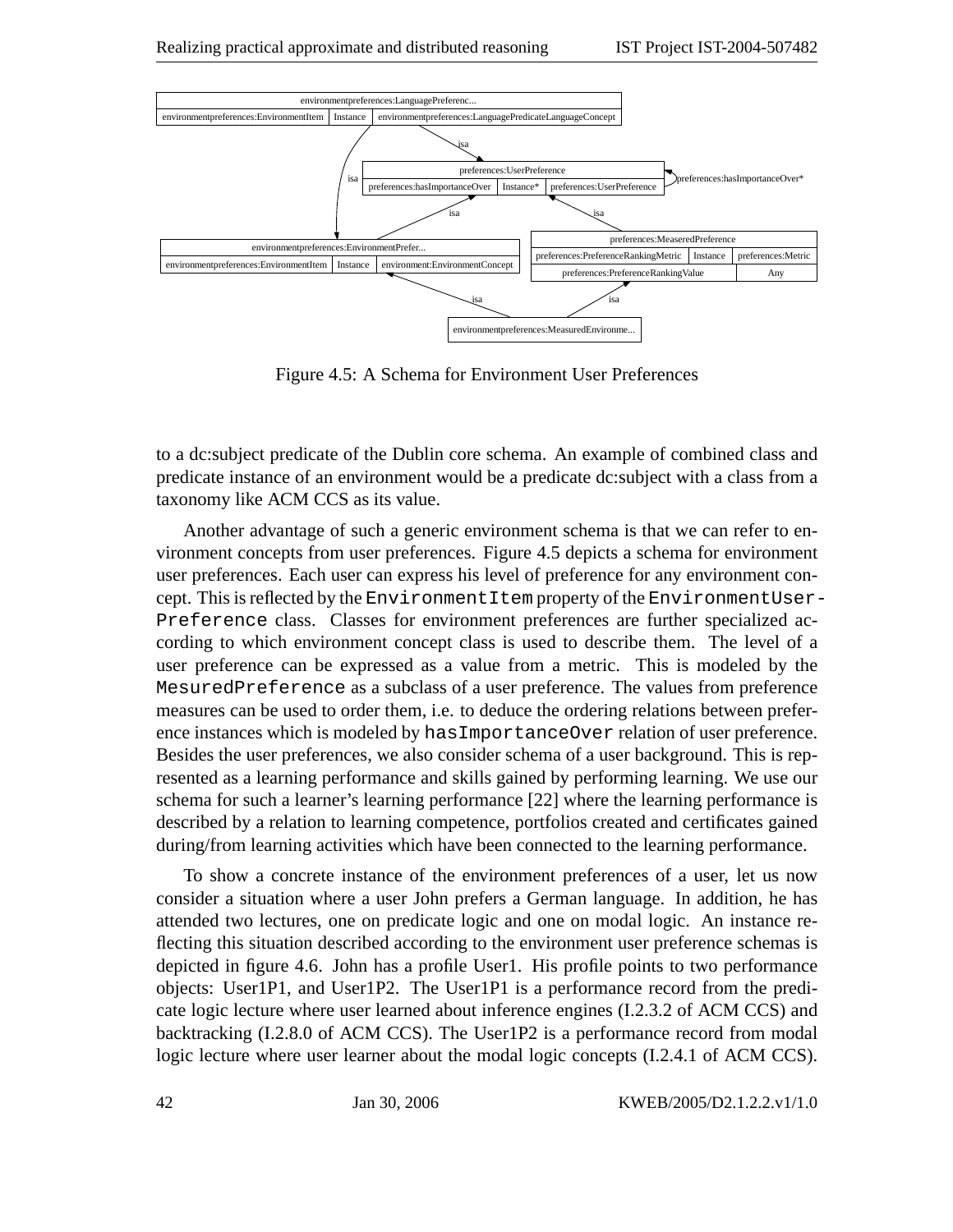

Figure 4.6: An Excerpt of Instance Examples for Environment User Preferences

The User1 profile also points to one preference object: User1LPDe. This is a language preference referring to a German language (lang:de).

This explicit representation of user preferences based on elements from the domain can be used to drive our rewriting process as it connects elements from the domain that occur in query expressions with user preferences. Using the hasImportanceOver relation, we can now decide which parts of an over-constrained query to relax first. By encoding this connection in RDF, we can use RDF queries to determine these preferences and specify the rewriting rules accordingly. In the following, we describe how preference knowledge about the domain and user can be used to relax over-constrained queries in our e-learning example.

#### **4.4.2 Domain Knowledge and Relaxation**

In general the rewriting is a very powerful approach in order to manipulate the overconstrained query. With replacing parts of a query we can realize five types of actions:

• *Making Triples/Predicates optional* — this provides a query which considers a situation that some of the triples/predicates do not have to appear in metadata. A query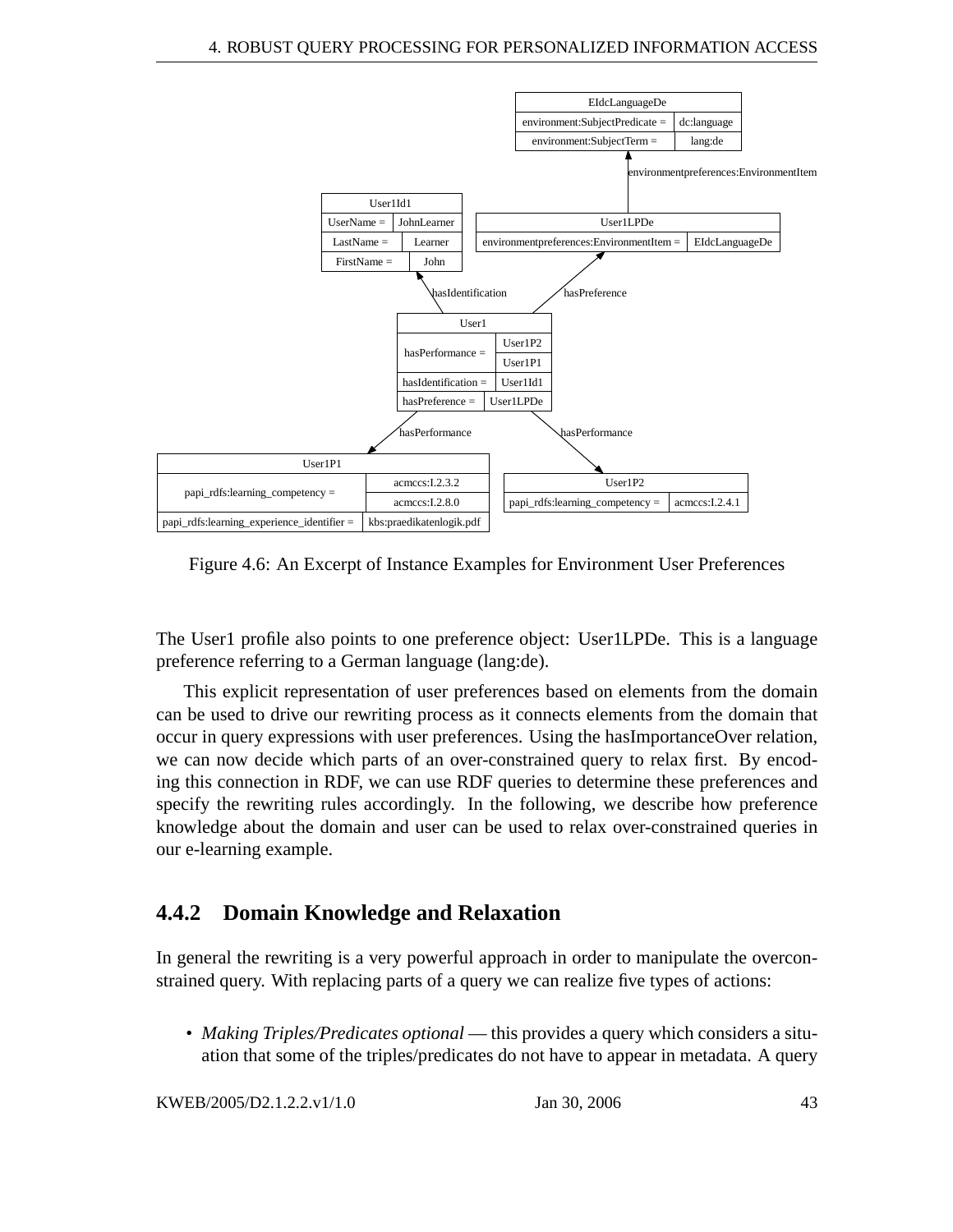then gives also results where particular predicate relaxed to an optional predicate does not occur;

- *Replacing Value* this provides a query where particular predicate value is replaced with another value. Taxonomies may be used to provide siblings, more general terms, and so on;
- *Replacing quantifiers and operators* this provides a query where quantifiers (like forall and exists) are replaced for each other. It also includes operators replacement like AND for OR, equal for a range, and so on;
- *Replacing Triples/Predicate* this provides a query where particular triple resp. predicate in restrictions is replaced by another triple resp. predicate. A domain knowledge is employed for this purposes. For example, if a subject query is not satisfied, it may be replaced by title query with similarity measures;
- *Deleting Triple/Predicate* this provides a query where particular predicate is deleted from a query completely.

As such, these operations are independent of the application domain and the user preference. A connection to the knowledge described above is made through the elements of the query that are affected by the corresponding operation. In most cases, we can identify a certain property that is affected. For example, in the learning environment a user searches a resource with a specific subject. But if there is no resource with that subject then we would like to relax the query that the subject term can also appear in the title of a resource description. This strategy can be derived from an environment preference stating that the "subject" relation has the highest priority as it can be assumed to most precisely reflect the content of a resource followed by the "title" and finally the "description" relation. In the environment preference model, this order is described in terms of the hasImportanceOver relation. For the actual relaxation process each of these relations is implemented by a rewriting rule. The fist rewriting rule for that relaxation is specified in Figure 4.7.

Obviously, PATTERN defines the pattern, the REPLACE-BY the replacement, and WITH the conditions for the rewriting. The pattern contains one triple and one predicate. The triple {Resource} subject {Subject} looks for any resource Resource with subject Subject. The predicate Subject Like Value ^ ^ xsd: string constrains the variable Subject to the user's term (Value of type string), i.e. the subject the user is looking for. If a query contains such an triple and such an predicate then the rewriting rule is applicable.

The replacement part of the rule defines how the matched triple and predicate has to be replaced. The triple is extended by the second triple {Resouce} title {Title}. The second triple now allows to refer to the title of a resource. The first triple about the subject of the resource is not removed because there may be some other triples or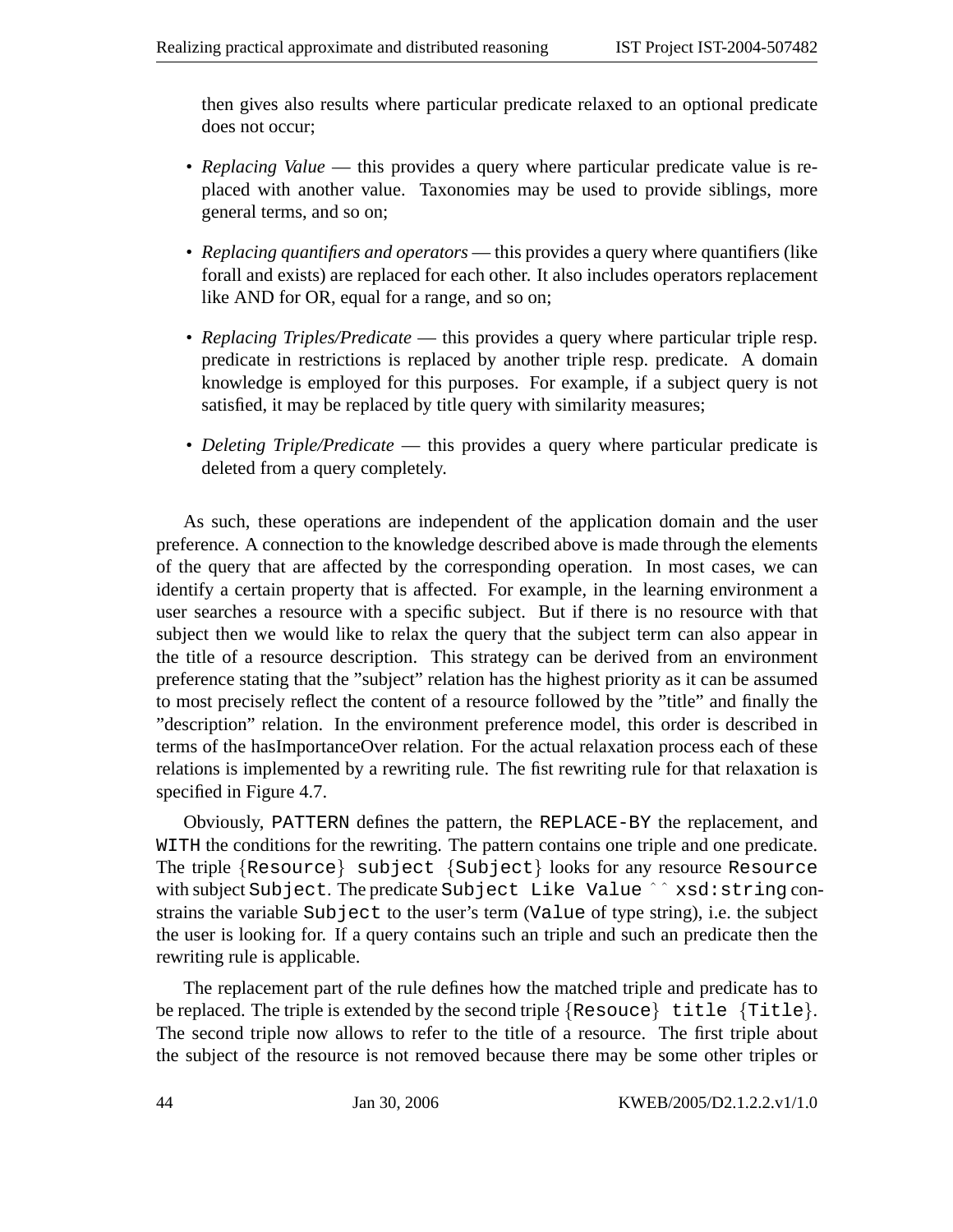```
PATTERN
  {Resource} subject {Subject}
  WHERE
  Subject Like Valueˆˆxsd:string,
REPLACE-BY
  {Resource} subject {Subject},
  {Resource} title {TMPTitle}
  WHERE
  TMPTitle Like NEWTitle
WITH
  NEWTitle = concat("*",concat(Value,"*"))
```
Figure 4.7: Simple rewriting rule

predicates in the query which may refer to the subject of the resource. But the predicate is no longer needed and is completely substituted by the predicate TMPTitle Like NEWTitle, which now try to constrain the title of the resource instead of the subject. The variable NEWTitle is determined in the conditions. With the build-in function concat the value is prefixed and finished with a star which means that the title must only contain the subject the user is looking for.

The rewriting rule from figure 4.7 can be applied to the query in Figure 4.2. The result is shown in Figure 4.8. Note that now the query refer twice to the title of a resource. The second reference was introduced by the rewriting.

```
SELECT * FROM
  {Resource} subject {Subject},
  {Resource} title {TMPTitle},
  {Resource} title {Title},
  {Resource} description {Description},
  {Resource} language {Language},
  {Resource} requires {} subject {Prerequisite},
  {User} hasPerformance {} learning_competency {Competence}
WHERE
  TMPTitle Like "*inference engines*",
  Prerequisite = Competence,
 Language = de,
 User = user42
```
Figure 4.8: Relaxed query extended with user preferences

```
KWEB/2005/D2.1.2.2.v1/1.0 Jan 30, 2006 45
```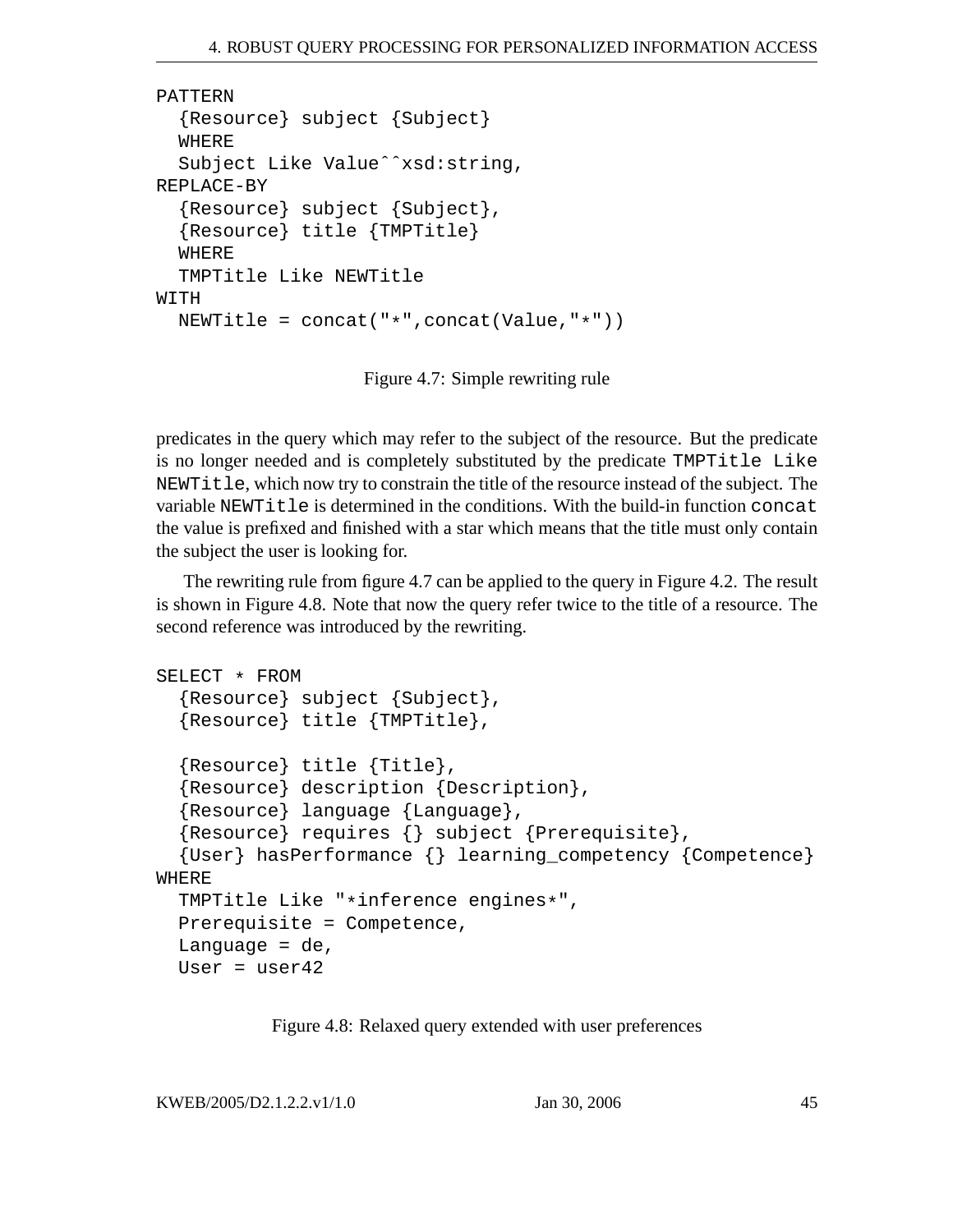#### **4.4.3 User Preferences and Relaxation**

Another kind of relaxation is the rewriting the overconstrained query according to the knowledge about the user. In the learning scenario the user might prefer learning resources in German but Dutch may also be okay. This knowledge is used to refine the query, i.e. looking for resources in German. However if there is no resources in German then the query can be relaxed according to user's second preference.

As described above, our environment preference model allows user to specify an importance order between predicates. In contract to the domain preferences mentioned in the last section that can be specified inside the application, these preferences can be different for each user. As a consequence we have to provide an interface where each user can specify his or her personal preferences that can then be stored in the user profile (compare figure 4.6). A user interface for that is very simple, a slider is provided next to each item at a user interface for specifying an importance of the predicate for a user. The default slider positions are provided according to a default domain knowledge (compare figure 4.10). Using our general environment model, these preferences can be used in the same way as domain preferences once they have been entered by the user. In particular, the hasImportanceOver relation then defines conditions which are satisfied just when particular predicate is on its turn to rewrite it.

#### **4.4.4 Conditions for User-constrained Relaxation.**

Conditions play a crucial part for rewriting queries according to user's preferences. They can control when particular rewriting rule can applied.

Formally, conditions can be predicates where variables which are used in the pattern and the replacement are set together with some built-in functions for manipulating strings or numbers. The condition in the simple rewriting rule of Figure 4.7 is such an example; the used predicate is equality. But a condition can also be a query which should return at least one result in order to be satisfied and to bind variables to the values returned by the query. In this case, a query behaves like a normal predicate. But only the first result will be used during the rewriting; further results will be ignored. We use such queries to refer to users profile and user preferences.

An example is given in Figure 4.9. The rule try to relax user's first language preference to his second reference as stored in his profile. The condition of that rewriting rule starts from the root of his profile (User) to find his two preferences Preference and Preference2 whereas the first preference is preferred to the second preference (relation hasImportanceOver). Both preferences refer to an environment item of type EnvironmentPredi-

cateConceptValue with subjectTerm language. Their values are addressed in the pattern resp. replacement. The value of the first preference is replaced by the value of the second preference. The above rewriting rule can easily be generalized to a rewriting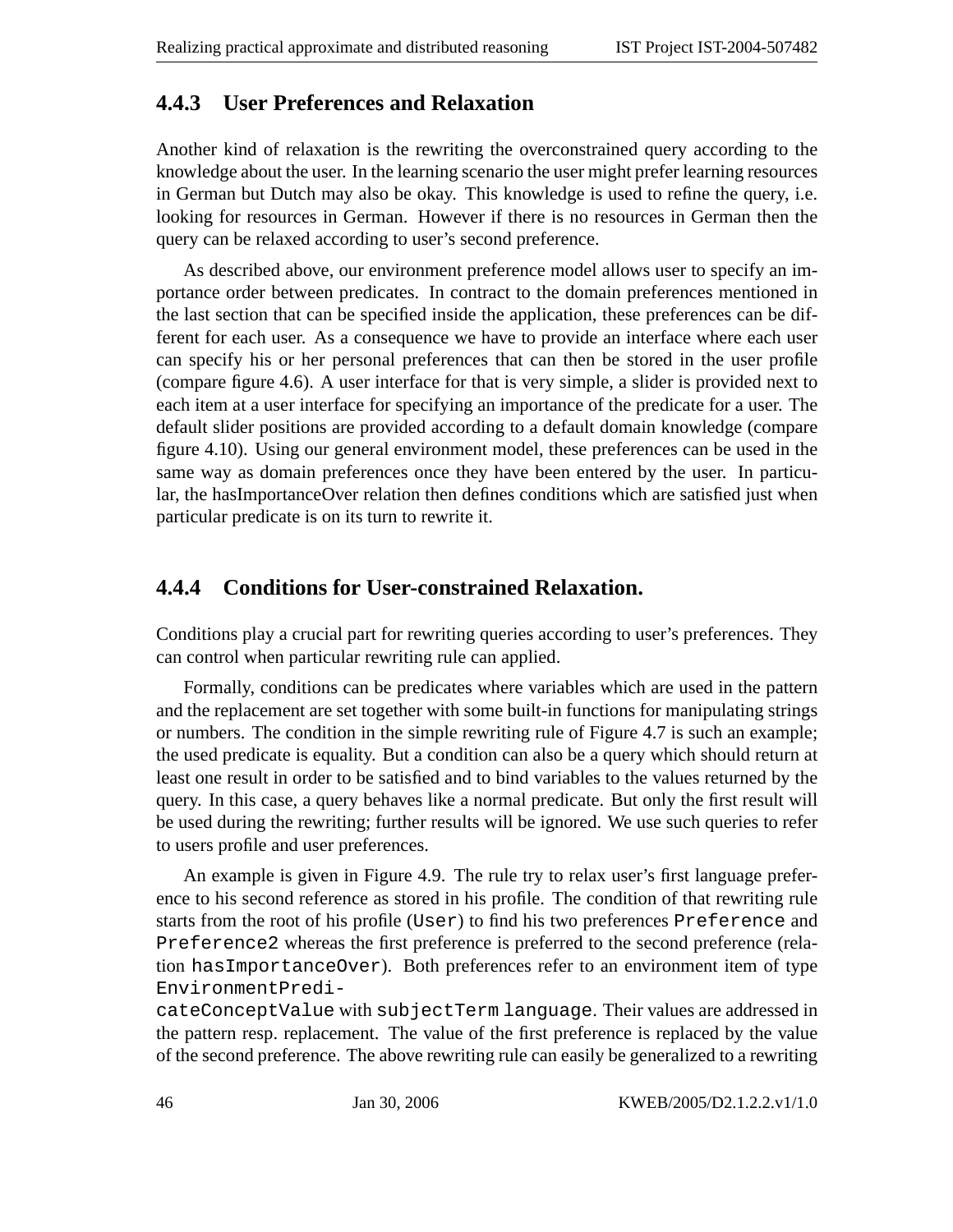```
PATTERN
  {Resource} language {Language}
  WHERE
  Language = L,
  User = UserID
REPLACE-BY
  {Resource} language {Language}
  WHERE
  Language = L2,
  User = UserID
WITH
  SELECT * FROM
   {User} hasPreference {Preference},
   [{User} hasPreference {Preference2}],
   {Preference} hasImportanceOver {Preference2},
   {Preference} EnvironmentItem {Item},
   {Item} type {EnvironmentPredicateConceptValue},
   {Item} subjectPredicate {language},
   {Item} subjectTerm {L},
   {Preference2} EnvironmentItem {Item2},
   {Item2} type {EnvironmentPredicateConceptValue},
   {Item2} subjectPredicate {language},
   {Item2} subjectTerm {L2}
  WHERE
   true
```
Figure 4.9: Rewriting rule for language preferences

for any value preference which the user related with the relation has ImportanceOver. The condition then would be that the environment items of such preferences must not refer to the subject predicate language but only to the same predicate (which is represented as a variable). So a variable instead of the literal language in the condition yields into a general rewriting rule for value preferences.

### **4.4.5 Ordering different rewriting rules**

Conditions help to control the application of rewriting rules because they can implement a user-suggested ranking over the application of rewriting rules. For example, the rewriting rules will first replace a value of predicate dc:language originally comparing to "German" for value "Dutch" and then for value "English" for user preferring resources in German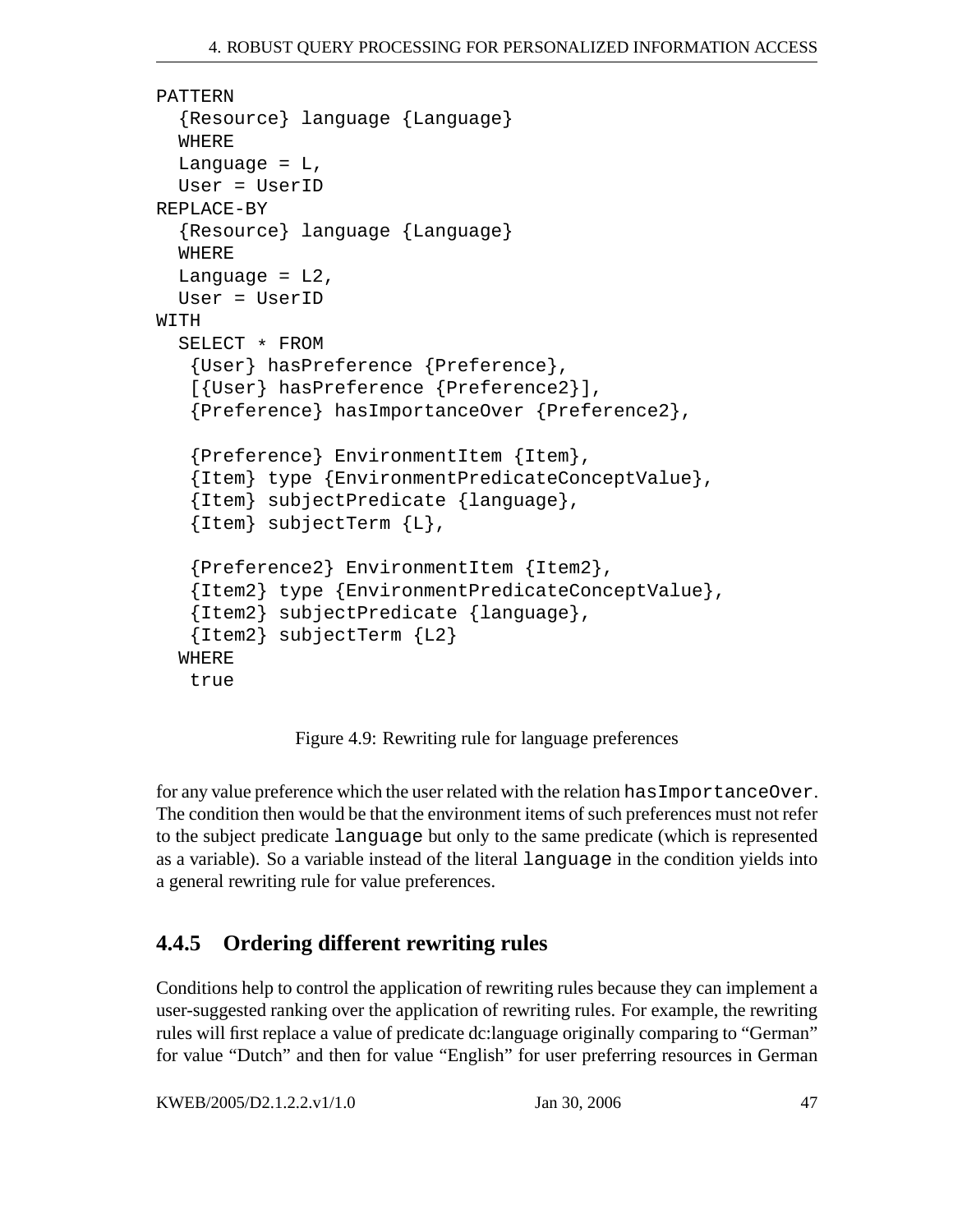before Dutch and Dutch before English.

However, there might be the problem that several rewriting rules are applicable to the same query. This situation might happen for example if the user specifies just preference order between values but does not specify an order between predicates. For example, he can give an order between the languages and formats of resources but between predicates for language or format. In that case, rewriting rules for relaxing the language and format requirements are applicable at the same which can cause overrelaxation.

A second problem which is related to the ordering is termination of relaxation. An interactive solution to these problems is letting the user decide which kind of relaxation he prefers in particular situation. The rewriting rules show him his possibilities. For example, [73] allows the user to select directions of relaxation and thus to indicate which relaxed answers may be of interest.

A naïve but automated strategy may be controlled by the number of returned answers. The number of results are counted globally; i.e. each relaxation step adds the number of results to the global counter. If the number of answers reaches a threshold, the relaxation is stopped. If any of the relaxation reaches the number of results greater then threshold further relaxations are not considered.

More promising approaches uses top-k [27, 40, 16] or skylining [64, 62]. Top-k needs a function which associates a ranking number with each answer. The k best answers then are returned. Obviously, the function should operate independently from the relaxation in order to select answers from different relaxations. Skylining assume several different dimensions. It tries to return the best answers according to each dimension. In this context the dimensions are the different possibilities of relaxations. Skylined relaxation returns the best answer from each possible relaxation.

## **4.5 Implementation Notes**

We have implemented the rewriting approach as an extension of personalized search service of personal learning assistant [21]. The prototype combines user preference elicitation with user query formulation dialog. The original version of the personalized search had just a query formulation for restrictions of subject of resources. We have extended the user interface with generating environment based on the environment schema, a default environment for novice users, and a user preference elicitation. A user interface of such a personalization search environment is depicted in fig. 4.10.

The default environment consists of items for specifying subject concepts, title, description, and language as query literals. Each of the attributes on the user interface have a preference elicitation slider. The slider is used to specify a value measuring an importance of a preference of particular attribute to a user. These values are then used to derive an order in which the attributes will be processed in the query rewriting; i.e. the order of preference importance. In addition, user can specify value preferences for attributes

48 Jan 30, 2006 KWEB/2005/D2.1.2.2.v1/1.0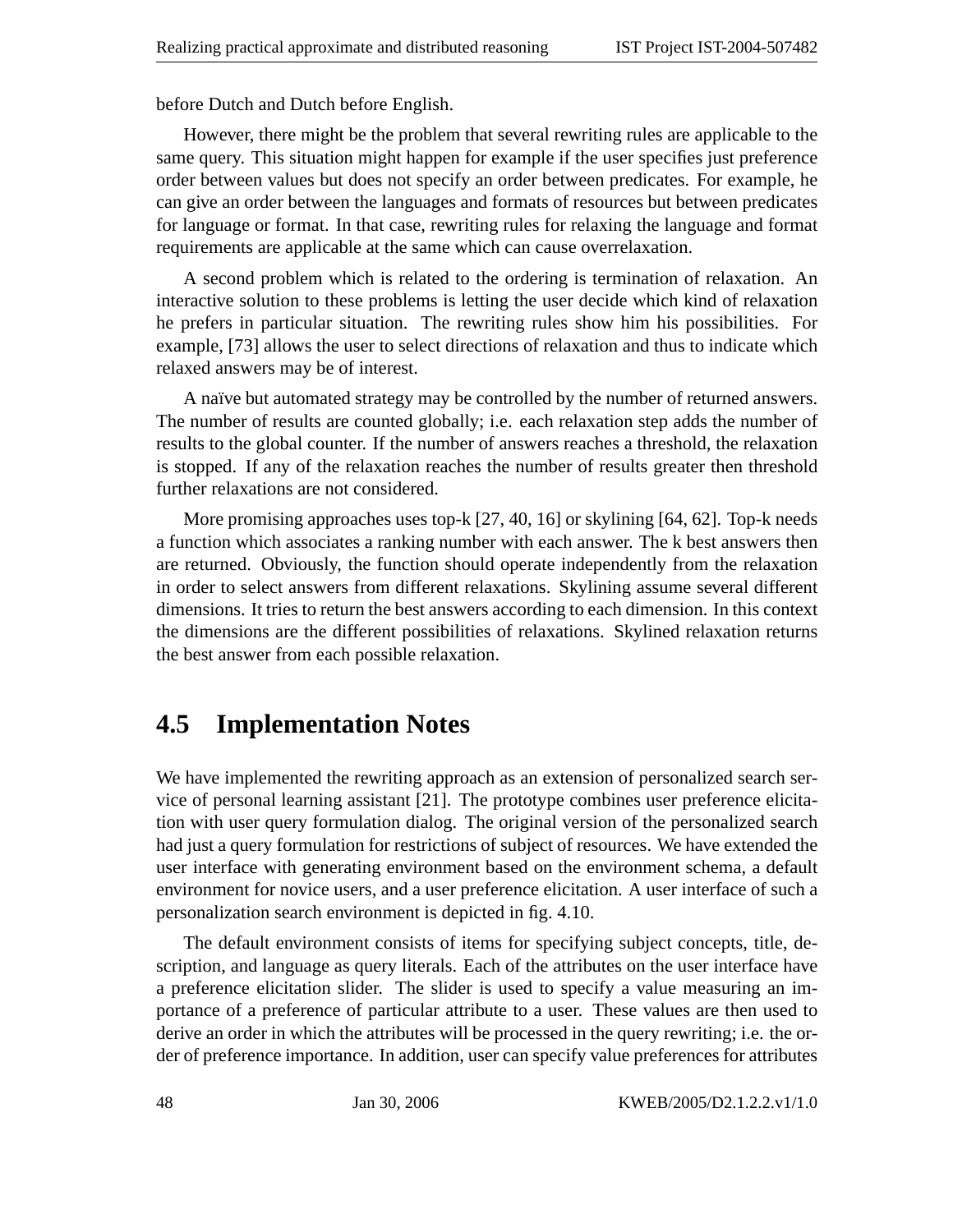| Adresse 2 http://127.0.0.1:8080/pla/pla.jsp                                                   |                                                                                                                    | v D Wechseln zu Links |
|-----------------------------------------------------------------------------------------------|--------------------------------------------------------------------------------------------------------------------|-----------------------|
| $MAddobe - Y! - Q -$                                                                          | v Search Web · 2 団· ● © ロッ Web · 回 Mal · @ My Yahoo! · St Personals · ● Basketball · ▲Games · G Music · 『 Stylin · |                       |
| <b>Personalized Search Service</b>                                                            |                                                                                                                    |                       |
|                                                                                               |                                                                                                                    |                       |
| Type in concept name(s)                                                                       | Type in other fields                                                                                               |                       |
| Select user:<br>(dc:subject):                                                                 | (dc:title, dc:description, dc:language):                                                                           |                       |
|                                                                                               |                                                                                                                    |                       |
|                                                                                               |                                                                                                                    |                       |
|                                                                                               | Title:                                                                                                             | 40                    |
|                                                                                               |                                                                                                                    |                       |
| (default)<br>Michael                                                                          | Description:                                                                                                       | 20                    |
| Peter                                                                                         |                                                                                                                    | 80                    |
| 60                                                                                            | Language:                                                                                                          |                       |
| Subject Values Preferences                                                                    | Language Preferences                                                                                               |                       |
|                                                                                               |                                                                                                                    |                       |
|                                                                                               | Add Attributes                                                                                                     |                       |
| Select one or more concepts from the ontology:                                                |                                                                                                                    |                       |
|                                                                                               |                                                                                                                    |                       |
| Computing Milieux                                                                             |                                                                                                                    |                       |
| COMPUTERS AND SOCIETY                                                                         |                                                                                                                    |                       |
| Electronic Commerce                                                                           |                                                                                                                    |                       |
| Electronic data interchange (EDI)<br>Payment schemes                                          |                                                                                                                    |                       |
| Intellectual property                                                                         |                                                                                                                    |                       |
| Distributed commercial transactions                                                           |                                                                                                                    |                       |
| Security                                                                                      |                                                                                                                    |                       |
| Cybercash, digital cash                                                                       |                                                                                                                    |                       |
| Social Issues                                                                                 |                                                                                                                    |                       |
| <b>Employment</b>                                                                             |                                                                                                                    |                       |
| Handicapped persons and special needs<br>Assistive technologies for persons with disabilities |                                                                                                                    |                       |
|                                                                                               |                                                                                                                    |                       |
|                                                                                               |                                                                                                                    |                       |
| Abuse and crime involving computers                                                           |                                                                                                                    |                       |
| Organizational Impacts                                                                        |                                                                                                                    |                       |
| Reengineering<br>Automotion                                                                   |                                                                                                                    |                       |
| Employment                                                                                    |                                                                                                                    |                       |
| Computer-supported collaborative work                                                         |                                                                                                                    |                       |
| General                                                                                       |                                                                                                                    |                       |
| Miscellaneous                                                                                 |                                                                                                                    |                       |
| Public Policy Issues                                                                          |                                                                                                                    |                       |
| Use and abuse of power                                                                        |                                                                                                                    |                       |
| Transborder data flow<br>Privacy                                                              |                                                                                                                    |                       |
|                                                                                               |                                                                                                                    |                       |
| personal recommendation<br>п                                                                  |                                                                                                                    |                       |
|                                                                                               |                                                                                                                    |                       |
| Reset<br>Search                                                                               |                                                                                                                    |                       |

Figure 4.10: A user interface for personalized search based on user preferences

where a taxonomy of values is used. This is the case for example for language and subject preferences. A button for opening a dialog where a user can specify the value preferences and their order is provided where it is appropriate (e.g. *Subject Values Preferences* button or *Language Preferences* button). The source of values for subject preferences is in our case the ACM CCS taxonomy, used also for selecting concepts on the user dialogs. We use standard set of language identifiers as a source for values for language preferences. The value preference dialog displays a tree, a graph or a set of concepts with value labels determining the importance of the preference. When a user points to a concept, a slide bar is drilled down to change the preference importance value. If user needs to extend her restrictions, he can do that by selecting from other schema attributes which are offered when he presses *Add Attributes* button. The attributes which a user filled in on the user interface are used to construct the restriction part of queries.

The query results interface is organized into sub views. Each step in query rewriting results in separate html table with rows from the query result set. The most restricted query results are on top following step by step the queries created by query rewriting component.

The query results user interface is described using our environment ontology as well. The environment contains the attributes which should be displayed on the user interface for query results. These attributes are used in the projection part of the query (select part). The recommendation strategy on results is kept, i.e. a user gets a recommendation also based on the results according to her background knowledge as it was in the original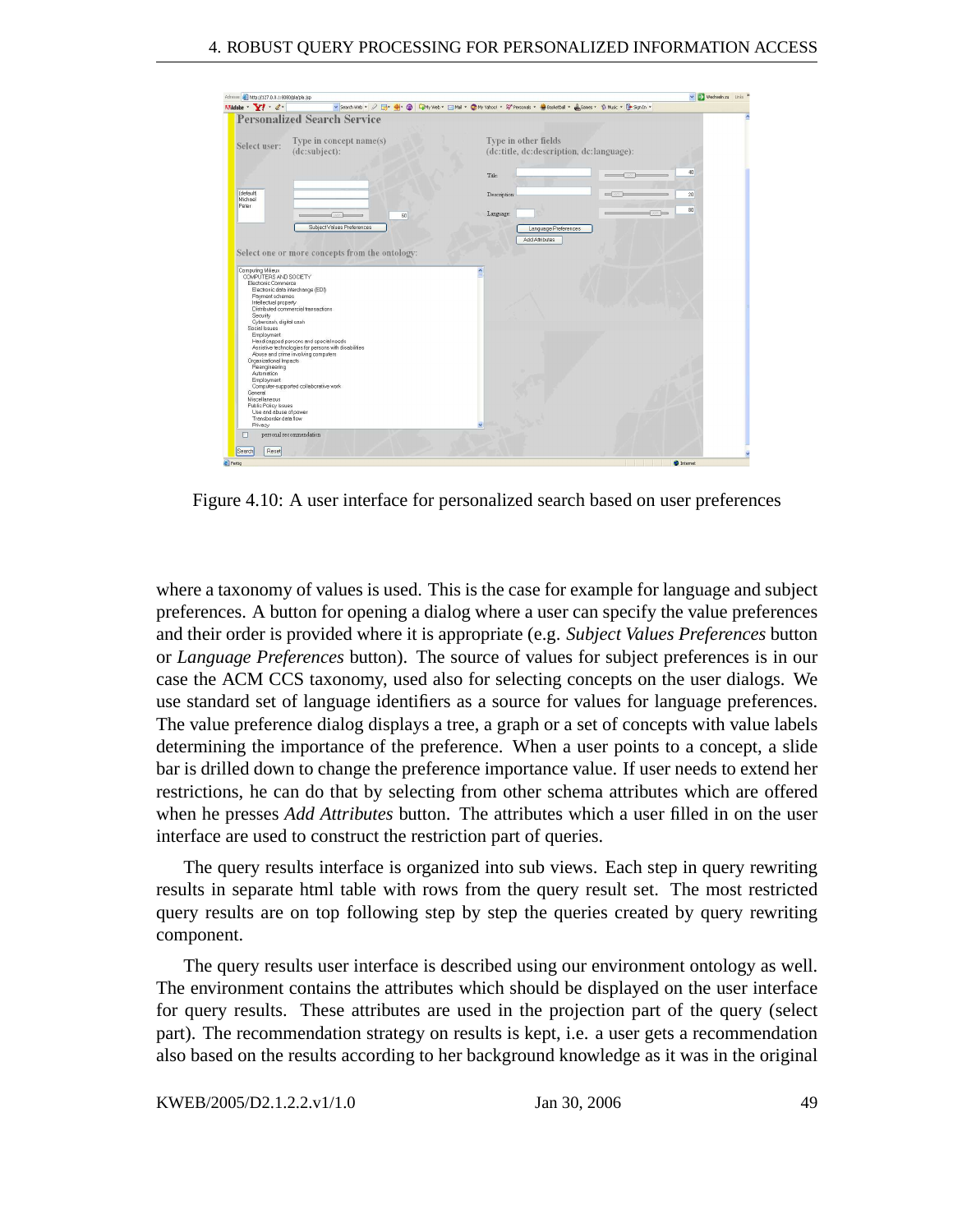prototype. This is indicated by traffic light metaphor — recommended resources are green, may be recommended resources are yellow, and not recommended resources are red (see [21] for details).



Figure 4.11: An architecture for personalized search based on query rewriting adopted from ([21])

Due to flexible architecture adopted from [21] (fig. 4.11), we have just replaced the components for query rewriting and repository access. The query rewriting component is written in prolog, which understands the rewriting strategies written in the language we have proposed here. In addition, the rewriting components take user preferences as an input. The preferences are used to dynamically build the conditions determining the order of the events to be fired; i.e. the order in which the rewriting rules are applied. We have used Sesame RDF database as a repository service. We have experimented with two metadata sets: the EU/IST Knowledge Web REASE (http://rease.semanticweb.org/ubp) and metadata from ULI project (http://www.uli-campus.de/). We have imported metadata from both repositories to the SESAME RDF database.

#### **4.6 Related Work**

Query relaxation have been studied in the context of cooperative query answering where information systems explicitly attempt to cooperate with their users [28]. Relaxation is a form of generalization where the scope of a query is extended through rewriting so that more information can be gathered in the answers. A query rewriting approach in deductive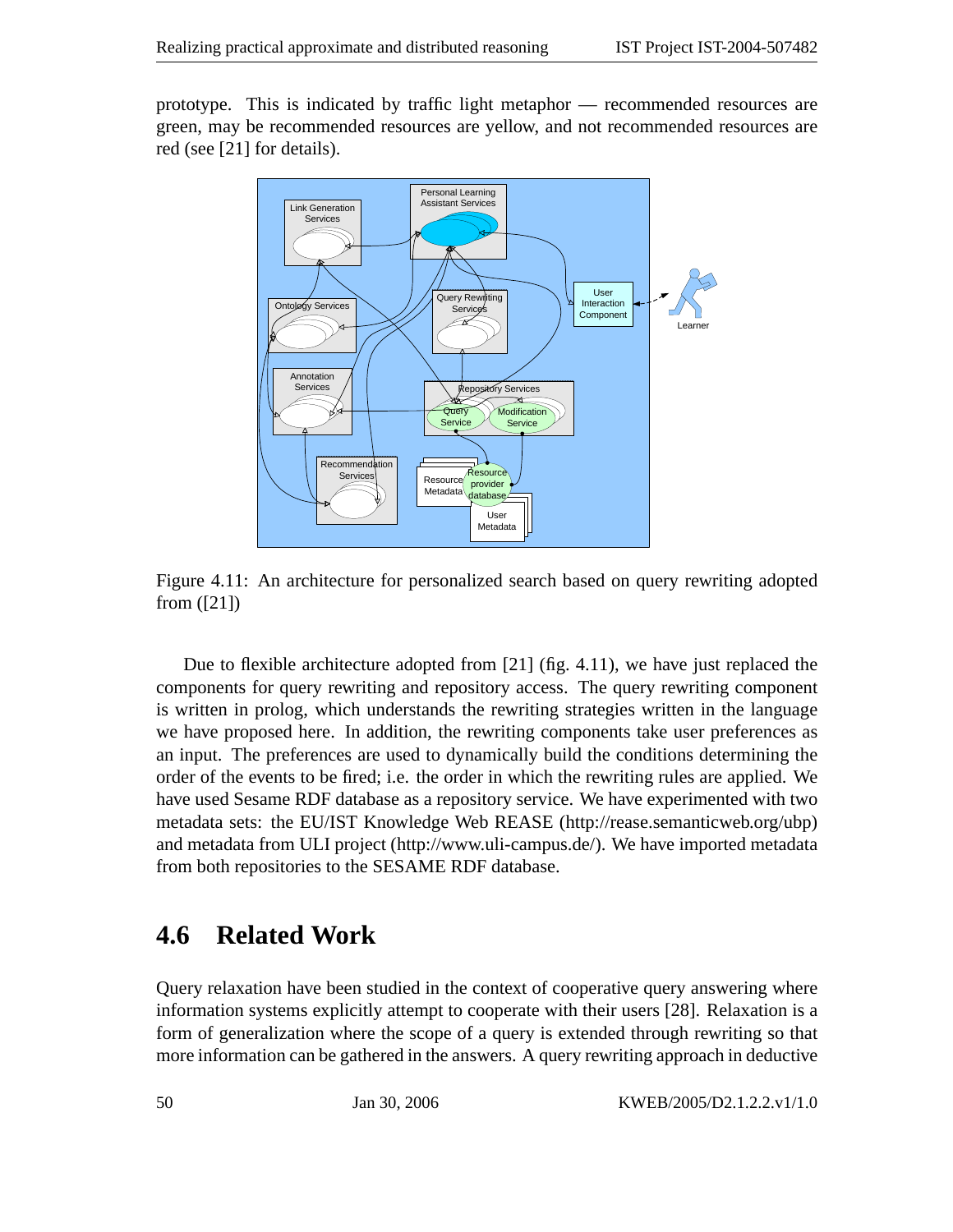databases with a help of specialized clauses is presented in [29]; if the head appears in a query then the head is replaced by the body of the specialized clause. A variant is presented in [30, 31] where users preferences are directly annotated to the logical atoms.

The work presented here shares the principle of query relaxation but proposes a framework for the semantic web meta data. As we described in Section 4.2, the semantic web environment differs from the databases in its less strict way of annotating the resources and heterogeneity. Therefore, more dimensions of knowledge about where to find the missing information have to be considered in a relaxation framework. Furthermore, our approach is more expressive due to the fact that the pattern of a rewriting rule can refer to more than one item [29] and use the more intuitive matching than unification.

Our approach also relates to term rewriting systems (see e.g.  $[5]$ ) and graph transformation (see e.g. [82]) Our approach assumes the RDF queries where the set semantics of triple patterns and the conditions simplify considerably the rewriting process.

Furthermore, query relaxation approaches based on query rewriting (and many term rewriting approaches) proposed so far lack on conditionals. In our approach, we are able to define conditions which guard rewriting that it can take place just when the conditions are met. This allows us control the rewriting process. Moreover, with the help of conditions in the rewriting rules we are able to incorporate user profiles and user preferences which is separated from the data itself; annotating the RDF data of each distributed resource directly with all user preferences as proposed by [29] is not applicable for the semantic web.

Preference models have been studied in the fields of databases and artificial intelligence. A foundation on preference models in database systems has been given in [61]. A model for numerical and lexicographical preferences is given. An algebra which defines modification operators for such preferences is given as well. The preference model we have defined considers the partial order between several preferences similarly. We also allow for the numerical preferences ratings which is stored directly from a position of slider at the user interface. Contrary, we distinguish the predicate or schema preferences from the value preferences and their order. This allows us to order the relaxation steps in a way given by the order of preferences.

A query relaxation approach for discovering web services matching user goals has been proposed in [8]. They define preference model as a domain ontology, similarly to our approach. The approach differs in an algorithm for computing relaxation order. The main difference is that the preference model does not deal with ordering between predicates and values separately. It assumes them as bound together. Furthermore, it does not consider any ordering relations between the predicates. The order of relaxation is then computed according to combinations provided as levels. The levels are computed according to siblings in preference ontologies which are considered in several query predicates. As oppose, in our approach we consider order between the predicates and values separately. This gives us more informed strategy for computing order of relaxation steps.

Our environment and preference ontology relates to the work on CP-NETs [14] and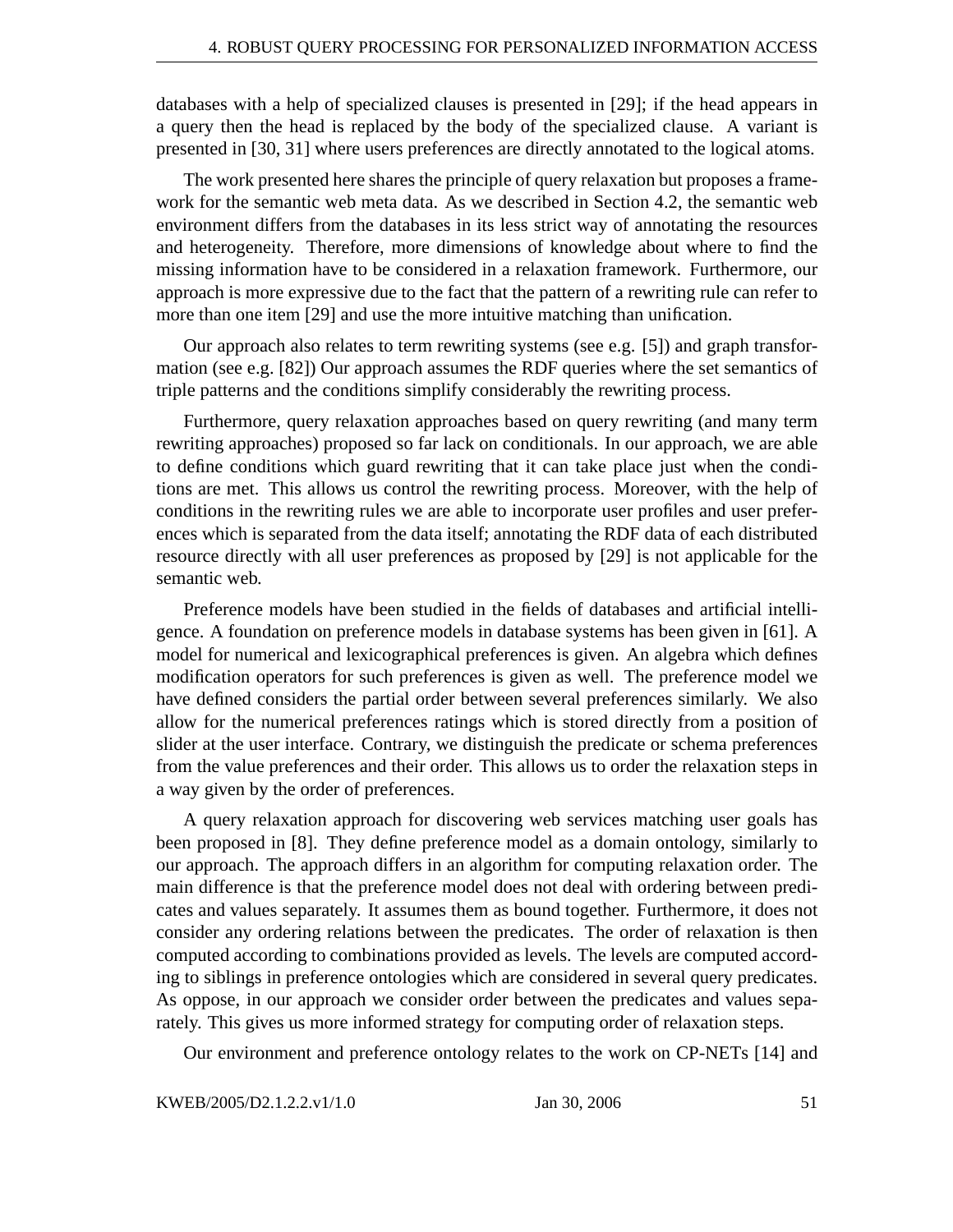TCP-NETs [15] in artificial intelligence. The formalism allows to specify importance over variables and values as in our approach. This means that the model for environment preferences using semantic web formalism is transformable to the TCP-NETs. This allows to employ a reasoning about ceteris paribus used in preference models based on the TCP-NETs. In our approach, we have used the preference model for query approximation based event-condition-action and term rewriting system.

## **4.7 Conclusions and Further Work**

In this chapter, we have proposed a framework for query relaxation to provide personalized information access to resources on the semantic web. The framework is based on the event-condition-action (ECA) paradigm where events are matching patterns, conditions are based on ordering between concepts of common sense domain knowledge and user preferences, and actions are the replacements for relaxing a query. The relaxation is based on the term rewriting principles enhanced with conditions provided by the ECA paradigm. This integration is a contribution to the term rewriting domain. The relaxation is controlled by conditions from domain and user preference ontology. The order is given by importance of predicates and values in the ontology for environment preferences, user profile, and common sense domain knowledge. This makes the approach very well suitable for the access to metadata on the semantic web as the domain knowledge helps to overcome the fact of heterogeneity and differences in how the metadata are authored on the semantic web.

In our further work, we would like to concentrate on ordering of the different rewriting possibilities and the algorithms for determining termination of relaxation. We have considered several strategies in this chapter but it requires further studies to give a recommendation how to decide among them. We also would like to experiment with different user preference models and how they contribute to the relaxation process. Last but not least, user preference elicitation methods and techniques needs to be studied to get as accurate user preferences as possible to support personalized access to information on the semantic web.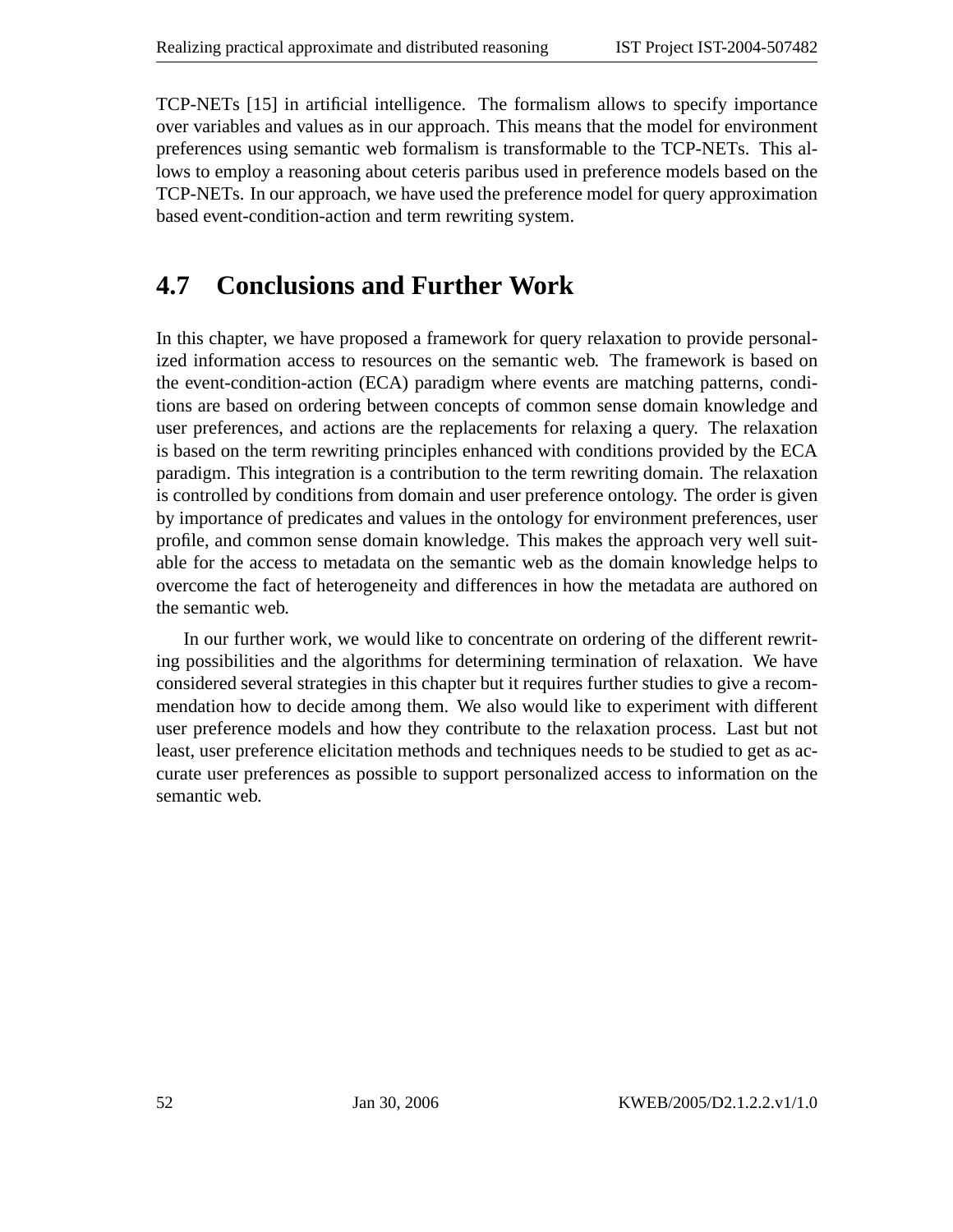# **Chapter 5**

# **DRAGO - Scalable Distributed Reasoning and Applications**

#### *by* LUCIANO SERAFINI & ANDREI TAMILIN

In this chapter, we overview the theoretical and practical basis of distributed reasoning platform DRAGO (Distributed Reasoning Architecture for a Galaxy of Ontologies)<sup>1</sup> for dealing with multiple distributed ontologies interrelated by semantic links.

In particular:

- we start with a motivation of DRAGO for the semantic web and introduce its high level architectural vision;
- we recall major definitions of Distributed Description Logics framework (DDLs) [10, 87]. This framework forms a theoretical foundation for capturing the case of multiple ontologies interrelated by semantic links;
- we describe the intuitions and formal algorithms for performing distributed reasoning and simple distributed instance retrieval in DDLs;
- we describe the design and implementation principles of DRAGO reasoning platform which implements the distributed reasoning and querying algorithms for the case when ontologies are expressed in OWL [9] and interrelated by semantic links in C-OWL [11, 12];
- we give a simple working scenario describing the use of DRAGO in a step-by-step manner;
- we enumerate several applications of DRAGO for the semantic web;
- and finally we conclude and highlight the future directions to be taken.

<sup>1</sup>http://trinity.dit.unitn.it/drago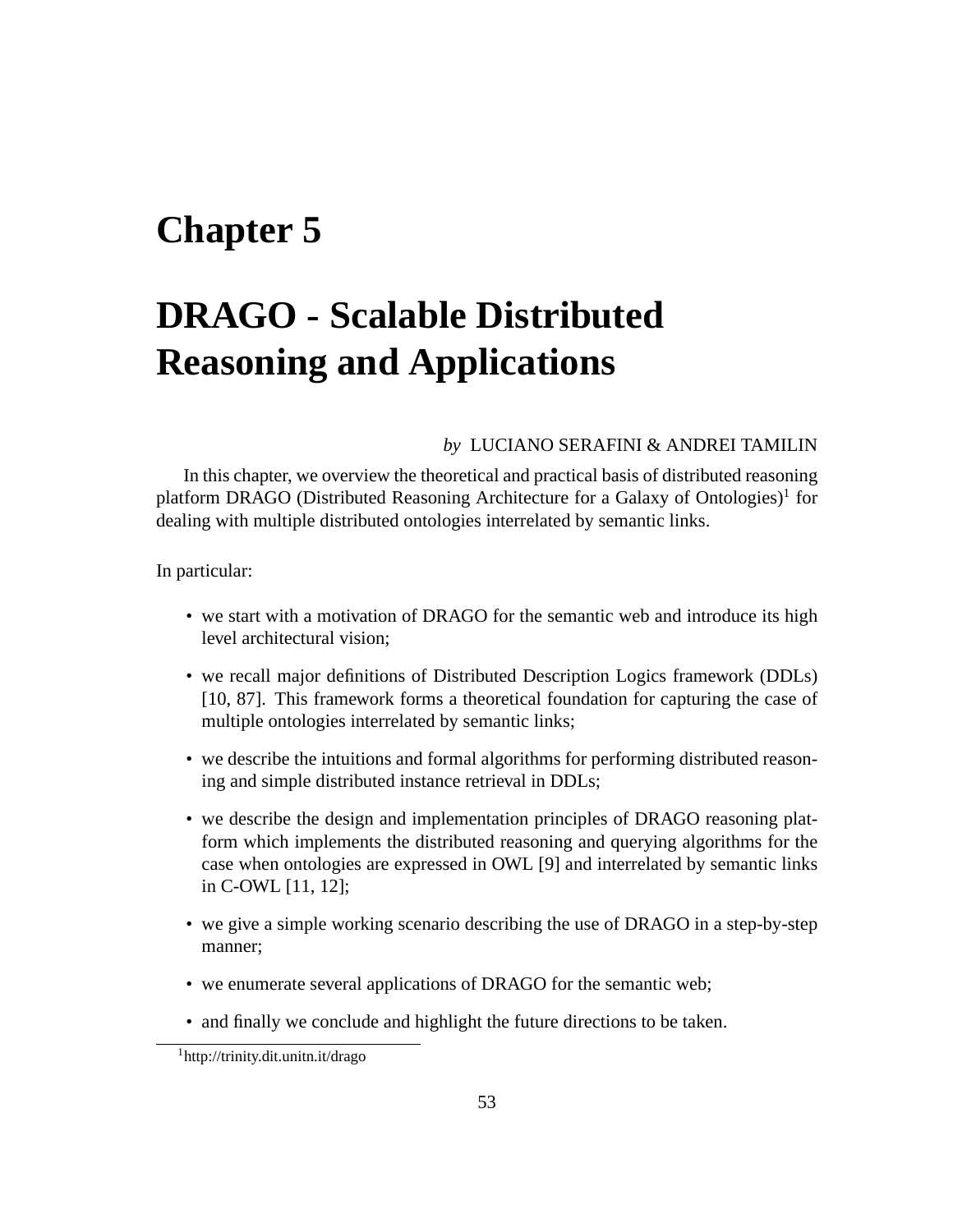## **5.1 Motivation and Vision**

Ontologies have been advocated as the basic tools to support interoperability between distributed applications and web services [2]. The basic idea is that different autonomously developed applications can meaningfully communicate by using a common repository of meaning, i.e., a shared ontology. The optimal solution obviously lies in having a unique worldwide shared ontology describing all possible domains. Unfortunately, this is non achievable in practice. The actual situation on the web is characterized by a proliferation of different ontologies. Each ontology describes a specific domain from different perspectives and at different level of granularity so that. This fact inevitably leads to a *heterogeneity* between ontologies describing even the very same domain. As a consequence, the initial problem of application interoperability passes to the level of ontology interoperability. Although the semantic standardization is far to be reached, the syntactic standardization is almost there, as it is widely accepted that ontologies should be expressed in OWL language, which is a variation of a descriptive language [9].

The common approach for enabling ontology interoperation is based on the definition of semantic relations between entities belonging to different ontologies, called a *semantic mapping*. A simple example of semantic mapping is the one stating that the concept Student in one ontology is more specific than the concept Person of another ontology. So far, several proposals of languages for expressing semantic mappings have been done. Some of them have a well-defined formal semantics, for example C-OWL [11],  $\mathcal{E}\text{-connected}$ OWL [36]. Examples of less formally grounded proposals are RDF Transformation [78] and MAFRA Semantic Bridge Ontology [69].

Given this situation, one of the challenges on the semantic web is of being able to deal with a large number of overlapping and heterogeneous *local ontologies*. We use the term "local" to stress the fact that each ontology describes a domain of interest from a local and subjective perspective. One of the most crucial aspects of ontology management on the semantic web is the capability of providing reasoning and querying services. Due to that fact, the problem of *reasoning* within and *querying* over a web of distributed, heterogeneous, and overlapping local ontologies interrelated by semantic mappings is of significant importance for enabling the practical semantic web.

Most of state of the art formalizations of that problem are based on the notion of a *global ontology* that allows to uniformly represent a set of local ontologies and semantic relations between them. In these approaches, reasoning in a set of local ontologies is rephrased into a problem of reasoning in the global ontology using state of the art reasoners [43, 51, 34].

The approaches based on the global ontology, however, present several main drawbacks. First, from a computational complexity point of view it is more convenient to keep the reasoning as much local as possible, exploiting the structure provided by semantic relations for the propagation of reasoning through the local ontologies. Some intuition in this direction can be found in the computational complexity results for satisfiability in Multi-Context Systems described in [88]. Second, the reasoning procedure that has to be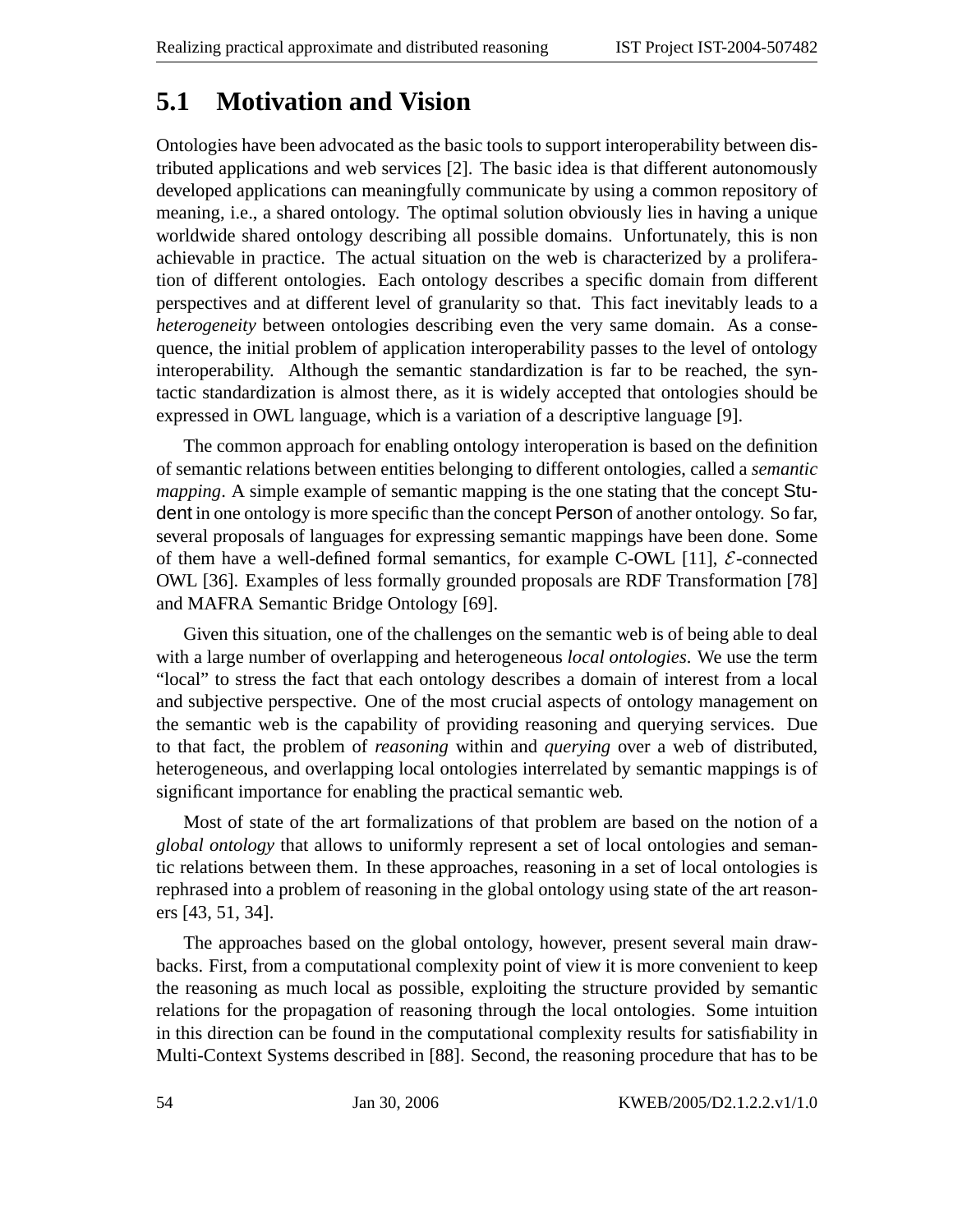

Figure 5.1: DRAGO reasoning architecture for the semantic web

implemented in the global ontology should be capable of dealing with the most general local language, whereas having a some distributed approach would allow to apply to every local ontology the specific local reasoner, optimized for the local language.

To overcome the pointed out disadvantages of global reasoning approach we pursue an alternative technique, which is based on the *distributed contextual reasoning paradigm*. Namely, the reasoning with multiple ontologies is proposed to be accomplished through a suitable combination, via semantic mappings, of local reasoning chunks, internally executed in each distinct ontology.

For enabling the distributed reasoning we propose an architecture called DRAGO (Distributed Reasoning Architecture for a Galaxy of Ontologies). From the architectural point of view, our vision is inspired by general peer-to-peer paradigm and particular distributed knowledge management architectures, such as the ones proposed in SWAP [24] and Edamok [71] projects, and by C-OWL language [11].

As depicted on Figure 5.1, DRAGO envisages a web of ontologies being distributed amongst a peer-to-peer network of *DRAGO Reasoning Peers* (hereafter, DRP). The role of a DRP is to provide reasoning and querying services for ontologies registered to it, as well as to request reasoning and querying services of other semantically related peers. The key difference of DRP from standard ontology reasoners (non distributed) is that it registers not just a stand alone ontology, but an ontology coupled with a set of semantic mappings. The reasoning and querying services provided by a DRAGO peer can be subdivided into two groups: (1) *local*, when semantic mappings are ignored, and (2) *distributed*, when behind a local ontology the semantically related ontologies are considered.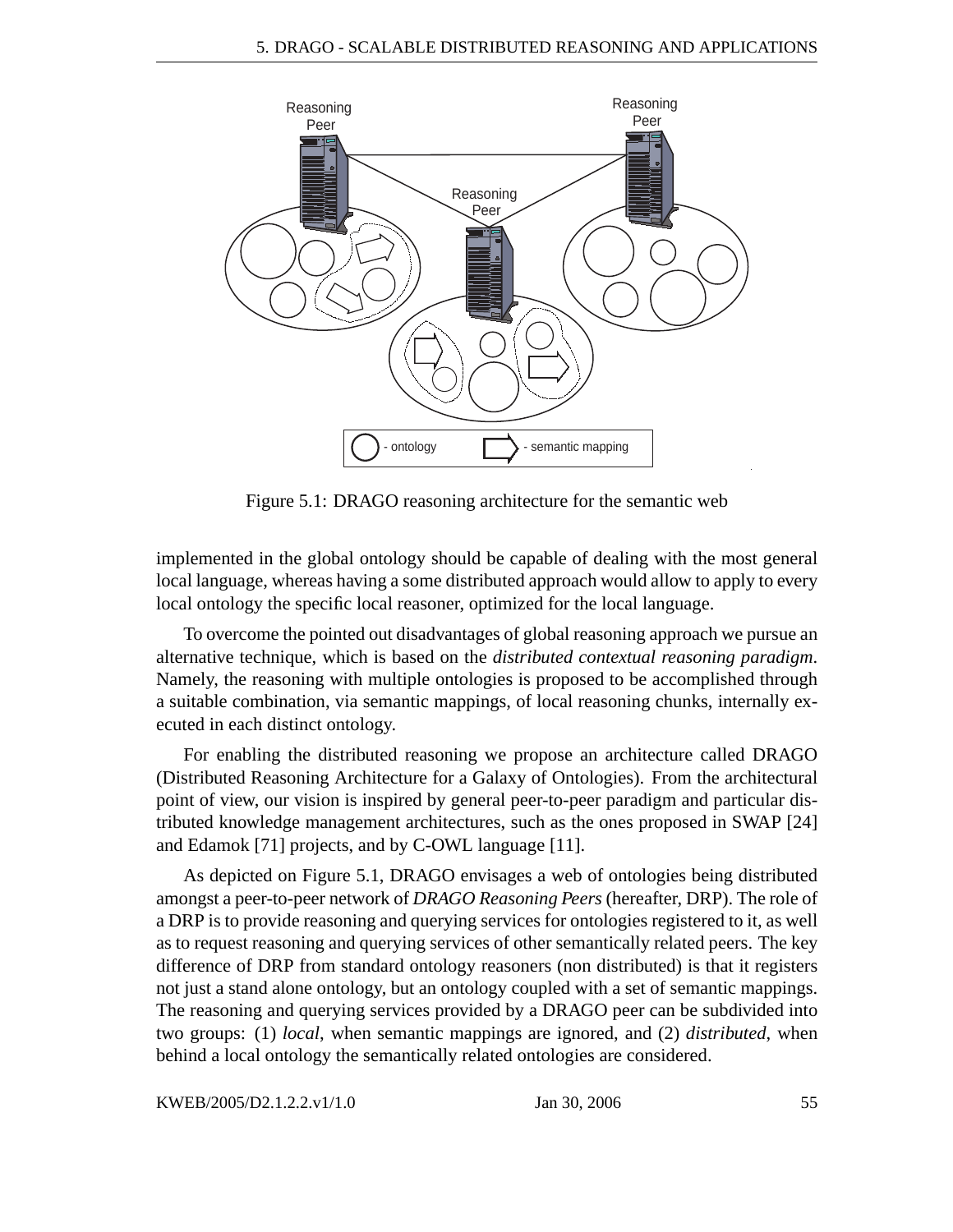## **5.2 Distributed Description Logics Framework**

Distributed Description Logics (DDLs) is a framework designed to formalize the case of multiple ontologies interconnected by semantic mappings. In this section, we recall the definitions of DDLs as given in [10, 87].

#### **5.2.1 Syntax and Semantics of DDLs**

Given a set I of indeces enumerating ontologies, a DDL is a collection of description logics  $\{DL_i\}_{i\in I}$  corresponding to each ontology. We will denote a T-box of  $DL_i$  as  $\mathcal{T}_i$ and an A-box as  $A_i$ . The semantic mapping between ontologies are expressed as "bridge rules" between pairs of connects belonging to different ontologies.

A bridge rule from  $i$  to  $j$  is an expression of the following two forms:

 $i: x \stackrel{\sqsubseteq}{\longrightarrow} j: y$  – an *into-bridge rule*  $i: x \overset{\supset}{\longrightarrow} j: y \text{ -- an}$  *onto-bridge rule* 

where  $x, y$  are concepts or individuals belonging to  $\mathcal{D}L_i$  and  $\mathcal{D}L_j$  respectively. The derived bridge rule  $i : x \stackrel{\equiv}{\longrightarrow} j : y$  can be defined as a conjunction of the corresponding into- and onto-bridge rule.

Despite this general form allowing for unrestricted mix of concepts with individuals, e.g., nominals (classes with a singleton extension), in this chapter, we restrict the bridge rules to be expressions connecting only pairs of concepts. Therefore, bridge rules are allowed to connect only terminological parts of two DLs (ontologies). Moreover, we will prohibit the use of nominals in component logics  $\mathcal{D}L_i$  of DDLs. This restriction is motivated by the hardness of dealing with nominals even in case of standard Description Logics [98, 99].

Bridge rules from i to j express relations between i and j viewed from the *subjective* point of view of the j-th ontology. For example, the into-bridge rule  $i : C \stackrel{\sqsubseteq}{\longrightarrow} j$ : D intuitively says that, from the j-th point of view, the individuals in concept  $C$  in  $i$ correspond (via an approximation introduced by an implicit semantic domain relation) to a subset of the individuals in its local concept D.

A *distributed T-box (DTBox)*  $\mathfrak{T} = \langle {\{T_i\}_{i\in I}, \mathfrak{B}} \rangle$  consists of a collection of T-boxes  ${\mathcal{T}_i}_{i\in I}$  and a collection of bridge rules  $\mathfrak{B} = {\mathfrak{B}_{ij}}_{i\neq j\in I}$  between pairs of corresponding T-boxes.

A *bridge graph*  $G_{\mathfrak{T}}$  of a DTBox  $\mathfrak{T}$  is a directed graph with an arc from i to j exactly when the set of bridge rules  $\mathfrak{B}_{ij}$  is non-empty.

In order to express correspondences between semantically related heterogeneous individuals between A-boxes, we follow the approach of introducing the individual-level equivalent of bridge rules:

 $i: x \mapsto j: y -$  an *individual correspondence*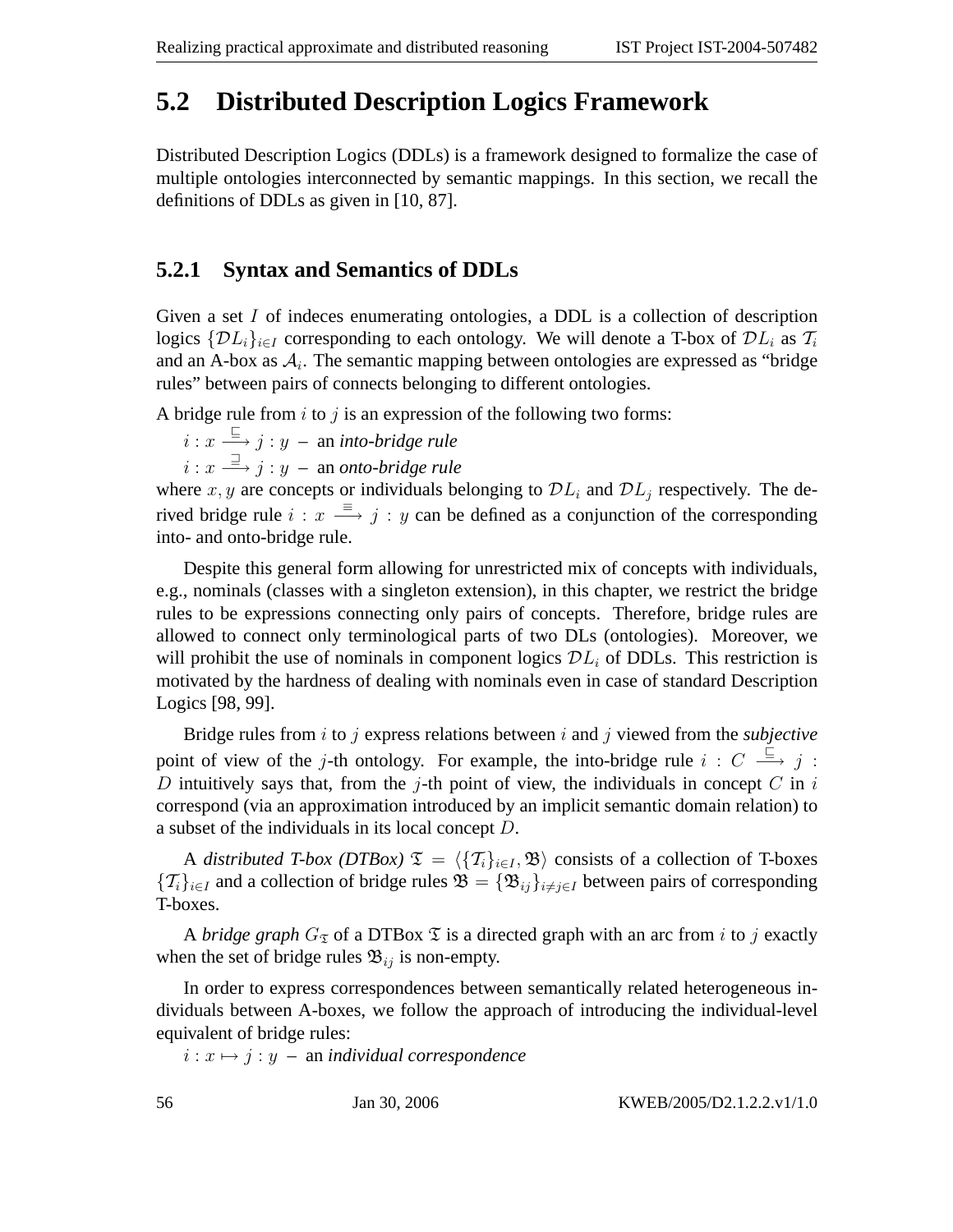

Figure 5.2: Graphical intuition of Distributed Description Logics framework

where  $x, y$  are individuals of  $A_i$  and  $A_j$  respectively.

Similarly to bridge rules, individual correspondences from  $i$  to  $j$  reflect a subjective point of view of the j-th ontology. For example, the correspondence  $i : a \mapsto j : b$ intuitively expresses that according to  $j$ -th point of view, the individual  $b$  is one of the possible translations of the foreign individual  $\alpha$  in the local domain of  $j$ . Notice, that this definition admits multiple translations of foreign individuals, i.e., one can simultaneously have  $i : a \mapsto j : b$  and  $i : a \mapsto j : b'$ .

A *distributed A-box (DAbox)*  $\mathfrak{A} = \langle \{ \mathcal{A}_i \}_{i \in I}, \mathfrak{C} \rangle$  consists of a collection of A-boxes  $\{\mathcal{A}_i\}_{i\in I}$  and a collection of individual correspondences  $\mathfrak{C} = \{\mathfrak{C}_{ij}\}_{i\neq j\in I}$  between pairs of corresponding A-boxes.

A *distributed knowledge base (DKB)*  $\mathfrak{K} = \langle \mathfrak{T}, \mathfrak{A} \rangle$  is then a pair containing a distributed T-box and a distributed A-box.

The semantics of DDLs, graphically depicted on Figure 5.2, locally interprets each ontology by a standard Description Logics interpretation on its local domain. Since local domains  $\Delta_i$  may be heterogeneous, the semantic correspondences between heterogeneous domains are modeled using so called domain relation  $r_{ij}$  from  $\Delta_i$  to  $\Delta_j$  and defined as a subset of  $\Delta_i \times \Delta_j$ . For instance, if  $\Delta_1$  and  $\Delta_2$  are the representation of time as Rationals and as Naturals,  $r_{12}$  could be the round off function, or some other approximation relation.

A *distributed interpretation*  $\mathfrak{I} = \langle \{ \mathcal{I}_i \}_{i \in I} , \{ r_{ij} \}_{i \neq j \in I} \rangle$  of a DKB  $\mathfrak{K} = \langle \mathfrak{T}, \mathfrak{A} \rangle$  a consists of local interpretations  $\mathcal{I}_i$  for each  $\mathcal{D}L_i$  on local domains  $\Delta^{\mathcal{I}_i}$  and a family of domain relations  $r_{ij}$  between these local domains.

KWEB/2005/D2.1.2.2.v1/1.0 Jan 30, 2006 57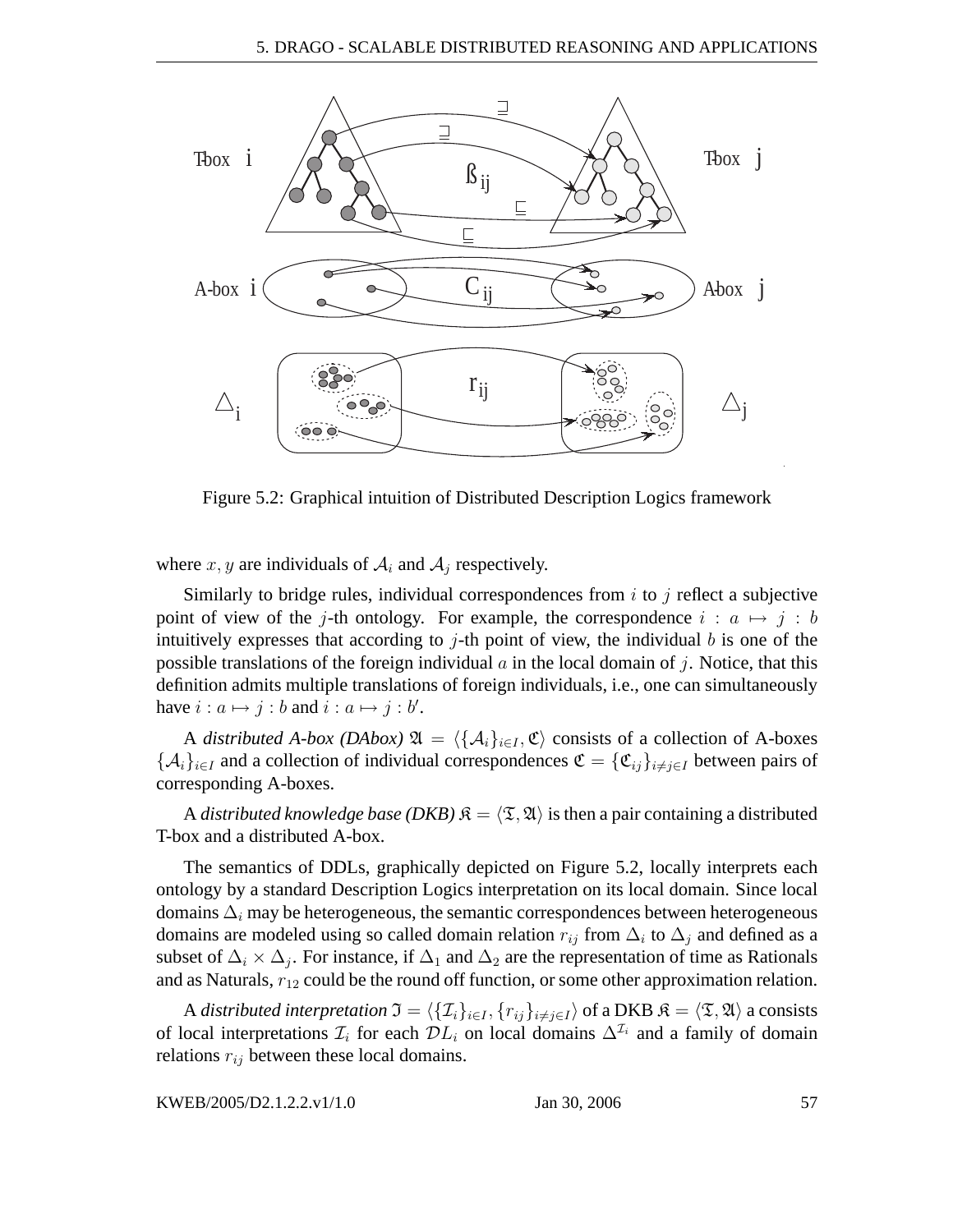To deal with possible inconsistencies, DDLs utilizes the notion of a special nonclassical interpretation  $\mathcal{I}^{\epsilon}$ , called a hole (see [87] for details), that interprets every concept or role in the empty set. The hole satisfies any statement of knowledge base, even classically unsatisfiable (inconsistent). To highlight that distributed interpretation  $\Im$  can contain holes, we will subscript the inferences w.r.t.  $\Im$  with a symbol " $\epsilon$ ".

A distributed interpretation  $\mathfrak I$  is said to satisfy (written  $\mathfrak I \models_{\epsilon}$ ) the elements of distributed T-box  $\mathfrak T$  if

- $\mathcal{I}_i \models_{\epsilon} A \sqsubseteq B$  for all  $A \sqsubseteq B$  in  $\mathcal{T}_i$
- $\mathfrak{I} \models_{\epsilon} i : A \stackrel{\sqsupset}{\longrightarrow} j : G$ , if  $r_{ij}(A^{\mathcal{I}_i}) \supseteq G^{\mathcal{I}_j}$   $(A, G$  are concepts of  $\mathcal{T}_i, \mathcal{T}_j$ )
- $\mathfrak{I} \models_{\epsilon} i : B \stackrel{\sqsubseteq}{\longrightarrow} j : H$ , if  $r_{ij}(B^{\mathcal{I}_{i}}) \subseteq H^{\mathcal{I}_{j}}$   $(B, H$  are concepts of  $\mathcal{T}_{i}, \mathcal{T}_{j}$ )
- $\mathfrak{I} \models_{\epsilon} \mathfrak{T}$ , if for every  $i, j \in I$ ,  $\mathfrak{I} \models_{\epsilon} \mathcal{T}_i$  and  $\mathfrak{I} \models_{\epsilon} \mathfrak{B}_{ij}$

Finally,  $\mathfrak{T} \models_{\epsilon} i : C \sqsubseteq D$  if for every  $\mathfrak{I}, \mathfrak{I} \models_{\epsilon} \mathfrak{T}$  implies  $\mathfrak{I} \models_{\epsilon} i : C \sqsubseteq D$ . We say that  $\mathfrak T$  is *satisfiable* if there exists a  $\mathfrak I$  such that  $\mathfrak I \models_{\epsilon} \mathfrak T$ . Concept  $i : C$  is *satisfiable* with respect to  $\mathfrak T$  if there is a  $\mathfrak I$  such that  $\mathfrak I \models_{\epsilon} \mathfrak T$  and  $C^{\mathcal I_i} \neq \emptyset$ .

Concerning the assertional part, a distributed interpretation  $\mathfrak I$  is said to satisfy the elements of distributed A-box  $\mathfrak A$  if

- $\mathcal{I}_i \models_{\epsilon} C(a), \mathcal{I}_i \models_{\epsilon} R(a, b)$  for all assertions  $C(a), R(a, b)$  in  $\mathcal{A}_i$
- $\mathfrak{I} \models_{\epsilon} i : a \mapsto j : b$ , if  $\langle a^{\mathcal{I}_i}, b^{\mathcal{I}_j} \rangle \in r_{ij}$  (*a*, *b* are individuals of  $\mathcal{A}_i$ ,  $\mathcal{A}_j$ )
- $\mathfrak{I} \models_{\epsilon} \mathfrak{A}$ , if for every  $i, j \in I$ ,  $\mathfrak{I} \models_{\epsilon} \mathcal{A}_i$  and  $\mathfrak{I} \models_{\epsilon} \mathfrak{C}_{ij}$

Finally,  $\mathfrak{A} \models_{\epsilon} i : C(a) \left( \mathfrak{A} \models_{\epsilon} i : R(a, b) \right)$  if for every  $\mathfrak{I}, \mathfrak{I} \models_{\epsilon} \mathfrak{A}$  implies  $\mathfrak{I} \models_{\epsilon} i : C(a)$  $(\mathfrak{I} \models_{\epsilon} i : R(a, b))$ . We say that  $\mathfrak{A}$  is *consistent* if there exists a  $\mathfrak{I}$  such that  $\mathfrak{I} \models_{\epsilon} \mathfrak{A}$ .

A statement  $\alpha$  is entailed by the distributed knowledge base  $\mathfrak{K} = \langle \mathfrak{T}, \mathfrak{A} \rangle$  (written  $\mathcal{R} \models_{\epsilon}$ ) iff for every distributed interpretation  $\mathfrak{I}$ , if  $\mathfrak{I} \models_{\epsilon} \mathfrak{I}$  and  $\mathfrak{I} \models_{\epsilon} \mathfrak{I}$ , then  $\mathfrak{K} \models_{\epsilon} \alpha$ .

#### **5.2.2 Properties of DDLs**

In the following, we intuitively recall paradigmatic properties of DDLs that are desirable for multi-ontology environments. For the formal description of properties we refer an interested reader to [10, 87].

**Knowledge propagation** Bridge rules from a source ontology  $i$  to a target ontology  $i$ constitute a *semantic channel* from i to j which allows ontology j to access and import knowledge from ontology i. In particular, bridge rules *propagate* across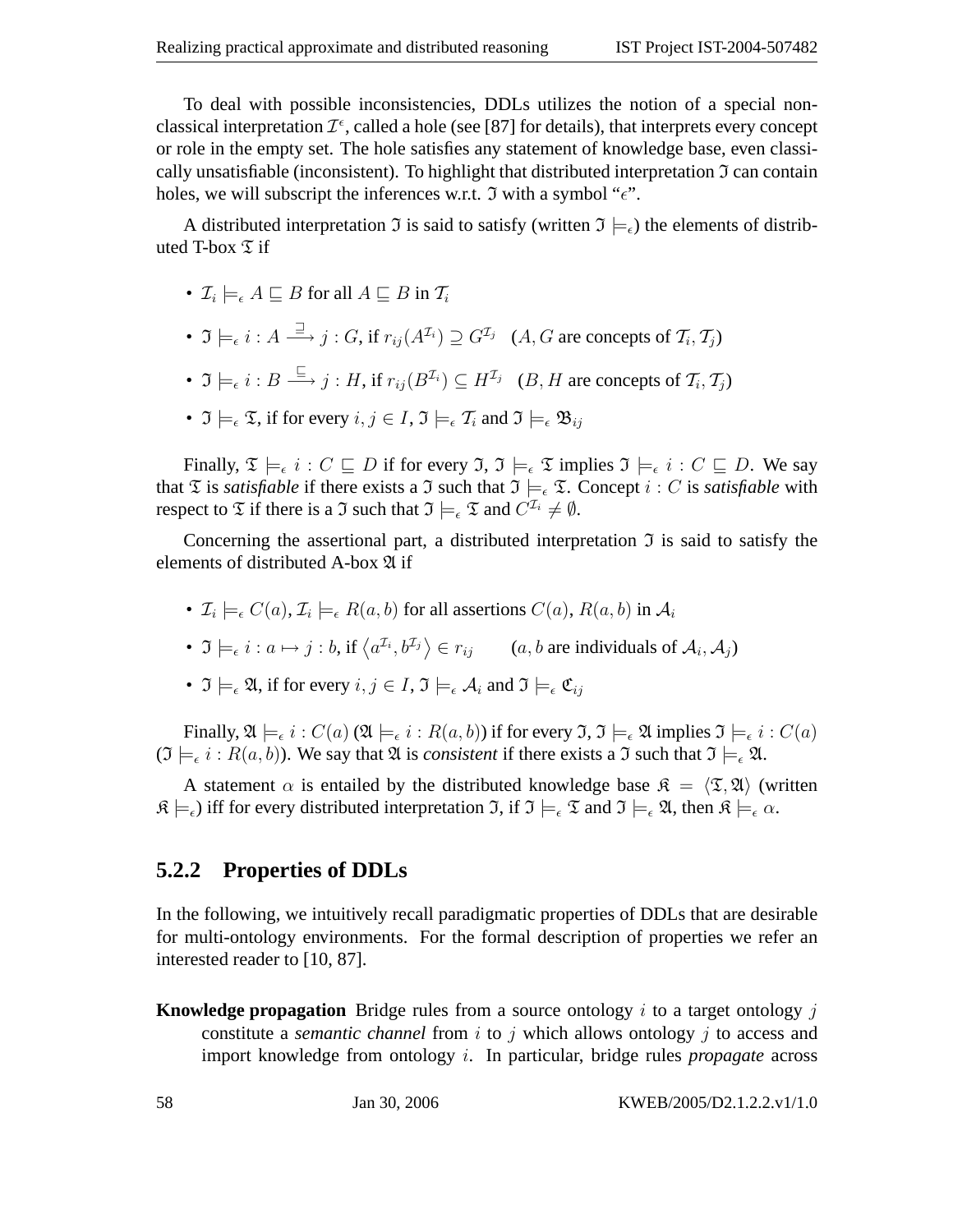ontologies a terminological knowledge in form of *subsumption axioms*. Also, a combination of bridge rules with individual correspondences propagate across ontologies an assertional knowledge in form of *concept membership assertions*.

- **Directionality** Bridge rules from i to j support knowledge propagation *only* in such a direction from  $i$  towards  $j$ .
- **Isolation** If there are no bridge rules that go from i towards j, then j is not affected by i. This says that an ontology without incoming bridge rules is not affected by other ontologies. Vice versa, an ontology without outgoing bridge rules does not affect the other ontologies.
- **Localized inconsistency** The inconsistency of one ontology, or some subgroup of connected ontologies, does not automatically render the *entire* multi-ontology environment inconsistent.

### **5.3 Distributed Reasoning in DDLs**

Reasoning is the fundamental process of discovering facts entailed by knowledge base. Although both in DLs and DDLs the fundamental reasoning task lays in a verification of concepts subsumption, in DDLs, besides the ontology itself, the subsumption depends also on other ontologies that affect it through the semantic mappings. In this section, we describe a decision procedure that computes DDLs subsumption and a distributed tableau reasoning algorithm for determining whether  $\mathfrak{T} \models_{\epsilon} i : A \sqsubseteq B$ .

#### **5.3.1 Subsumption Propagation Mechanism**

Before turning to the description of decision procedure, let us first recall a DDLs subsumption propagation mechanism that constitutes the main reasoning step in DDLs. The basic idea is that a combination of onto- and into-bridge rules allows for directional propagating the terminological knowledge across ontologies in form of DL subsumption axioms.

Formally this reasoning pattern is formulated according to the following proposition: Given a distributed T-box  $\mathfrak{T} = \langle \{ \mathcal{T}_i \}_{i \in I} , \{ \mathfrak{B}_{ij} \}_{i \neq j \in I} \rangle$ , if  $\mathfrak{B}_{ij}$  contains  $i : A \stackrel{\supset}{\longrightarrow} j : G$  and  $i: B_k \stackrel{\sqsubseteq}{\longrightarrow} j: H_k$  for  $1 \leq k \leq n$  and  $n \geq 0$ , then:

$$
\mathfrak{T} \models_{\epsilon} i : A \sqsubseteq \bigsqcup_{k=1}^{n} B_k \Longrightarrow \mathfrak{T} \models_{\epsilon} j : G \sqsubseteq \bigsqcup_{k=1}^{n} H_k \tag{5.1}
$$

where  $\bigsqcup_{k=1}^{0} D_k$  denotes  $\perp$ . Figure 5.3 depicts this result for the case of simple distributed T-box  $\overline{\mathfrak{T}}_{12} = \langle \{T_1, T_2\}, \mathfrak{B}_{12} \rangle$  when a single pair of into-onto-bridge rules specified.

KWEB/2005/D2.1.2.2.v1/1.0 Jan 30, 2006 59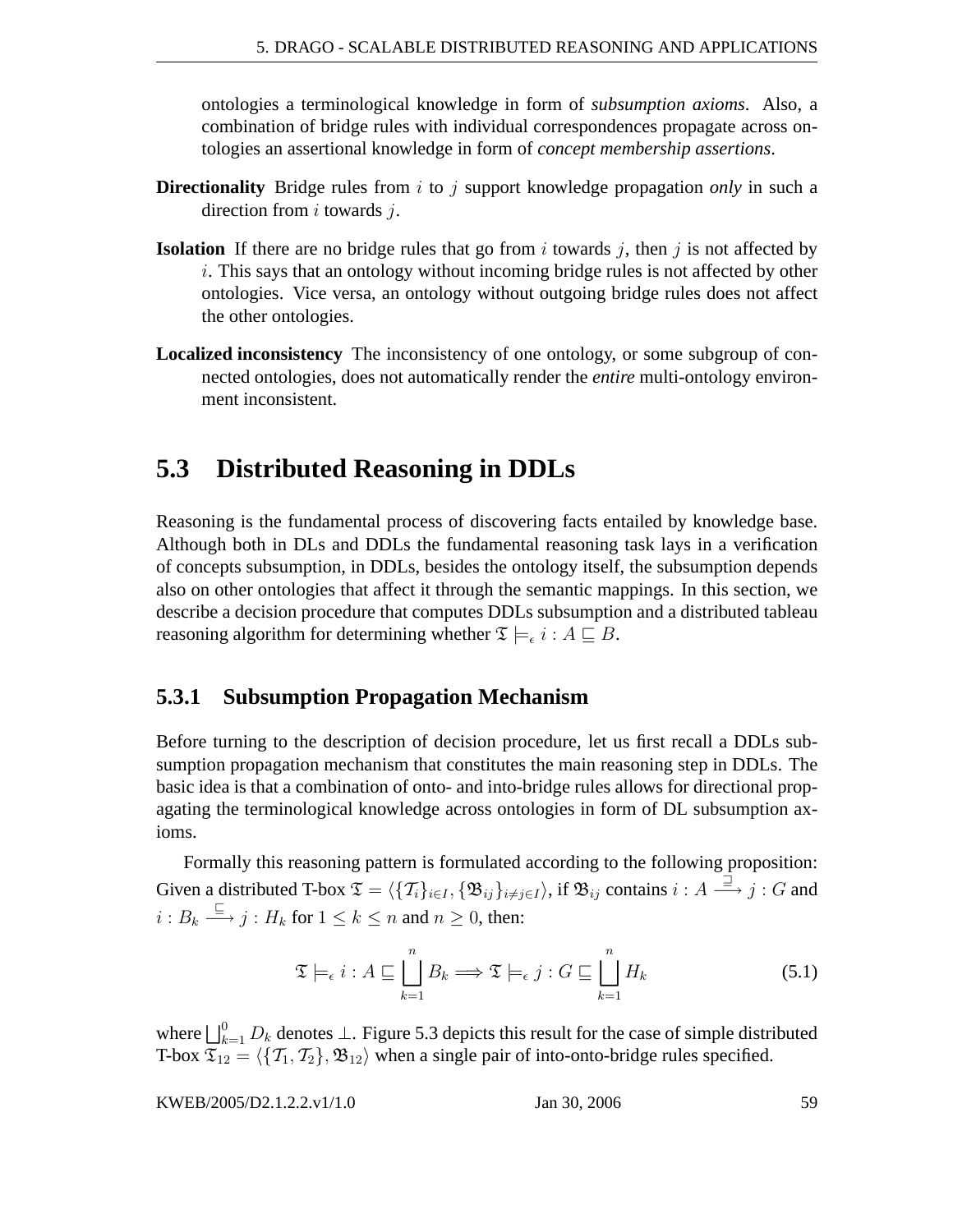

Figure 5.3: Example of subsumption propagation in DDLs (inferred subsumption is dashed)

Taking this reasoning pattern allows to define a *bridge operator* which encapsulates the subsumption axioms that has propagated via bridge rules.

Given a set of bridge rules  $\mathfrak{B}_{12}$  from  $\mathcal{D}L_1$  to  $\mathcal{D}L_2$ , the *bridge operator*  $\mathfrak{B}_{12}(\cdot)$ , taking as input a T-box in  $\mathcal{D}L_1$  and producing a T-box in  $\mathcal{D}L_2$ , is defined as follows:

$$
\mathfrak{B}_{12}(\mathcal{T}_1) = \left\{ G \sqsubseteq \bigsqcup_{k=1}^n H_k \middle| \begin{matrix} \mathcal{T}_1 \models A \sqsubseteq \bigsqcup_{k=1}^n B_k, \\ 1 : A \xrightarrow{\sqsupseteq} 2 : G \in \mathfrak{B}_{12}, \\ 1 : B_k \xrightarrow{\sqsubseteq} 2 : H_k \in \mathfrak{B}_{12}, \\ \text{for } 1 \leq k \leq n, n \geq 0 \end{matrix} \right\}
$$

Notationally,  $\bigsqcup_{k=1}^0 D_k$  expresses  $\perp$ . It is also remarkable that these are essentially *all* the inferences that one can get according to the semantics of DDLs with holes. Thus, given a distributed T-box  $\mathfrak{T}_{12} = \langle \mathcal{T}_1, \mathcal{T}_2, \mathfrak{B}_{12} \rangle$  we have that  $\mathfrak{T}_{12} \models_{\epsilon} 2 : X \sqsubseteq Y$  if and only if  $\mathcal{T}_2 \cup \mathfrak{B}_{12}(\mathcal{T}_1) \models X \sqsubseteq Y$ .

For arbitrary family  $\mathfrak{B} = {\mathfrak{B}_{ij}}_{i,j\in I}$  of bridge rules, we can then compose a combined new operator  $\mathfrak B$  on a family of T-boxes as follows:

$$
\mathfrak{B}(\{\mathcal{T}_i\}_{i\in I})=\left\{\mathcal{T}_i\cup\bigcup_{j\neq i}\mathfrak{B}_{ji}(\mathcal{T}_j)\right\}_{i\in I}
$$

If I is finite and each  $\mathfrak{B}_{ij}$  is finite, then there is a positive integer b such that for every family of T-boxes  $\bf{T},\mathfrak{B}^b(\bf{T})=\mathfrak{B}^{b+1}(\bf{T}).$  Let us then define  $\mathfrak{B}^*(\bf{T})$  as  $\mathfrak{B}^b(\bf{T}),$  where  $b$  is the first positive integer such that  $\mathfrak{B}^b(\mathbf{T}) = \mathfrak{B}^{b+1}(\mathbf{T})$ . Furthermore let  $\mathfrak{B}^{b+1}(\mathbf{T})_i$ , be the *i*-th T-box in  $\mathfrak{B}^{b+1}(\mathbf{T})$ .

Finalizing description of subsumption propagation, we can state the correctness and completeness of the defined operator. Formally, for any  $\mathfrak{T} = \langle \mathbf{T}, \mathfrak{B} \rangle$ ,  $\mathfrak{T} \models_{\epsilon} j : X \sqsubseteq Y$  if and only if the *j*-th T-box of  $\mathfrak{B}^*(\mathbf{T})$  entails  $X \sqsubseteq Y$ .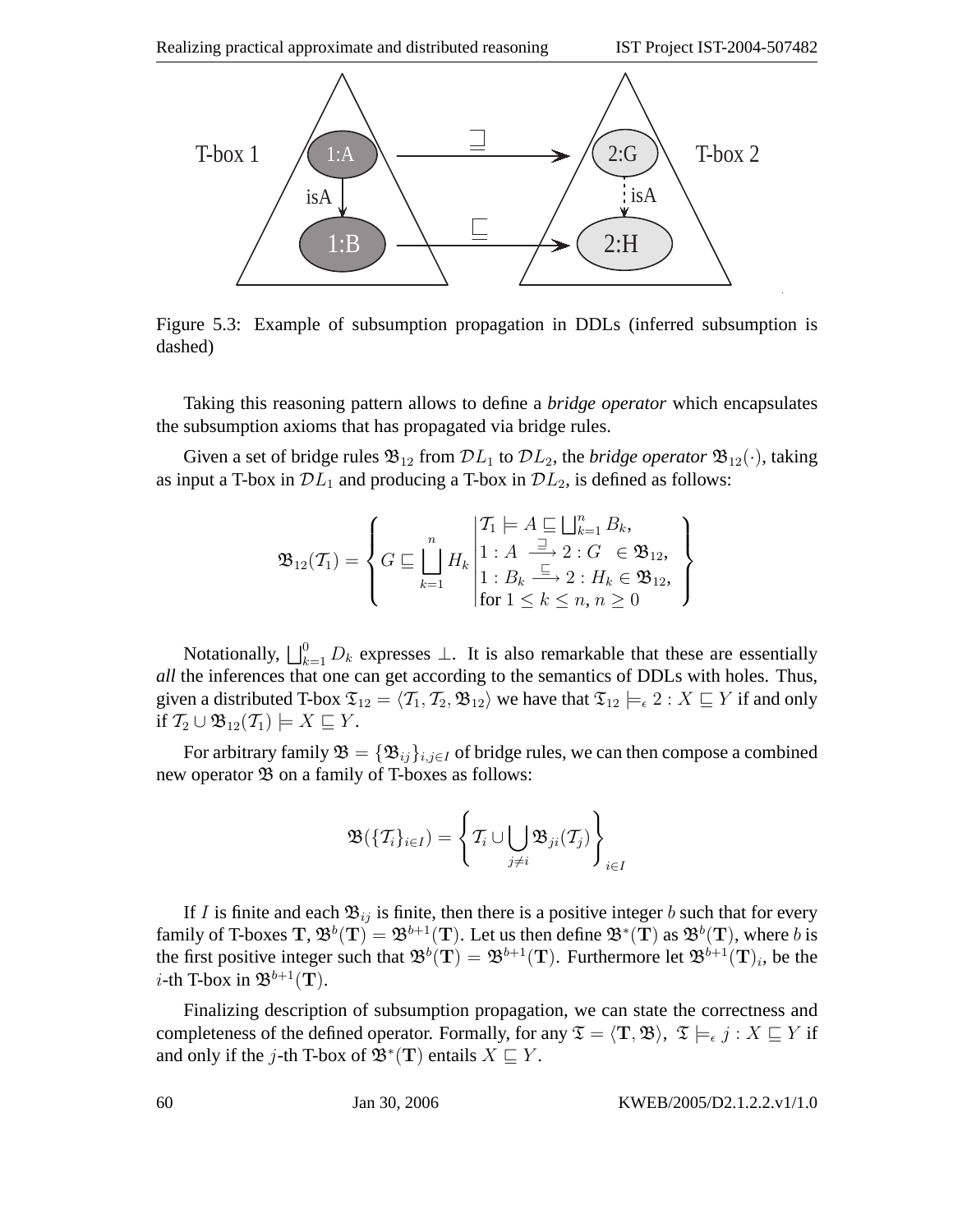#### **5.3.2 Distributed Tableaux Algorithm for DDLs**

To simplify the description, we suppose that local ontologies are expressed in (a subset of) the  $\mathcal{SHTQ}$  language — one of the most widely known DLs. Also, we will assume that the consequences of bridge rules are atomic names. This last condition can easily be achieved by introducing, through definitions, names for the consequent concepts. We need the usual notion of axiom internalization, as in [53]: given a T-box  $\mathcal{T}_i$ , the concept  $C_{\mathcal{T}_i}$  is defined as  $C_{\mathcal{T}_i} = \prod_{E \subseteq D \in \mathcal{T}_i} \neg E \sqcup D$ ; also, the role hierarchy  $R_{\mathcal{T}_i}$  contains the role axioms of  $\mathcal{T}_i$ , plus additional axioms  $P \sqsubseteq U$ , for each role P of  $\mathcal{T}_i$ , with U some fresh role.

The algorithm for testing j-satisfiability of a concept expression  $X$  (i.e., checking  $\mathfrak{T} \not\models_{\epsilon} j : X \sqsubseteq \bot$ ) builds, as usual, a finite representation of a distributed interpretation  $\mathfrak{I}$ , by running local *autonomous* SHIQ tableaux procedures to find each local interpretation  $\mathcal{I}_i$  of  $\mathfrak{I}.$ 

For each  $j \in I$ , the function  $\mathbf{DTab}_j$  takes as input a concept expression X and tries to build a representation of  $\mathcal{I}_j$  with  $X^{\mathcal{I}_j} \neq \emptyset$  (called a *completion tree* [53]) for the concept  $X \sqcap C_{\mathcal{T}_j} \sqcap \forall U.C_{\mathcal{T}_j}$ , using the  $\mathcal{SHIQ}$  expansion rules, w.r.t. the role hierarchy  $R_{\mathcal{T}_j}$ , plus the following additional "bridge" expansion rules:

#### **Unsat-**Bij **-rule**

| if 1. $G \in \mathcal{L}(x)$ , $i : A \stackrel{d}{\longrightarrow} j : G \in \mathfrak{B}_{ij}$ , and |
|--------------------------------------------------------------------------------------------------------|
| 2. $IsSat_i(A \sqcap \neg   B') = False$ , for some $H' \nsubseteq \mathcal{L}(x)$ ,                   |
| then $\mathcal{L}(x) \longrightarrow \mathcal{L}(x) \cup \{   \mathbf{H}' \}$                          |

**New-**Bij **-rule**

if 1.  $G \in \mathcal{L}(x)$ ,  $i : A \stackrel{\supset}{\longrightarrow} j : G \in \mathfrak{B}_{ij}$ , and 2.  $\mathbf{B} \subseteq \{B | i : B \stackrel{\sqsubseteq}{\longrightarrow} j : H \in \mathfrak{B}_{ij}\},$  and 3. for no  $\mathbf{B}' \subseteq \mathbf{B}$  is  $IsSat_i(A \sqcap \neg \bigsqcup \mathbf{B}') = False$ , and 4. for no  $\mathbf{B}' \supseteq \mathbf{B}$  is  $IsSat_i(A \sqcap \neg \sqcup \mathbf{B}') = True$ , then if  $\textbf{DTab}_i(A \sqcap \neg \bigsqcup \textbf{B}) = \textit{Satisfiable}$ then  $IsSat_i(A \sqcap \neg \bigsqcup B) = True$  $else$  *IsSat*<sub>i</sub>( $A \sqcap \neg \Box B$ ) = *False* 

The idea, inspired by bridge operator  $\mathfrak{B}_{ij}(\cdot)$ , is that whenever **DTab**<sub>j</sub> encounters a node x that contains a label G which is a consequence of an onto-bridge rule, then if  $G \sqsubseteq \Box H$  is entailed by the bridge rules, the label  $\Box H$ , is added to x. To determine if  $G ⊆ ∪H$  is entailed by bridge rules  $\mathfrak{B}_{ij}$ , **DTab**<sub>j</sub> invokes **DTab**<sub>i</sub> on the satisfiability of the concept  $A \sqcap \neg (\sqcup B)$ . **DTab**<sub>i</sub> will build (independently from **DTab**<sub>j</sub>) an interpretation  $\mathcal{I}_i$ , as illustrated in Figure 5.4. To avoid redundant calls,  $\mathbf{DTab}_j$  caches the calls to  $\mathbf{DTab}_i$ in a data structure *IsSat*<sup>i</sup> , which caches the subsumption propagations that have been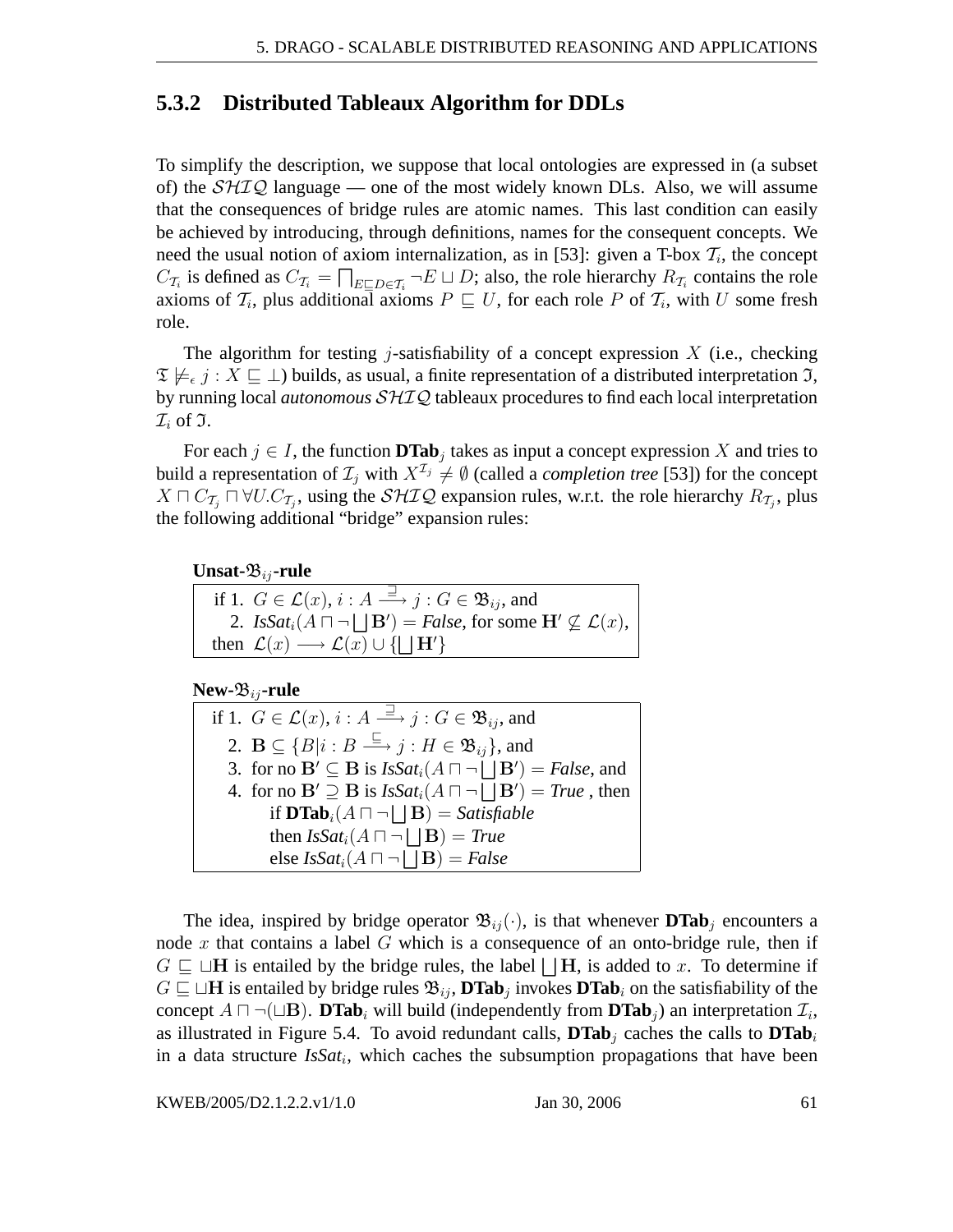

Figure 5.4: Illustrative step of the distributed tableaux algorithm: subsumption propagation forced by bridge rules  $i : A \stackrel{\supset}{\longrightarrow} j : G, i : B_1 \stackrel{\sqsubseteq}{\longrightarrow} j : H_1$  and  $i : B_2 \stackrel{\sqsubseteq}{\longrightarrow} j : H_2$ 

computed so far. Specifically, for every C,  $IsSat_i(C)$  will be set to *True/False* whenever  $\mathfrak{T} \not\models_{\epsilon} i : C \sqsubseteq \bot$  is determined.

Note, that the construction of the distributed interpretation can be parallelized, as each local tableau procedure can run independently from the others, without checking for standard blocking conditions with nodes generated by the other local tableau.

The proposed distributed tableaux algorithm can be easily generalized for the case of arbitrary distributed T-boxes. To prevent infinite looping due to the cycles in the bridge graph, the satisfiability requests are named with an *id*. Later on, the same *id* is used for naming all initiated satisfiability subqueries. Doing so allows to distinguish that a certain satisfiability request  $j : X_1$  is a consequence of initial satisfiability request  $j : X$  and thus needs to be properly handled, e.g., blocked. This later means that a satisfiability request should never generate itself.

What does it mean that a certain satisfiability request "returned back" through the cyclical bridge rules? – It means that the request couldn't be closed locally in none of the local tableaux and bridge rules do not propagate any contradiction.

Every tableaux procedure **DTab**<sup>j</sup> , therefore, is extended to take as input parameters a concept expression X and an identifier  $id_X$ , i.e., **DTab**<sub>j</sub> $(X, id_X)$ . Before applying tableaux rules described above,  $\mathbf{DTab}_i$  checks whether X has been already asked and if so returns immediately *Satisfiable*. Otherwise the tableaux rules are applied and whenever necessary  $\textbf{DTab}_i(\ldots, id_X)$  is invoked with the same identifier.

It worth stressing out that a localized inconsistency property of DDLs (see Section 5.2.2) is automatically reflected by the specified distributed tableaux. Indeed, the distributed tableaux procedure, say  $\mathbf{DTab}_j$ , takes into account only those  $\mathbf{DTab}_i$  that return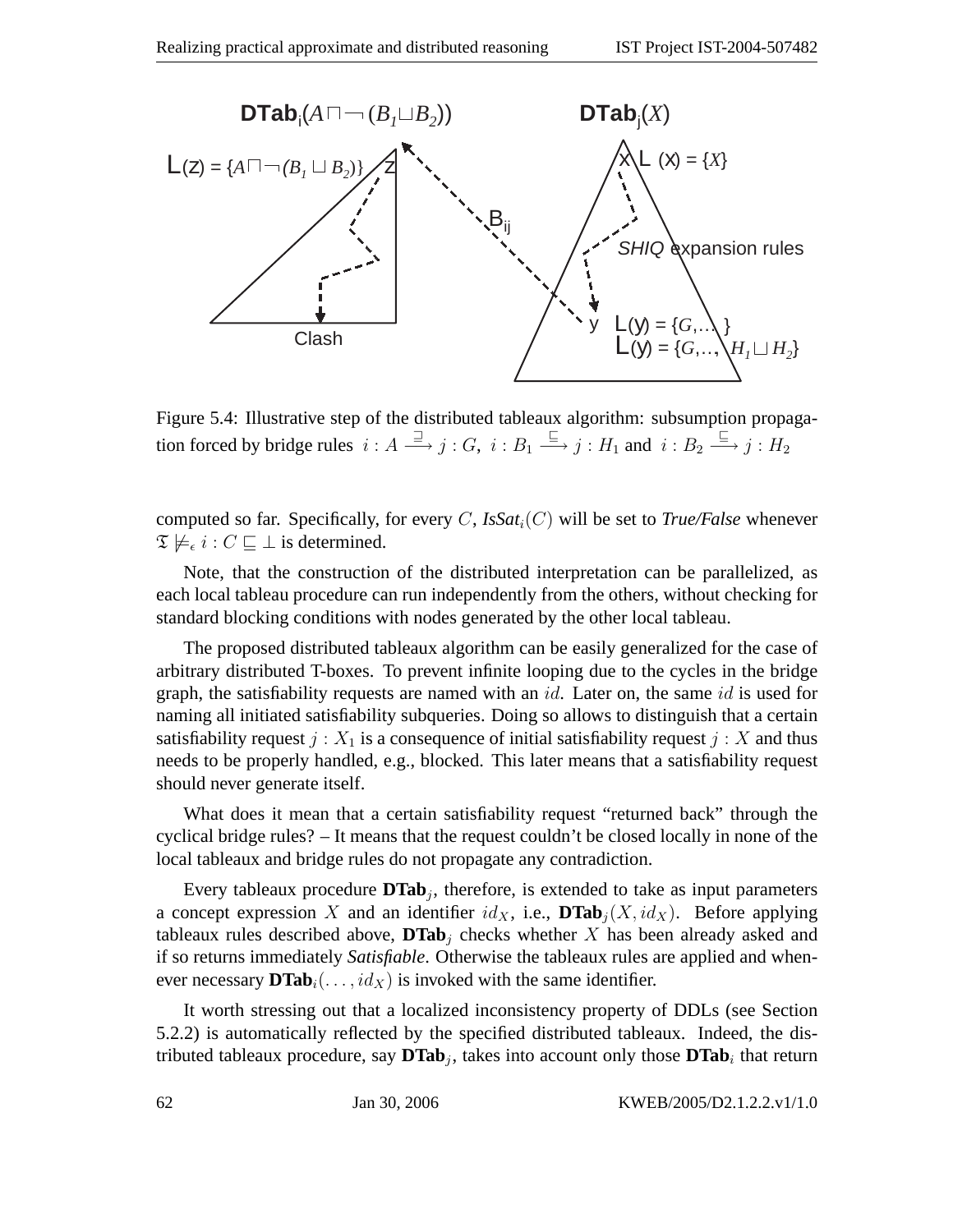*Unsatisfiable*, whereas a reasoner for an inconsistent ontology will always reply *Satisfiable* and thus will have no effect.

## **5.4 Distributed Query Answering in DDLs**

The query answering is a second crucial requirement to ontology technology on the semantic web. One of the simple ontological queries defined in standard Description Logics is an *instance retrieval*, i.e., finding all instances of a particular concept. Intuitively for the case of multi-ontology environments, to guarantee the completeness of instance retrieval, besides locally retrieved instances one should also retrieve instances of other semantically related ontologies.

To clarify the idea of distributed instance retrieval, let us consider a simple scenario. The human resource offices of a university and one of its department utilize ontologies for describing research staff. The university exploits ontology  $O^{Uni}$ , while the department uses  $O^{Depth}$ . The obvious overlap of the domains of interest in both ontologies occurs since every person that works in the department belongs to the university. However, let us additionally suppose that  $O^{Uni}$  instantiates its concept  $PersonContext$  in the domain of personal e-mails, while  $O^{Depth}$ , respectively, instantiates its concept  $PersonContext$  in the domain of world wide web personal homepages.

When the ontology of the university is asked for all personal contacts, to guarantee a complete answer, this query should be propagated to the departmental ontology expanding the result set. However, since instantiations of semantically related concepts are expressed using different "formats", one needs a mechanism of semantic preserving instance transformation. In our example, when retrieving instances of  $PersonContext$  in  $O^{Uni}$ , i.e., contacts of the university staff, besides locally found e-mails one should also augment the response by retrieving the instances of  $PersonContext$  in  $O^{Depth}$ , i.e., personal homepages, and further project them into domain of  $O^{Depth}$ , i.e., "visit" every homepage found and extract, if any, personal e-mails from the pages.

In this section, we analyze the semantics of bridge rules and individual correspondences in order to understand their operational behavior w.r.t. propagating the assertional knowledge. Later on, this will allow us to define the distributed instance retrieval algorithm.

### **5.4.1 Assertional Propagation Mechanism**

As we could see in Section 5.3, bridge rules constitute the channel for propagating across ontologies the knowledge in form of subsumption axioms. In order to get the intuition of the affect Let us now investigate the consequence of bridge rules and individual correspondences in order to understand their affect on assertional part of knowledge in distributed knowledge base. We visualize on Figure 5.5 the semantics given to bridge rules in DDLs: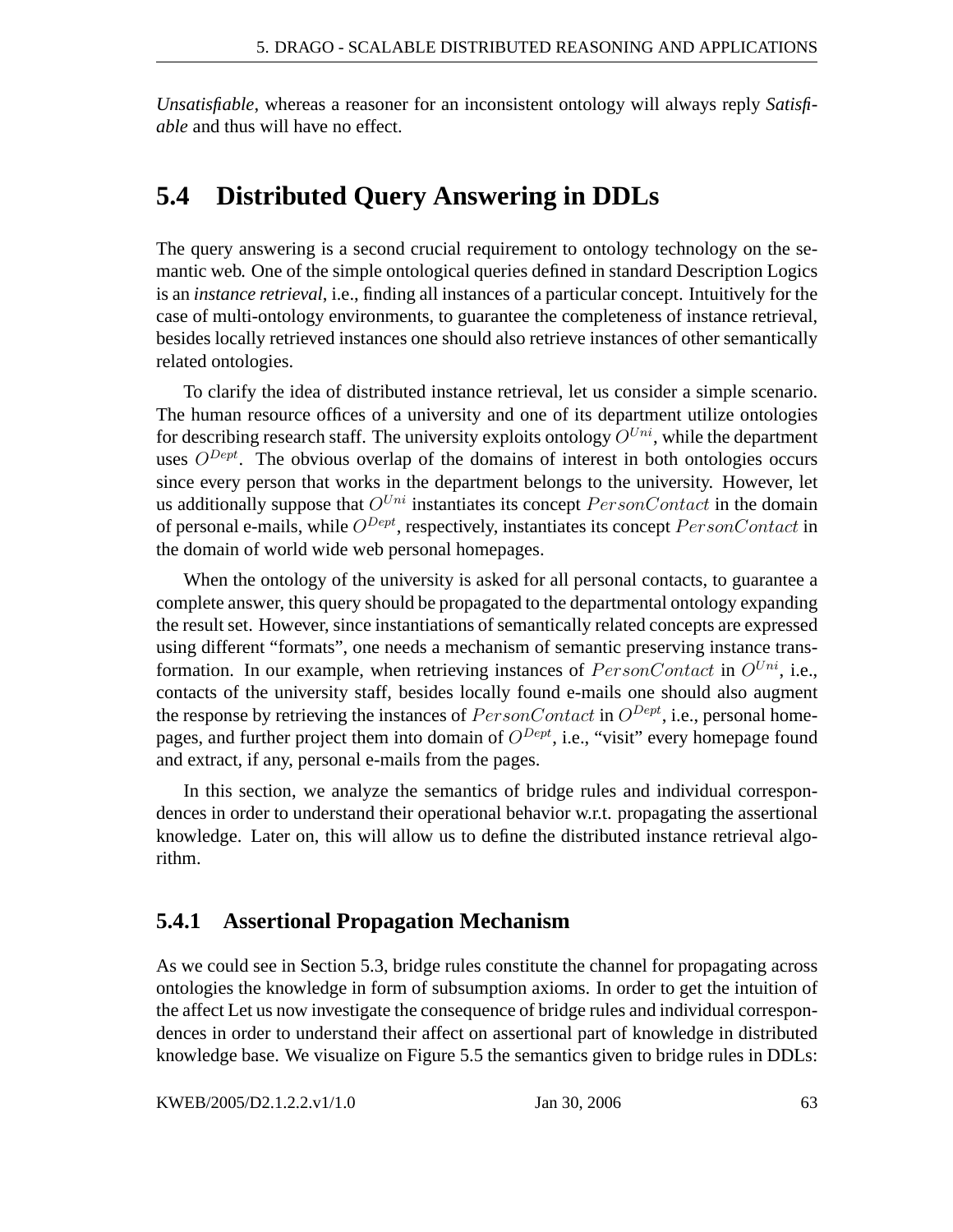

Figure 5.5: Visualized semantics of bridge rules in DDLs



Figure 5.6: Concept membership propagation in DDLs (inferred assertion is dashed)

The special role of into-bridge rules can be intuitively grasped from these visualizations. Indeed, the semantics of into-bridge rule depicted on Figure 5.5(b) says: if in ontology i a concept B has an instance b then in ontology j there should exist such instance h of H that a pair  $\langle b^{I_i}, h^{I_j} \rangle$  belongs to the domain relation  $r_{ij}$ .

Formally this intuition can be stated as an assertional propagation pattern: Given a distributed knowledge base  $\mathfrak{K} = \langle \mathfrak{T}, \mathfrak{A} \rangle$ , if  $\mathfrak{B}_{ij}$  contains  $i : B \stackrel{\sqsubseteq}{\longrightarrow} j : H$  and  $\mathfrak{C}_{ij}$  contains  $i : b \mapsto j : h$ , then:

$$
\mathfrak{K} \models_{\epsilon} i : B(b) \Longrightarrow \mathfrak{K} \models_{\epsilon} j : H(h) \tag{5.2}
$$

The result of applying the pattern (5.2) to DDLs describing two populated ontologies can be depicted graphically as given on Figure 5.6.

According to the semantics of individual correspondence,  $i : b \mapsto j : h$  means that the pair of individuals  $\langle b^{T_i}, h^{T_j} \rangle$  belongs to the domain relation  $r_{ij}$ . On one hand, to have a complete set of individual correspondences a knowledge engineer should take all individuals x of ontology i, find all semantically corresponding individuals y in ontology j, and explicitly specify that  $i : x \mapsto j : y$  (extensional approach). On the other hand,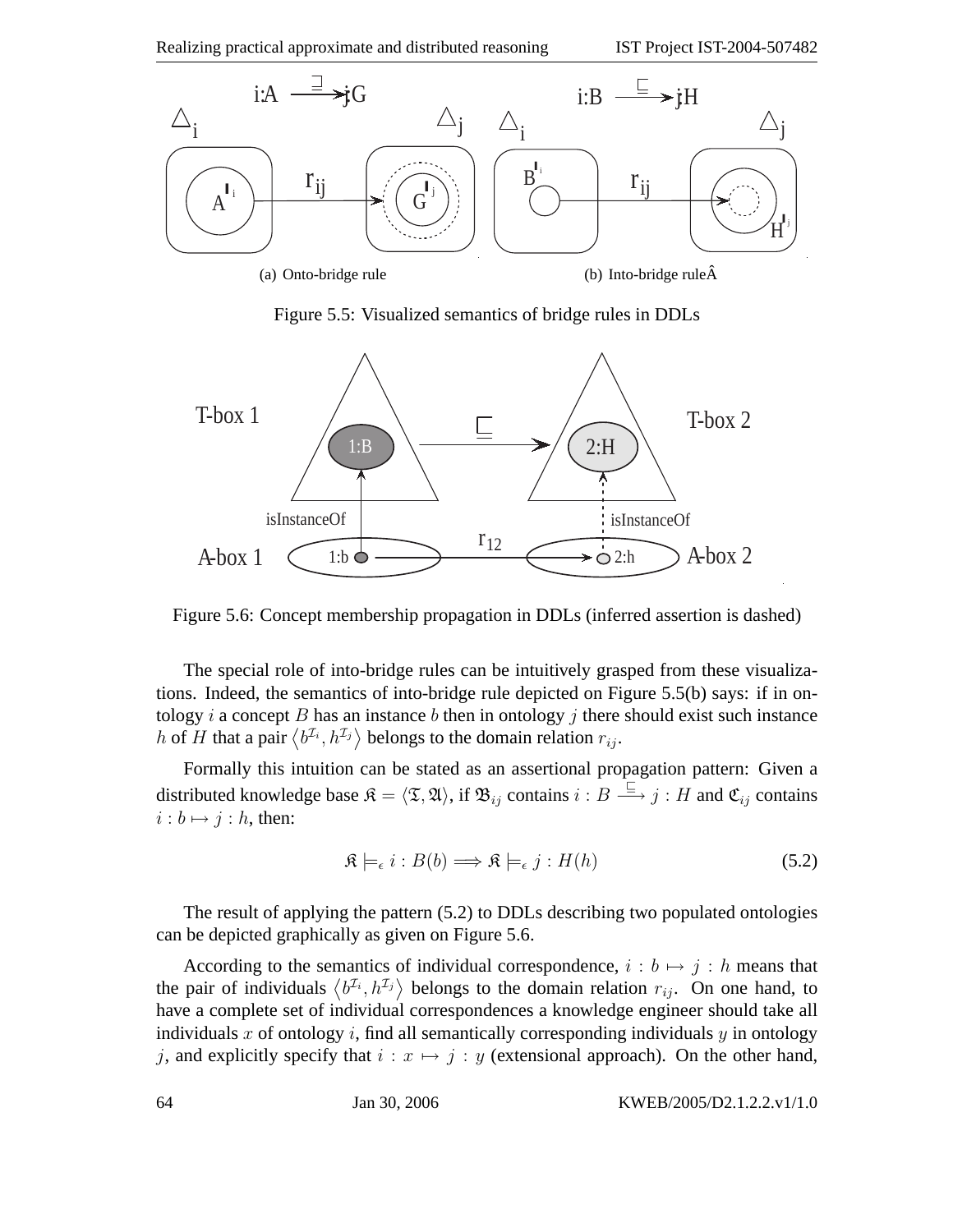one can imagine a more compact definition, when an engineer specifies a transformation relation  $f_{ij}$  that allows to transform a set of individuals from i to individuals of j such that their interpretations respect the semantics of domain relation  $r_{ij}$ . In this later option, we can reformulate the pattern (5.2):

Given a distributed knowledge base  $\mathfrak{K} = \langle \mathfrak{T}, \mathfrak{A} \rangle$  and a set of transformation relations  $f_{ij}$ , if  $\mathfrak{B}_{ij}$  contains an into-bridge rule  $i : B \stackrel{\sqsubseteq}{\longrightarrow} j : H$ , then:

$$
\mathfrak{K} \models_{\epsilon} i : B(b) \Longrightarrow \mathfrak{K} \models_{\epsilon} j : H(f_{ij}(b)) \tag{5.3}
$$

Consequently, we can give another reading to Figure 5.6. I.e., instance  $h$  was injected into A-box  $\mathcal{A}_2$  with an assertion  $2 : H(h)$  as a result of propagation via transformation of assertion  $1 : B(b)$  from  $\mathcal{A}_1$  along the into-bridge rule  $i : B \stackrel{\sqsubseteq}{\longrightarrow} j : H$ .

It should be stressed again that a transformation relation  $f_{ij}$  plays a similar role on the level of individuals in A-boxes that the domain relation  $r_{ij}$  plays on the level of interpretation domains. However, since DL interpretation function maps individuals into elements of domain we can roughly think of the transformation relation as of a partial specification of the domain relation.

#### **5.4.2 Distributed Instance Retrieval in DDLs**

Given a distributed knowledge base  $\mathfrak{K} = \langle \mathfrak{T}, \mathfrak{A} \rangle$ , a *distributed retrieval of instances* of a concept D in ontology i is a task of finding all individuals x that instantiate D, i.e.,  $\mathfrak{K} \models_{\epsilon} i : D(x)$ . For the sake of simplicity, we will consider only the possibility to retrieve instances of named concepts, leaving for the future work dealing with instance retrieval of complex concept expressions.

Our proposal consists in building an instance retrieving mechanism for DDLs on top of standard DLs instance retrieval algorithms. We will describe the intuition of the algorithm for the case of distributed knowledge base with only two constituent ontologies, i.e., when  $\mathfrak{K} = \langle \mathfrak{T}, \mathfrak{A} \rangle = \langle \langle \{\mathcal{T}_1, \mathcal{T}_2\}, \mathfrak{B}_{12}\rangle, \langle \{\mathcal{A}_1, \mathcal{A}_2\}, \mathfrak{C}_{12}\rangle \rangle$ . Due to the direction of bridge rules from 1 to 2, we will denote ontology  $\langle T_1, A_1 \rangle$  as a *source* ontology, and  $\langle T_2, A_2 \rangle$  as a *target* ontology.

We will also put some restrictions on a structure of A-boxes  $A_1$ ,  $A_2$  admitting only those logics that enjoy the property of reduction reasoning with instances to a pure terminological reasoning (see [97, 96, 50] for more details). This will allow us to complete the part of local instance retrieval with simple sound and complete instance retrieval algorithms defined for these logics.

The terminological propagation results in refining a concept taxonomy of target ontology according to the pattern (5.1). Hereafter, we will refer to a taxonomy built with respect to the terminological propagation as a *distributed taxonomy* and a reasoner capable of that functionality as a *distributed terminological reasoner*.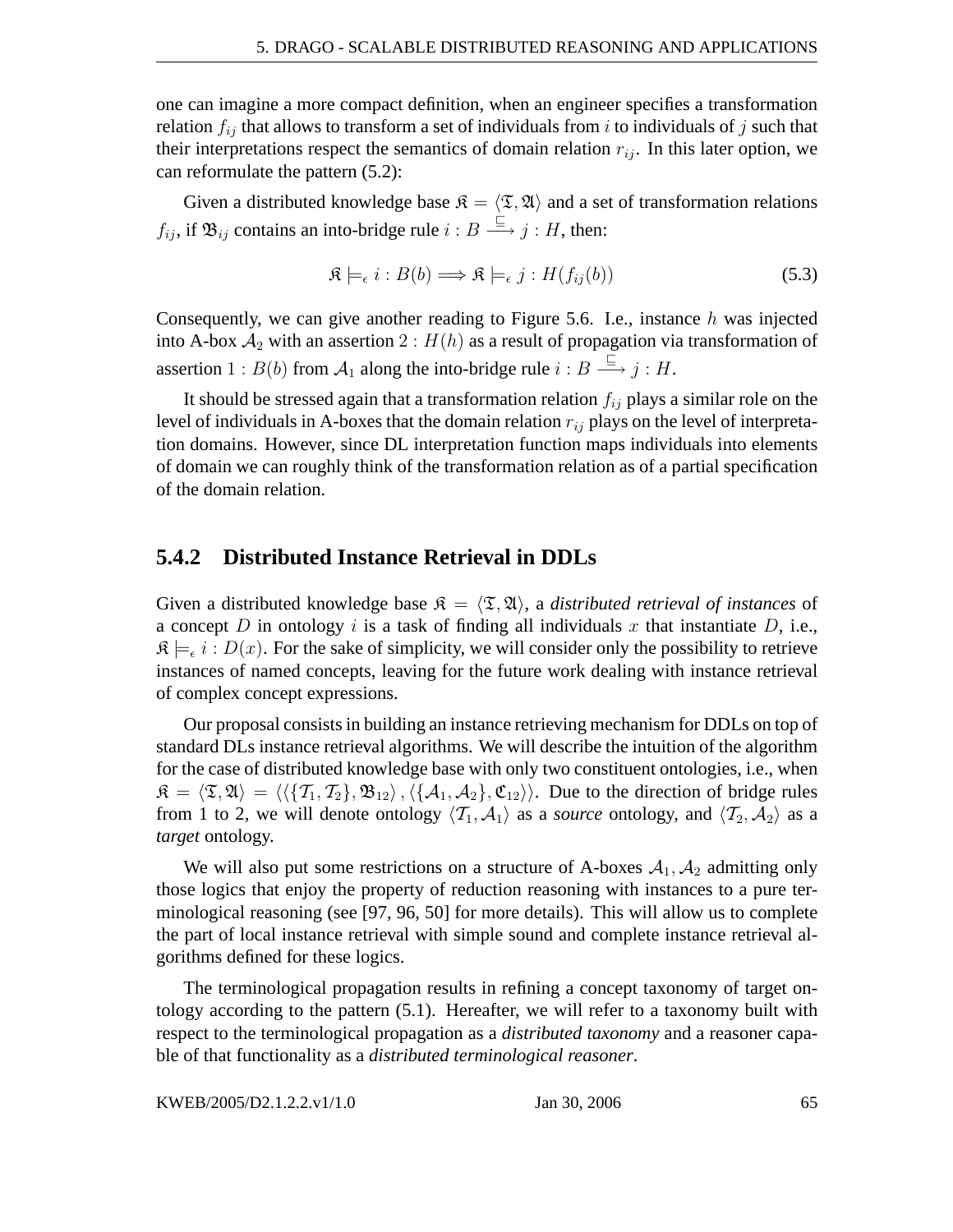The assertional propagation reveals in either (a) asserting new concept membership for existing individuals of target ontology when a pattern (5.2) is used, or (b) injecting new individuals to target ontology in accordance with pattern (5.3) and further asserting their concept membership similarly to (a). In both cases, we will refer to such concept membership assertions as *distributed concept membership*.

The consequence of both propagational aspects affects distributed instance retrieval. The resulting instances can be naturally subdivided into two groups: ones that were explicitly defined in the target ontology A-box, and the others that were injected as transformation of instances of source ontology. Therefore, the distributed retrieval problem should be approached in a 3-step manner: (1) retrieve all local instances with respect to the distributed taxonomy of the target ontology, (2) retrieve all relevant instances of the source ontology and apply transformation to them, and finally (3) merge the results of two previous steps.

Algorithmically, the process of distributed retrieving the instances of named concept D in ontology  $\langle T_2, A_2 \rangle$  w.r.t. a distributed knowledge base  $\mathfrak K$  can be sketched as follows:

#### **dRetrive**<sub>2</sub> $(D)$

- 1. compute a distributed taxonomy of  $\mathcal{T}_2$
- 2. create a set  $D_{1T_2}$  of named concepts in  $T_2$  that are subsumed by a concept C w.r.t. a distributed T-box  $\mathfrak T$  (these are equivalents and descendants of C in  $\mathcal T_j$  computed w.r.t.  $\mathfrak{T}$ )
- 3. retrieve a set  $S^{local}$  of individuals in  $A_2$  using a standard DL instance retrieval algorithm with respect to the computed distributed taxonomy of  $\mathcal{T}_2$
- 4. for every concept  $H \in D_{\downarrow T_2}$  connected via an into-bridge rule  $i : B \stackrel{\sqsubseteq}{\longrightarrow} i : H$ 
	- (a) retrieve a set  $S_B$  of instances of B in ontology 1 invoking of **dRetrive**<sub>1</sub>(B)
	- (b) apply to elements of  $S_B$  a transformation function  $f_{12}$  and collect transformed instances in a set  $S_H$
	- (c)  $S^{dist} \leftarrow S^{dist} \cup S_H$
- 5. return  $S^{local} \cup S^{dist}$

The described algorithm can be generalized to a case of distributed knowledge bases with acyclical bridge graphs. Dealing with cycles opens additional questions, e.g., when to stop application of transformation for transformed individuals.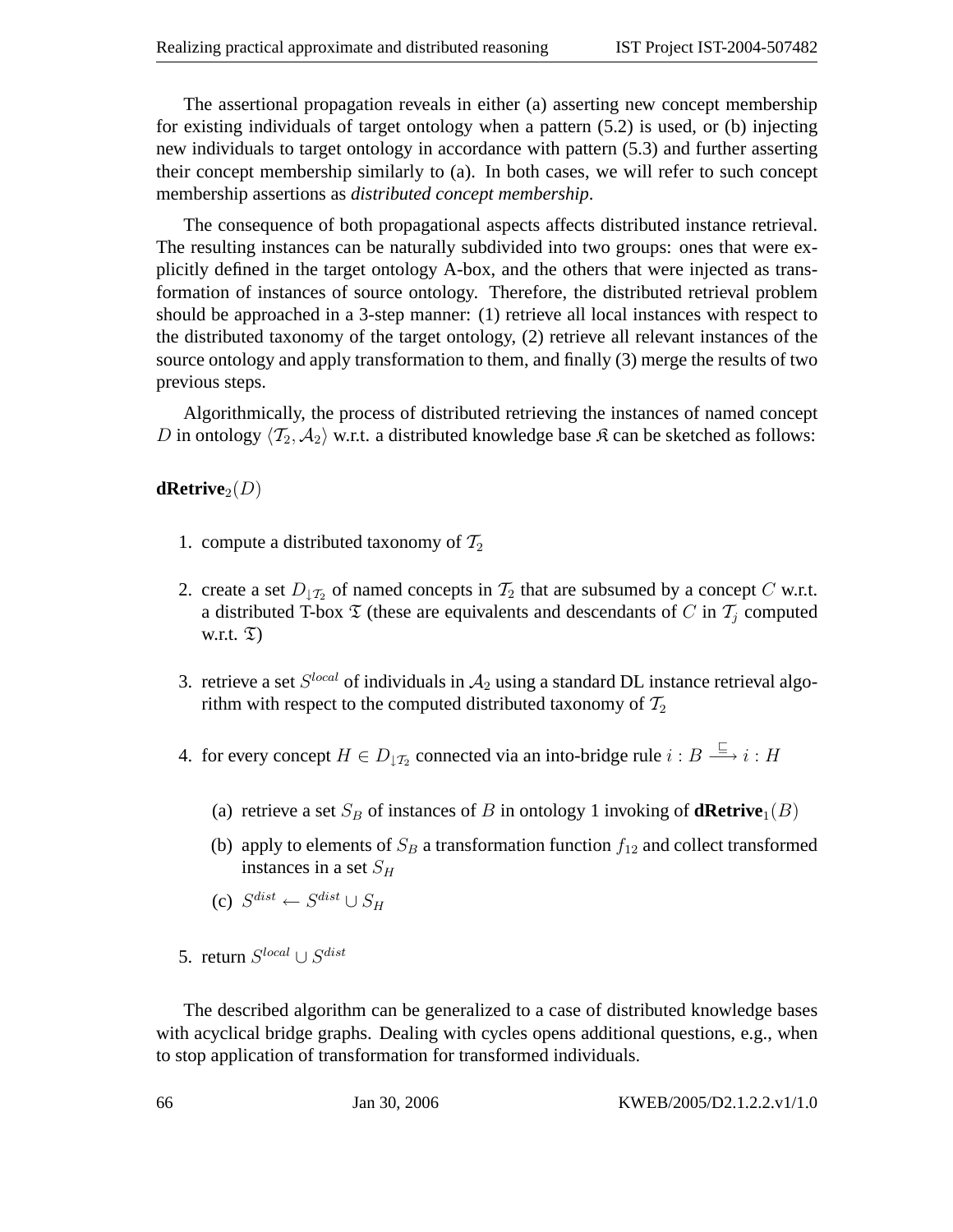# **5.5 DRAGO Peer-To-Peer Reasoning Platform**

In this section we will describe a design and implementation principles that lay in the base of DRAGO (Distributed Reasoning Architecture for a Galaxy of Ontologies), the platform for reasoning with multiple ontologies connected by semantic mappings.<sup>2</sup>

As depicted in Figure 5.1, DRAGO envisages a Web of ontologies being distributed amongst a peer-to-peer network of *DRAGO Reasoning Peers* (DRP). The role of a DRP is to provide reasoning services for ontologies registered to it, as well as to request reasoning services of other DRPs when this is required for fulfillment of distributed reasoning algorithm. The key issue of the DRP is that it provides possibility to register not just a stand alone ontology, but an ontology coupled with a set of semantic mappings.

In order to register an ontology to a DRP, the users specify a logical identifier for it, a Unified Resource Identificator (URI), and give a physical location of ontology on the Web, a Unified Resource Locator (URL). Besides that, it is possible to assign to an ontology a set of semantic mappings, providing in the same manner their location on the Web. As we discussed in the previous sections, attaching mappings to ontology enriches its knowledge due to the subsumption propagation mechanism. To prevent the possibility of attaching malicious mappings that can obstruct or falsify reasoning services, only the user that registered the ontology is allowed to add mappings to it.

Similarly to the process of attaching mappings to ontology, a DRP allows for attaching instance transformation relations, so that during the distributed instance retrieval the individuals from heterogeneous domains could be correctly transformed.

When users or applications want to perform reasoning/querying with a one of registered ontologies, they refer to the corresponding DRP and invoke its reasoning/querying services giving the URI of the desired ontology.

### **5.5.1 Architecture**

A DRP constitutes the basic element of DRAGO. The major components of a DRP are depicted in Figure 5.7.

A DRP has two interfaces which can be invoked by users or applications:

- A *Registration Service* interface is meant for creating/modifying/deleting of registrations of ontologies and mappings assigned to them.
- A *Reasoning/Querying Services* interface enables the calls of reasoning and querying services for registered ontologies. Among the reasoning services can be a possibility to check ontology consistency, build classification, verify concepts satisfiability, and etc. The querying services are limited to handle instance retrieval queries

 ${}^{2}$ http://trinity.dit.unitn.it/drago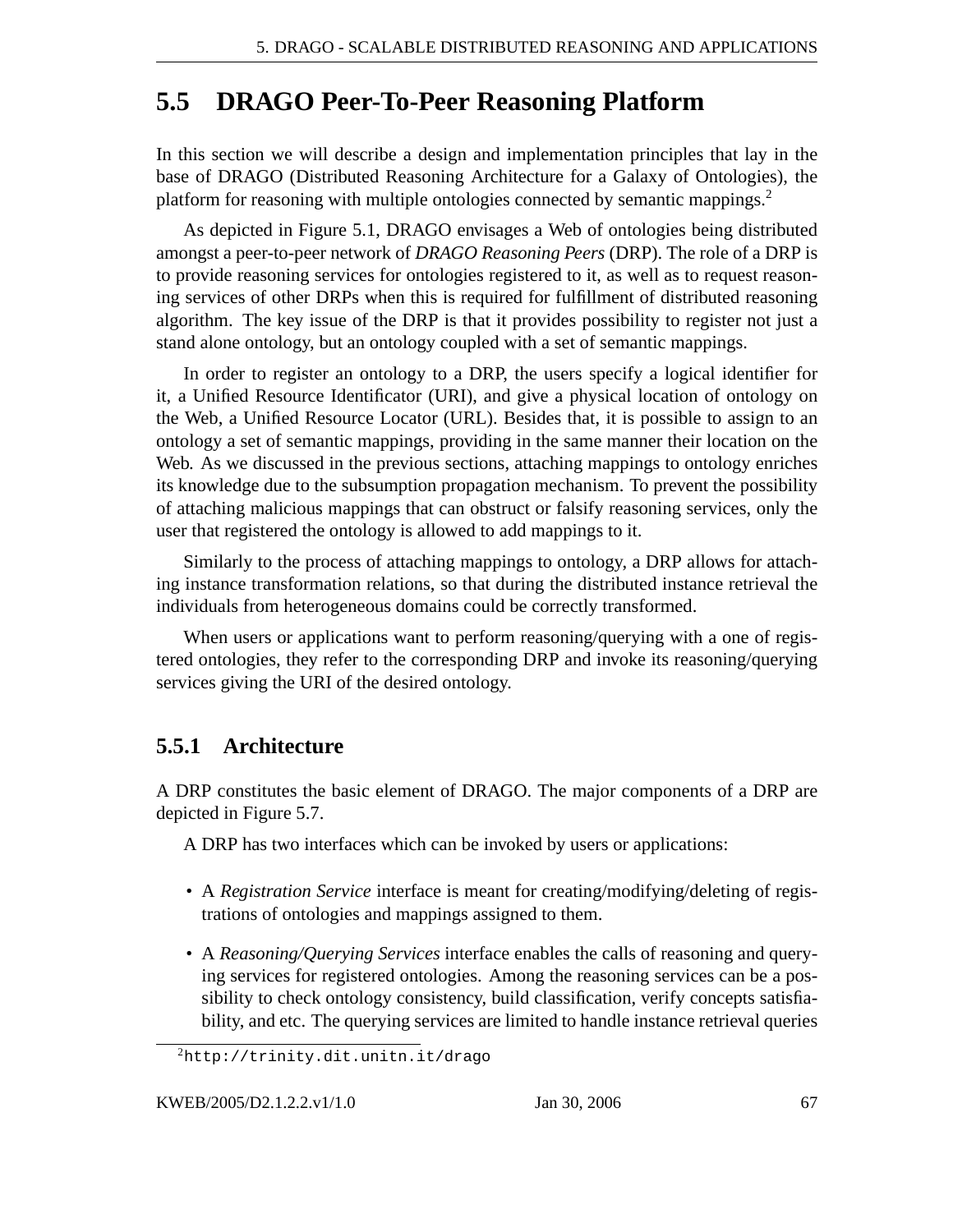

Figure 5.7: DRAGO architecture.

from defined (atomic) concepts.

All reasoning/querying services are divided into to groups: local and distributed. Local services are handled by a standard tableau reasoner, while distributed, by a distributed tableaux.

All accessibility information about registered ontologies and mappings is stored by a DRP in its local *Registration Storage*.

In order to register an ontology with a collection of semantic mappings attached to it (both available on the Web) a user or application invokes the Registration Service of a DRP and sends to it the following registration information:

- URI to which the ontology will be bound
- URLs of ontology and semantic mappings attached to it, if any
- if the semantic mappings connect this ontology with ontologies registered to external DRPs then additionally the URLs of these DRPs should be specified. This requirement is explained by the necessity to know who is responsible for reasoning with these ontologies.
- when dealing with heterogeneous individuals, a DRP should be also provided with instance transformation specification.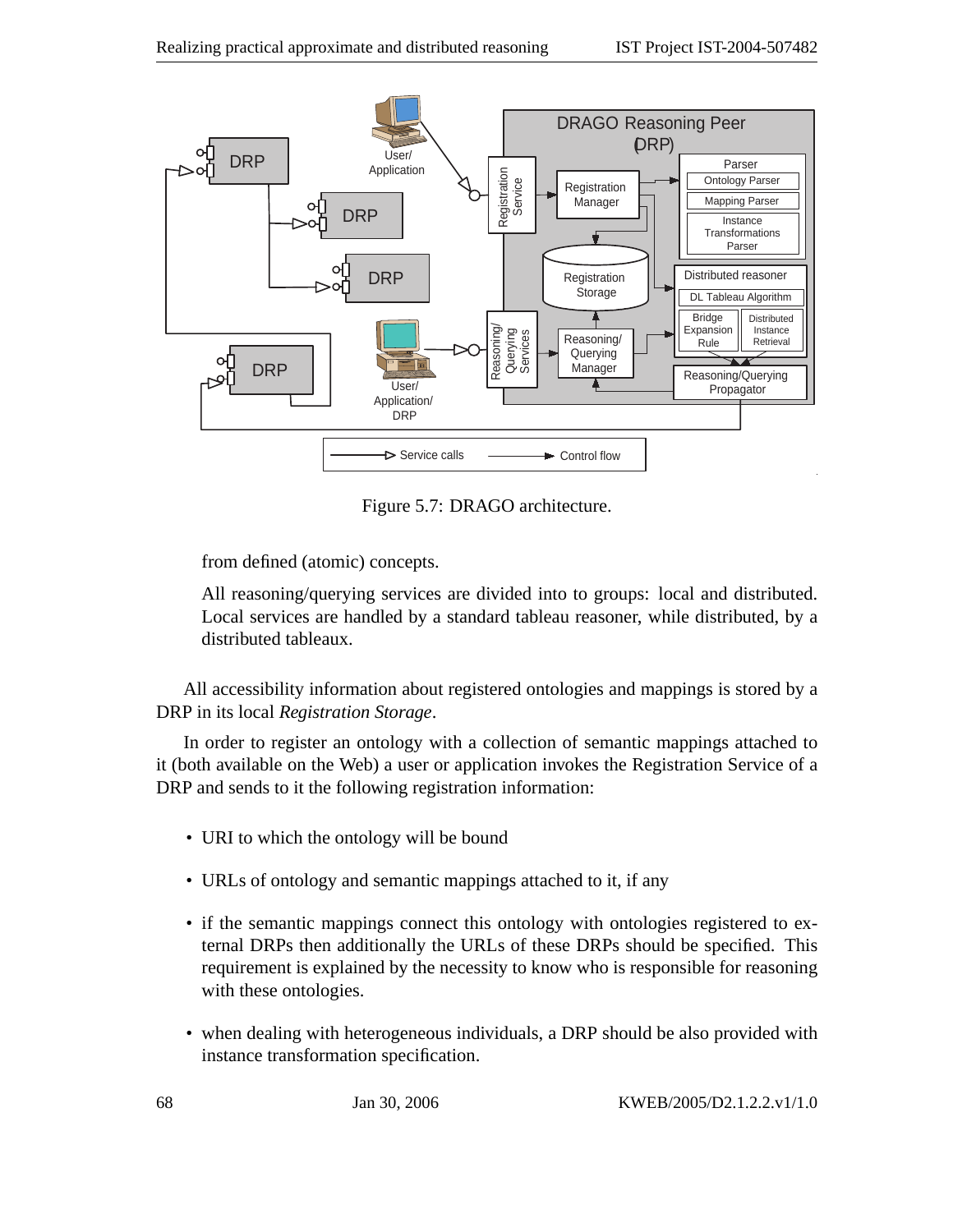The Registration Service interface is implemented by the *Registration Manager*. When the Manager receives a registration request, it (i) consults the Registration Storage and verifies if the URI has not occupied yet, (ii) if not it accesses ontologies and assigned mappings from their URLs, (iii) asks Parser component to process them, (iv) initializes the Distributed Reasoner with the parsed data, and (v) finally adds a new record to the Registration Storage.

The *Parser* component translates ontologies, mappings and instance transformations source files to the internal format used by the Distributed Reasoner. For doing so, the Parser consist from two sub components: the ontology parser, tailored on ontology language formats (for example, OWL [9]), the mapping parser, tailored on mapping formats (for example, C-OWL [11]), and parser of instance transformations (in XML format, see Figure 5.9 for a sample code).

The *Reasoning/Querying Manager* component implements the Reasoning Services and Querying interfaces. When users, applications or other DRPs invoke this interface sending the URI of requested ontology, the Manager verifies with the Registration Storage whether the URI is registered to the DRP and, if yes, asks the Distributed Reasoner to execute corresponding reasoning/querying task for that ontology.

The *Distributed Reasoner* represents a brain of a DRP. It realizes the distributed reasoning and querying algorithms sketched in this chapter and reasons on ontologies with attached mappings and instance transformations that are registered to the DRP. The Distributed Reasoner is built on top of standard tableau reasoner whose algorithm was extended with the additional Bridge Expansion Rule in accordance with the distributed tableau algorithm. Distributed tableaux was also extended to handle instance retrieval requests in accordance with the distributed instance retrieval algorithm. When the Bridge Expansion Rule is applied it analyzes semantic mappings and possibly generates reasoning subtasks that are required to be executed in the ontologies participating in the mappings. Similarly, the querying subtasks can be possibly generated.

To dispatch the reasoning/querying subtasks generated by a Distributed Reasoner to the responsible reasoners, the *Reasoning/Querying Propagator* component refers to the Reasoning Manager and either dispatches reasoning to the local Distributed Reasoner or sends out a request of reasoning service to the corresponding external DRP.

### **5.5.2 Implementation**

The described DRAGO architecture has been implemented for the case of OWL [9] ontology space. For expressing semantic mappings between OWL ontologies we use a C-OWL [11, 12]. According to C-OWL, mapping consists of references to the source and target ontologies and a series of bridge rules relating classes between these ontologies (see Figure 5.8 for a sample extract). Among the possible C-OWL bridge rule types DRAGO supports the use of  $\equiv$ ,  $\sqsubseteq$ ,  $\sqsupseteq$  rules connecting defined(atomic) concepts.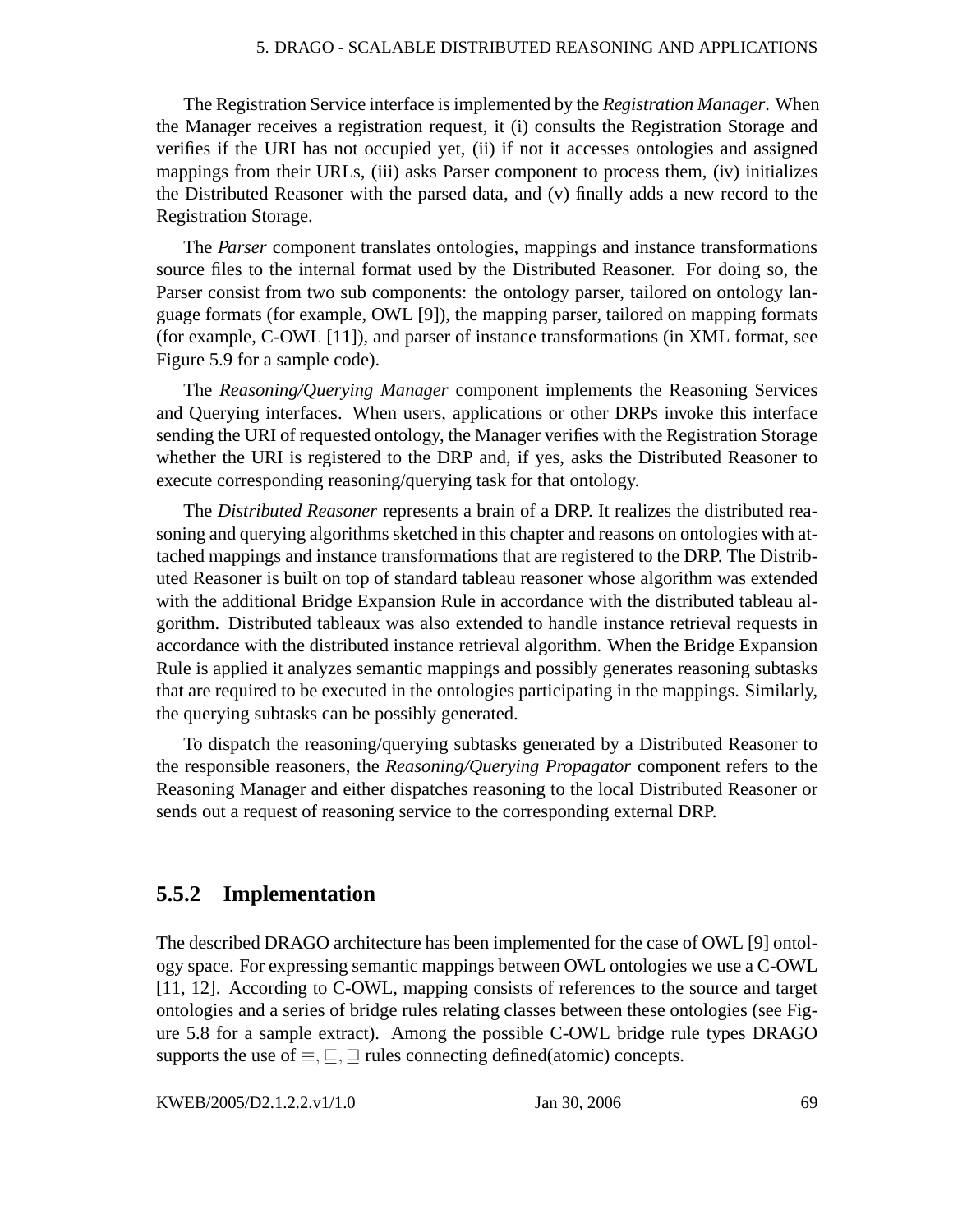A Distributed Reasoner was implemented as an extension to an open source OWL reasoner Pellet [34]. Originally, Pellet parses OWL ontology to a Knowledge Base (Tbox/A-box). To satisfy the needs of DRAGO we extended a Pellet's Knowledge Base with an M-box containing parsed C-OWL mappings. Other extensions of Pellet were done by adding a Bridge Expansion Rule to the core tableau algorithm in order to transform it to the distributed tableau and extending core instance retrieval mechanism of Pellet reasoner. The Bridge Expansion Rule rule is called for every node created by the core tableau algorithm and consist in finding such bridge rules in the M-box that are capable of importing new subsumptions from mapping-related ontologies.

DRAGO is implemented in java and consist of two core packages: (1) a reasoning peer, DRP, and (2) a client, called DRPConnector. Both applications have opened API so that external java-applications can easily invoke (start/stop/reason/query) DRAGO functionality.

DRP plays a role of reasoning server. Being started, it opens a socket on a specified port and listens for incoming reasoning/querying requests. Requests are send/received over the TCP/IP network in accordance with a simple text-based protocol. DRP is a multi-threaded application, thus it can service multiple simultaneous requests from users. To simplify the communication with DRP and "hide" from a user unnecessary awareness of the communication protocol we have developed the DRPConnector application, which serves as a middleware between user and a certain reasoning server. Moreover, a DRP itself utilizes DRPConnector functionality in a Reasoning/Querying propagator block.

Starting multiple DRPs on different hosts forms a DRAGO network of distributed reasoning peers.

### **5.5.3 Working example**

Let us step-by-step "run" a working example to get the impression of using DRAGO. Consider again the illustrative scenario that we have given in the beginning of Section 5.4. Two human resource offices, of a university and of one of its department, utilize ontologies for describing research staff, the university uses  $O^{Uni}$ , while the department  $O^{Depth}$ . The idea is that the university wants to re-use knowledge that exists in the department.

To run this idea, we associate to the university human resource office a reasoning peer  $DRP^{Uni}$ , and to a department office a  $DRP^{Depth}$ . Further, the following steps need to be performed:

- assign ontology  $O^{Depth}$  to  $DRP^{Depth}$
- define semantic mapping  $M^{Depth-Uni}$  between overlapping concepts of ontologies  $O^{Depth}$  and  $O^{Uni}$  utilizing C-OWL format (see a sample extract on Figure 5.8). For example, we can have the statement that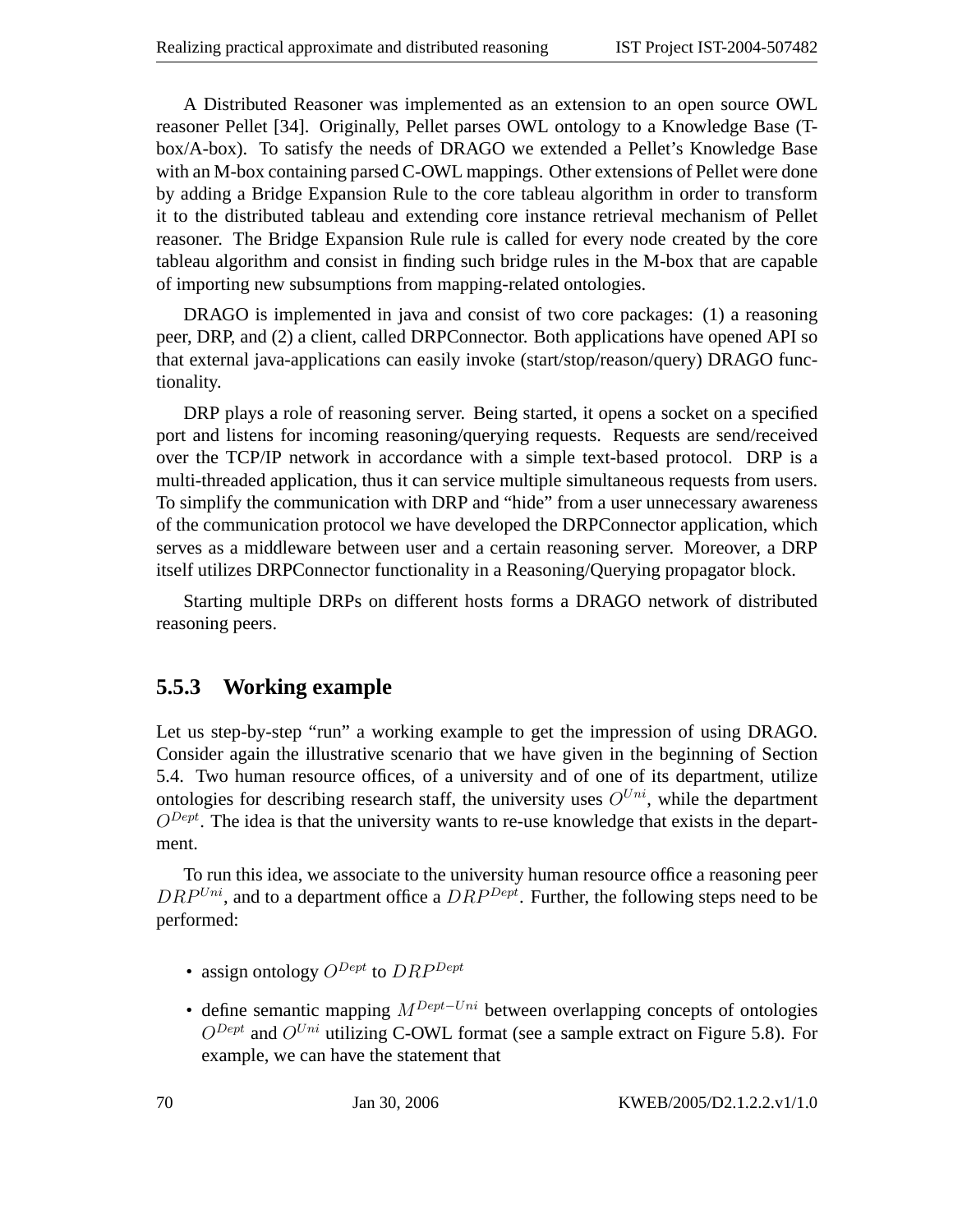$O^{Depth}: PersonContract \xrightarrow{\sqsubseteq} O^{Uni}: PersonContext$  $O^{Depth}: Article \quad \overset{\supseteq}{\longrightarrow} \quad O^{Uni}: Conference Paper$  $O^{Depth}: PhD Thesis \xrightarrow{\equiv} O^{Uni}: Doctorall thesis$ 

• define individual level transformations  $f^{Depth-Uni}$  (see a sample extract on Figure 5.9). For example, we can have the statement that

```
\leqdomain-relation sourceOntology="O^{Depth}">
   <instance-transformation
      sourceConcept = "O^{Depth}: PersonContext"value="${function.JavaEmailExtractor}"
```
where JavaEmailExtractor is a function in java class that is capable of downloading the web pages, parsing the text and extracting from it e-mail addresses.

- assign ontology  $O^{Uni}$  with mapping  $M^{Depth-Uni}$  and instance transformation  $f^{Depth-Uni}$ to  $DRP^{Uni}$
- notify the  $DRP^{Uni}$  that ontology  $O^{Depth}$  in  $M^{Depth-Uni}$  and  $f^{Depth-Uni}$  is supported by  $DRP^{Depth}$
- start the peers  $O^{Uni}$  and  $O^{Depth}$ .

From that moment, both of the reasoning peers are ready to respond to reasoning and querying questions (see a sample extract of DRAGO API invocation in java on Figure 5.10).

As we have described in Section 5.5, every DRP is capable of providing local and distributed reasoning and querying services. Local services "ignore" semantic mappings (if any) and consider only local axioms of ontology. In turn, the distributed services depend on axioms that propagate via mappings and instances that propagate via combination of mappings with the specified instance transformations. To distinguish these services we will use letters "*L*" to denote local, and "*D*" to denote distributed reasoning and querying services. In particular, you can see the sample invocation of several services on Figure 5.10, such as *getLSubClasses*, *getDSubClasses*, *getLTaxonomy*, *getDTaxonomy*, *getLInstances*, *getDInstances* and etc.

## **5.6 Applications**

The main application domain of proposed in DRAGO peer-to-peer reasoning and querying paradigm comes out from its seamless integration with semantic matching techniques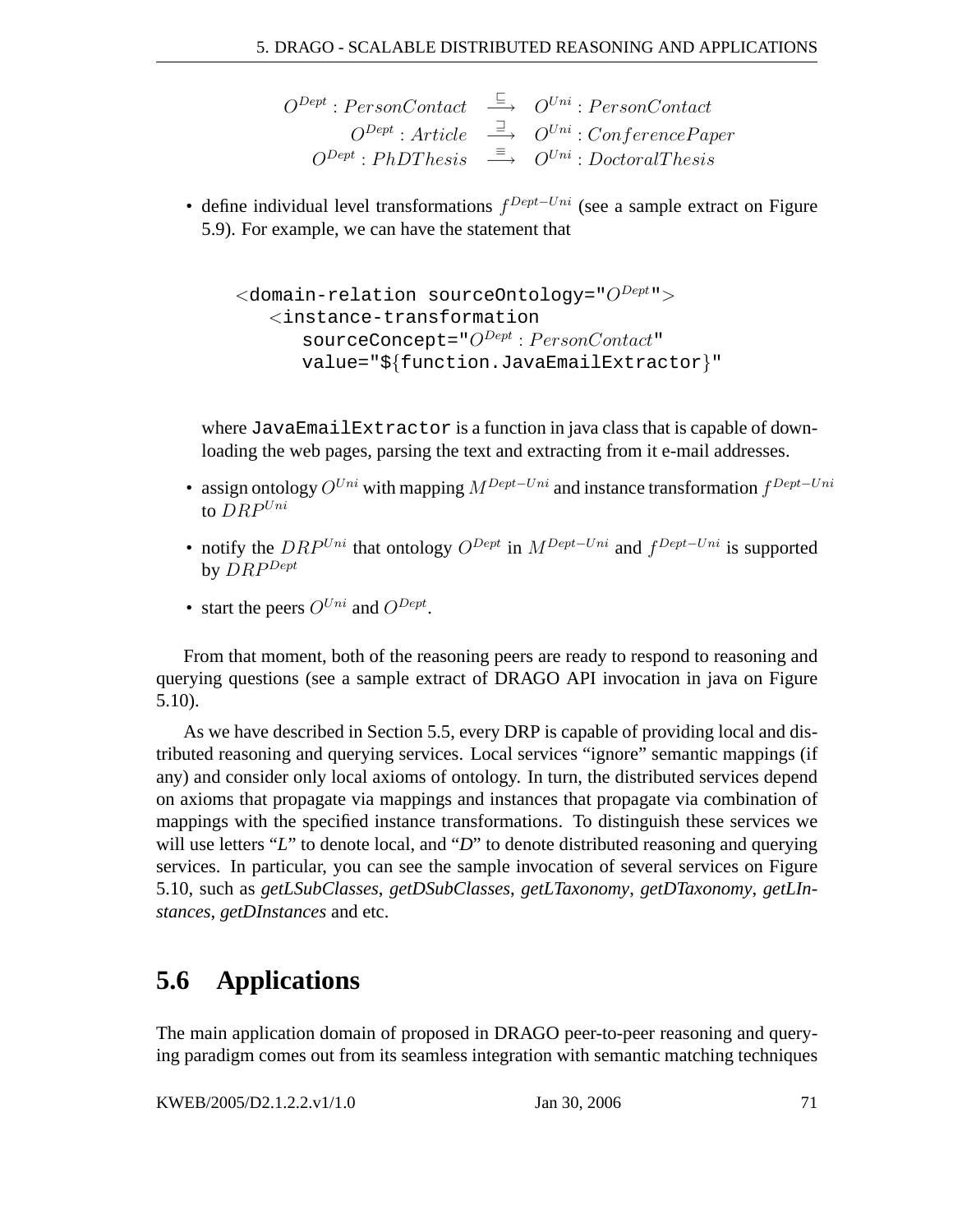[13, 76, 35, 33]. Indeed, the goal of semantic matchers is to produce semantic relations between heterogeneous ontologies, whereas the goal of DRAGO is to exploit these mappings for enabling distributed reasoning and querying. Having combined semantic matching techniques with distributed reasoning and querying techniques will allow to create a full-fledged platform for resolving ontological heterogeneity problems on the semantic web.

In this section, we describe several intuitive applications of DRAGO. In particular, we sketch the problems of modular ontology reasoning, verification of semantic mappings, deriving new mappings, and finally, assisting ontology development.

### **5.6.1 Modular Ontology Reasoning and Querying**

The semantic web can be rationally assumed to contain multiple distributed ontologies, modules, and the modularization, therefore, can be seen as a mechanism for assembling some of these modules into a coherent network that can be referred to as a single entity, a modular ontology. Utilizing semantic mappings as glue for connecting autonomous ontological modules and then applying DRAGO to such a setting, we get the possibility of composing a modular ontology.

### **5.6.2 Reasoning about Mappings**

As we have already seen, semantic mappings are very important for enabling reasoning and querying over heterogeneous ontologies. However, the mappings used should be of good quality. This can be achieved in certain cases when mappings are established manually by a knowledge engineer. However, automatic matchers suffer from mapping imperfectness. To improve the quality of mappings one needs a mechanism of reasoning over mappings themselves. In [92] authors make a first step towards shedding the light on this problem grounding their approach on top of Distributed Description Logics and implementing it on top of DRAGO.

### **5.6.3 Semantic Mappings Verification**

The problem of mapping verification can be roughly considered as giving response on the question how good is certain mapping produced by any semantic matcher. Following a simple idea that of applying to that mapping a distributed reasoning technique and further checking which concepts due to the mappings become unsatisfiable allows to built a mechanism of detecting defective mapping.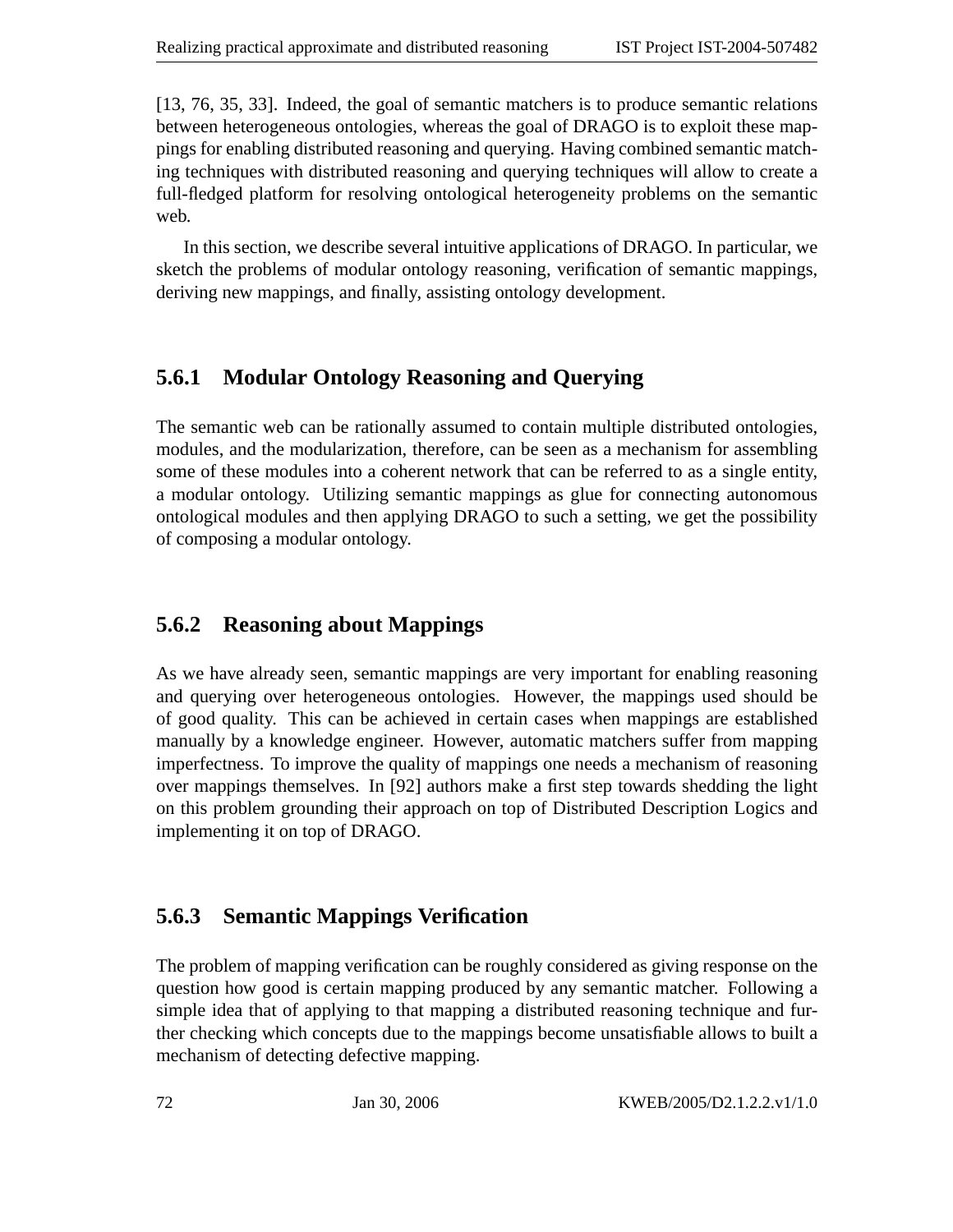### **5.6.4 Ontology Development Assistance**

Ontology development process is difficult and time consuming task. Due to that the OWL language proposed a mechanism of "importing" already existent ontologies allowing to reuse previously defined knowledge. However, the import mechanism allows for only importing the whole ontology, whereas in many situations one would like to selectively import specific knowledge. For that reason, we envisage the following ontology development scenario. A knowledge engineer defines (enumerates) key concepts of ontology he needs to create. Afterwards, running some (semi-)automatic matcher he establishes semantic links to different preferred ontologies which describe the similar problem domain. Applying then to that setting DRAGO reasoning technique allows reifying initial enumeration of key concepts into, for example, a hierarchically ordered taxonomy.

## **5.7 Conclusions and Future Directions**

In this chapter, we described the main theoretical and practical issues of distributed reasoning on the semantic web. First, we did an overview of Distributed Description Logics framework (DDLs) that is capable of representing multiple heterogeneous ontologies. Afterwards we clarified the propagational driving forces (patterns) of reasoning and querying in DDLs. Having the propagational patterns allowed us then to define distributed algorithms for basic reasoning and query answering services, such as checking concepts satisfiability and retrieving the set of individuals that instantiate a certain concept. We finalized the discourse with describing the architectural and implementation aspects of DRAGO distributed reasoning platform and highlighted several possible applications of DRAGO to different problems on the semantic web.

As a future work, we plan to extend the DDLs framework with a reason-able ability to support complex mappings involving nominals, and to enable distributed answering not just instance retrieval queries over defined concepts but over arbitrary concept expressions. From the practical side, we will pursue the implementation in DRAGO of the ideas identified in the Application section, in particular integration with semantic matchers, performing mappings verification and reasoning about mappings.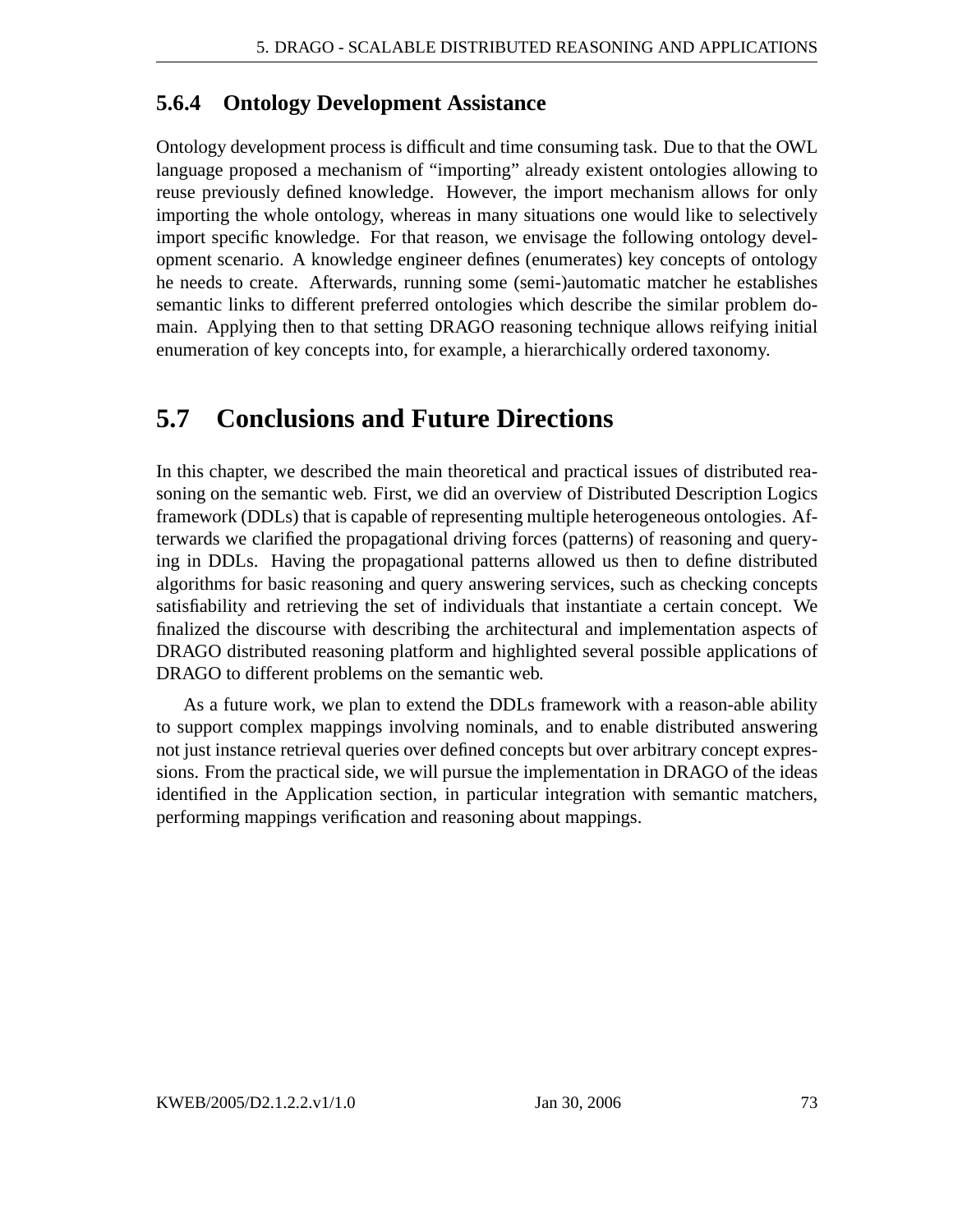```
<rdf:RDF
    xmlns : rdf =" http ://www.w3.org/1999/02/22 - rdf -syntax -ns#"
    xmlns: rdfs = "http://www.w3.org/2000/01/rdf-schema#"xmlns:owl="http://www.w3.org/2002/07/owl#"xmlns: \text{cowl} = "http://www. itc. it/ \text{cowl}#"xmlns="http://example#" xml:base="http://example"><cowl : Mapping>
    <cowl : sourceOntology>
      <owl: Ontology rdf: about="http://dept.owl"/>
    </ cowl : sourceOntology>
    <cowl : targetOntology>
       \langle 0 \text{w1}: \text{Ontology} \text{ rdf} : \text{about} = "http://uni.ow1"/\rangle</ cowl : targetOntology>
    <cowl : bridgeRule >
      <cowl : Into>
         <cowl : source >
            <owl: Class rdf: about="http://dept#PersonContact"/>
         \langle / cowl : source ><cowl : target >
            \langleowl: Class rdf: about="http://uni#PersonContact"/>
          \langle cowl : target ></ cowl : Into>
    \langle cowl : bridge Rule >
    <cowl : bridgeRule >
      <cowl : Onto>
         \langle \text{cowl} : \text{source} \rangle\langleowl: Class rdf: about="http://dept#Article"/>
          \langle / cowl : source ><cowl : target >\langleowl: Class rdf: about="http://uni#ConferencePaper"/>
          \langle cowl : target ></ cowl : Onto>
    \langle cowl : bridge Rule >
    <cowl : bridgeRule >
      <cowl : Equivalent>
         \langle \text{cowl} : \text{source} \rangle\langle \text{owl}: \text{Class } \text{ rdf}: \text{about} = \text{"http://depthPhDThesis"} \rangle\langle cowl : source ><cowl : target >
            \langle \text{owl}: \text{Class } \text{ rdf}: \text{about} = \text{"http://unifDoctoralThesis"} \rangle\langle / cowl : target >
       </ cowl : Equivalent>
    \langle / cowl : bridge Rule >
     . . .
 </ cowl : Mapping>
\langle r df : RDF \rangle
```
Figure 5.8: Extract of sample mapping in C-OWL format

74 Jan 30, 2006 KWEB/2005/D2.1.2.2.v1/1.0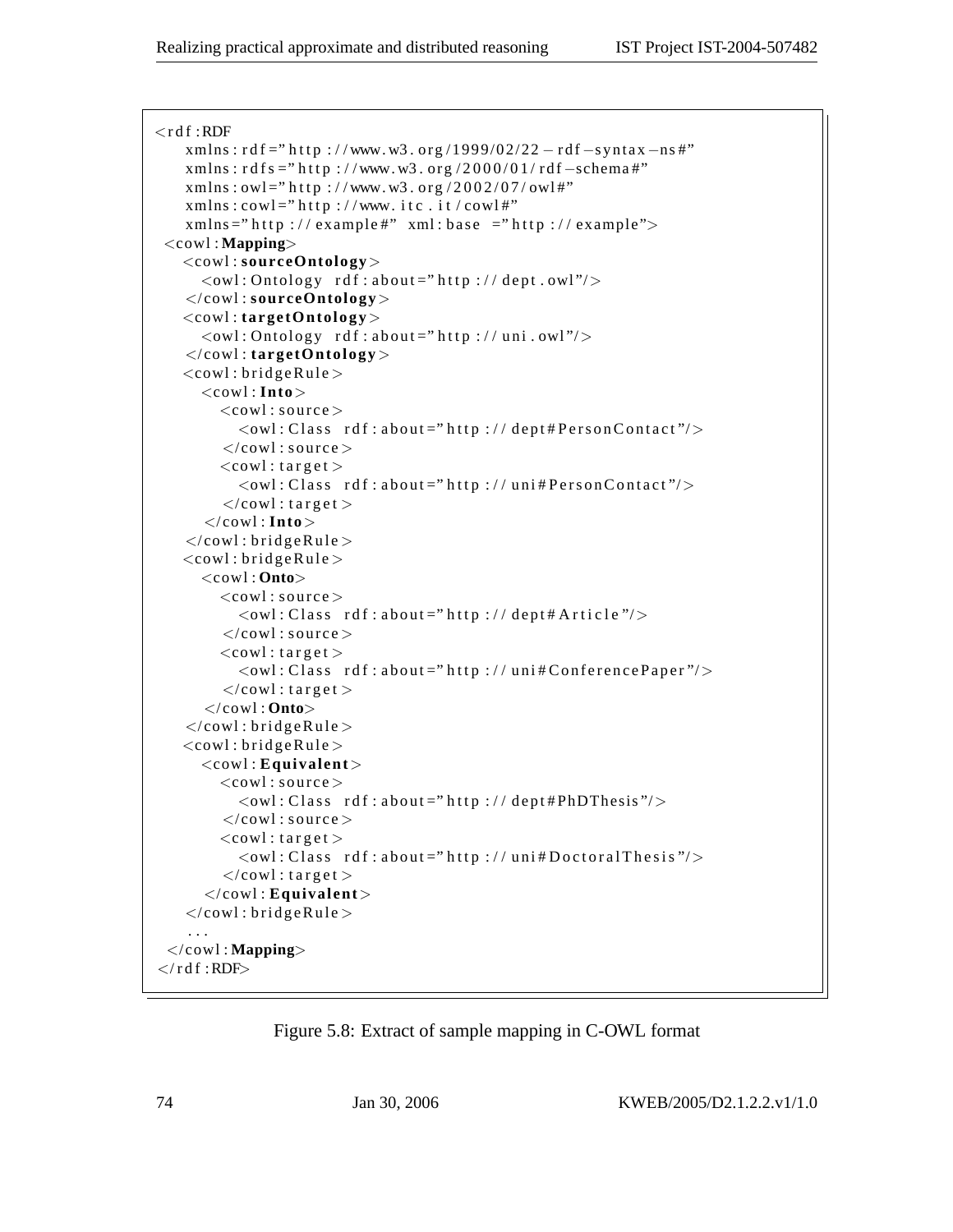```
\langle 2xml version ="1.0"? >
\langledrago-dr-config>
  \ledomain-relations >
    <domain-relation sourceOntology="http://dept.owl">
       <local -functions >
         <function
            name="Take" Java E mail Extraction"cls =" it . unitn . drago . JavaEmailExtractor . class"
          \geq<params>\langleparam type =" String"/>
            \langle/params>\langle function >\langleinstance -transformations >\langleinstance -transformation
            sourceConcept=" http://dept#PersonContact"
            value ="function.reverseString{param.sourceInstance}"
            description = "Extract e-mail visit www homepage"/>
          . . .
       \langleinstance –transformations >
     \lt/domain-relation >
  \lt/domain-relations >
\langle \rangledrago-dr-config>
```
Figure 5.9: Extract of instance transformations specification in XML format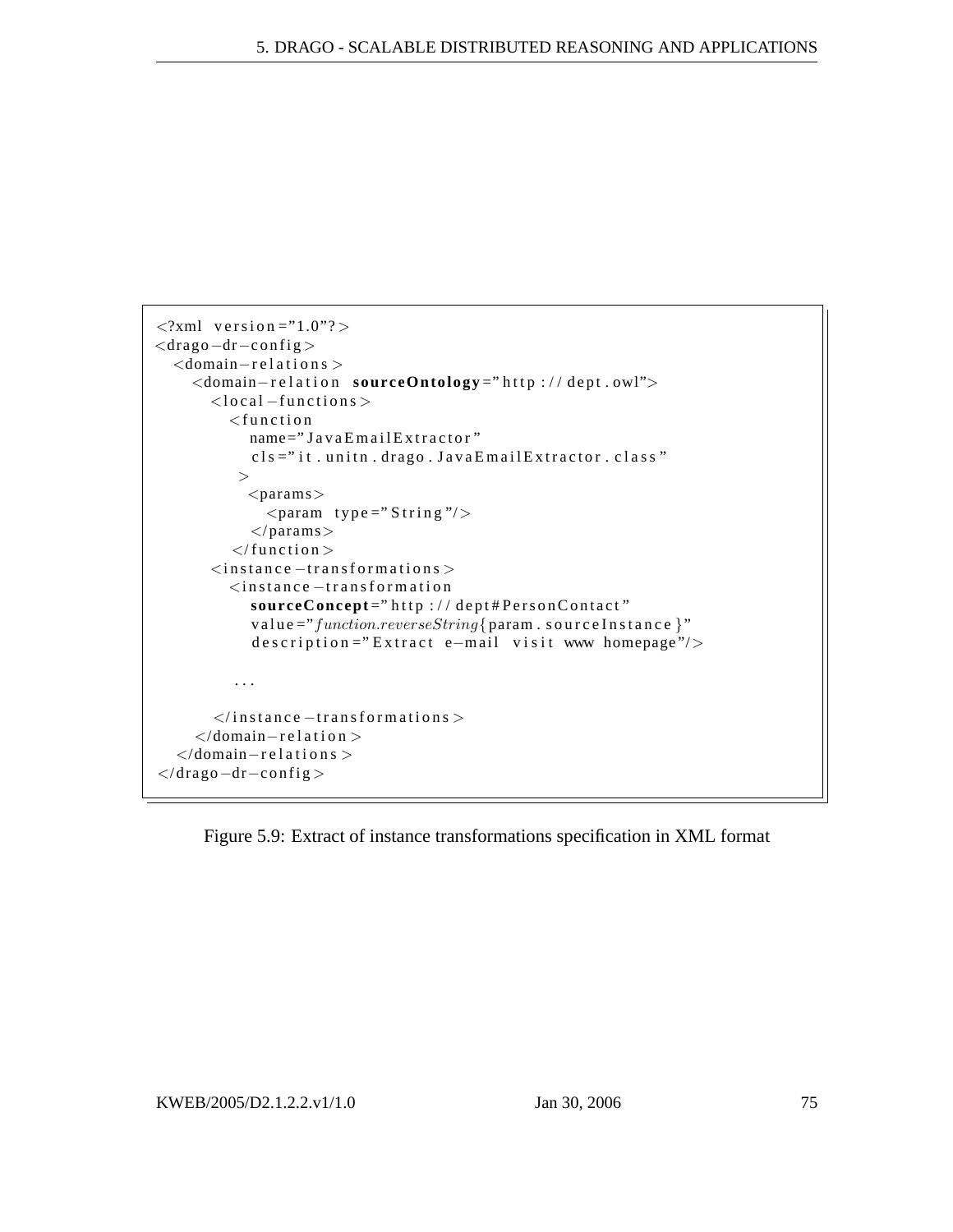```
/ / starting DRP for source ontology
DRP drpSource = new DRP(4444);
drpSource.setOntology("http://dept.com]", "onto/dept.com]";
drp Source . load (); drp Source . start DRP ();
/ / starting DRP for target ontology + mapping
DRP drpTarget = new DRP(5555);
drp Target.set Ontology ("http://uni.owl", "uni.owl");
drp Target. setMapping ("http://dept-uni.cowl", "onto/dept-uni.cowl");
drpTarget.setSupportedBy("http://uni.owl", "localhost:4444");drp5555. set Instance Transformations ("onto / dept-uni. dr");
drp Target.load (); drp Target.start DRP();
/ / starting Client to access reasoning services for target ontology
DRPConnector client = new DRPConnector ();
c lient.connect ("localhost: 5555");
/ / check local consistency of target ontology
client.isLConsistent();/ / check distributed consistency of target ontology
client.isDConsistent();
/ / get all local subclasses of Article concept
client.getLSubClasses ("http://uni#Article"));
/ / get all distributed subclasses of Article concept
client.getDSubClasses ("http://uni#Article"));
/ / get all local superclasses of Employee concept
client.getLSuperClasses("http://uni#Employee"));
/ / get all distributed superclasses of Employee concept
client.getDSuperClasses("http://uni#Employee"));
/ / compute local concept hierarchy (use only local axioms)
client.getLTaxonomy());
/ / compute distributed concept hierarchy (+ propagated axioms)
client.getDTaxonomy());
/ / retrive local instances (use only local axioms)
client.getLInstances ("http://uni#PersonContact")
/ / retrive distributed instances (+ propagated axioms + transformed instances)
c lient. get D Instances ("http://uni#PersonContact")
        . . .
client.disconnect();
/ / Stop reasoning peers
drpTarget. stopDRP();
drp Source . stopDRP();
```
Figure 5.10: Extract of sample java code of DRAGO API usage

76 Jan 30, 2006 KWEB/2005/D2.1.2.2.v1/1.0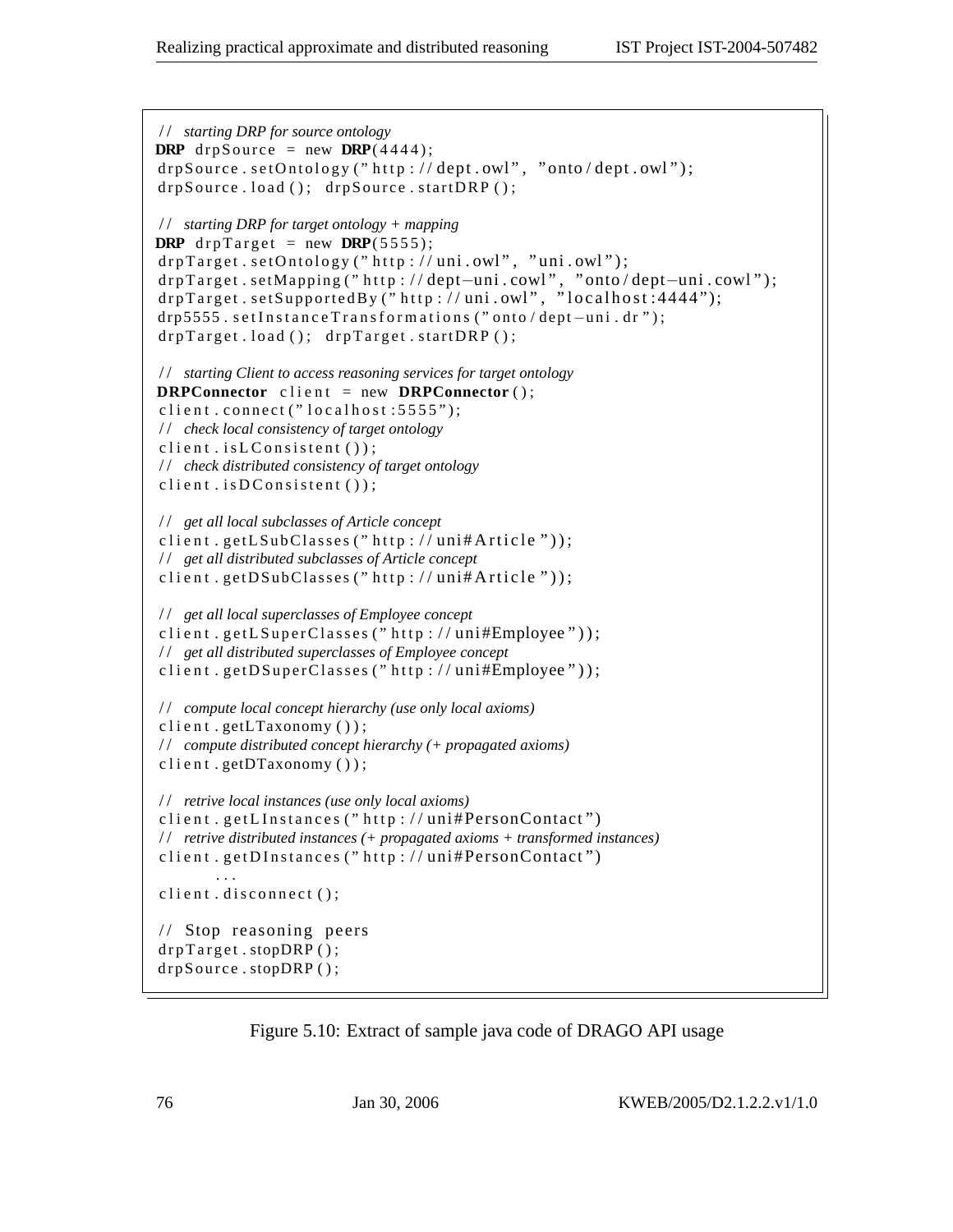# **Chapter 6**

# **Efficient Distributed Information Retrieval based on Classification and Content**

*by* WOLF SIBERSKI

### **6.1 Introduction**

In this chapter, we treat the integration of Ontology-based querying and classic information retrieval methods<sup>1</sup>. In practical Semantic Web applications, resources such as Web pages often have associated document metadata (resource descriptions), according to some ontology, *and* some document content which is not available through reasoning approaches. In case of text-based content, information retrieval provides proven and reliable algorithms for identification of relevant documents, given user-specified search terms. Of course, in the Semantic Web we need an approach which provides search capabilities in a network of information sources.

Peer to peer systems are a powerful paradigm to address some of these problems. Not relying on central coordination federations of information sources are formed dynamically by independent nodes. At any time new sources can join the network and disseminate their documents in a more timely way than the crawling of central servers can ascertain. File sharing applications, where media files are retrieved based on simple meta-data annotations like file formats or names, have become increasingly popular due to their ease of use. Also digital library collections can benefit from the advantages of P2P infrastructures, since much of their content (like embedded images) can be annotated by meta-data.

<sup>1</sup>Part of this work has been presented at the International Semantic Web Conference 2004 [74], the International Conference on Data Engineering 2005 [7], and the European Conference on Research and Advanced Technology for Digital Libraries 2005 [6]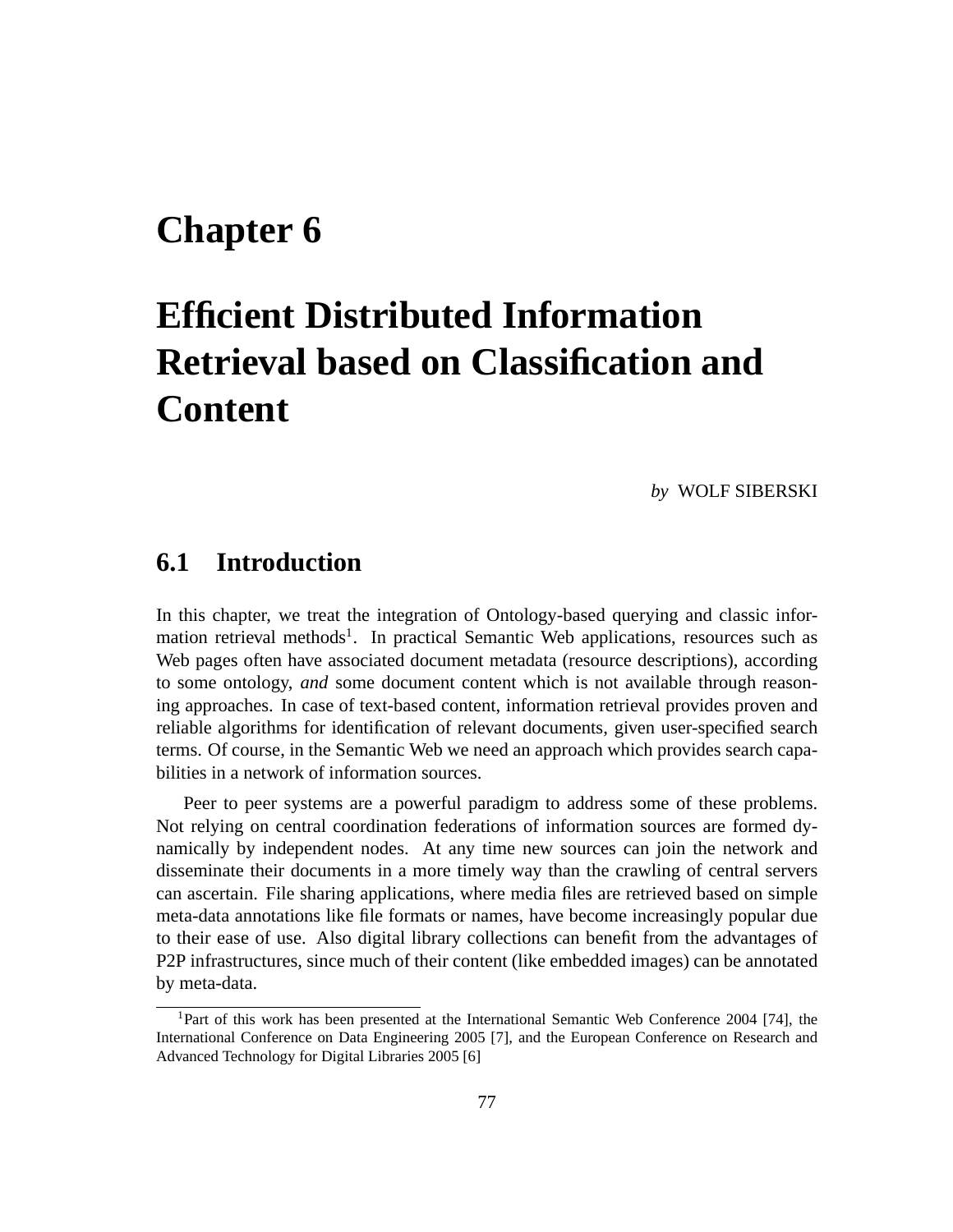However, flexible search based on classification and content is a challenge in a P2P environment. On one hand this is because queries have to be evaluated over the network at search time, which in basic file sharing applications is usually done by flooding queries through the complete network (or at least within a certain radius). On the other hand almost all effective textual measures for information retrieval not only rely on statistics about the single documents, but also integrate statistics on the entire collection of all documents, e.g. how well individual keywords discriminate between documents with respect to the entire collection (inverted document frequencies). This so-called collection wide information cannot be derived locally.

To improve query efficiency techniques one way are central indexes and distributed hash tables (DHTs)[91, 81, 1]. Besides the speed up above naive query flooding an additional advantage is that by such a structure also collection wide information can be provided for subsequent querying. A major drawback is that such indexes use up a lot of the available bandwidth by the necessary administrative message exchange for upkeep, because every change in the federated document collection (e.g. content changes within some peer) has to be registered in the index. A contrasting way of gaining query efficiency are local routing indexes that avoid the overhead of constant index upkeep, but due to their local nature face problems with acquiring the necessary collection-wide information. Besides having to be efficient, querying schemes will also have to take into account that the information in digital libraries often is pre-structured. Libraries usually categorize documents following some standardized taxonomies, such that documents on similar topics might be distinguished e.g. by rather taking an economical or sociological point of view, etc. This structure is also used to sometimes resolve ambiguities of keywords.

In this chapter we investigate the querying of federated information sources over a peer-to-peer network. But in contrast to central indexing schemes, our aim is to create a local indexing scheme that allows effective indexing with a minimum of management message overhead and even efficiently use collection-wide information. Moreover, we will exploit taxonomies to structure the individual collections and investigate how this pre-structuring interacts with the effectiveness of our local indexing scheme and how to deal with the trade-off between the total number of documents in each category and our respective index size. We have measured the necessary message traffic, the quality of result sets (as opposed to the perfect results using a central index), and a number of other characteristics of our novel approach. For our work, we assume a strong cooperation between peers, e.g. in order to ensure consistency of ranking results, score values have to be calculated uniformly by all peers.

We motivate our approach with the example of federated news collections. News items can also be compound documents and are usually categorized within certain topics like politics or sports. Since we want to focus on the textual retrieval, we use a collection of LA Times news articles from the TREC-5 collection for our evaluations. By assuming periodic changes of user interests we can also experiment with the arrival or removal of complete corpora from our federation. Since queries in such practical applications usually form a Zipf distribution (i.e. considering the total set of queries very little queries are

78 Jan 30, 2006 **KWEB**/2005/D2.1.2.2.v1/1.0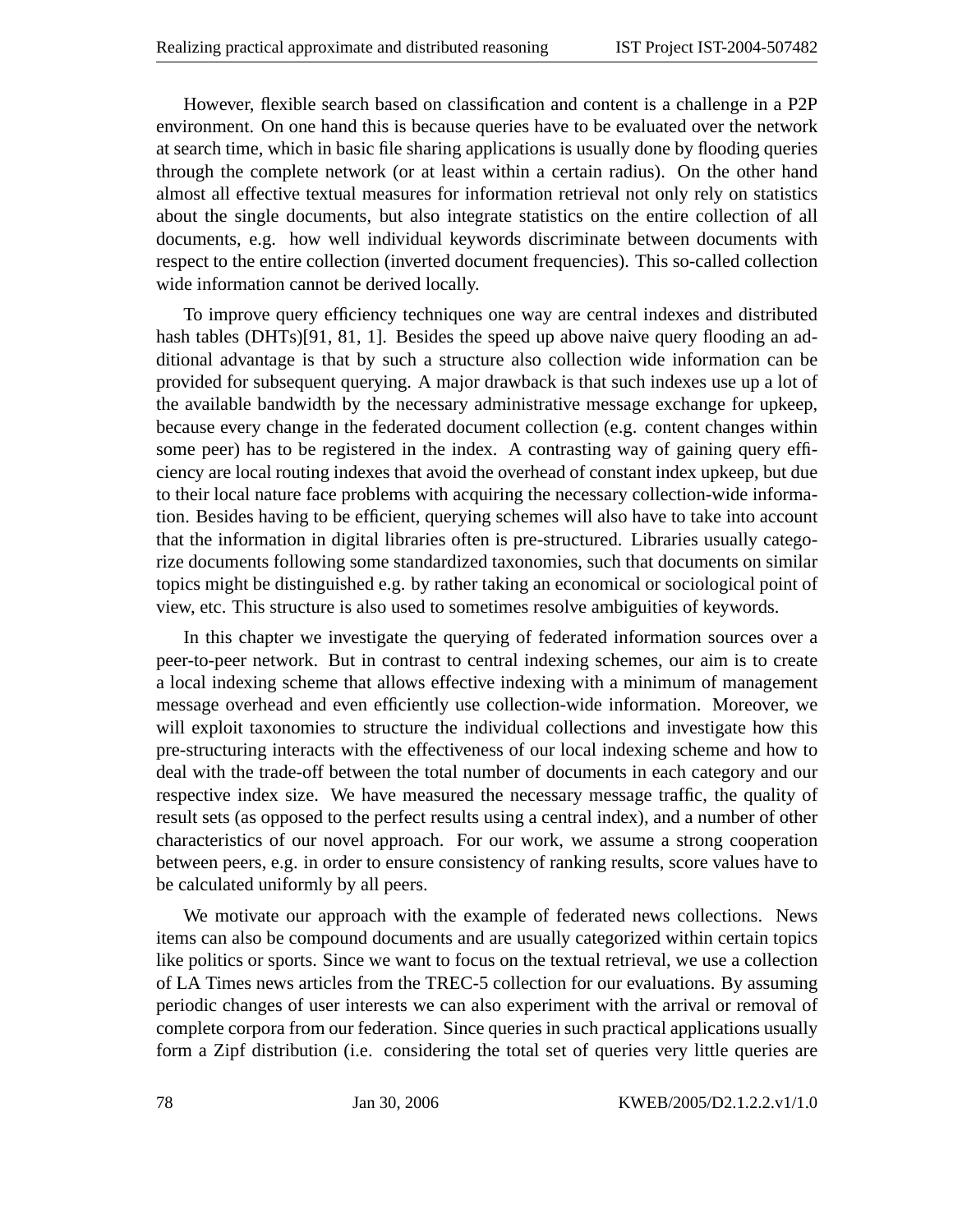posed very often, whereas most queries are posed only once in a while), we will present extensive experiments for such a distribution. Given our innovative results, peer-to-peer networks are on the verge of forming efficient infrastructures for federations of digital libraries utilizing even collection-wide information without the communication overhead of central indexes.

## **6.2 Information Retrieval in a Distributed Environment**

In large document collections information retrieval techniques are mandatory for efficient retrieval. Over centralized repositories these techniques have been investigated since the 70ies and work quite effective, e.g. using inverted file indexes for subsequent retrieval [63]. Maintaining these indexes, however, is a major problem in distributed systems, especially peer-to-peer networks that often share vast numbers of documents and have a high volatility with respect to peers joining and leaving the network. In contrast to static document collections every peer joining or leaving the network registers its document collection or removes it, thus indexes have to be updated very often.

For local query evaluation schemes a particular problem arises when collection wide information is an integral part of the query processing technique. For instance in the case of TFxIDF [107] the term frequency may be locally evaluated for each specific document, however, for the document frequency a snapshot of the entire current content of all active peers needs to be evaluated. Of course this would immediately annihilate any benefits gained by sophisticated local querying schemes.

Consider a simple example to show how local scorings fail, if collection-wide information has to be considered in the retrieval process. Assume the case that we have just two peers that should return their best matches with respect to the most popular information retrieval measure TFxIDF. This measure is a combination or two parts, the term frequency (TF, measures how often a query term is contained in a certain document), and the inverted document frequency (IDF, inverse of how often a query term occurs in the document collection). This measure needs to integrate collection-wide information and cannot be determined locally.

As an instance take a simple conjunctive query  $Q$  for the terms 'a' and 'b' posed to two peers  $P_1$  and  $P_2$  that has to be evaluated locally at each peer. Let's assume that  $P_1$  contains three documents  $D_1, D_2$  and  $D_3$ , and  $P_2$  also contains three documents  $D_4, D_5$  and  $D_6$ . For simplicity of our example let us further assume that in  $D_1$ to $D_6$ , our two keyword occur mutually exclusive in the documents:  $D_1, D_2$  and  $D_6$  contain the keyword 'a', whereas  $D_3, D_4$  and  $D_5$  contain the keyword 'b'. Moreover, assume that all documents are of the same length and the keywords occur in the same number in all documents, such that the respective term frequency is the same for all documents. Evaluating our query Q locally we have now to rank the documents in each peer. Since the keywords are mutually exclusive in our document base and the TFs are equal for each document, the ranking is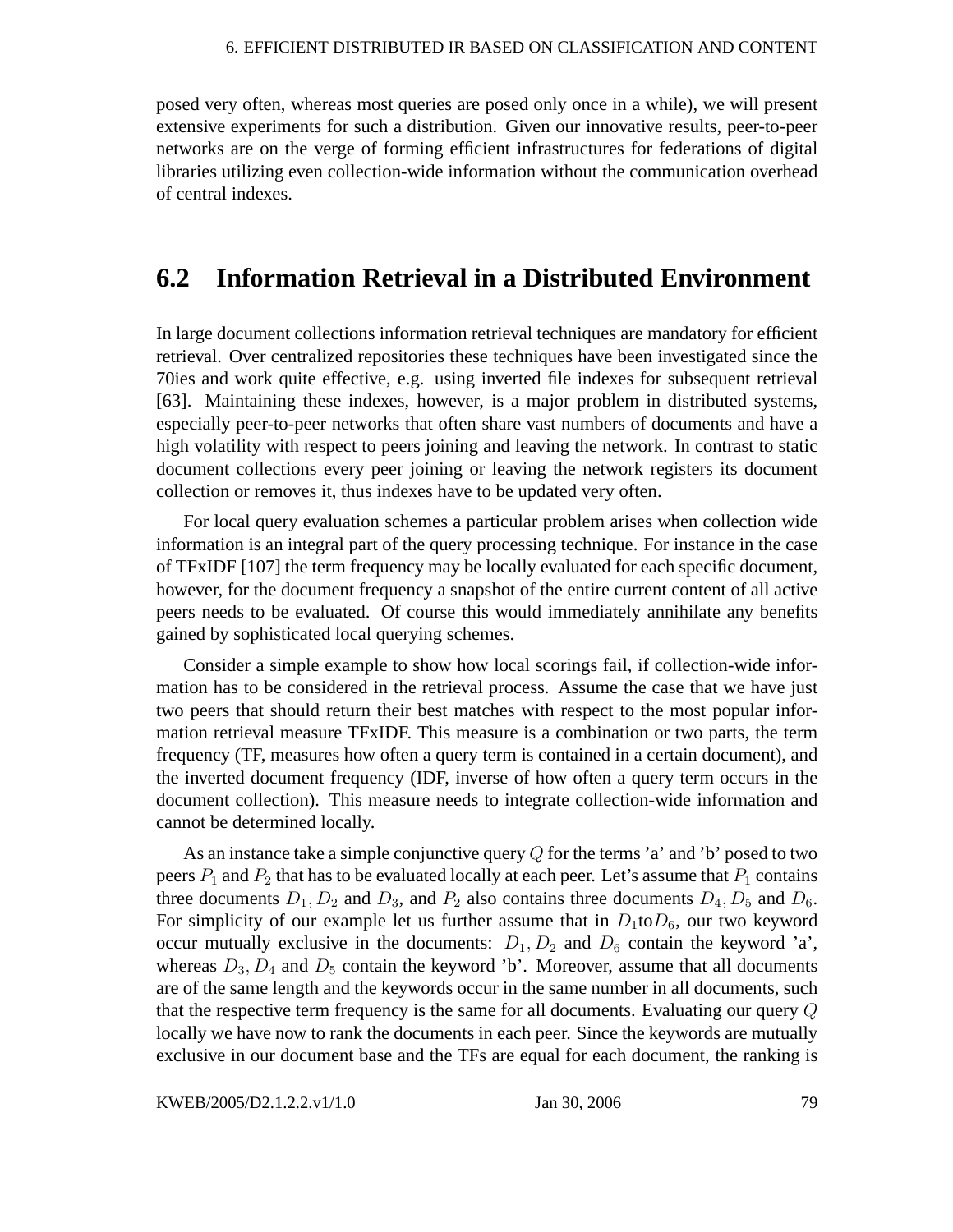only determined by the weighting factor of the occurring term in the IDF.

In peer  $P_1$  we have two documents out of three containing term 'a', i.e. an IDF of  $\frac{3}{2}$  = 1.5, and only one document containing 'b', i.e. an IDF of  $\frac{3}{1}$  = 3. That means that with respect to Q  $P_1$  ranks  $D_3$  as better than  $D_1$  and  $D_2$ . Symmetrically  $P_2$  ranks  $D_6$  higher than  $D_4$  and  $D_5$ , because here 'b' occurs in two documents and 'a' only in one. Integrating the results from P1 and P2 we get a higher ranking of  $D_3$  and  $D_6$  than of the four other documents. In contrast, performing query Q over a central collection containing all six documents  $D_1$  to  $D_6$ , we find that both query terms 'a' and 'b' occur in three of the six documents, i.e. have an IDF  $\frac{6}{3} = 2$ . Since the TF is still the same, all six documents will be correctly assigned the same score.

As shown, collection-wide information is essential to provide proper document scores. But the index holding this information does not necessarily need to be completely up-todate; obviously there is a trade-off between index information that is 'still current enough' given the network volatility and the accuracy of the query results. Research on what dissemination level is required in Web IR applications to allow for efficient retrieval showed that a complete dissemination with immediate updates is usually unnecessary, even if new documents are included into the collection [102]. Moreover, the required level was found to be dependent on the document allocation throughout the network [101]: random allocation calls for low dissemination, whereas higher dissemination is needed if documents are allocated based on content. Thus a lazy dissemination usually has comparable effectiveness as a centralized approach for general queries, but if only parts of the networks containing most promising documents with similar content are queried, the collectionwide information has to be disseminated and regularly updated.

# **6.3 Approach**

As shown in the previous section, we need collection-wide information at each peer to do a correct score computation. The challenges are

- how to compute this information
- where to store it, and
- how to distribute it in the network.

The key to success is the observation that we don't need a complete inverted index to process a query. For example, to calculate the correct scores, peers  $P_1$  and  $P_2$  need only IDFs for terms  $a$  and  $b$ , but not for all terms occurring in their documents.

**Storage** To store this information, we use a super-peer network approach: in a P2Pnetwork peers often vary widely in bandwidth and computing power. As discussed in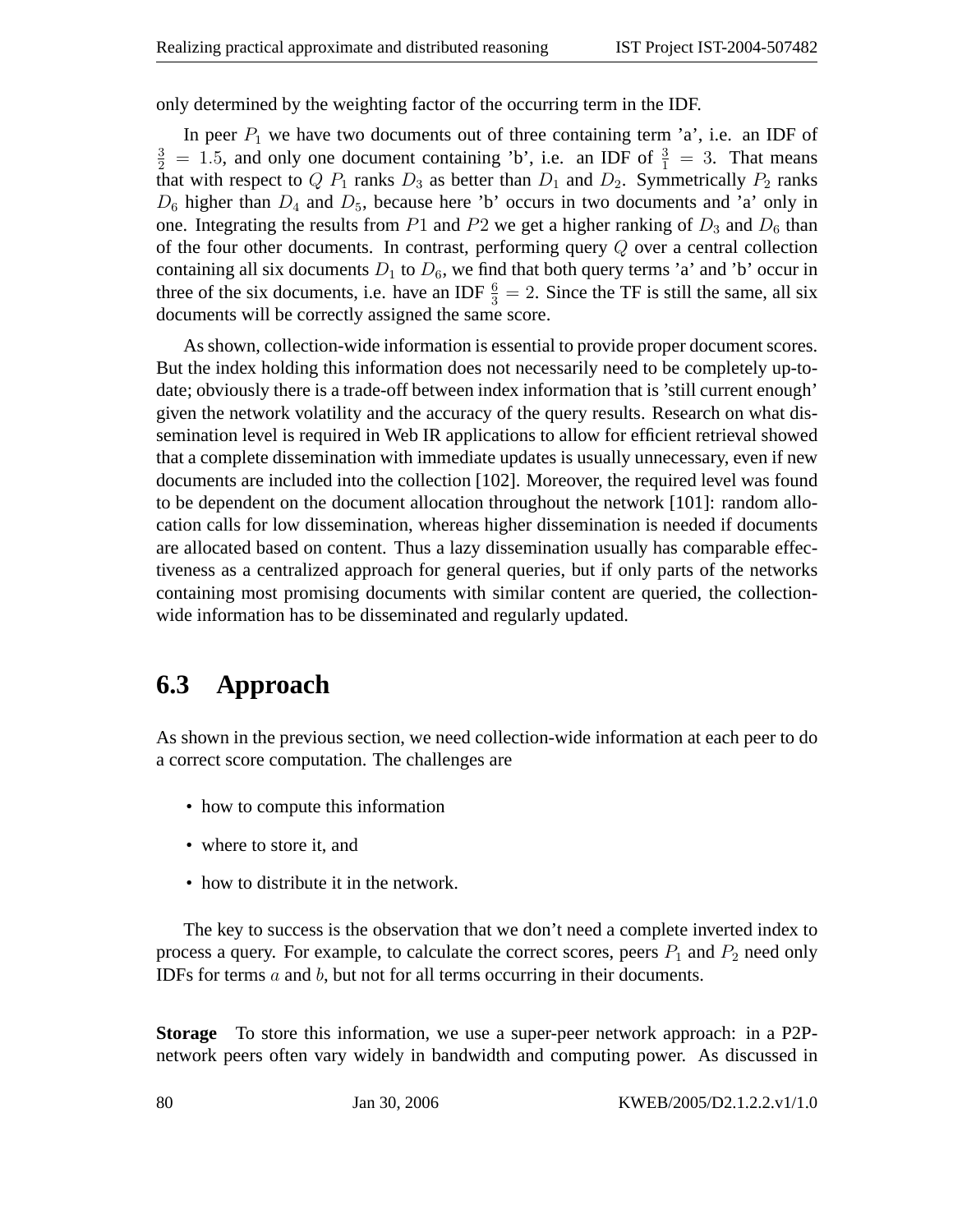[108] exploiting these different capabilities can lead to an efficient network architecture, where a small subset of peers, called super-peers, takes over specific responsibilities. In our case, we assign the index management responsibility to the super-peers. The superpeers form the network backbone, and each document provider peer is directly connected to one of them.

**Distribution** A query consists of a category of the taxonomy which should be searched and a conjunction of keywords that are searched in the content of the documents. Before distributing such a query, a super-peer adds the necessary collection-wide information from its index to it. If it isn't yet in the index, an estimation is provided.

The category in the query is used as a filter for two purposes: First to reduce the number of peers (and thus documents) which must be searched and ranked. Second the user can use the category to avoid ambiguities. If a user is interested in the local sportteam called 'Jaguars', the appropriate category will avoid hits Jaguar-cars and the animal Jaguar. The keywords which are specified in the query will only be used for the documents which are in the named category.

**Computation** Responding peers do not only deliver matching documents, but also each add local data necessary to compute the collection-wide information (for TFxIDF this is the document frequency for each query term and the document count). On the way back to the originating super-peer, this data is aggregated. Thus, the originating super-peer gets everything it needs to compute the complete aggregate, and can store the computed result in its index.

The next subsections discuss in detail how this approach is applied to the digital library network context.

### **6.3.1 Query Processing**

**Query distribution at super-peer** Each super-peer maintains an IDF index containing IDF values for the keywords. This is done separately for each category, not for all documents in all categories. Thus, the key for this index is built from a category and one keyword. As mentioned above a query contains the IDF values for the query-terms. The IDFs are taken from the IDF index, or estimated if a keyword is not yet in the index. In the latter case, the average IDF is used as estimation.

**Query processing at peer** At each peer, first only documents in the specified category are taken into account. The top- $k$  documents are determined using the TFxIDF algorithm, but based on the IDF values from the query. If this gets enough  $(=k)$  results in the queried category, these are sent to the super-peer. If the number of documents matching the query is smaller than  $k$ , the query is relaxed, first to subcategories and then to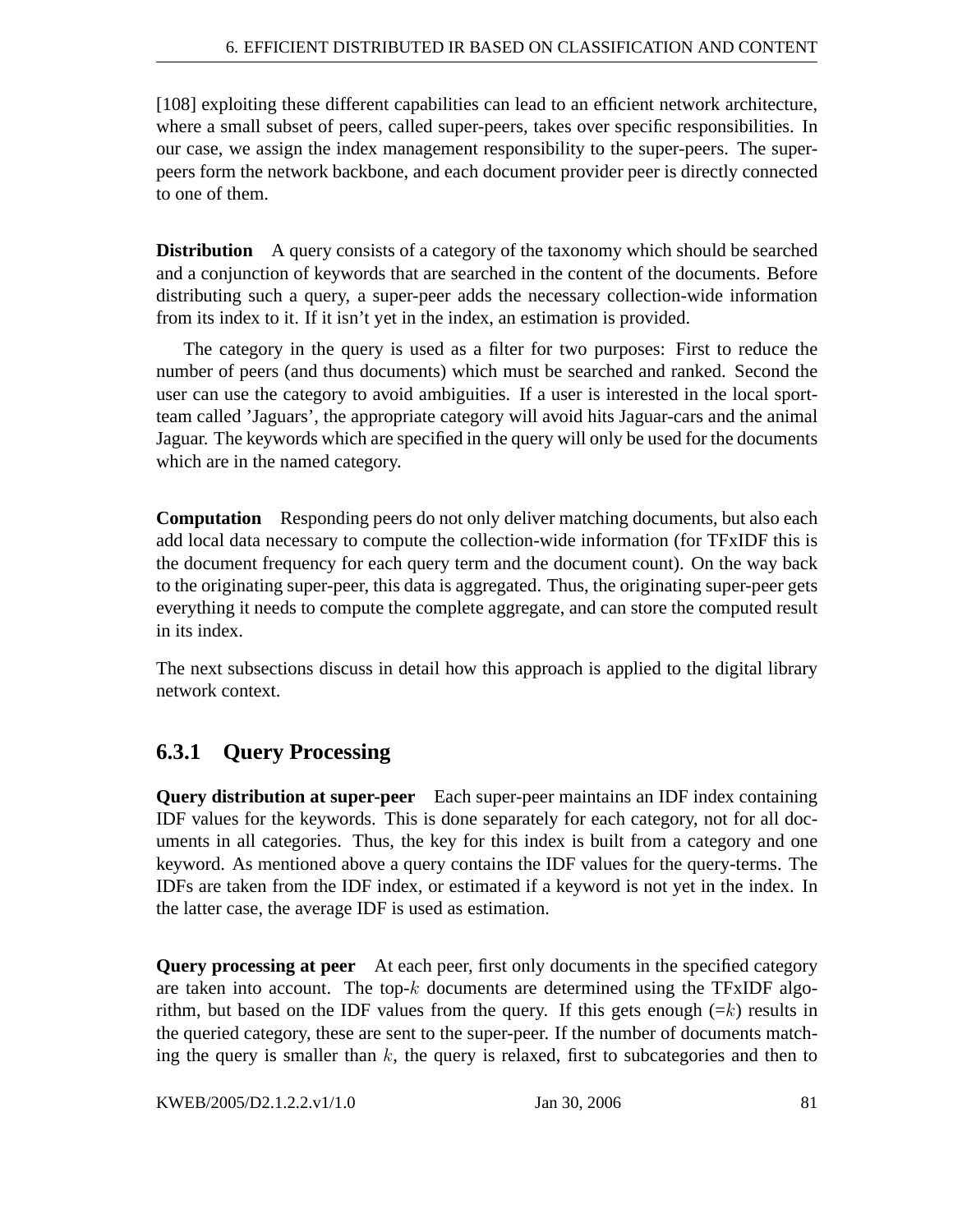the super-categories. This process is repeated until the peer has  $k$  results or the root of the taxonomy is reached. The entries found in all newly searched categories are sorted by their similarity to the originating category using the following measure (from Li et al. [65]):

$$
sim(c_1, c_2) = e^{-\alpha l} \cdot \frac{e^{\beta h} - e^{-\beta h}}{e^{\beta h} + e^{-\beta h}}
$$

where l is the shortest path between the topics in the taxonomy tree and h is the depth level of the direct common subsumer.  $\alpha$  and  $\beta$  are parameters to optimize the similarity measurement (best setting is usually  $\alpha = 0.2$  and  $\beta = 0.6$ ).

The super-peer then gets the top-k of the peer or a number  $n < k$  of documents matching. This query-relaxation is shown in the following code:

```
Initialize a ResultSet results;
Set searchRoot := Category from query
do
 Initialize a new set searchCategories
 Add searchRoot to searchCategories
 while (number of results < k and searchCategories is not empty
 begin
    Initialize new set allChildren
   for all cat in searchCategories do
   begin
      // retrieve hits matching category exact
      Initialize ordered list matchingDocuments
     for all doc in documents
     begin
        if (document-category = cat
          AND document contains terms from query
           AND number of matching documents < k
           OR doc.score(query.terms) > matchingDocuments.getLastDoc.score))
           then add document to matchingDocuments
      end
     results.addHits(retrieveExact(cat, query))
     allChildren.add(cat.children);
    end
    searchCategories = allChildren; // go one level down in category tree
   removesearchRoot from searchCategories; //do not to traverse subtree twice
  end
  searchRoot := parent of searchRoot // go one level up in category tree
while(not k results AND searchRoot != nil);
trim results to k // in case we collected more than k entries
return results;
```
**Result merging at super-peer** A super-peer retrieves max. k hits from each of its peers and combines them to the top- $k$ . As described above it is possible that peers also send results which are coming from another category as requested. In this case, the super-peer first takes all hits which match the queried category. If this results in a set smaller than  $k$  it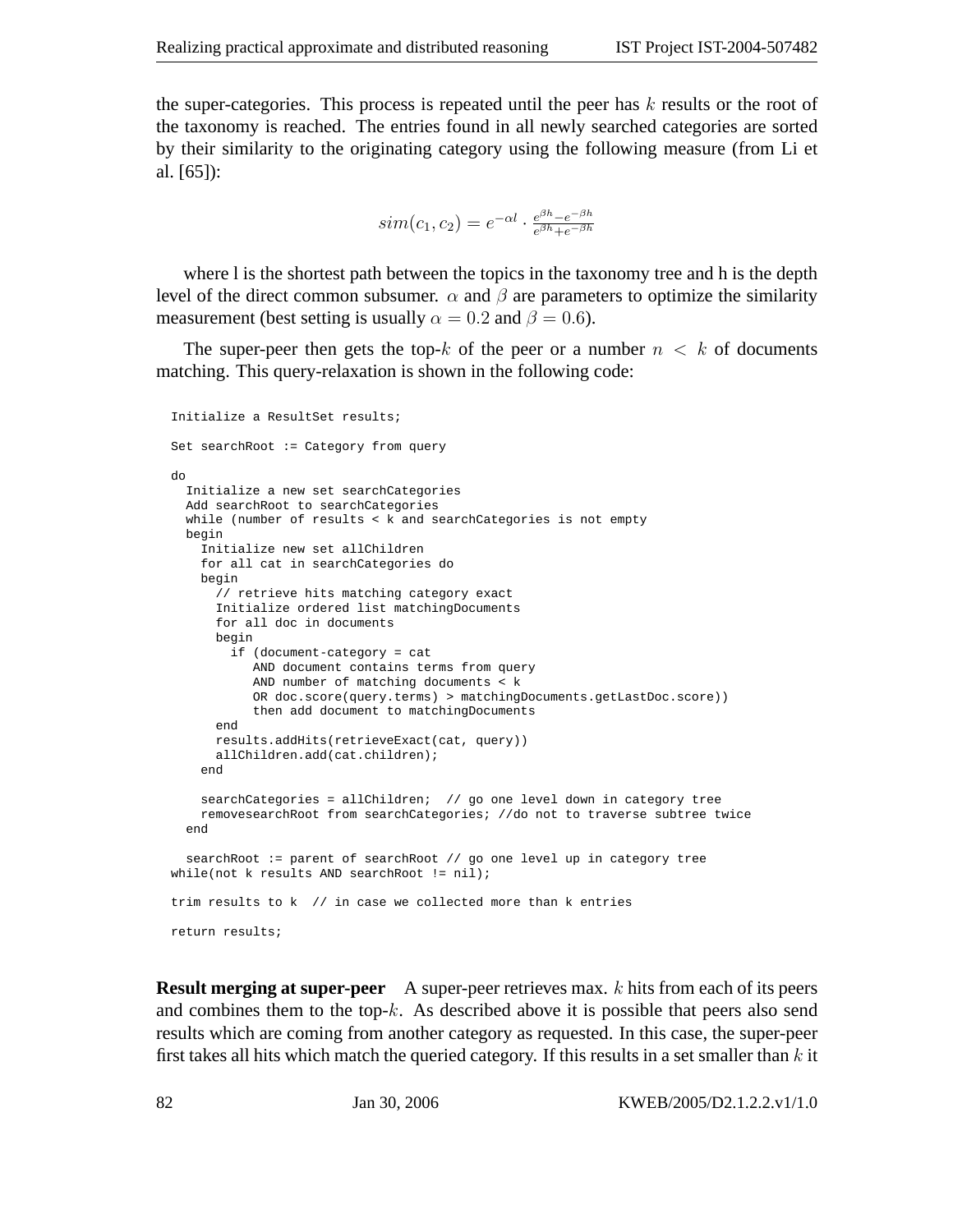takes the next best-matching hits from each peer and combines them using the described sorting.

**IDF index update** The IDF index can be updated in two ways:

- 1. By summing up document frequencies and document counts delivered from connected peers and super-peers, the super-peer where the query originated computes IDFs for each query term and updates its IDF index. If the difference between computed IDF and estimated IDF value exceeds a threshold, the query is redistributed, this time using the computed IDF values.
- 2. if a super-peer receives a query it checks, if the IDFs contained are marked as estimated. If this is not the case, these values are used to update the IDF index.

### **6.3.2 IDF index entry expiration**

Viles and French have shown that in a large document collection IDF values change slowly [102]. In our context, this is not strictly applicable, because there are two kinds of changes that may influence our collection-wide information significantly:

- 1. *New documents with similar content: new peers join the network.* Imagine a large federation of library servers which offer articles from different newspapers. Let's assume we already have a newspaper like the NY Times in the collection. What can happen if peers join the network offering a new newspaper, i.e. the LA Times? In this case we can be sure that the articles usually will be on nearly similar topics except a few local news. Thus, we do not really have to update our IDFs since the words in the articles are distributed the same way as before.
- 2. *New documents or new corpora: New library servers join the federation or new documents are included in existing collections, whose content is very different from existing articles and thus shifts IDFs and changes the discriminators.* Let's look at an example: Assume there is an election e.g. in France and people use our P2P-news-network to search for news regarding this election. This normally will be done using queries like 'election France' and results in a list of news that contain these words. In this case there would be a lot of news containing France, thus 'election' is the discriminator, and the IDFs will give us the correct results. Now think of another election taking place in the US in parallel. The term 'election' will no longer be the best discriminator, but the term 'France' then gets more important.

In these cases we have to solve the problem that entries in the IDF index become outdated over time. We can handle both cases in the same way: Each IDF value gets a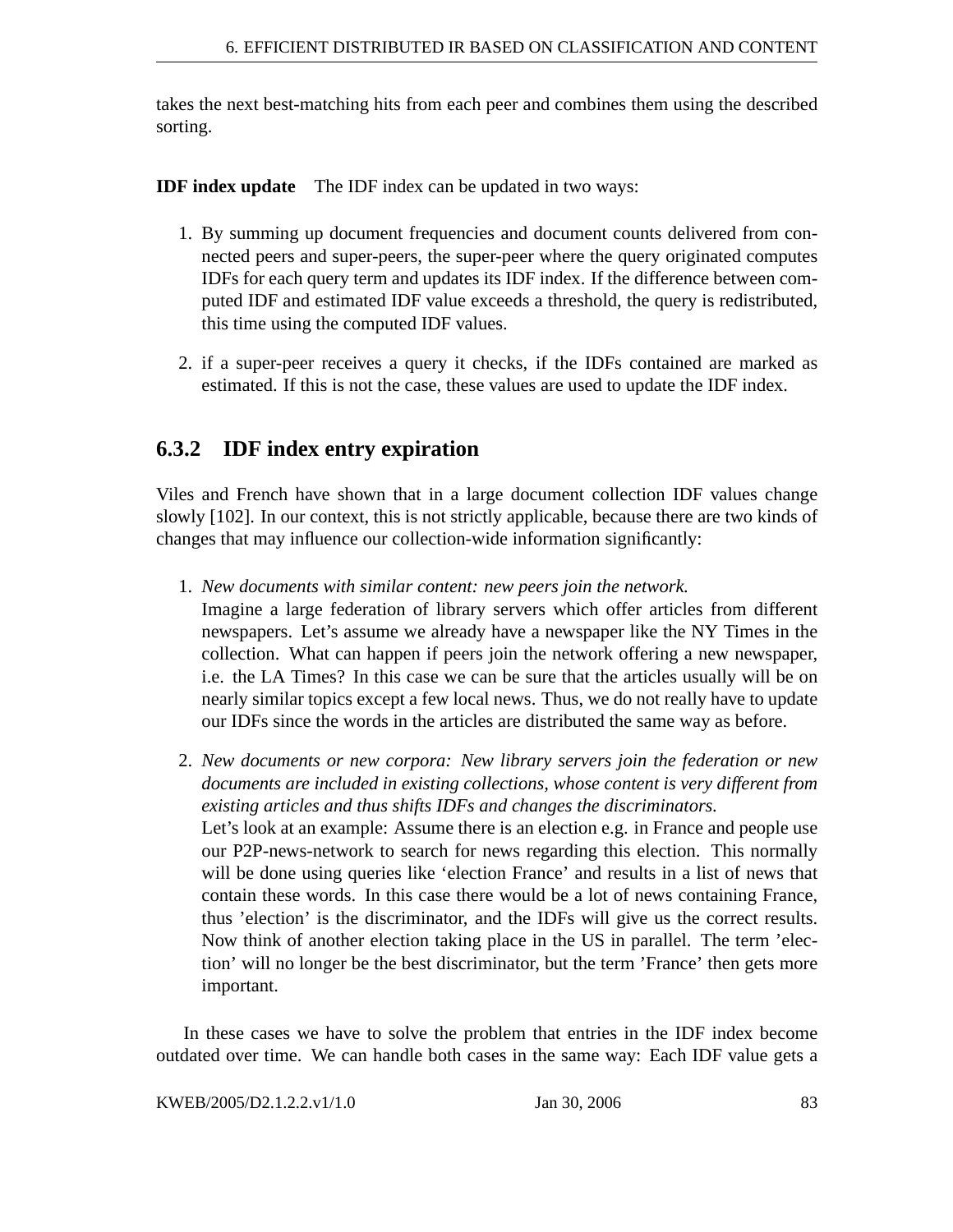timestamp when the term appears for the first time and the term/IDF-pair is stored. After a specific expiration period (depending on the network-volatility) the item becomes invalid and the entry gets deleted. In this way we force IDF recomputation if the term occurs again in a query. By adjusting the expiration period we can trade off accuracy against performance. We reduce the expiration period for terms occurring more frequently, thus ensuring higher accuracy for more popular queries.

### **6.3.3 Query Routing Indexes**

So far, we still distribute all queries to all peers. We can avoid broadcasting by introducing additional routing indices which are used as destination filters:

- For each category in our taxonomy the *category index* contains a set of all peers which have documents for this category. It is not relevant if this peers did contribute to queries in the past.
- In the *query index* for each posed query the set of those peers which contributed to the top- $k$  for the query are stored.

**Query Distribution** The super-peer first checks if all query terms are in the IDF index. If this is not the case the query has to be broadcast to permit IDF aggregation. We also broadcast the query if none of the routing indexes contain applicable entries.

If an entry for query exists in the query-index, it is sent to the peers in this entry only, since no other have contributed to the top- $k$  result for the current query.

Otherwise, if the query category is in the category index, the query is sent to all peers to the corresponding category entry.

**Index Update** For each delivered result set, a query index entry is created, containing all peers and super-peers which contributed to the result.

For the category index, we need to know all peers holding documents of the specified category, even if they didn't contribute to the result set. Therefore, we collect this information as part of the result set, too, and use it to create category index entries.

As with the IDF index, the network volatility causes our routing indexes to become incorrect over time. We use the index entry expiration approach here as well to delete outdated entries.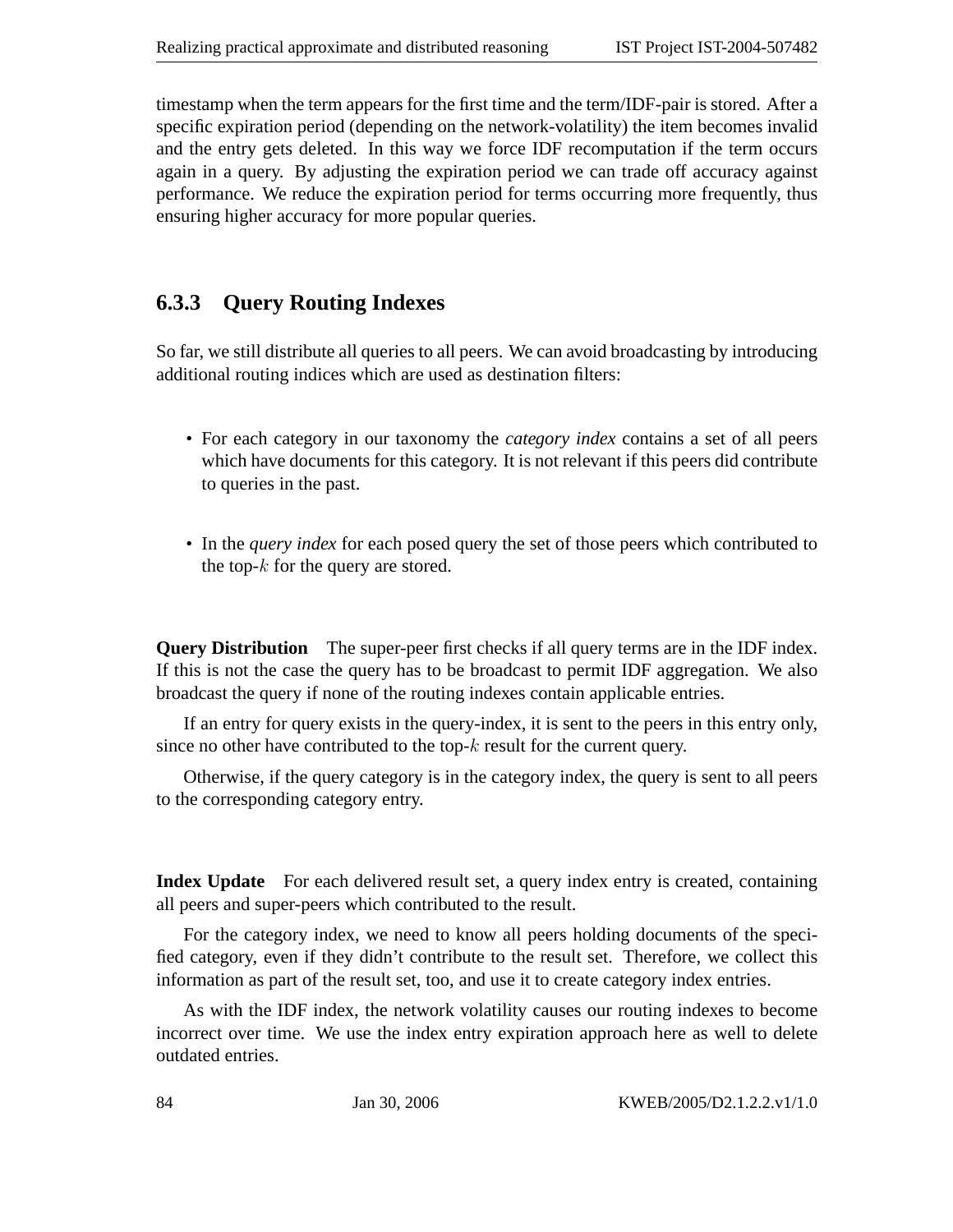



**Fig. 1.** Index size **Fig. 2.** Coverage of query index

## **6.4 Evaluation**

### **6.4.1 Simulation Environment**

We use the TREC document collection volume 5 consisting of LA Times articles for our experiments. The articles are already categorized according to the section they appeared in, and we use this information as base for our document classification. To simulate a network of document providers, these articles are distributed among the peers in the network. The simulated network consists of 2000 peers, each providing articles from three categories on average (with a standard deviation of 2.0).

The simulation is based on the framework described in [89]. The super-peers are arranged in a HyperCuP topology [85]. The TFxIDF calculation based on inverse indexes was done using the (slightly modified) search engine Jakarta Lucene<sup>2</sup>.

We assume a Zipf-distribution for query frequencies with skew of -0.0. News articles are popular only for a short time period, and the request frequency changes correspondingly. With respect to the Zipf-distribution this means that the query rank decreases over time. Query terms were selected randomly from the underlying documents. In our simulation, we generate 200 new most popular queries every 2000 queries which supersede the current ones and adjust query frequencies accordingly. This shift may be unrealistically high, but serves well to analyze how our algorithm reacts to such popularity changes.

### **6.4.2 Results**

**Index size** Figure 1 shows how the IDF index at each super-peer grows over time. After 10000 queries it has grown to a size of 2015, only a small fraction of all terms occuring in the document collection. A global inverted index we would have had contained 148867 terms. This underlines that much effort can be saved when only indexing terms which are actually appearing in queries.

<sup>2</sup>http://jakarta.apache.org/lucene/docs/index.html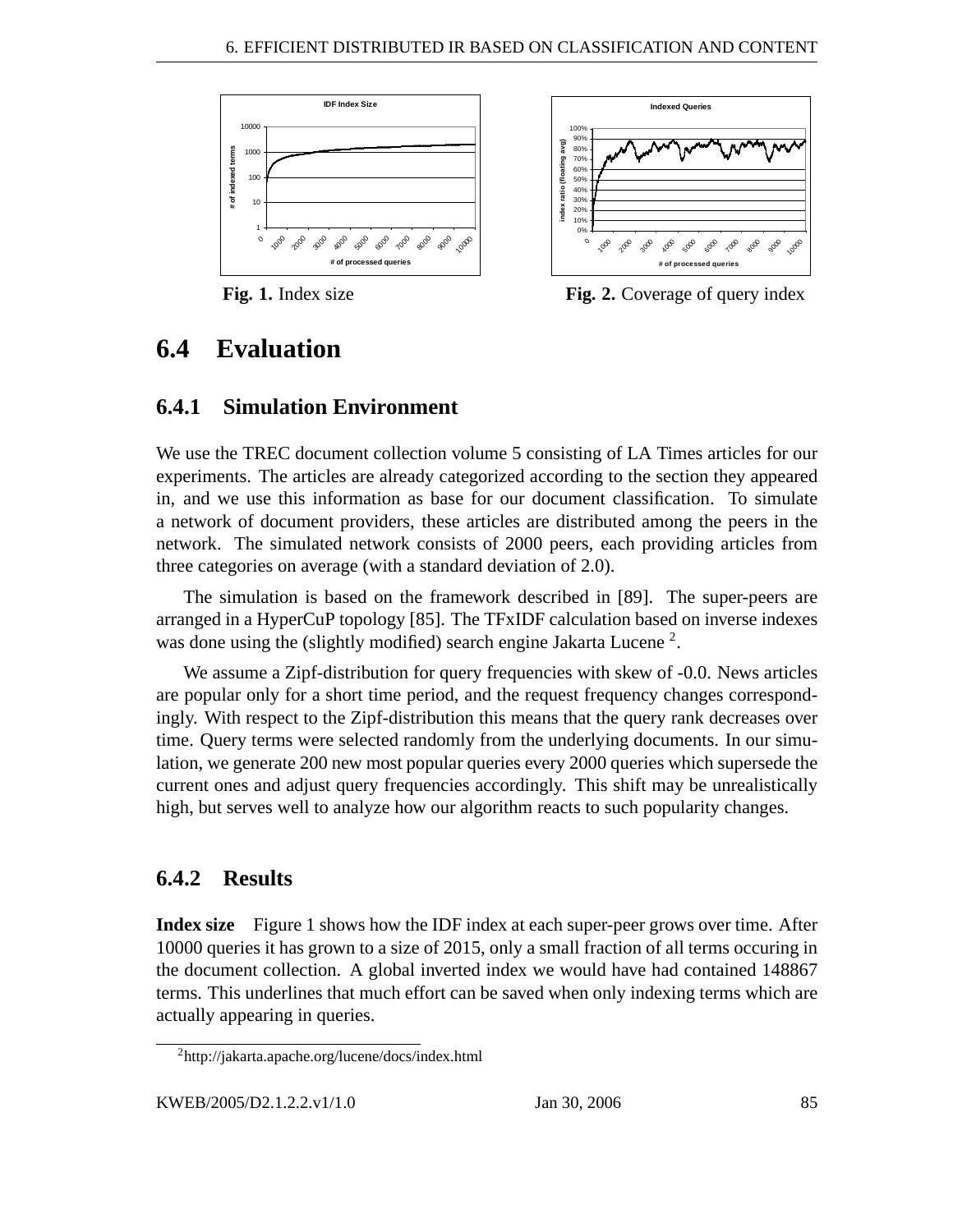**Index effectivity** Both category and query index become quite effective. After nearly 2000 queries, the query index achieves a coverage of 80%. Figure 2 shows how each popularity shift causes a coverage reduction from which the query index recovers after about 1000 queries. This shows that a change in query popularity over time is coped with after a very short while.

As there are only about 120 different categories, after less then 1000 queries the index contains nearly all of them (Figure 3). We assume that news provider specialized on some topics change these topics only very infrequently. Therefore, peers do not shift their topics during the simulation. Thus, the category index serves to reduce the number of contacted peers continuouosly, also after popularity shifts.

Figure 4 shows how many peers had to be contacted to compute the result. The influence of popularity shifts on the whole outcome can also be seen clearly. The category index takes care that the peaks caused by popularity shifts don't become too high. Summarized, the combination of both indexes yields a high decrease of contacted peers compared to broadcasting.





**Fig. 3.** Coverage of category index **Fig. 4.** Contacted peers per query

In the experiments described here we didn't introduce dynamics regarding the peers contents. Therefore, our algorithm yields exactly the same results as a complete index. In [7] (where we didn't take categories into account), we show that if 20% of the peers contents during a simulation run, the error ratio is about 3.5%.

## **6.5 Related Work**

Since the concepts of the highly distributed P2P networks and the rather centralized IR engines are hard to integrate, previous work in the area is focusing on efficient dissemination of this information. There is a challenging trade-off between reduced network traffic by lazy dissemination however leading to less effective retrieval, and a large network traffic overhead by eager dissemination facilitating very effective retrieval. What is needed is "just the right" level of dissemination to maintain a "suitable" retrieval effectiveness. Thus previous approaches to disseminate collection-wide information rely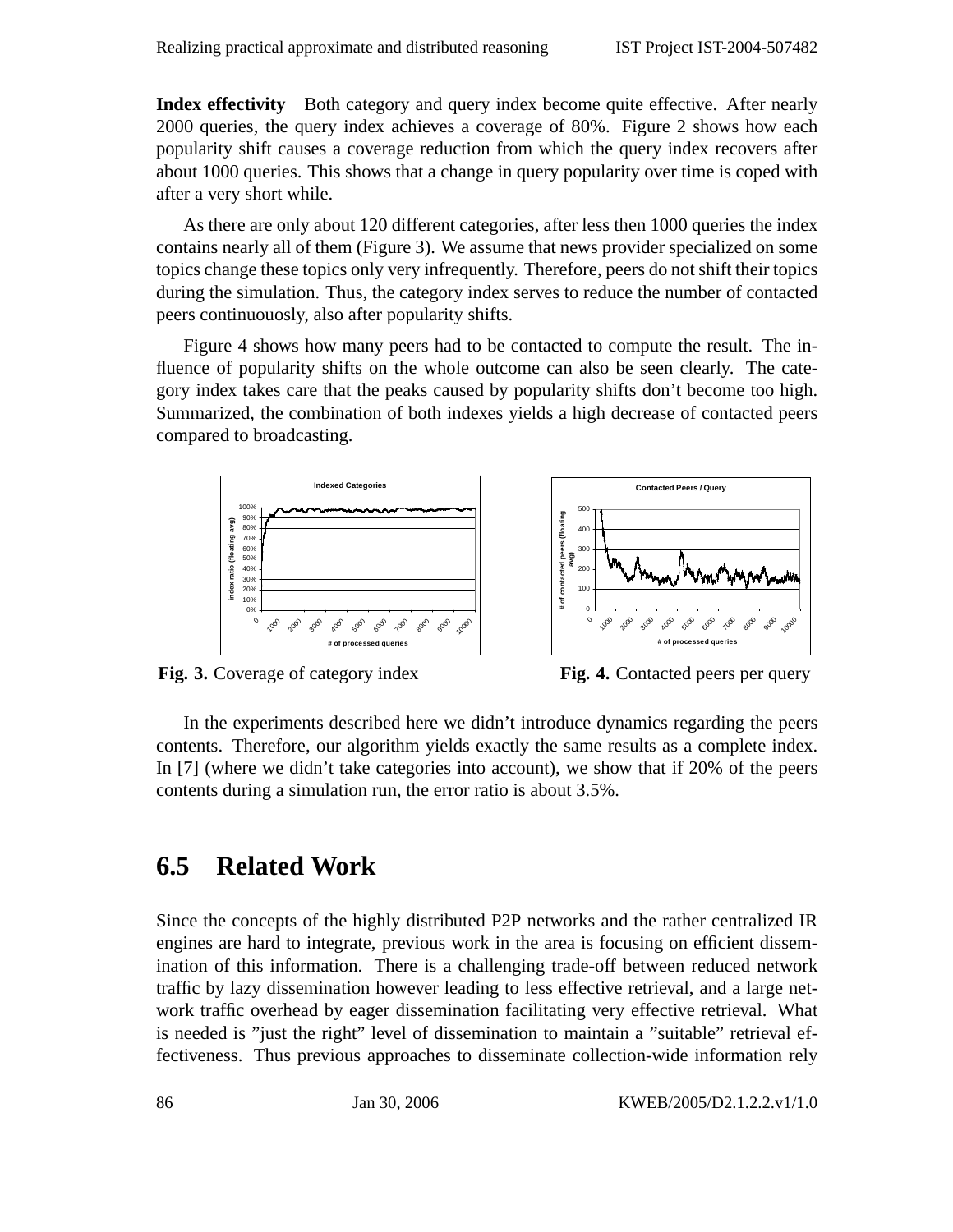on different techniques. We will briefly review the techniques from peer-to-peer systems, from distributed IR and Web Search engines and compare them to our approach.

For peer-to-peer systems there are different approaches. The PlanetP system [19] does not use collection-wide information like e.g. the inverted document frequency of query terms directly, but circumnavigates the problem by using a so-called inverted peer frequency estimating for all query terms, which peers are interesting contributors to a certain query. Summarizations of the content in the form of Bloom filters are used to decide what content a peer can offer, which are eagerly disseminated throughout the network by gossiping algorithms. Thus in terms of retrieval effectiveness this scheme describes documents on the summarization level, which is a suboptimal discriminator and by gossiping the system's scalability is limited. The idea of PeerSearch [95] is comparable to our approach, but instead of a broadcast-topology CAN [81] is used in combination with the vector space model (VSM) and latent semantic indexing (LSI) to create an index which is stored in CAN using the vector representations as coordinates. Thus all collection-wide information has to be disseminated again leading to a limited scalability. Also summarizing indexes have been used to maintain global information about a set of documents like e.g. in [106]. Here so-called cell abstract indexes are used for approximate queries. The abstract of a set of documents is some statistics of all documents in the set and the abstract of a peer is an abstract of the shared document set residing in the peer. An abstract index of a P2P system then is an organization of all abstracts of peers in the system. All peers of a system can thus be formed into an overlay network. Every joining peer will be added to a cell that contains its abstract and subsequently queries are routed to those cells that contain their abstract. However, also in this case indexes for all cells have to be updated regularly leading to a high overhead of network traffic. Moreover, peers in the end cells will just deliver all documents to the querying peer not removing suboptimal objects and again causing unnecessary network traffic. As in our approach, [67] use super-peers (called "'hub"' nodes) to manage indices and merge results. Depending on the cooperation capability/willingness of document providers ("'leaf"' nodes), hub nodes collect either complete or sampled term frequencies for each leaf peer. This information is used to select relevant peers during query distribution. By using query sampling hubs are able to give an estimate of relevant peers, even in case of uncooperative peers. As with the other systems, indices are built in advance, thus causing possibly unnecessary management messages.

From the perspective of information retrieval the problem of disseminating collectionwide information first occurred when IR moved beyond centralized indexing schemes over collections like e.g. given by TREC, and had to deal with vast distributed document collections like the WWW. Here due to the random-like distribution of content over the WWW, research on effective retrieval in Web IR applications showed that a complete dissemination with immediate updates is usually unnecessary, thus allowing for a little volatility [102], The required level of dissemination, however, was found to be dependent on the document allocation throughout the network [101]: random allocation calls for low dissemination, whereas higher dissemination is needed if documents are allocated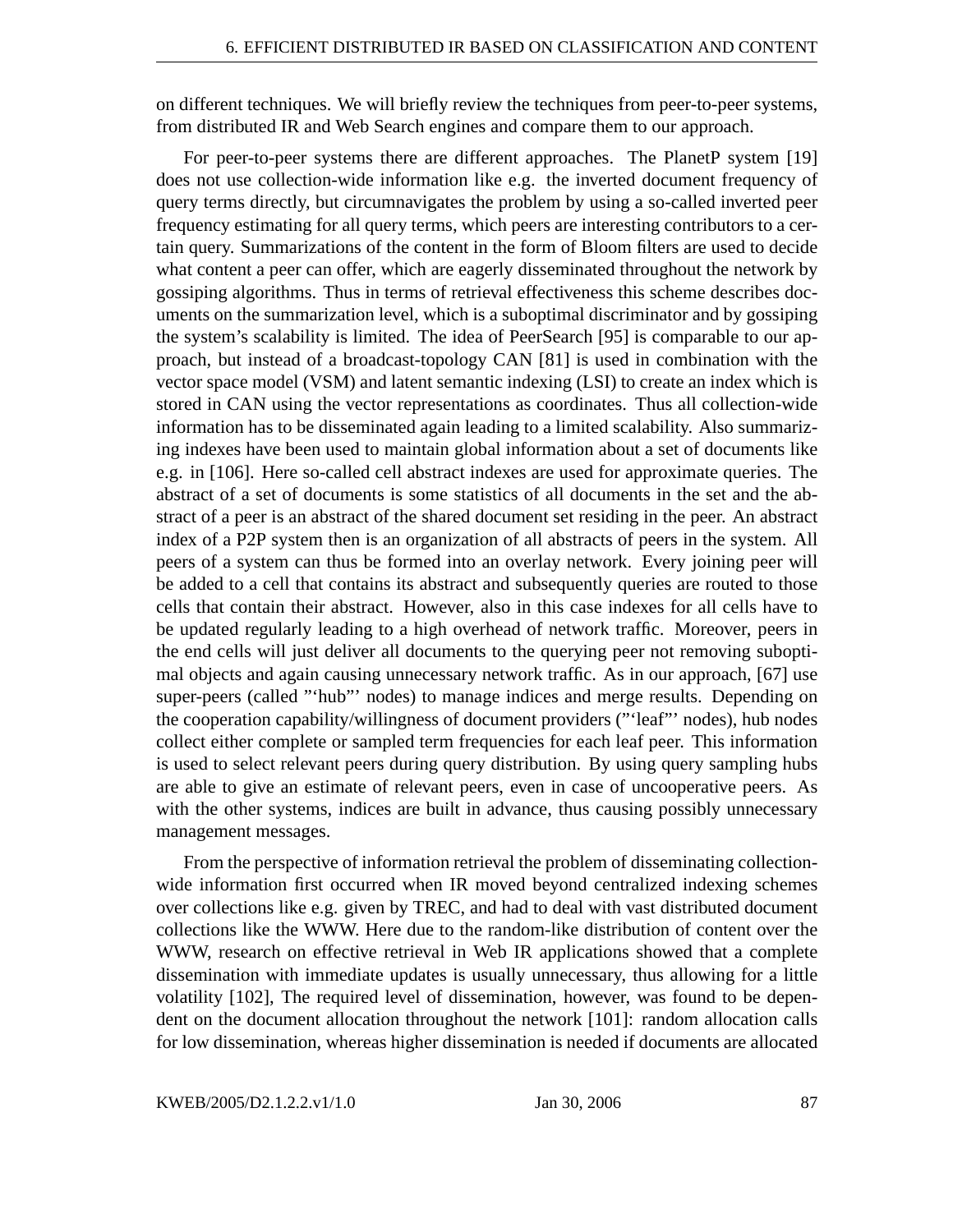based on content. In peer-to-peer networks this random-like distribution does usually not hold. We have argued in our news scenario, that in practical applications peers often will not carry a random portion of the entire document collection. Though some newspapers like the New York Times will cover a wide area of topics, specialized newspapers like the Financial Times will limit the range and some publications can even provide corpora that essentially differ in the topics and keywords contained. Moreover, though a lazy dissemination in terms of effectiveness usually is comparable to the centralized approach for general queries, our indexing scheme focuses only on parts of the networks containing most promising documents, thus the collection-wide information has to be disseminated and (at least) regularly updated. Hence, classical Web search engines like Google crawl the Web and individually index the sites, but then all indexing information is transferred over the network and managed in a vast centralized repository for subsequent retrieval. Novel approaches to distribute Web search engines like Google desktop will have to deal with the same problem of dissemination this information efficiently. Therefore, though designed for peer-to-peer infrastructures, our work here can be assumed to have an interesting impact on future developments in distributed Web search engines.

# **6.6 Summary**

In this chapter we have discussed the important problem of efficiently querying federated information sources using peer-to-peer infrastructures especially if collection-wide information is needed. We have described a practical use-case scenario for the problem and have presented an innovative local indexing scheme which flexibly includes collectionwide information. Our novel indexes are not created in advance, but are maintained query-driven, i.e. we do not index any information which is never asked for. This allows our algorithm to scale, even in more volatile networks. Another improvement is our introduction of a separate category index that allows to prune large portions of the network and thus also enhances scalability.

In the next step, we plan to extend the simple classification scheme to a description logic based annotation scheme. This will allow more complex constraints on the metadata part of a query, and thus result in improved query expressivity.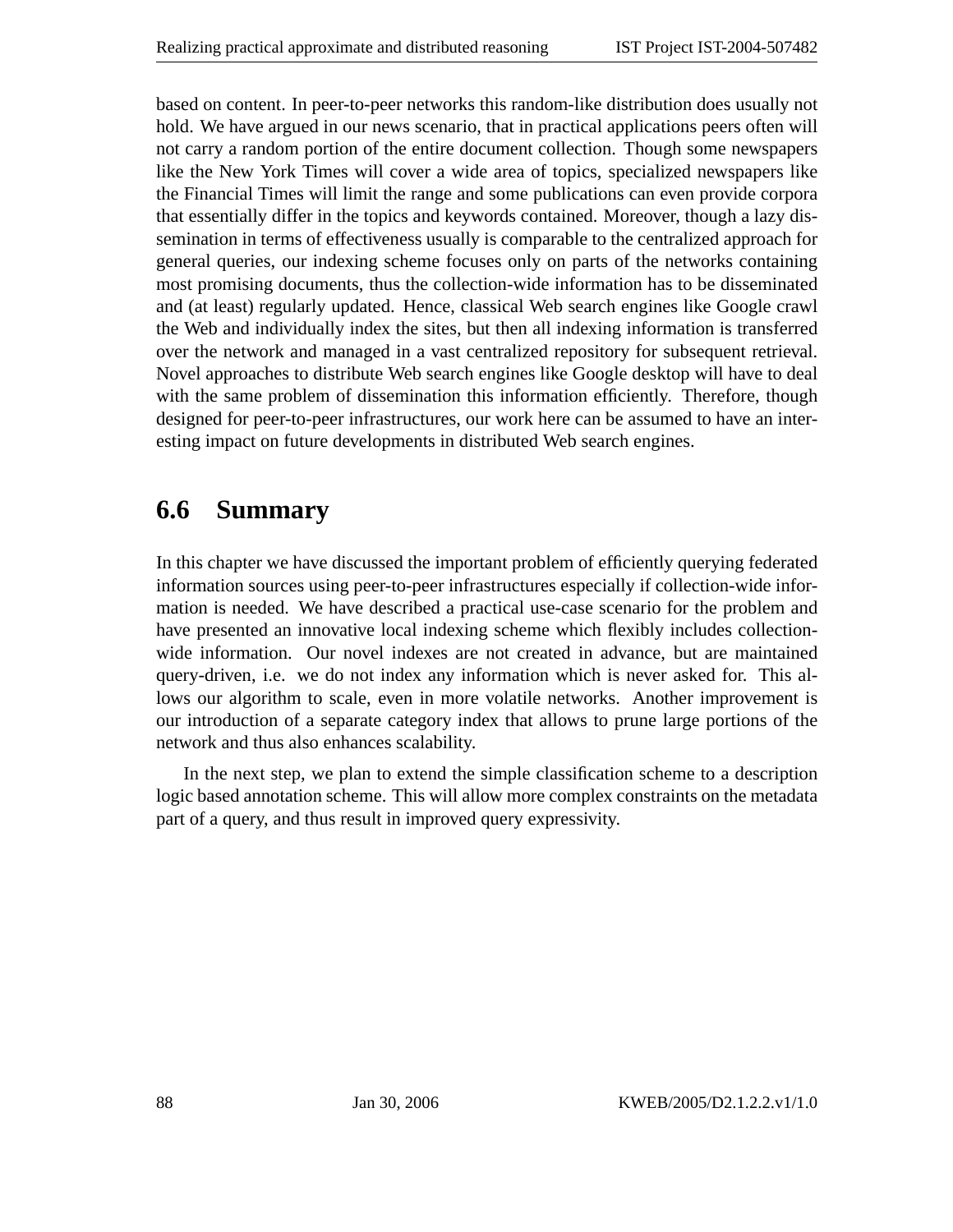# **Chapter 7**

# **Conclusion**

This deliverable reports on new methods for achieving scalability, as proposed by work package 2.1, especially on how to do practical approximations and distributed reasoning for ontologies. In the beginning, the focus is, as in the first version of this deliverable, on approximation methods and their applications and results of experiments. In the end we concentrate on distributed reasoning methods and the improvements that they offer.

In the beginning of this deliverable, two major solutions were given to the well known problem of Description Logic reasoners that don't seem to react well for A-Box reasoning when the number of instances of an ontology becomes larger. In Chapter 2 we gave an overview over such two approximation methods and described how they can be applied to the problem of instance retrieval. We also presented the results of experiments done with these methods applied to the above stated problem, using Gene Ontology. The experiments focus on the problem of whether the approximation methods can lead to any reductions in complexity and if the costs for doing this are worthy or not. These experiments and evaluations against benchmarking sets were also conducted with the purpose of improving the instance retrieval methods from the point of view of scalability of such ontologies with a large number of instances.

In Chapter 3, we described the new SCREECH system for approximate A-Box reasoning, which is based on a language weakening transformation of OWL DL into Datalog. The method has polynomial time complexity and is complete but unsound with respect to OWL DL semantics. A performance evaluation showed, however, that SCREECH achieves improvements in run-time while delivering only very few wrong answers.

Starting from the observation that users don't manage to successfully formulate their own queries over extensive amounts of data, in Chapter 4 we described how we developed a specialized rule language which implements query rewriting of RDF rules in order to provide personalized information access to distributed resources (on the semantic web). This approach was created as a personalized search service of a personal learning assistant, which combines user preferences and user query formulation dialogue. By implementing query relaxation and query refinement, the application in this framework has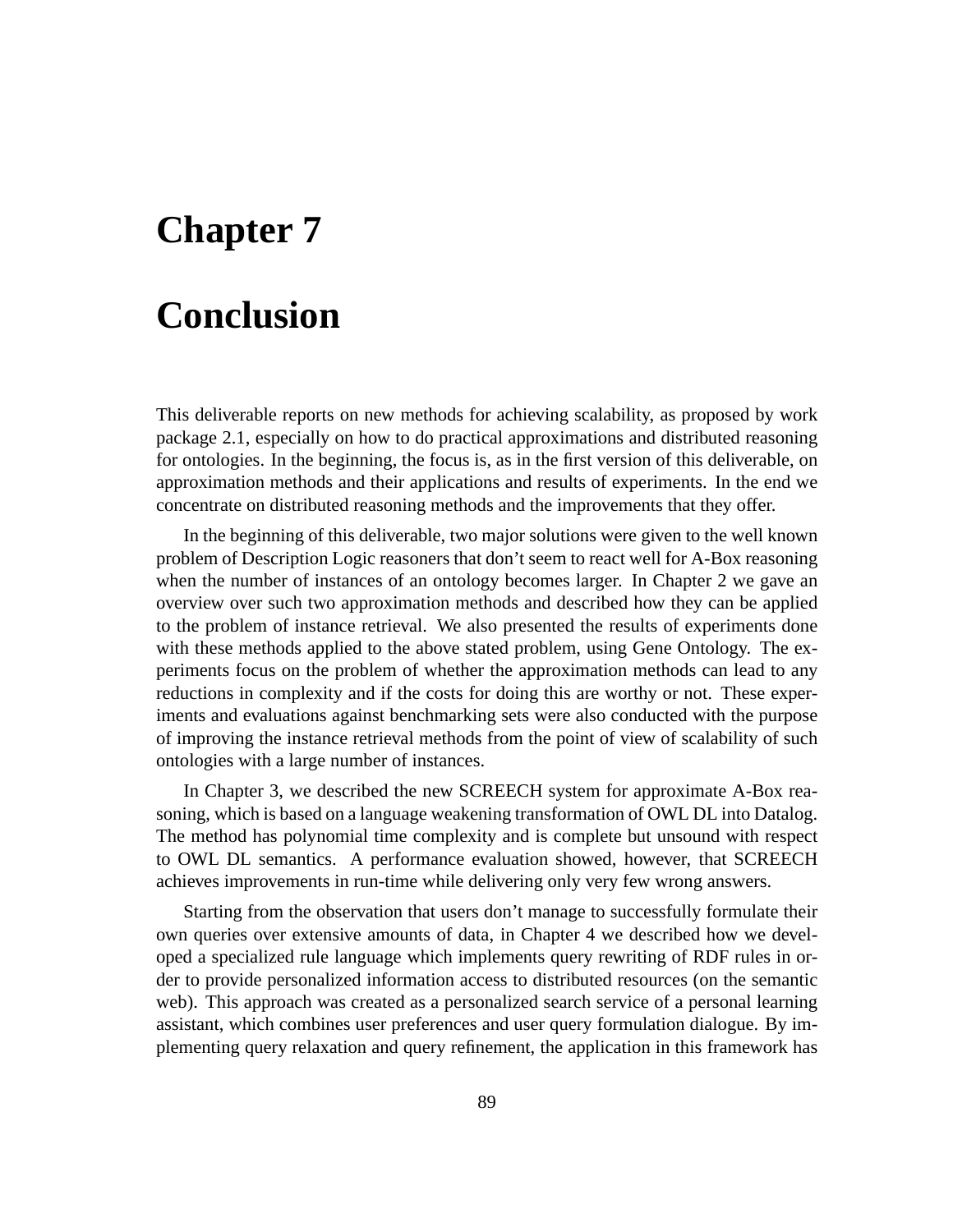also been tested on two metadata sets. It proved how RDF queries can be reformulated in order to give good answers, even if the user didn't manage to formulate them accurately.

The architecture of DRAGO, clearly based on a peer-to-peer structure and distributed knowledge management systems, showed in Chapter 5 how instance retrieval and distributed reasoning can be accomplished. It makes use of the distributed contextual reasoning and querying paradigm, which is based among others on semantic mappings and local reasoning. This is a very clear example about how we can benefit from the advantages of distributed reasoning and querying algorithms over (large) OWL ontologies, interrelated by semantic links.

The last contribution in this deliverable described the problem of efficiently querying distributed sources using peer-to-peer structures, especially if collection-wide information is needed. Experiments have been done on a TREC document collection volume consisting of LA Times articles categorized according to the sections they appeared in. They proved that the proposed algorithm scales, even in more volatile networks. Another important improvement is the fact that by adding a separate category index, it allows to cut back on large portions of the network, thus enhancing scalability even more.

Besides the value of the deliverable itself, several solutions to the scalability problem have been presented, specifically in the area of approximate and distributed reasoning for ontologies. Without doubt, we must mention here that these results emerged from fruitful cooperation between different partners, leading to very good ideas. The theoretical solutions were also followed by implementations and thorough test cases to support their novelty and contributions, outlining the effective problem present in the semantic web, that of continuously expanding ontologies and data sets, and the need for improved solutions.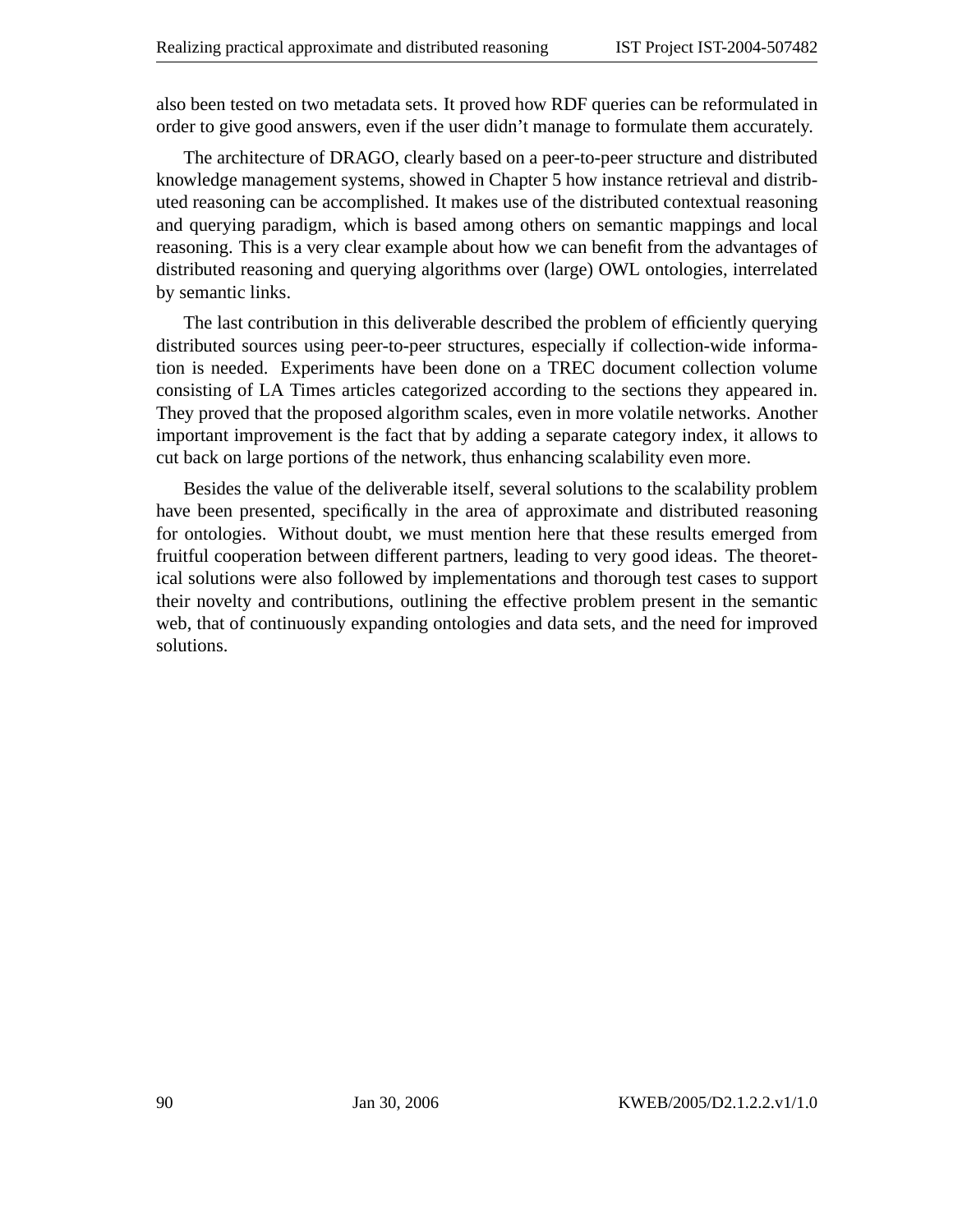# **Bibliography**

- [1] Karl Aberer. P-grid: A self-organizing access structure for p2p information systems. In *In Proceedings of the Sixth International Conference on Cooperative Information Systems (CoopIS)*, Trento, Italy, 2001.
- [2] G. Antoniou and F. van Harmelen. *Handbook on Ontologies in Information Systems*, chapter Web Ontology Language: OWL, pages 67–92. Springer Verlag, 2004.
- [3] Krzysztof R. Apt, Howard A. Blair, and Adrian Walker. Towards a theory of declarative knowledge. In Jack Minker, editor, *Foundations of Deductive Databases and Logic Programming*, pages 89–148. Morgan Kaufmann, Los Altos, CA, 1988.
- [4] F. Baader, D. Calvanese, D. L. McGuinness, D. Nardi, and P F. Patel-Schneider. *The Description Logic Handbook - Theory, Implementation and Applications*. Cambridge University Press, 2003.
- [5] Franz Baader and Tobias Nipkow. *Term rewriting and all that*. Cambridge University Press, New York, NY, USA, 1998.
- [6] Wolf-Tilo Balke, Wolfgang Nejdl, Wolf Siberski, and Uwe Thaden. DL meets P2P – distributed document retrieval based on classification and content. In *Proceedings of the 9th European Conference on Research and Advanced Technology for Digital Libraries (ECDL2005)*, 2005.
- [7] Wolf-Tilo Balke, Wolfgang Nejld, Wolf Siberski, and Uwe Thaden. Progressive distributed top-k retrieval in peer-to-peer networks. In *Proceedings of the 21st International Conference on Data Engineering (ICDE 2005)*, 2005.
- [8] Wolf-Tilo Balke and Matthias Wagner. Through different eyes: assessing multiple conceptual views for querying web services. In Stuart I. Feldman, Mike Uretsky, Marc Najork, and Craig E. Wills, editors, *WWW (Alternate Track Papers & Posters)*, pages 196–205. ACM, 2004.
- [9] S. Bechhofer, F. van Harmelen, J. Hendler, I. Horrocks, D.L. McGuinness, P.F. Patel-Schneider, and L. Andrea Stein. OWL Web Ontology Language Reference. W3C Recommendation, February 2004. www.w3.org/TR/owl-ref.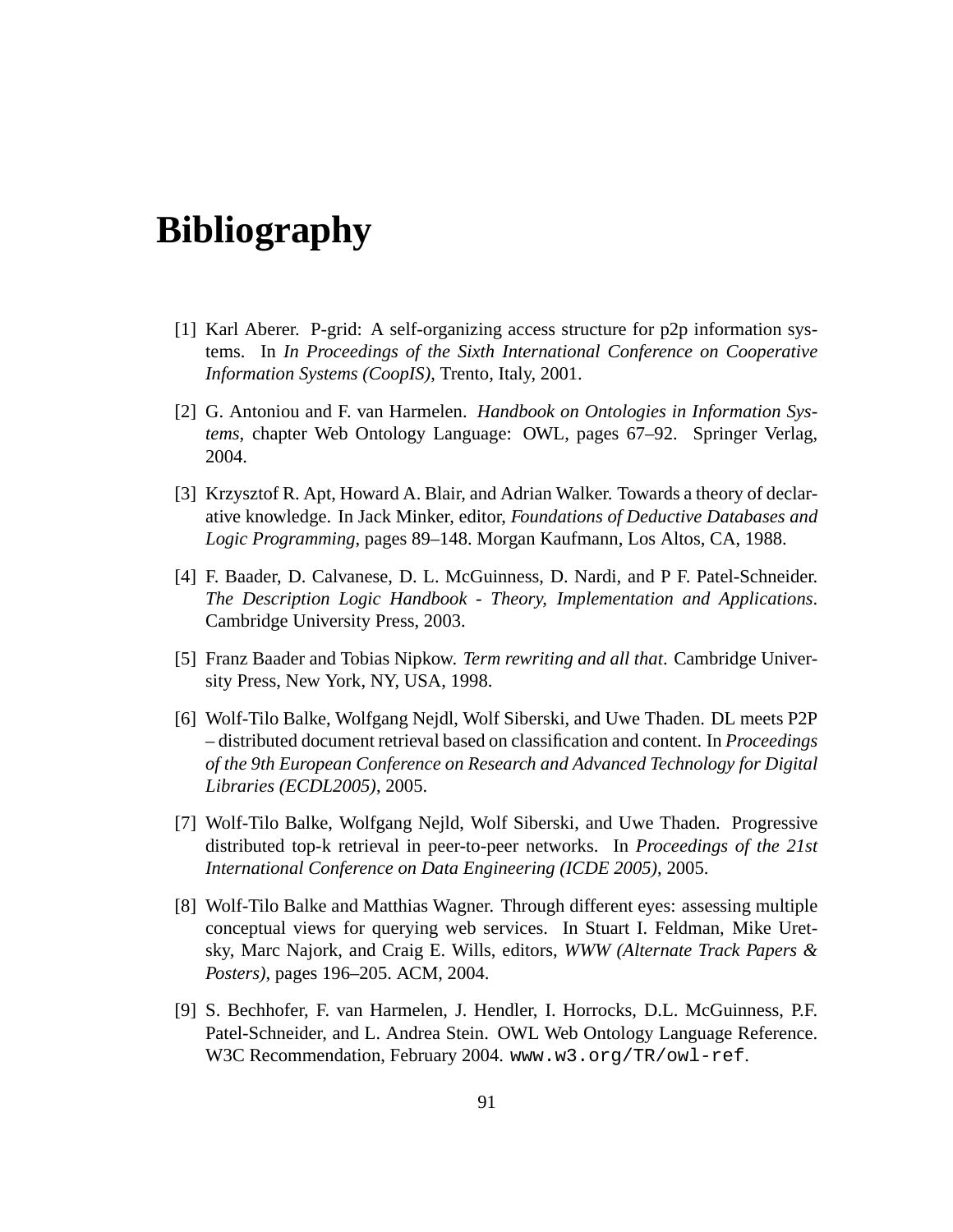- [10] A. Borgida and L. Serafini. Distributed Description Logics: Assimilating Information from Peer Sources. *Journal of Data Semantics*, 1:153–184, 2003.
- [11] P. Bouquet, F. Giunchiglia, F. van Harmelen, L. Serafini, and H. Stuckenschmidt. C-OWL: Contextualizing Ontologies. In *Proceedings of the 2d International Semantic Web Conference (ISWC 2003)*, pages 164–179, 2003.
- [12] P. Bouquet, F. Giunchiglia, F. van Harmelen, L. Serafini, and H. Stuckenschmidt. Contextualizing Ontologies. *Journal on Web Semantics*, 1(4):325–343, 2004.
- [13] P. Bouquet, L. Serafini, and S. Zanobini. Semantic Coordination: A New Approach and an Application. In *Proceedings of the Sencond Internatinal Semantic Web Conference (ISWC 2003)*, volume 2870 of *Lecture Notes in Computer Science*, pages 130–145. Springer Verlag, 2003.
- [14] Craig Boutilier, Ronen I. Brafman, Holger H. Hoos, and David Poole. Reasoning with conditional ceteris paribus preference statements. In Kathryn B. Laskey and Henri Prade, editors, *UAI*, pages 71–80. Morgan Kaufmann, 1999.
- [15] Ronen I. Brafman, Carmel Domshlak, Solomon E. Shimony, and Yael Silver. Tcpnets for preferences over sets. In *WS on Advances in Preference Handling*, 2005.
- [16] Nicolas Bruno, Luis Gravano, and Amelie Marian. Evaluating top-k queries over ´ web-accessible databases. In *Proceedings of the 18th International Conference on Data EngineeringE*, pages 369–. IEEE Computer Society, 2002.
- [17] Marco Cadoli and Francesco Scarcello. Semantical and computational aspects of Horn approximations. *Artificial Intelligence*, 119(1), may 2000.
- [18] Stefano Ceri. A declarative approach to active databases. In Forouzan Golshani, editor, *ICDE*, pages 452–456. IEEE Computer Society, 1992.
- [19] Francisco Matias Cuenca-Acuna, Christopher Peery, Richard P. Martin, and Thu D. Nguyen. PlanetP: Using Gossiping to Build Content Addressable Peer-to-Peer Information Sharing Communities. In *Twelfth IEEE International Symposium on High Performance Distributed Computing (HPDC-12)*. IEEE Press, June 2003.
- [20] Mukesh Dalal. Anytime clausal reasoning. *Annals of Mathematics and Artificial Intelligence*, 22(3–4):297–318, 1998.
- [21] Peter Dolog, Nicola Henze, Wolfgang Nejdl, and Michael Sintek. Personalization in distributed e-learning environments. In *Proc. of WWW2004 — The Thirteen International World Wide Web Conference*, New Yourk, May 2004. ACM Press.
- [22] Peter Dolog and Michael Schäfer. A framework for browsing, manipulating and maintaining interoperable learner profiles. In Liliana Ardissono, Paul Brna, and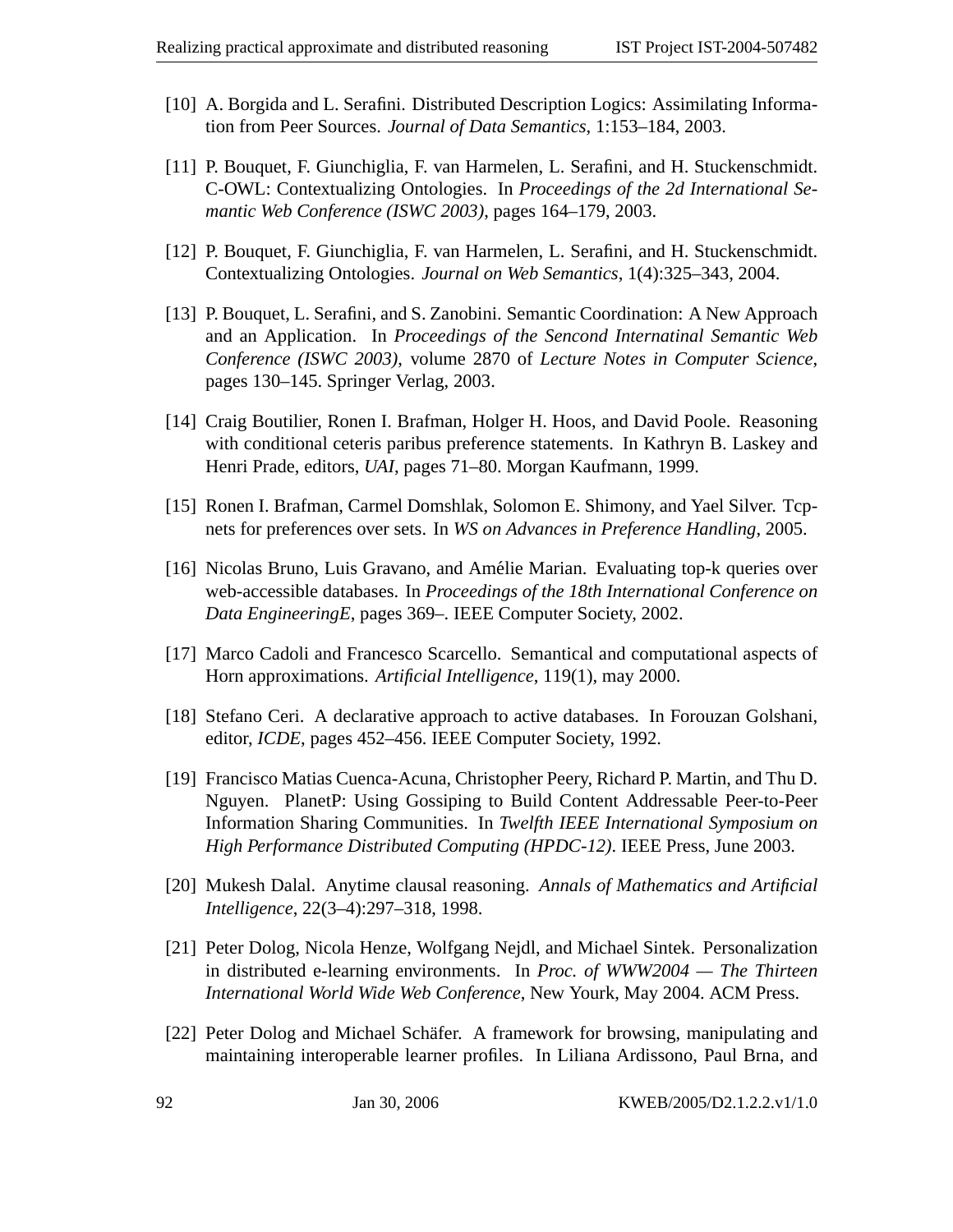Antonija Mitrović, editors, *Proc. User Modeling 2005: 10th International Conference, UM 2005*, volume 3538 of *LNAI*, Edinburgh, Scotland, UK, July 2005. Springer.

- [23] The dublin core metadata initiative. http://dublincore.org/.
- [24] M. Ehrig, Ch. Tempich, J. Broekstra, F. van Harmelen, M. Sabou, R. Siebes, S. Staab, and H. Stuckenschmidt. A Metadata Model for Semantics-Based Peerto-Peer Systems. In *Proceedings of the 2d Konferenz Professionelles Wissensmanagement*, 2003.
- [25] Thomas Eiter, Nicola Leone, Christinel Mateis, Gerald Pfeifer, and Francesco Scarcello. A deductive system for nonmonotonic reasoning. In Jürgen Dix and et al, editors, *Proceedings of the 4th International Conference on Logic Programming and Nonmonotonic Reasoning (LPNMR'97)*, volume 1265 of *Lecture Notes in Artificial Intelligence*. Springer, Berlin, 1997.
- [26] Francois Fages. Consistency of Clark's completion and existence of stable models. *Journal of Methods of Logic in Computer Science*, 1:51–60, 1994.
- [27] Ronald Fagin, Amnon Lotem, and Moni Naor. Optimal aggregation algorithms for middleware. In *PODS '01: Proceedings of the twentieth ACM SIGMOD- SIGACT-SIGART symposium on Principles of database systems*, pages 102–113, New York, NY, USA, 2001. ACM Press.
- [28] Terry Gaasterland, Parke Godfrey, and Jack Minker. An overview of cooperative answering. *Journal of Intelligent Information Systems*, 1(2):123–157, 1992.
- [29] Terry Gaasterland, Parke Godfrey, and Jack Minker. Relaxation as a platform for cooperative answering. *Journal of Intelligent Information Systems*, 1(3/4):293– 321, 1992.
- [30] Terry Gaasterland and Jorge Lobo. Qualified answers that reflect user needs and preferences. In *Proceedings of 20th International Conference on Very Large Data Bases (VLDB94)*, pages 309–320, 1994.
- [31] Terry Gaasterland and Jorge Lobo. Qualifying answers according to user needs and preferences. *Fundamenta Informaticae*, 32(2):121–137, 1997.
- [32] Michael Gelfond and Vladimir Lifschitz. Classical negation in logic programs and disjunctive databases. *New Generation Computing*, 9:365–385, 1991.
- [33] F. Giunchiglia, P. Shvaiko, and M. Yatskevich. Semantic Matching. In *First European Semantic Web Symposium (ESWS 2004)*, pages 61–75, 2004.
- [34] B. Cuenca Grau, B. Parsia, and E. Sirin. Pellet: An OWL DL Reasoner. In *Proceedings of the Third International Semantic Web Conference (ISWC 2004)*, 2004. http://www.mindswap.org/2003/pellet/index.shtml.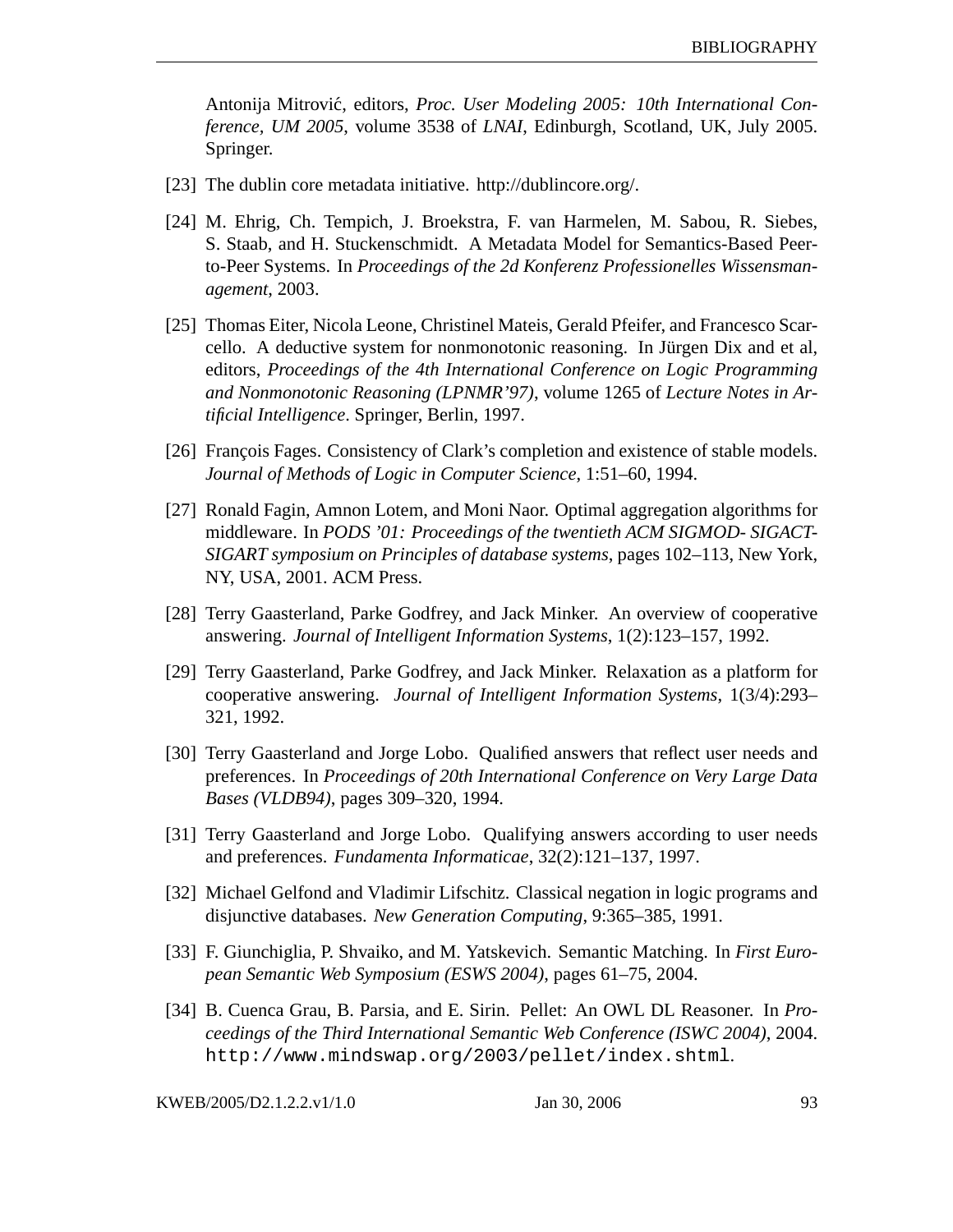- [35] B. Cuenca Grau, B. Parsia, and E. Sirin. QOM: Quick Ontology Mapping. In *Proceedings of the Third International Semantic Web Conference (ISWC 2004)*, 2004.
- [36] B. Cuenca Grau, B. Parsia, and E. Sirin. Working with Multiple Ontologies on the Semantic Web. In S. A. McIlraith, D. Plexousakis, and F. van Harmelen, editors, *Proceedings of the Third International Semantic Web Conference (ISWC 2004)*, volume 3298 of *Lecture Notes in Computer Science*, pages 620–634. Springer Verlag, 2004.
- [37] P. Groot, A. ten Teije, and F. van Harmelen. Towards a structured analysis of approximate problem solving: a case study in classification. In *Proceedings of the Ninth International Conference on Principles of Knowledge Representation and Reasoning (KR'04)*, Whistler, Colorado, June 2004.
- [38] Perry Groot, Heiner Stuckenschmidt, and Holger Wache. Approximating description logic classification for semantic web reasoning. In Asunción Gómez-Pérez and Jérôme Euzenat, editors, *The Semantic Web: Research and Applications*, Sec*ond European Semantic Web Conference, ESWC 2005, Heraklion, Crete, Greece, May 29 - June 1, 2005, Proceedings*, volume 3532 of *Lecture Notes in Computer Science*, pages 318–332. Springer, 2005.
- [39] Object Management Group. OMG unified modelling language specification, version 1.3, March 2000. Available at http://www.omg.org/. Accessed on June 1, 2001.
- [40] Ulrich Güntzer, Wolf-Tilo Balke, and Werner Kießling. Optimizing multi-feature queries for image databases. In Amr El Abbadi, Michael L. Brodie, Sharma Chakravarthy, Umeshwar Dayal, Nabil Kamel, Gunter Schlageter, and Kyu-Young Whang, editors, *VLDB 2000, Proceedings of 26th International Conference on Very Large Data Bases, September 10-14, 2000, Cairo, Egypt*, pages 419–428. Morgan Kaufmann, 2000.
- [41] V. Haarslev and R. Möller. RACE system description. In *Proceedings of the 1999 DL Workshop*, CEUR Electronic Workshop Proceedings, pages 130–132, 1999.
- [42] V. Haarslev and R. Möller. High performance reasoning with very large knowledge bases: A practical case study. In *IJCAI'2001*, pages 161–168, 2001.
- [43] V. Haarslev and R. Möller. RACER system description. In *IJCAR'2001*, volume 2083 of *LNAI*, pages 701–705. Springer, 2001.
- [44] Pat Hayes. Rdf semantics. Recommendation, W3C, 2004.
- [45] P. Hitzler. Towards a systematic account of different semantics for logic programs. *Journal of Logic and Computation*, 15(3):391–404, 2005.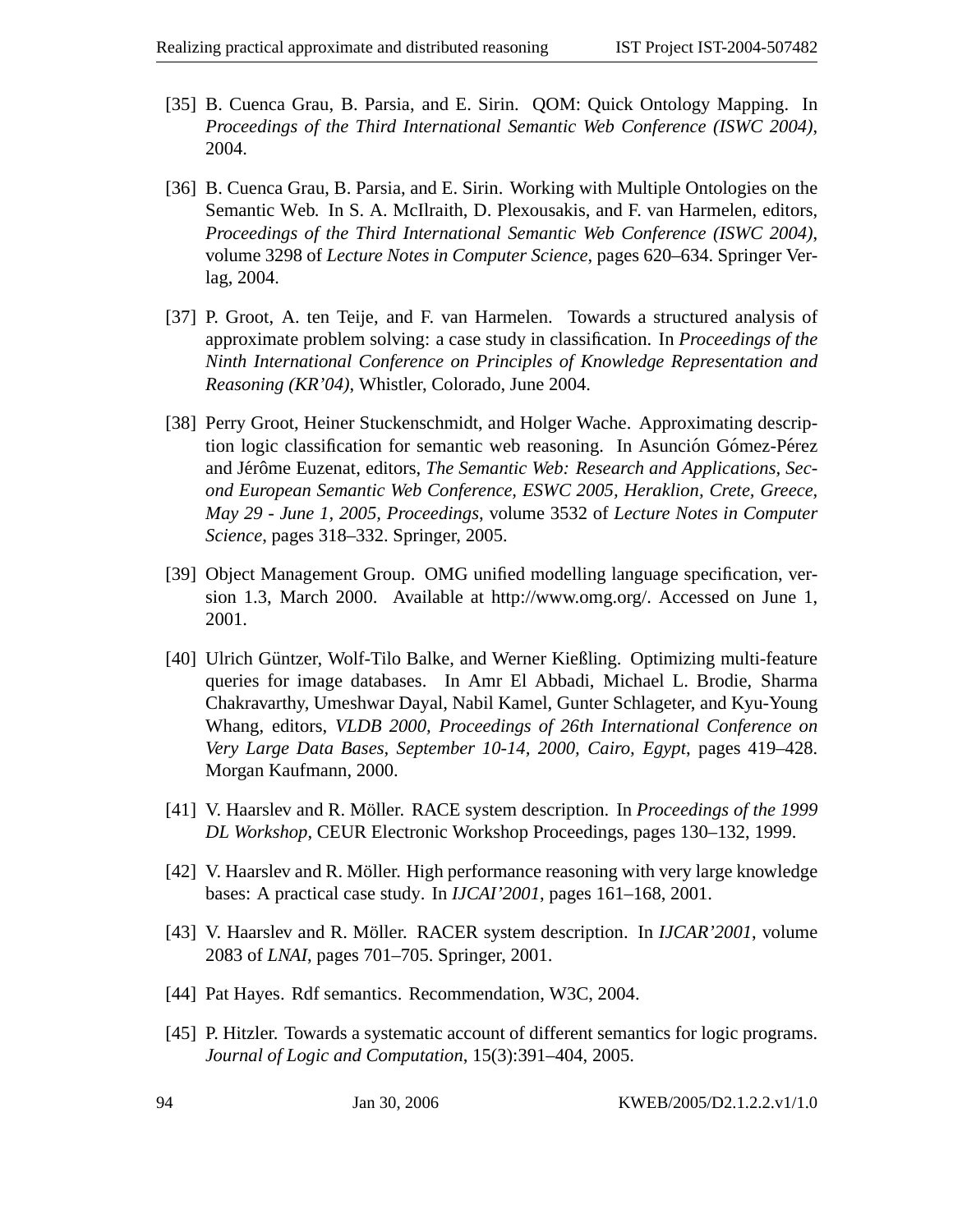- [46] Pascal Hitzler and Matthias Knorr. Towards a unified theory of logic programming semantics: Level mapping characterizations of disjunctive stable models. Technical report, AIFB, University of Karlsruhe, 2005. Available from http://www.aifb.uni-karlsruhe.de/WBS/phi.
- [47] Pascal Hitzler and Matthias Wendt. A uniform approach to logic programming semantics. *Theory and Practice of Logic Programming*, 5(1–2):123–159, 2005.
- [48] I. Horrocks. The FaCT System. In *TABLEAUX'98*, volume 1397 of *LNAI*, pages 307–312. Springer, 1998.
- [49] I. Horrocks. Using an Expressive Description Logic: FaCT or Fiction? In *KR'98*, pages 636–647. Morgan Kaufmann, 1998.
- [50] I. Horrocks, L. Li, D. Turi, and S. Bechhofer. The InstanceStore: DL Reasoning with Large Numbers of Individuals. In *Proceedings of the International Workshop on Description Logics (DL 2004)*, pages 31–40, 2004.
- [51] I. Horrocks and P. F. Patel-Schneider. FaCT and DLP. In *Proceedings of the Automated Reasoning with Analytic Tableaux and Related Methods (TABLEAUX 1998)*, pages 27–30, 1998.
- [52] I. Horrocks and P. F. Patel-Schneider. A Proposal for an OWL Rules Language. In *Proc. of the Thirteenth Int'l World Wide Web Conf.(WWW 2004)*. ACM, 2004.
- [53] I. Horrocks, U. Sattler, and S. Tobies. A Description Logic with Transitive and Converse Roles, Role Hierarchies and Qualifying Number Restriction. Technical Report 99-08, Technische Universität Dresden, LTCS, 1999.
- [54] I. Horrocks, U. Sattler, and S. Tobies. Practical Reasoning for Very Expressive Description Logics. *Logic Journal of the IGPL*, 8(3):239–263, 2000.
- [55] I. Horrocks and S. Tessaris. A Conjunctive Query Language for Description Logic Aboxes. In *AAAI*, pages 399–404, 2000.
- [56] Ian Horrocks, Lei Li, Daniele Turi, and Sean Bechhofer. The Instance Store: DL reasoning with large numbers of individuals. In *Proceedings of the International Workshop on Description Logics, DL2004, Whistler, Canada*, pages 31–40, 2004.
- [57] U. Hustadt, B. Motik, and U. Sattler. Reasoning for Description Logics around SHIQ in a Resolution Framework. Technical Report 3-8-04/04, FZI, Karlsruhe, Germany, April 2004. http://www.fzi.de/wim/publikationen.php?id=1172.
- [58] U. Hustadt, B. Motik, and U. Sattler. Reducing SHIQ<sup>−</sup> Description Logic to Disjunctive Datalog Programs. In *Proc. of the 9th Conference on Knowledge Representation and Reasoning (KR2004)*. AAAI Press, June 2004.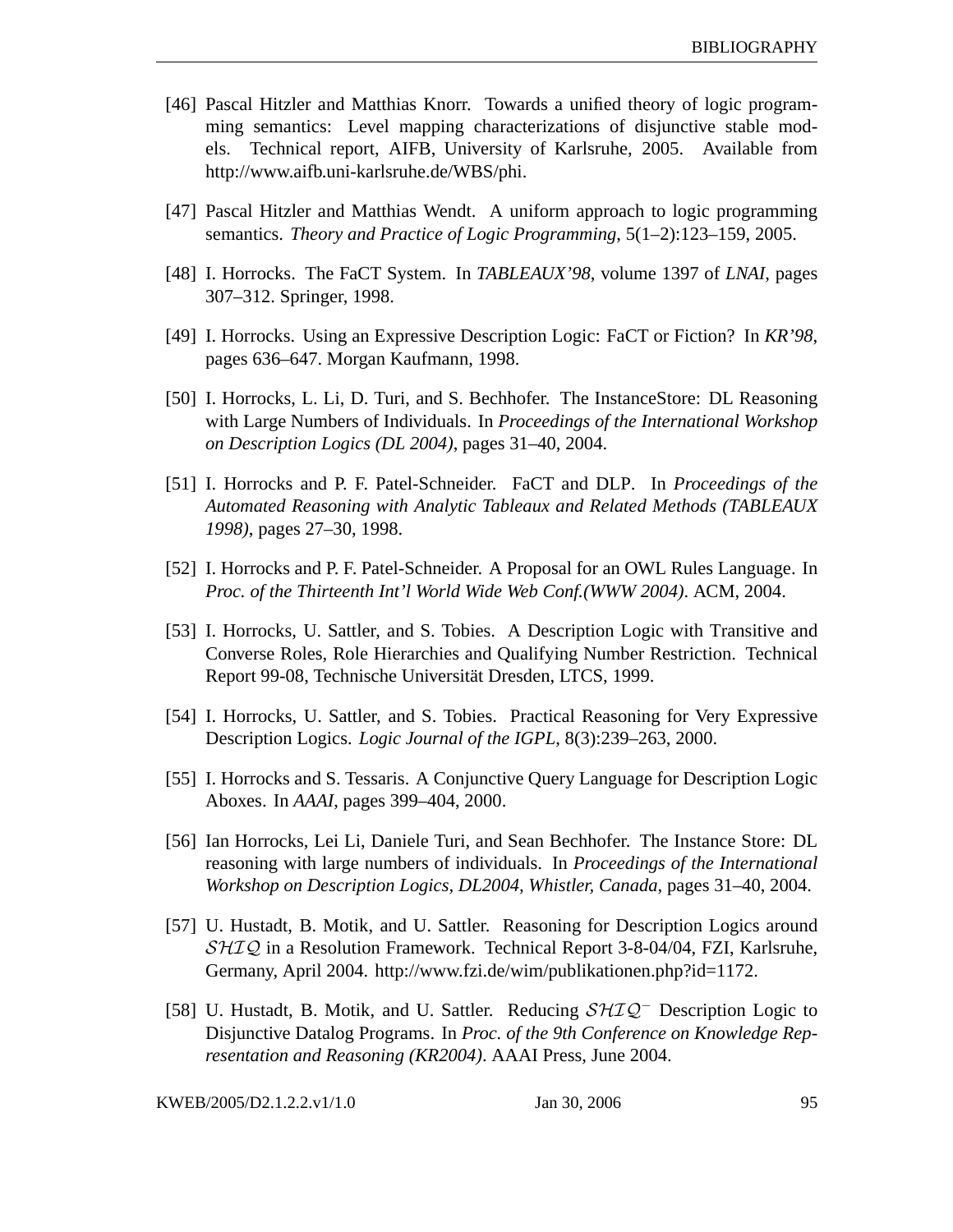- [59] U. Hustadt, B. Motik, and U. Sattler. Data complexity of reasoning in very expressive description logics. In Leslie Pack Kaelbling and Alessandro Saffiotti, editors, *Proceedings of the Nineteenth International Joint Conference on Artificial Intelligence, Edinburgh, Scotland*, pages 466–471, 2005.
- [60] Ullrich Hustadt, Boris Motik, and Ulrike Sattler. Reasoning in description logics with a concrete domain in the framework of resolution. In Ramon López de Mántaras and Lorenza Saitta, editors, Proceedings of the 16th Eureopean Con*ference on Artificial Intelligence, ECAI'2004, including Prestigious Applicants of Intelligent Systems, PAIS 2004, Valencia, Spain, August 22-27, 2004*, pages 353– 357. IOS Press, 2004.
- [61] Werner Kießling. Foundations of preferences in database systems. In *VLDB*, pages 311–322, 2002.
- [62] Werner Kießling and Gerhard Köstler. Preference sql design, implementation, experiences. In *Proceedings of 28th International Conference on Very Large Data Bases (VLDB02)*, pages 990–1001, 2002.
- [63] R. Korfhage. *Information Storage and Retrieval*. John Wiley, New York, 1997.
- [64] M. Lacroix and Pierre Lavency. Preferences; putting more knowledge into queries. In Peter M. Stocker, William Kent, and Peter Hammersley, editors, *Proceedings of 13th International Conference on Very Large Data Bases (VLDB87)*, pages 217– 225. Morgan Kaufmann, 1987.
- [65] Yuhua Li, Zuhair A. Bandar, and David McLean. An approach for measuring semantic similarity between words using multiple information sources. *IEEE Transactions on Knwoledge and Data Engineering*, 15(4), 2003.
- [66] John W. Lloyd. *Foundations of Logic Programming*. Springer, Berlin, 1988.
- [67] Jie Lu and Jamie Callan. Federated search of text-based digital libraries in hierarchical peer-to-peer networks. In *European Colloquium on IR Research (ECIR 2005)*, 2005.
- [68] C. Lutz. Description Logics with Concrete Domains A Survey. In *Advances in Modal Logics*, volume 4. King's College Publications, 2003.
- [69] A. Maedche, B. Motik, N. Silva, and R. Volz. MAFRA a Mapping Framework for Distributed Ontologies. In *Proc. of Knowledge Engineering and Knowledge Management (EKAW-02)*, volume 2473 of *Lecture Notes in Computer Science*. Springer, 2002.
- [70] David Makinson. *Bridges from Classical to Nonmonotonic Logic*, volume 5 of *Texts in Computing*. King's College Publications, London, 2005.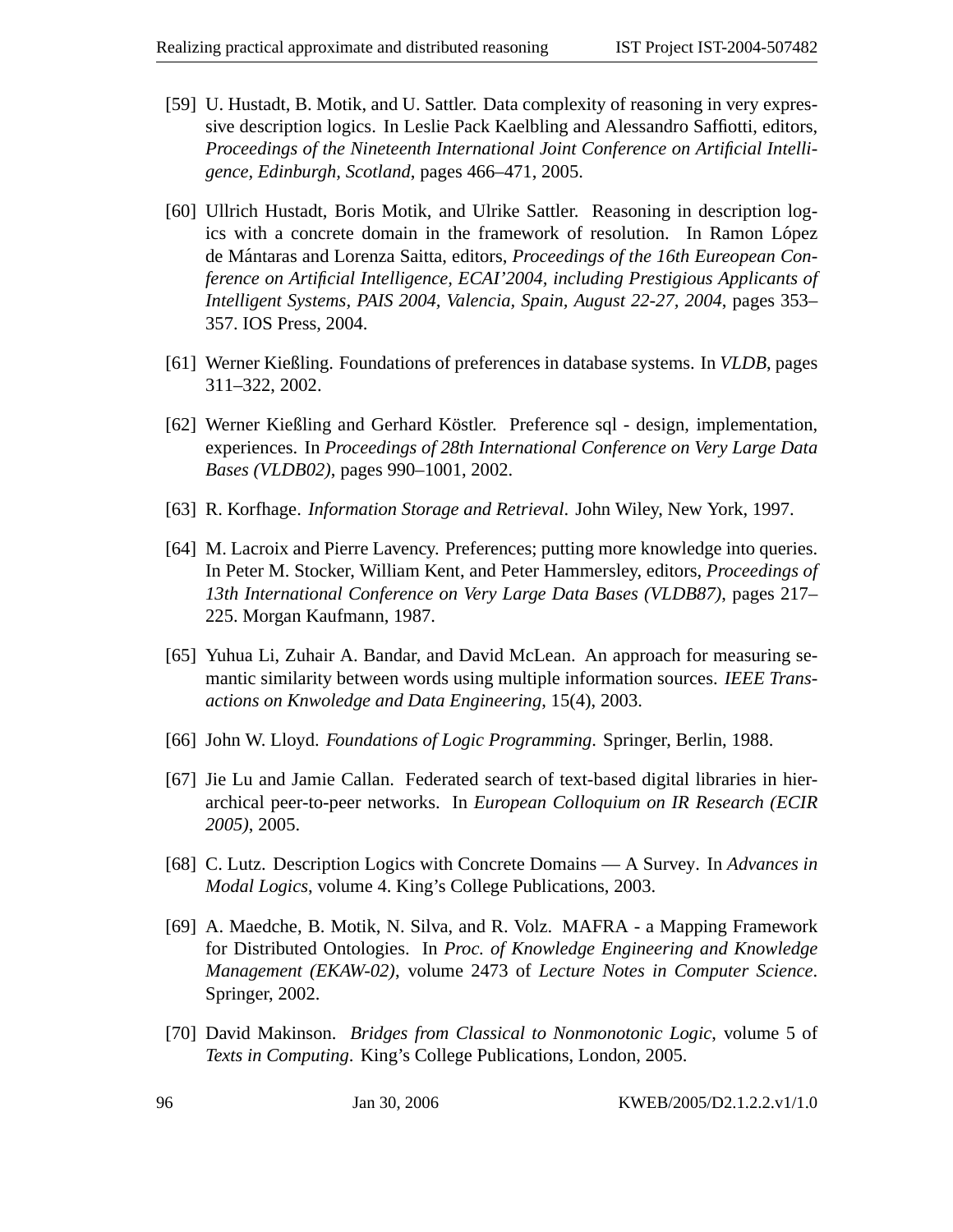- [71] M.Bonifacio, P.Bouquet, and P.Traverso. Enabling Distributed Knowledge Management. Managerial and Technological Implications. *Novatica and Informatik/Informatique*, III(1), 2002.
- [72] Boris Motik, Ulrike Sattler, and Rudi Studer. Query answering for OWL-DL with rules. In *Proceedings of the 3rd International Semantic Web Conference (ISWC2004), Hiroshima, Japan, November 2004*, 2004. To appear.
- [73] A. Motro. Flexx: A tolerant and cooperative user interface to database. *IEEE Transactions on Knowledge and Data Engineering*, 2(2):231–245, 1990.
- [74] Wolfgang Nejld, Wolf Siberski, Uwe Thaden, and Wolf-Tilo Balke. Top-k query evaluation for schema-based peer-to-peer networks. In *Proceedings of 3rd International Semantic Web Conference (ISWC 2004)*, 2004.
- [75] M. Nilsson. Ims metadata rdf binding guide. http://kmr.nada.kth.se/el/ims/metadata.html, May 2001.
- [76] N. F. Noy and M. A. Mussen. The PROMPT Suite : Interactive Tools for Ontology Merging and Mapping. *International Journal of Human-Computer Studies*, 56(6):983–1024, 2003.
- [77] Assosiation of Computing machinery. The acm computer classification system. http://www.acm.org/class/1998/, 2002.
- [78] B. Omelayenko. RDFT: A Mapping Meta-Ontology for Business Integration. In *Proc. of the Workshop on Knowledge Transformation for the Semantic Web at the 15th European Conference on Artificial Intelligence (KTSW2002)*, pages 77–84, 2002.
- [79] George Papamarkos, Alexandra Poulovassilis, and Peter T. Wood. Eventcondition-action rule languages for the semantic web. In Isabel F. Cruz, Vipul Kashyap, Stefan Decker, and Rainer Eckstein, editors, *SWDB*, pages 309–327, 2003.
- [80] N. Paton. *Active Rules in Database Systems*. Springer, 1999.
- [81] Sylvia Ratnasamy, Paul Francis, Mark Handley, Richard Karp, and Scott Shenker. A scalable content addressable network. In *Proceedings of the 2001 Conference on applications, technologies, architectures, and protocols for computer communications*. ACM Press, 2001.
- [82] Grzegorz Rozenberg, editor. *Handbook of Graph Grammars and Computing by Graph Transformations, Volume 1: Foundations*. World Scientific, 1997.
- [83] C. Sakama and K. Inoue. An alternative approach to the semantics of disjunctive logic programs and deductive databases. *Journal of Automated Reasoning*, 13:145– 172, 1994.

KWEB/2005/D2.1.2.2.v1/1.0 Jan 30, 2006 97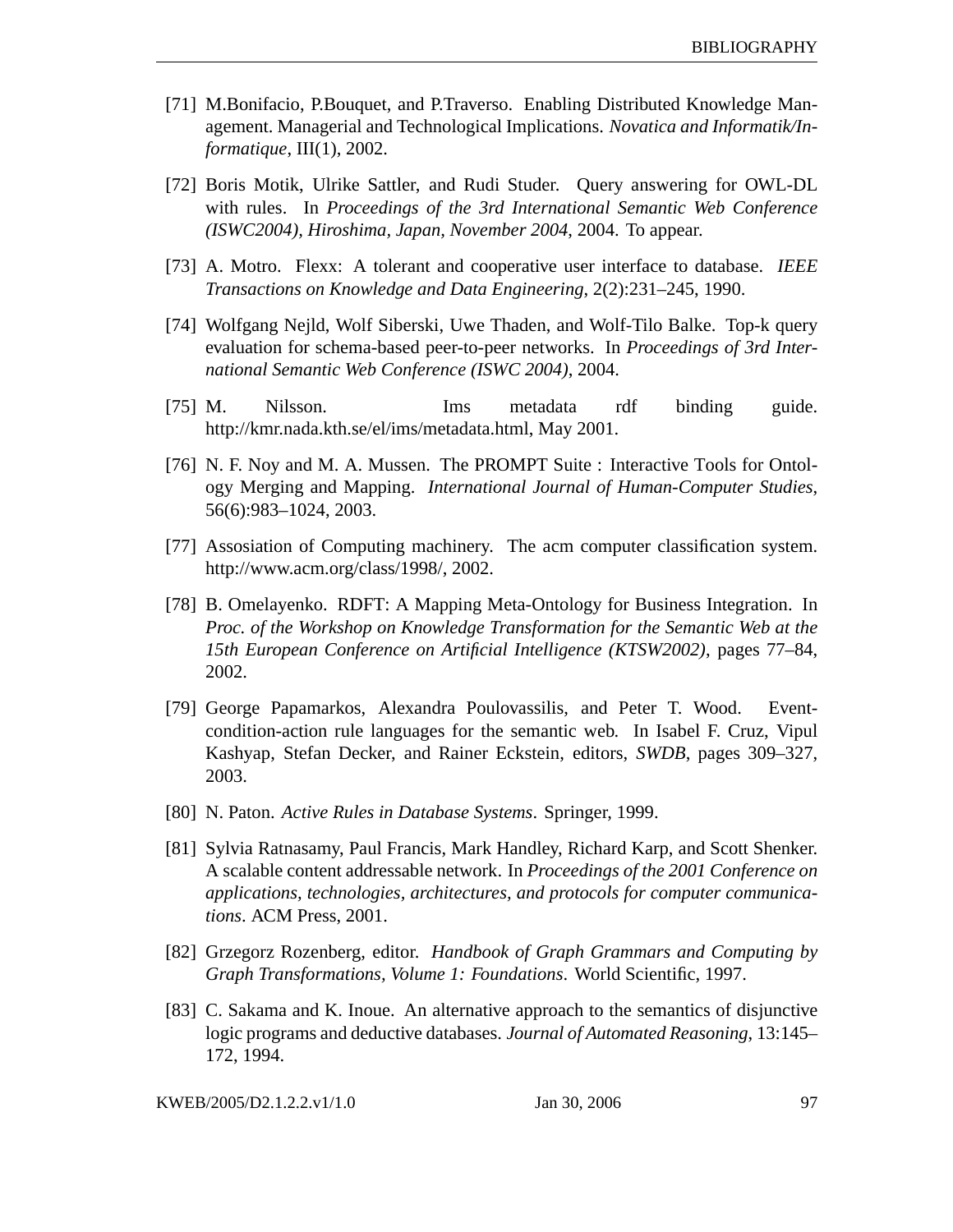- [84] Marco Schaerf and Marco Cadoli. Tractable reasoning via approximation. *Artificial Intelligence*, 74:249–310, 1995.
- [85] Mario Schlosser, Michael Sintek, Stefan Decker, and Wolfgang Nejdl. HyperCuP—Hypercubes, Ontologies and Efficient Search on P2P Networks. In *International Workshop on Agents and Peer-to-Peer Computing*, Bologna, Italy, July 2002.
- [86] B. Selman and H. A. Kautz. Knowledge compilation using Horn approximations. In *Proceedings of the Ninth National Conference on Artificial Intelligence (AAAI-91)*, pages 904–909, 1991.
- [87] L. Serafini, A. Borgida, and A. Tamilin. Aspects of Distributed and Modular Ontology Reasoning. In *Proceedings of the Nineteenth International Joint Conference on Artificial Intelligence (IJCAI 2005)*, 2005.
- [88] L. Serafini and F. Roelofsen. Satisfiability for Propositional Contexts. In *Proceedings of the Principles of Knowledge Representation and Reasoning (KR 2004)*, 2004. Accepted for publication.
- [89] Wolf Siberski and Uwe Thaden. A simulation framework for schema-based query routing in P2P-networks. In *1st International Workshop on Peer-to-Peer Computing & DataBases(P2P& DB 2004*, 2004.
- [90] Patrik Simons, Ilkka Niemelä, and Timo Soininen. Extending and implementing the stable model semantics. *Artificial Intelligence*, 138(1–2):181–234, 2002.
- [91] Ion Stoica, Robert Morris, David Karger, M. Frans Kaashoek, and Hari Balakrishnan. Chord: A scalable peer-to-peer lookup service for internet applications. In *Proceedings of the 2001 Conference on applications, technologies, architectures, and protocols for computer communications*. ACM Press, 2001.
- [92] H. Stuckenschmidt, L. Serafini, and H. Wache. Reasoning about Ontology Mappings. Technical report, ITC-IRST, Trento, 2005.
- [93] H. Stuckenschmidt and F. van Harmelen. Approximating terminological queries. In *Proceedings of the Fifth International Conference on Flexible Query Answering Systems FQAS 2002*, Lecture Notes in Artificial Intelligence, Copenhagen, Denmark, 2002. Springer Verlag.
- [94] Heiner Stuckenschmidt, Anita de Waard, Ravinder Bhogal, Christiaan Fluit, Arjohn Kampman, Jan van Buel, Erik van Mulligen, Jeen Broekstra, Ian Crowlesmith, Frank van Harmelen, and Tony Scerri. Exploring large document repositories with rdf technology - the dope project. *IEEE Intelligent Systems*, 2004. to appear.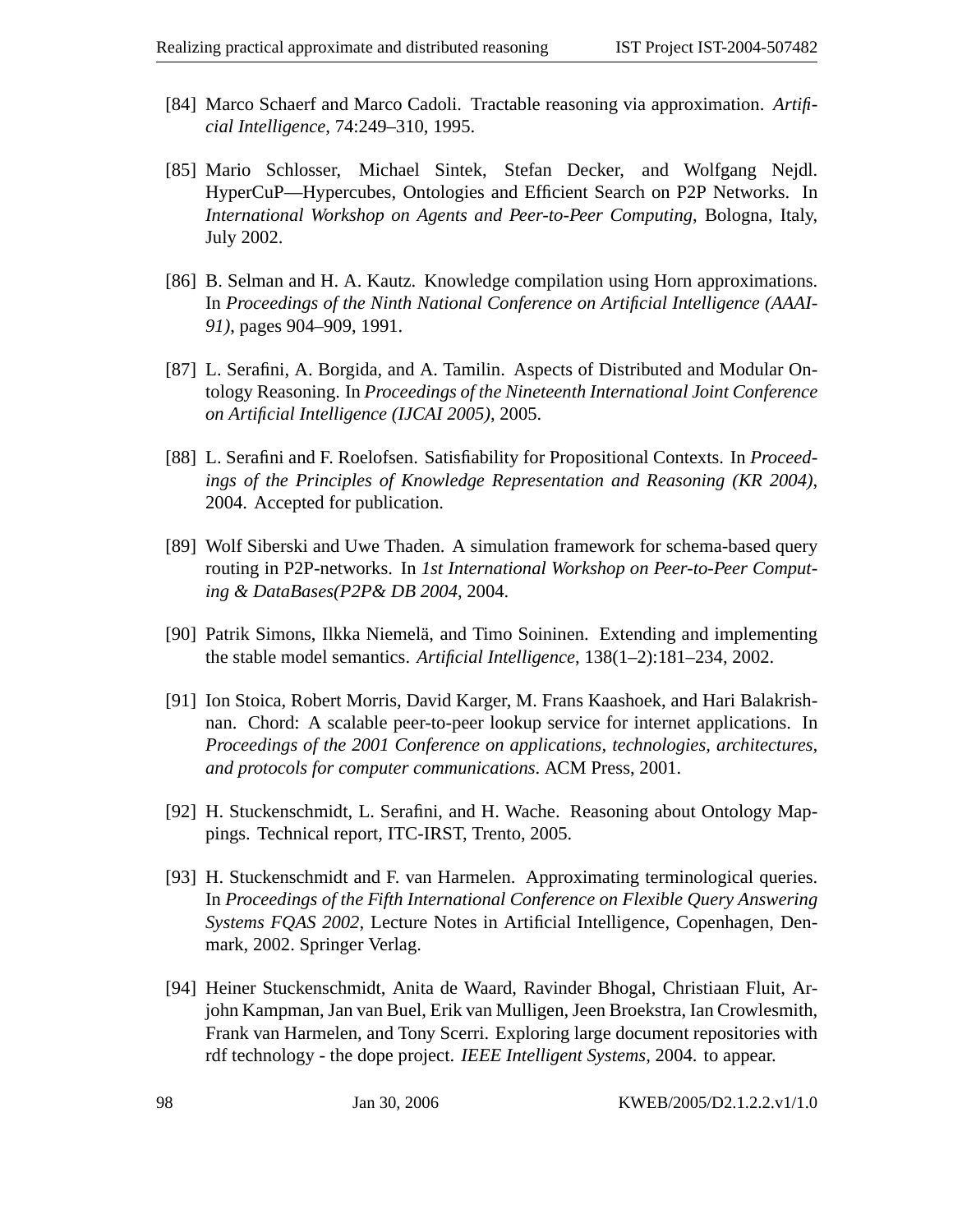- [95] C. Tang, Z. Xu, and M. Mahalingam. PeerSearch: Efficient information retrieval in peer-peer networks. Technical Report HPL-2002-198, Hewlett-Packard Labs, 2002.
- [96] S. Tessaris. *Questions and Answers: Reasoning and Querying in Description Logic*. PhD thesis, Department of Computer Science, University of Manchester, UK, 2001.
- [97] S. Tessaris and I. Horrocks. Abox Satisfiability Reduced to Terminological Reasoning in Expressive Description Logics. In *Proceedings of the Nineth International Conference on Logic for Programming, Artificial Intelligence and Reasoning (LPAR 2002)*, volume 2514 of *Lecture Notes in Computer Science*, pages 435–449. Springer Verlag, 2002.
- [98] S. Tobies. The Complexity of Reasoning with Cardinality Restrictions and Nominals in Expressive Description Logics. *Artificial Intelligence Research*, 12:199– 217, 2000.
- [99] S. Tobies. *Complexity Results and Practical Algorithms for Logics in Knowledge Representation*. PhD thesis, LuFG Theoretical Computer Science, RWTH-Aachen, Germany, 2001.
- [100] F. van Harmelen and A. ten Teije. Describing problem solving methods using anytime performance profiles. In *Proceedings of ECAI'00*, pages 181–186, Berlin, August 2000.
- [101] Charles L. Viles and James C. French. Dissemination of collection wide information in a distributed information retrieval system. In *Proceedings of the 18th Annual International ACM SIGIR Conference on Research and Development in Information Retrieval.*, pages 12–20. ACM Press, 1995.
- [102] Charles L. Viles and James C. French. On the update of term weights in dynamic information retrieval systems. In *Proceedings of the 1995 International Conference on Information and Knowledge Management (CIKM)*, pages 167–174. ACM, 1995.
- [103] Raphael Volz. *Web Ontology Reasoning with Logic Databases*. PhD thesis, AIFB, University of Karlsruhe, 2004.
- [104] W3C. Web ontology language (OWL). www.w3.org/2004/OWL/, 2004.
- [105] Holger Wache, Perry Groot, and Heiner Stuckenschmit. Scalable instance retrieval for the semantic web by approximation. In *Proceedings of the 6th International Conference on Web Information Systems Engineering (WISE'05)*, 2005.
- [106] Chaokun Wang, Jianzhong Li, and Shengfei Shi. Cell abstract indices for contentbased approximate query processing in structured peer-to-peer data systems. In *APWeb*, volume 3007 of *Lecture Notes in Computer Science*. Springer, 2004.

KWEB/2005/D2.1.2.2.v1/1.0 Jan 30, 2006 99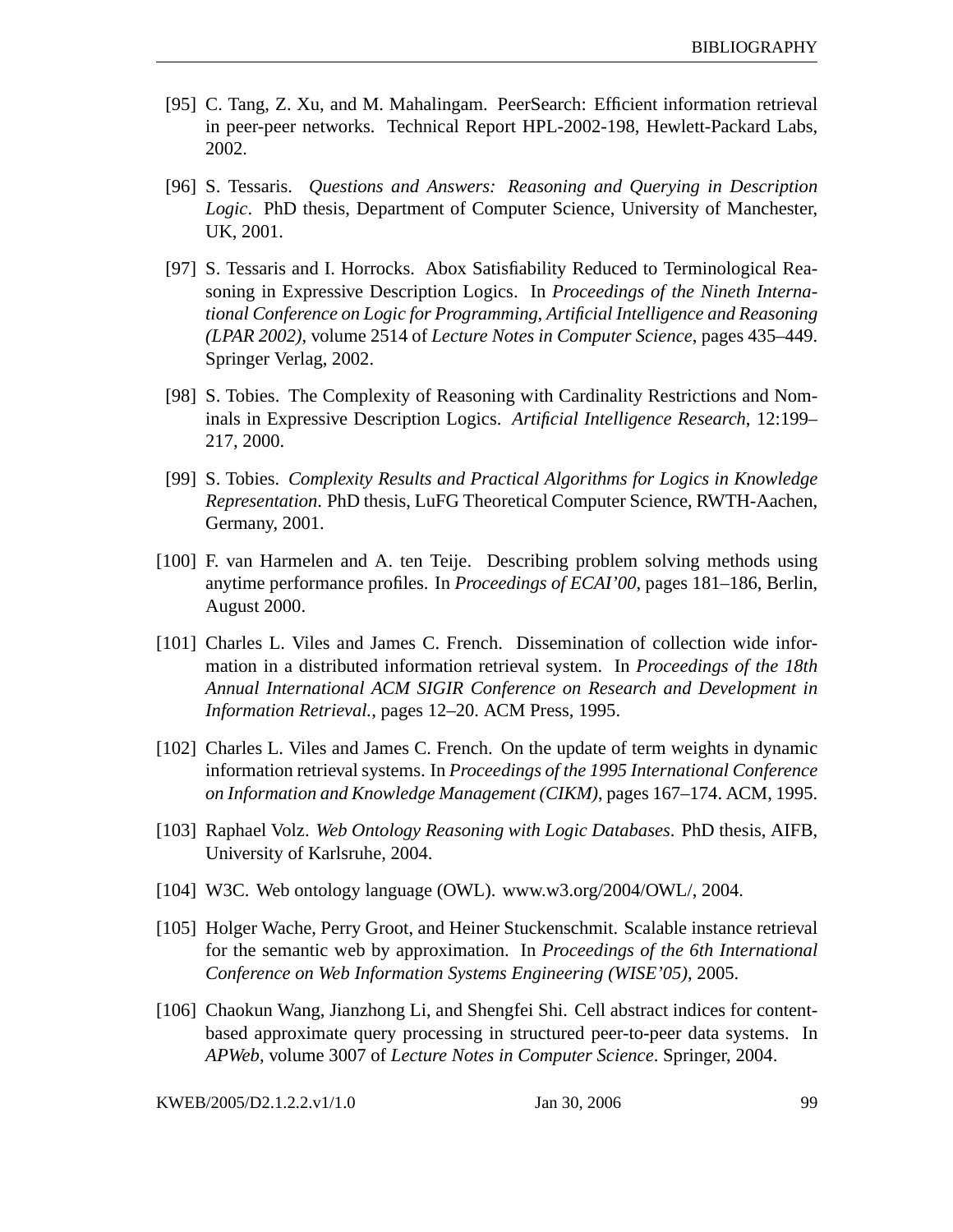- [107] Ian Witten, Alistair Moffat, and Timothy Bell. *Managing Gigabytes*. Morgan Kaufman, Heidelberg, 1999.
- [108] Beverly Yang and Hector Garcia-Molina. Designing a super-peer network. In *Proccedings of the 19th International Conference on Data Engineering (ICDE)*, 2003.